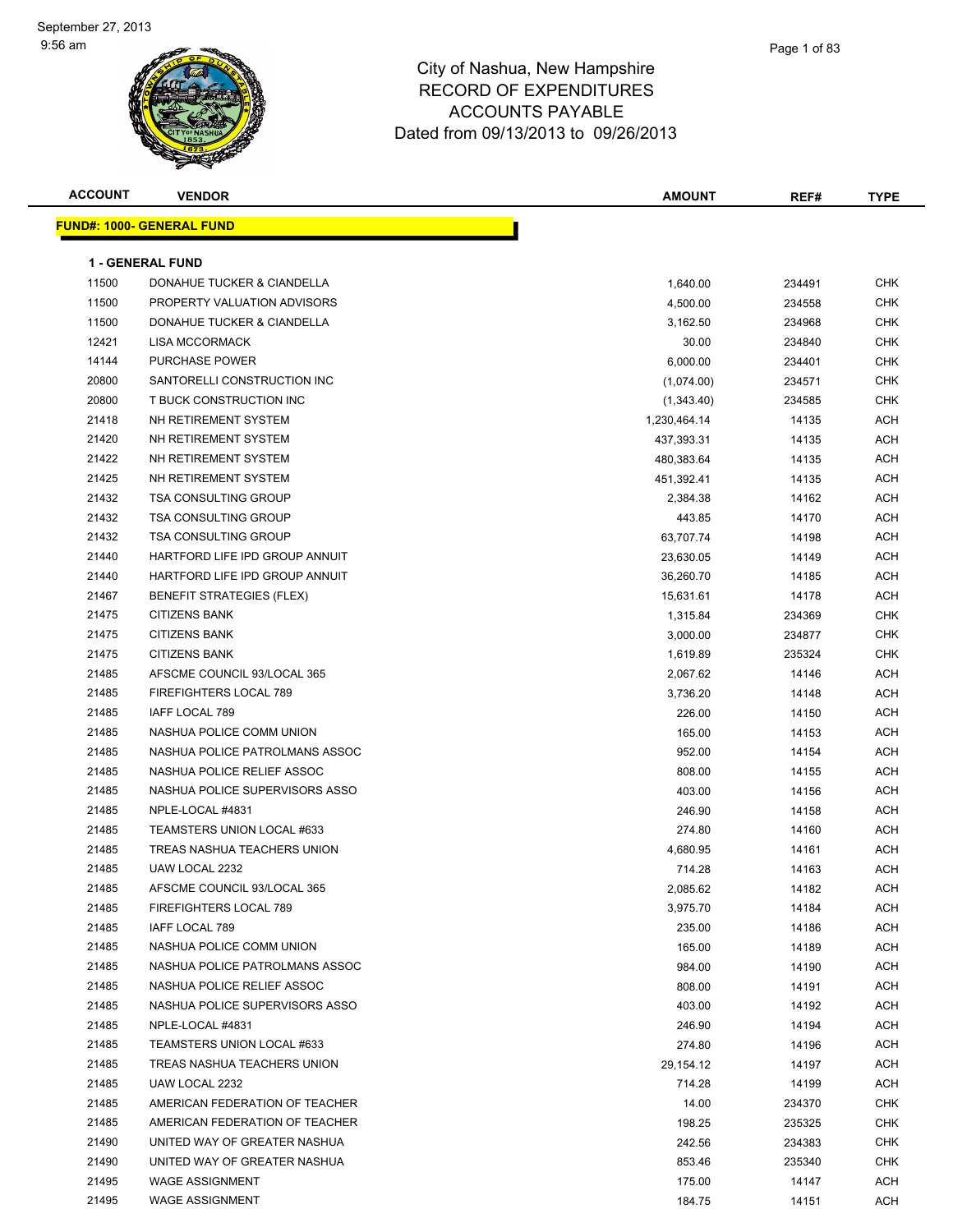

| <b>ACCOUNT</b> | <b>VENDOR</b>                    | <b>AMOUNT</b> | REF#   | <b>TYPE</b> |
|----------------|----------------------------------|---------------|--------|-------------|
|                | <b>FUND#: 1000- GENERAL FUND</b> |               |        |             |
|                |                                  |               |        |             |
|                | <b>1 - GENERAL FUND</b>          |               |        |             |
| 21495          | <b>WAGE ASSIGNMENT</b>           | 318.00        | 14152  | <b>ACH</b>  |
| 21495          | <b>WAGE ASSIGNMENT</b>           | 259.00        | 14159  | <b>ACH</b>  |
| 21495          | <b>WAGE ASSIGNMENT</b>           | 219.23        | 14164  | <b>ACH</b>  |
| 21495          | <b>WAGE ASSIGNMENT</b>           | 175.00        | 14183  | <b>ACH</b>  |
| 21495          | <b>WAGE ASSIGNMENT</b>           | 184.75        | 14187  | <b>ACH</b>  |
| 21495          | <b>WAGE ASSIGNMENT</b>           | 318.00        | 14188  | <b>ACH</b>  |
| 21495          | <b>WAGE ASSIGNMENT</b>           | 259.00        | 14195  | <b>ACH</b>  |
| 21495          | <b>WAGE ASSIGNMENT</b>           | 219.23        | 14200  | <b>ACH</b>  |
| 21495          | <b>WAGE ASSIGNMENT</b>           | 119.28        | 234371 | <b>CHK</b>  |
| 21495          | <b>WAGE ASSIGNMENT</b>           | 1,464.07      | 234372 | <b>CHK</b>  |
| 21495          | <b>WAGE ASSIGNMENT</b>           | 1.15          | 234373 | <b>CHK</b>  |
| 21495          | <b>WAGE ASSIGNMENT</b>           | 295.66        | 234374 | CHK         |
| 21495          | <b>WAGE ASSIGNMENT</b>           | 25.00         | 234375 | CHK         |
| 21495          | <b>WAGE ASSIGNMENT</b>           | 75.63         | 234376 | <b>CHK</b>  |
| 21495          | <b>WAGE ASSIGNMENT</b>           | 54.28         | 234377 | <b>CHK</b>  |
| 21495          | <b>WAGE ASSIGNMENT</b>           | 1,346.85      | 234378 | <b>CHK</b>  |
| 21495          | <b>WAGE ASSIGNMENT</b>           | 80.63         | 234379 | <b>CHK</b>  |
| 21495          | <b>WAGE ASSIGNMENT</b>           | 11.54         | 234380 | <b>CHK</b>  |
| 21495          | <b>WAGE ASSIGNMENT</b>           | 103.50        | 234381 | <b>CHK</b>  |
| 21495          | <b>WAGE ASSIGNMENT</b>           | 237.00        | 234382 | <b>CHK</b>  |
| 21495          | <b>WAGE ASSIGNMENT</b>           | 123.54        | 234384 | <b>CHK</b>  |
| 21495          | <b>WAGE ASSIGNMENT</b>           | 120.50        | 235326 | <b>CHK</b>  |
| 21495          | <b>WAGE ASSIGNMENT</b>           | 1,453.35      | 235327 | <b>CHK</b>  |
| 21495          | <b>WAGE ASSIGNMENT</b>           | 1.15          | 235328 | <b>CHK</b>  |
| 21495          | <b>WAGE ASSIGNMENT</b>           | 298.16        | 235329 | <b>CHK</b>  |
| 21495          | <b>WAGE ASSIGNMENT</b>           | 75.00         | 235330 | <b>CHK</b>  |
| 21495          | <b>WAGE ASSIGNMENT</b>           | 74.75         | 235331 | <b>CHK</b>  |
| 21495          | <b>WAGE ASSIGNMENT</b>           | 54.13         | 235332 | <b>CHK</b>  |
| 21495          | <b>WAGE ASSIGNMENT</b>           | 1,346.85      | 235333 | <b>CHK</b>  |
| 21495          | <b>WAGE ASSIGNMENT</b>           | 80.63         | 235334 | CHK         |
| 21495          | <b>WAGE ASSIGNMENT</b>           | 11.54         | 235335 | CHK         |
| 21495          | WAGE ASSIGNMENT                  | 103.50        | 235336 | <b>CHK</b>  |
| 21495          | <b>WAGE ASSIGNMENT</b>           | 369.83        | 235337 | CHK         |
| 21495          | <b>WAGE ASSIGNMENT</b>           | 192.50        | 235338 | <b>CHK</b>  |
| 21495          | <b>WAGE ASSIGNMENT</b>           | 237.00        | 235339 | <b>CHK</b>  |
| 21495          | <b>WAGE ASSIGNMENT</b>           | 309.23        | 235341 | CHK         |
| 21495          | <b>WAGE ASSIGNMENT</b>           | 144.72        | 235342 | CHK         |
| 21538          | NASHUA TEACHERS UNION            | 111.07        | 14157  | ACH         |
| 21538          | NASHUA TEACHERS UNION            | 4,593.52      | 14193  | ACH         |
| 21921          | STATE OF NH-MV                   | 8,079.16      | 14136  | ACH         |
| 21921          | STATE OF NH -MV                  | 16,200.36     | 14137  | ACH         |
| 21921          | STATE OF NH-MV                   | 13,084.26     | 14140  | ACH         |
| 21921          | STATE OF NH -MV                  | 12,709.77     | 14141  | ACH         |
| 21921          | STATE OF NH -MV                  | 13,581.54     | 14165  | ACH         |
| 21921          | STATE OF NH -MV                  | 18,598.78     | 14169  | ACH         |
| 21921          | STATE OF NH-MV                   | 25,141.72     | 14171  | ACH         |
| 21921          | STATE OF NH-MV                   | 28,717.64     | 14173  | ACH         |
| 21921          | STATE OF NH-MV                   | 18,031.44     | 14175  | ACH         |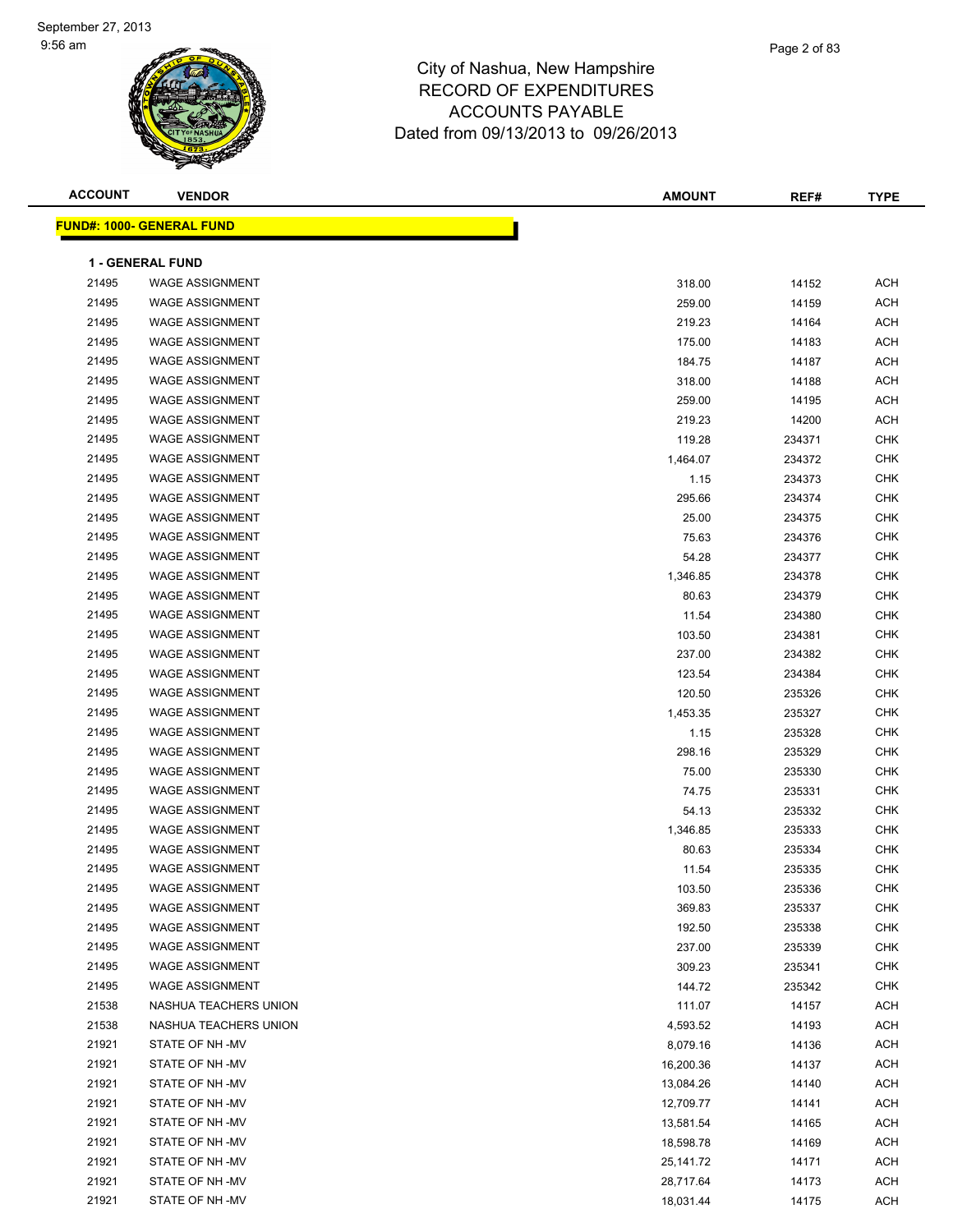| <b>ACCOUNT</b>     | <b>VENDOR</b>                                          | <b>AMOUNT</b>  | REF#   | <b>TYPE</b> |
|--------------------|--------------------------------------------------------|----------------|--------|-------------|
|                    | <u> FUND#: 1000- GENERAL FUND</u>                      |                |        |             |
|                    | <b>1 - GENERAL FUND</b>                                |                |        |             |
| 21921              | STATE OF NH-MV                                         | 19,918.95      | 14176  | ACH         |
| 21922              | STATE OF NH DEPT OF SAFETY                             | 16.50          | 234432 | <b>CHK</b>  |
| 21922              | STATE OF NH DEPT OF SAFETY                             | 16.50          | 234917 | <b>CHK</b>  |
|                    | <b>TOTAL 1 - GENERAL FUND</b>                          | \$3,005,096.24 |        |             |
| <b>101 - MAYOR</b> |                                                        |                |        |             |
| 61100              | WB MASON CO INC                                        | 64.87          | 234598 | CHK         |
| 61100              | WB MASON CO INC                                        | 60.93          | 235089 | <b>CHK</b>  |
| 61910              | SAM'S CLUB DIRECT-0860                                 | 23.54          | 235067 | <b>CHK</b>  |
| 68300              | NATHAN LLOYD                                           | 52.46          | 234393 | <b>CHK</b>  |
|                    | <b>TOTAL 101 - MAYOR</b>                               | \$201.80       |        |             |
|                    | <b>102 - BOARD OF ALDERMEN</b>                         |                |        |             |
| 53428              | <b>DONNA GRAHAM</b>                                    | 287.50         | 234980 | <b>CHK</b>  |
| 54828              | US BANK EQUIPMENT FINANCE                              | 150.40         | 234443 | <b>CHK</b>  |
|                    | TOTAL 102 - BOARD OF ALDERMEN                          | \$437.90       |        |             |
| <b>103 - LEGAL</b> |                                                        |                |        |             |
| 55614              | HILLSBOROUGH COUNTY REGISTRY                           | 4.00           | 234516 | CHK         |
|                    | <b>TOTAL 103 - LEGAL</b>                               | \$4.00         |        |             |
|                    | <b>107 - CITY CLERK</b>                                |                |        |             |
| 55307              | <b>PAUL BERGERON</b>                                   | 316.90         | 234874 | <b>CHK</b>  |
| 55400              | PAUL BERGERON                                          | 123.22         | 234874 | <b>CHK</b>  |
| 55607              | PETTY CASH                                             | 47.41          | 234869 | CHK         |
| 55699              | PETTY CASH                                             | 80.00          | 234869 | <b>CHK</b>  |
| 55699              | PAUL BERGERON                                          | 75.00          | 234874 | CHK         |
|                    | <b>TOTAL 107 - CITY CLERK</b>                          | \$642.53       |        |             |
|                    | <b>109 - CIVIC &amp; COMMUNITY ACTIVITIES</b>          |                |        |             |
| 56214              | HUMANE SOC OF GREATER NASHUA                           | 8.256.75       | 234520 | CHK         |
| .                  | <b>TOTAL 109 - CIVIC &amp; COMMUNITY ACTIVITIES</b>    | \$8,256.75     |        |             |
|                    |                                                        |                |        |             |
| 55425              | <b>111 - HUMAN RESOURCES</b><br><b>COURTNEY STEELE</b> | 25.00          | 234484 | <b>CHK</b>  |
|                    | <b>TOTAL 111 - HUMAN RESOURCES</b>                     | \$25.00        |        |             |
|                    | <b>115 - CITYWIDE PENSIONS</b>                         |                |        |             |
| 52150              | NH RETIREMENT SYSTEM                                   | 124.83         | 14138  | <b>ACH</b>  |
| 52150              | NH RETIREMENT SYSTEM                                   | 732.57         | 14139  | <b>ACH</b>  |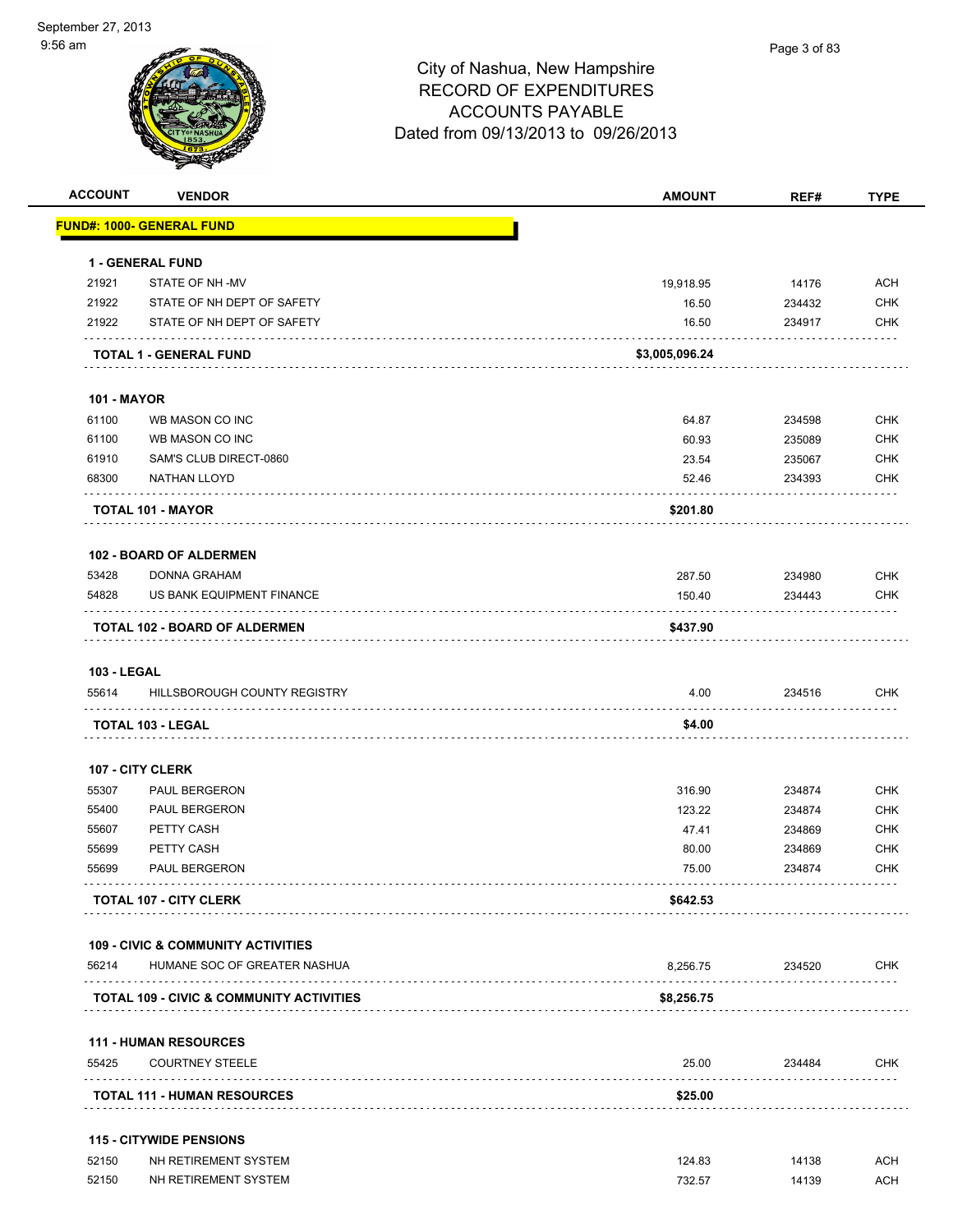| <b>ACCOUNT</b> | <b>VENDOR</b>                         | <b>AMOUNT</b> | REF#   | <b>TYPE</b> |
|----------------|---------------------------------------|---------------|--------|-------------|
|                | FUND#: 1000- GENERAL FUND             |               |        |             |
|                | <b>TOTAL 115 - CITYWIDE PENSIONS</b>  | \$857.40      |        |             |
|                |                                       |               |        |             |
|                | <b>120 - TELECOMMUNICATIONS</b>       |               |        |             |
| 55109          | LANGUAGE LINE SERVICES                | 176.62        | 234533 | <b>CHK</b>  |
| 55109          | <b>FAIRPOINT COMMUNICATIONS</b>       | 160.61        | 234900 | <b>CHK</b>  |
| 55118          | AT & T MOBILITY<br>.                  | 104.98        | 234408 | <b>CHK</b>  |
|                | <b>TOTAL 120 - TELECOMMUNICATIONS</b> | \$442.21      |        |             |
|                | <b>122 - INFORMATION TECHNOLOGY</b>   |               |        |             |
| 53142          | <b>IVY NETWORKS LLC</b>               | 100.00        | 234998 | <b>CHK</b>  |
| 54407          | PITNEY BOWES GLOBAL FIN SRVS          | 323.58        | 234913 | <b>CHK</b>  |
| 54407          | HARRIS COMPUTER SYSTEMS               | 18,300.00     | 234986 | <b>CHK</b>  |
| 54428          | AFFILIATED COMPUTER SERVICES          | 40,484.00     | 234447 | <b>CHK</b>  |
| 55118          | AT & T MOBILITY                       | 92.91         | 234407 | <b>CHK</b>  |
| 55118          | AT & T MOBILITY                       | 39.99         | 234408 | <b>CHK</b>  |
| 61100          | AMAZON                                | 41.58         | 234406 | <b>CHK</b>  |
| 61100          | PETTY CASH                            | 4.99          | 234869 | <b>CHK</b>  |
| 61607          | PETTY CASH                            | 5.52          | 234869 | <b>CHK</b>  |
| 61615          | CONWAY OFFICE PRODUCTS LLC            | 67.95         | 234482 | <b>CHK</b>  |
| 71207          | <b>VOLOGY DATA SYSTEMS</b>            | 495.00        | 235086 | <b>CHK</b>  |
| 71221          | AMAZON                                | 1,452.69      | 234406 | <b>CHK</b>  |
|                | TOTAL 122 - INFORMATION TECHNOLOGY    | \$61,408.21   |        |             |
|                | <b>126 - FINANCIAL SERVICES</b>       |               |        |             |
| 42200          | ANNETTE CAMERON                       | 11.69         | 234871 | <b>CHK</b>  |
| 54421          | <b>CONWAY OFFICE PRODUCTS LLC</b>     | 9.35          | 234960 | <b>CHK</b>  |
| 54828          | US BANK EQUIPMENT FINANCE             | 96.71         | 234437 | <b>CHK</b>  |
| 54828          | US BANK EQUIPMENT FINANCE             | 87.58         | 234442 | <b>CHK</b>  |
| 54828          | US BANK EQUIPMENT FINANCE             | 26.55         | 234925 | <b>CHK</b>  |
| 55200          | NH GOVERMENT FINANCE OFFICER          | 25.00         | 234905 | <b>CHK</b>  |
| 55607          | MAILINGS UNLIMITED - MVR              | 875.00        | 14174  | <b>ACH</b>  |
| 61100          | TOWN & COUNTRY REPROGRAPHICS          | 318.37        | 234588 | <b>CHK</b>  |
| 61100          | WB MASON CO INC                       | 220.30        | 234598 | <b>CHK</b>  |
| 61100          | WB MASON CO INC                       | 52.54         | 235089 | <b>CHK</b>  |
| 61235          | <b>FREEDOM PRINTERS LLC</b>           | 1,962.72      | 234974 | <b>CHK</b>  |
|                | <b>TOTAL 126 - FINANCIAL SERVICES</b> | \$3,685.81    |        |             |

 PSNH 2,427.14 234427 CHK PSNH-LARGE POWER 5,976.37 234915 CHK HESS CORPORATION 42.34 234514 CHK 54114 LIBERTY UTILITIES **181.61** 234902 CHK HESS CORPORATION 81.06 234988 CHK PENNICHUCK WATER WORKS INC 218.68 234911 CHK 54228 BAIN PEST CONTROL SERVICE INC 150.00 234942 CHK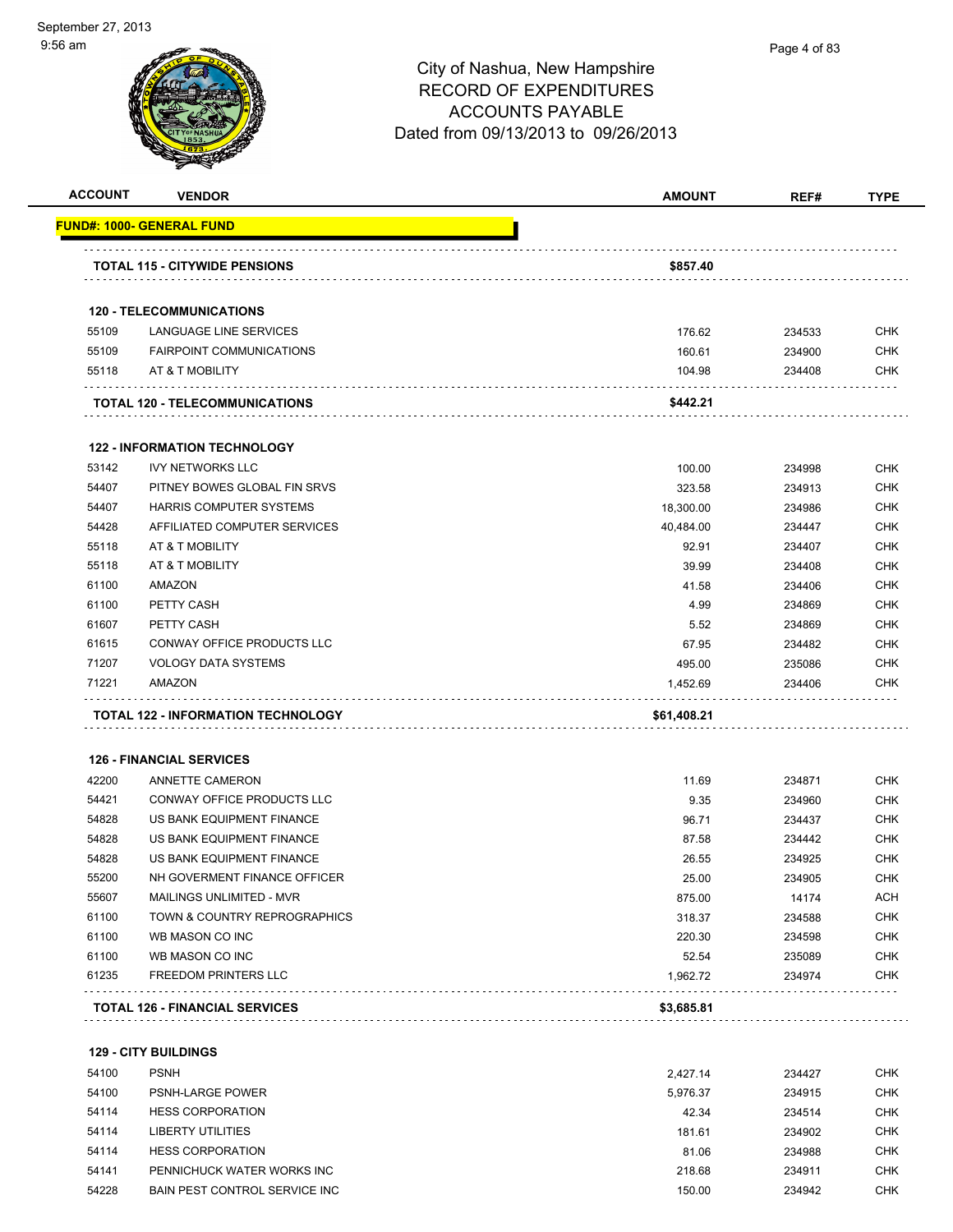|       | <b>VENDOR</b>                        | <b>AMOUNT</b> | REF#   | <b>TYPE</b>                                                                                                                                                          |
|-------|--------------------------------------|---------------|--------|----------------------------------------------------------------------------------------------------------------------------------------------------------------------|
|       | <u> FUND#: 1000- GENERAL FUND</u>    |               |        |                                                                                                                                                                      |
|       | <b>129 - CITY BUILDINGS</b>          |               |        |                                                                                                                                                                      |
| 54280 | HUFF & GAUTHIER INC                  | 270.00        | 234519 | CHK                                                                                                                                                                  |
| 54280 | <b>BATTERIES PLUS</b>                | 18.26         | 234945 | <b>CHK</b>                                                                                                                                                           |
| 54280 | <b>BLUE TARP FINANCIAL</b>           | 13.12         | 234950 | <b>CHK</b>                                                                                                                                                           |
| 54280 | HOME DEPOT CREDIT SERVICE 3065       | 184.62        | 234990 | <b>CHK</b>                                                                                                                                                           |
| 54280 | M & M ELECTRICAL SUPPLY CO INC       | 186.85        | 235015 | <b>CHK</b>                                                                                                                                                           |
| 54280 | STANLEY CONVERGENT SECURITY SO       | 333.25        | 235075 | <b>CHK</b>                                                                                                                                                           |
| 55118 | AT & T MOBILITY                      | 113.88        | 234407 | <b>CHK</b>                                                                                                                                                           |
|       |                                      |               |        |                                                                                                                                                                      |
|       | <b>TOTAL 129 - CITY BUILDINGS</b>    | \$10,197.18   |        |                                                                                                                                                                      |
|       | <b>130 - PURCHASING</b>              |               |        |                                                                                                                                                                      |
| 54487 | CONWAY OFFICE PRODUCTS LLC           | 10.94         | 234482 | CHK                                                                                                                                                                  |
| 54828 | US BANK EQUIPMENT FINANCE            | 376.75        | 234438 | CHK                                                                                                                                                                  |
| 54842 | PITNEY BOWES                         | 1,020.00      | 234912 | <b>CHK</b>                                                                                                                                                           |
| 55500 | THE TELEGRAPH                        | 1,520.61      | 234918 | <b>CHK</b>                                                                                                                                                           |
|       | <b>TOTAL 130 - PURCHASING</b>        | \$2,928.30    |        |                                                                                                                                                                      |
|       | <b>132 - ASSESSING</b>               |               |        |                                                                                                                                                                      |
| 54828 | US BANK EQUIPMENT FINANCE            | 109.70        | 234439 | CHK                                                                                                                                                                  |
| 55200 | NNEREN                               | 54.00         | 235046 | CHK                                                                                                                                                                  |
|       | <b>TOTAL 132 - ASSESSING</b>         | \$163.70      |        |                                                                                                                                                                      |
|       |                                      |               |        |                                                                                                                                                                      |
|       | <b>142 - WOODLAWN CEMETERY</b>       |               |        |                                                                                                                                                                      |
| 54100 | <b>PSNH</b>                          | 330.96        | 234427 | <b>CHK</b>                                                                                                                                                           |
|       | <b>GRANZ POWER EQUIPMENT</b>         |               |        |                                                                                                                                                                      |
| 54487 |                                      | 20.97         | 234511 |                                                                                                                                                                      |
| 55400 | <b>NHCA</b>                          | 60.00         | 234421 |                                                                                                                                                                      |
| 61300 | DENNIS K BURKE INC                   | 484.35        | 234489 |                                                                                                                                                                      |
| 61499 | PETTY CASH                           | 61.75         | 234869 |                                                                                                                                                                      |
| 61499 | <b>BELLETETES INC</b>                | 45.75         | 234947 |                                                                                                                                                                      |
| 61705 | MAYNARD & LESIEUR INC                | 31.75         | 234538 |                                                                                                                                                                      |
|       | <b>TOTAL 142 - WOODLAWN CEMETERY</b> | \$1,035.53    |        |                                                                                                                                                                      |
|       |                                      |               |        |                                                                                                                                                                      |
|       | <b>144 - EDGEWOOD CEMETERY</b>       |               |        |                                                                                                                                                                      |
| 54100 | <b>PSNH</b>                          | 93.53         | 234427 |                                                                                                                                                                      |
| 54141 | PENNICHUCK WATER WORKS INC           | 850.91        | 234425 |                                                                                                                                                                      |
| 54280 | HOME DEPOT CREDIT SERVICE 3065       | 121.67        | 234990 |                                                                                                                                                                      |
| 54487 | PETTY CASH                           | 8.40          | 234869 |                                                                                                                                                                      |
| 54487 | NASHUA OUTDOOR POWER EQUIPMENT       | 43.20         | 235037 |                                                                                                                                                                      |
| 61300 | DENNIS K BURKE INC                   | 830.35        | 234489 | <b>CHK</b><br><b>CHK</b><br><b>CHK</b><br><b>CHK</b><br><b>CHK</b><br><b>CHK</b><br><b>CHK</b><br><b>CHK</b><br><b>CHK</b><br><b>CHK</b><br><b>CHK</b><br><b>CHK</b> |

 52809 WILLIAM DILLON 250.00 234881 CHK 53149 ANIMAL HOSPITAL OF NASHUA INC 253.90 234939 CHK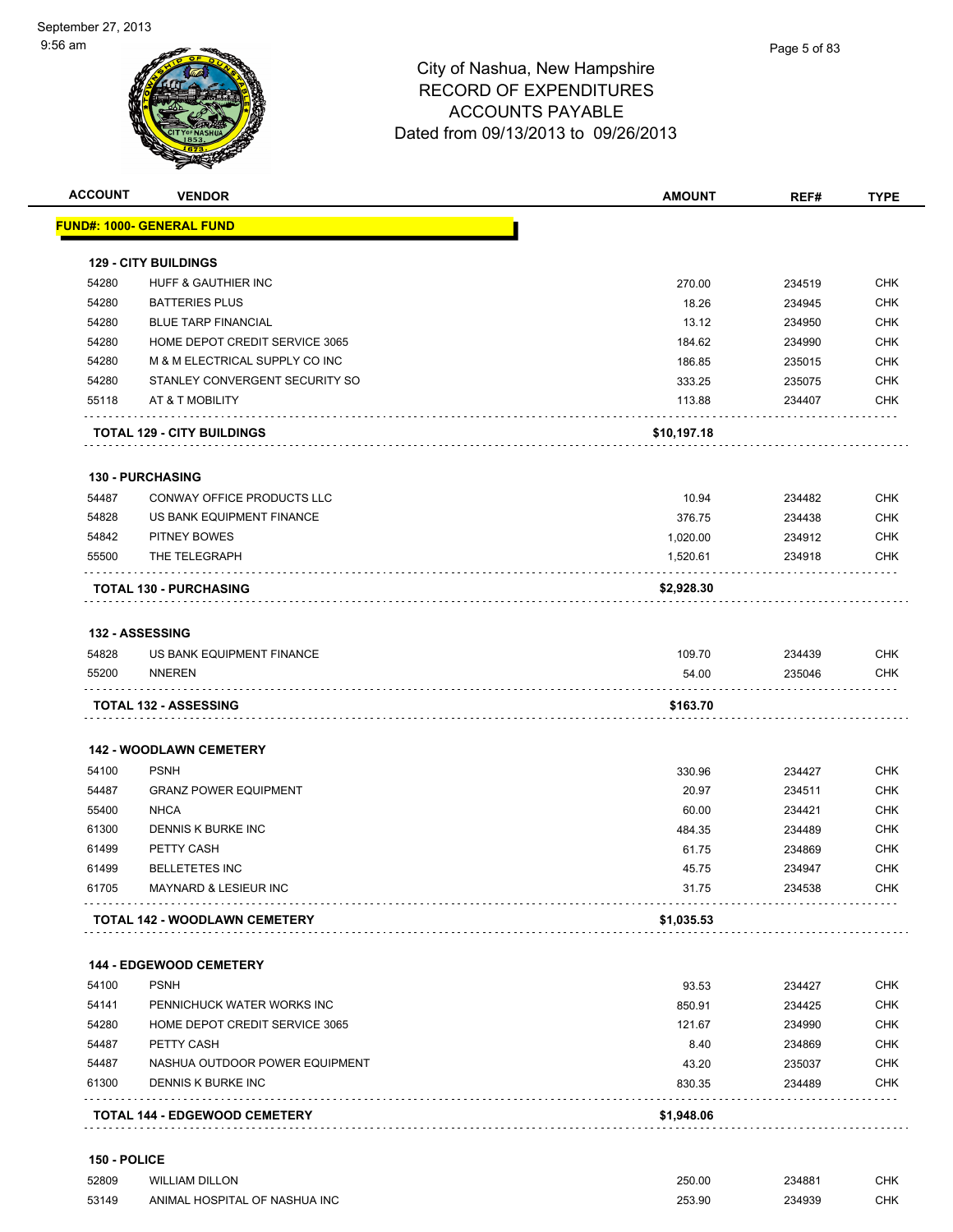

| <b>ACCOUNT</b> | <b>VENDOR</b>                    | <b>AMOUNT</b> | REF#   | <b>TYPE</b> |
|----------------|----------------------------------|---------------|--------|-------------|
|                | <b>FUND#: 1000- GENERAL FUND</b> |               |        |             |
|                |                                  |               |        |             |
| 150 - POLICE   |                                  |               |        |             |
| 54100          | <b>PSNH</b>                      | 250.13        | 234427 | <b>CHK</b>  |
| 54100          | <b>PSNH</b>                      | 367.72        | 234914 | <b>CHK</b>  |
| 54114          | <b>HESS CORPORATION</b>          | 1,560.35      | 234514 | CHK         |
| 54141          | PENNICHUCK WATER WORKS INC       | 43.98         | 234425 | CHK         |
| 54280          | DEPENDABLE LOCK SERVICE INC      | 40.00         | 234490 | CHK         |
| 54280          | HOME DEPOT CREDIT SERVICE 3073   | 43.88         | 234991 | CHK         |
| 54280          | LOWE'S - 3502                    | 245.27        | 235013 | <b>CHK</b>  |
| 54280          | THE METRO GROUP                  | 192.00        | 235022 | CHK         |
| 54407          | <b>WEST PAYMENT CENTER</b>       | 246.09        | 234600 | CHK         |
| 54487          | TREASURER STATE OF NH            | 210.00        | 234434 | CHK         |
| 54600          | <b>JD POWER EQUIPMENT INC</b>    | 284.09        | 234527 | CHK         |
| 54600          | MACMULKIN CHEVROLET INC          | 187.95        | 235016 | CHK         |
| 54600          | SULLIVAN TIRE COMPANY            | 84.00         | 235079 | CHK         |
| 54828          | US BANK EQUIPMENT FINANCE        | 1,385.98      | 234441 | CHK         |
| 54842          | PITNEY BOWES GLOBAL FIN SRVS     | 317.13        | 234913 | CHK         |
| 54849          | COMCAST CABLE COMMUNICATIONS I   | 124.85        | 234409 | CHK         |
| 54849          | DIRECTV INC                      | 11.00         | 234411 | CHK         |
| 54849          | STATE OF NH DEPT OF SAFETY       | 1,125.00      | 234432 | CHK         |
| 54849          | <b>FAIRPOINT COMMUNICATIONS</b>  | 59.18         | 234900 | CHK         |
| 55118          | VERIZON WIRELESS-581499451       | 454.38        | 234444 | CHK         |
| 55200          | LAWYERS DIARY & MANUAL           | 67.00         | 235008 | CHK         |
| 55307          | PETTY CASH                       | 4.50          | 234399 | CHK         |
| 55400          | <b>STEVEN BERRY</b>              | 175.00        | 234387 | CHK         |
| 55400          | PETER LAROCHE                    | 335.00        | 234392 | CHK         |
| 55400          | NH LEEDS                         | 650.00        | 234892 | CHK         |
| 55421          | GREATER NASHUA CHAMBER OF COMM   | 1,000.00      | 234512 | CHK         |
| 55500          | LOWELL PUBLISHING CO             | 1,349.60      | 234534 | CHK         |
| 55607          | USPS-CMRS-PB #14658595           | 1,000.00      | 14168  | ACH         |
| 55607          | UNITED PARCEL SERVICE            | 14.23         | 234436 | <b>CHK</b>  |
| 55699          | PETTY CASH                       | 30.00         | 234399 | CHK         |
| 61100          | PETTY CASH                       | 38.91         | 234399 | CHK         |
| 61100          | WB MASON CO INC                  | 299.99        | 234598 | CHK         |
| 61100          | CONWAY OFFICE PRODUCTS LLC       | 404.80        | 234960 | CHK         |
| 61100          | RILEYS SPORT SHOP INC            | 312.50        | 235065 | <b>CHK</b>  |
| 61107          | ADAM ANDERSON                    | 80.00         | 234386 | CHK         |
| 61107          | ALECS SHOE STORE INC             | 2,856.35      | 234450 | CHK         |
| 61107          | <b>BENS UNIFORMS</b>             | 558.97        | 234463 | <b>CHK</b>  |
| 61107          | DANIEL ARCHAMBAULT               | 149.96        | 234872 | <b>CHK</b>  |
| 61107          | DAVID BAILEY                     | 78.95         | 234873 | <b>CHK</b>  |
| 61107          | <b>JENNIFER CARTIER</b>          | 305.83        | 234875 | <b>CHK</b>  |
| 61107          | <b>JOHN CINELLI</b>              | 27.98         | 234876 | CHK         |
| 61107          | <b>KEVIN COLLINS</b>             | 63.99         | 234879 | CHK         |
| 61107          | <b>WILLIAM DILLON</b>            | 40.00         | 234881 | CHK         |
| 61107          | <b>JOHN GOODRIDGE</b>            | 40.00         | 234884 | CHK         |
| 61107          | <b>FRANK LOMBARDI</b>            | 114.97        | 234887 | CHK         |
| 61107          | <b>JASON REINOLD</b>             | 157.97        | 234894 | CHK         |
| 61110          | STAR PACKER BADGES               | 880.50        | 234577 | CHK         |
| 61110          | <b>INTERSTATE ARMS CORP</b>      | 490.14        | 234997 | <b>CHK</b>  |
|                |                                  |               |        |             |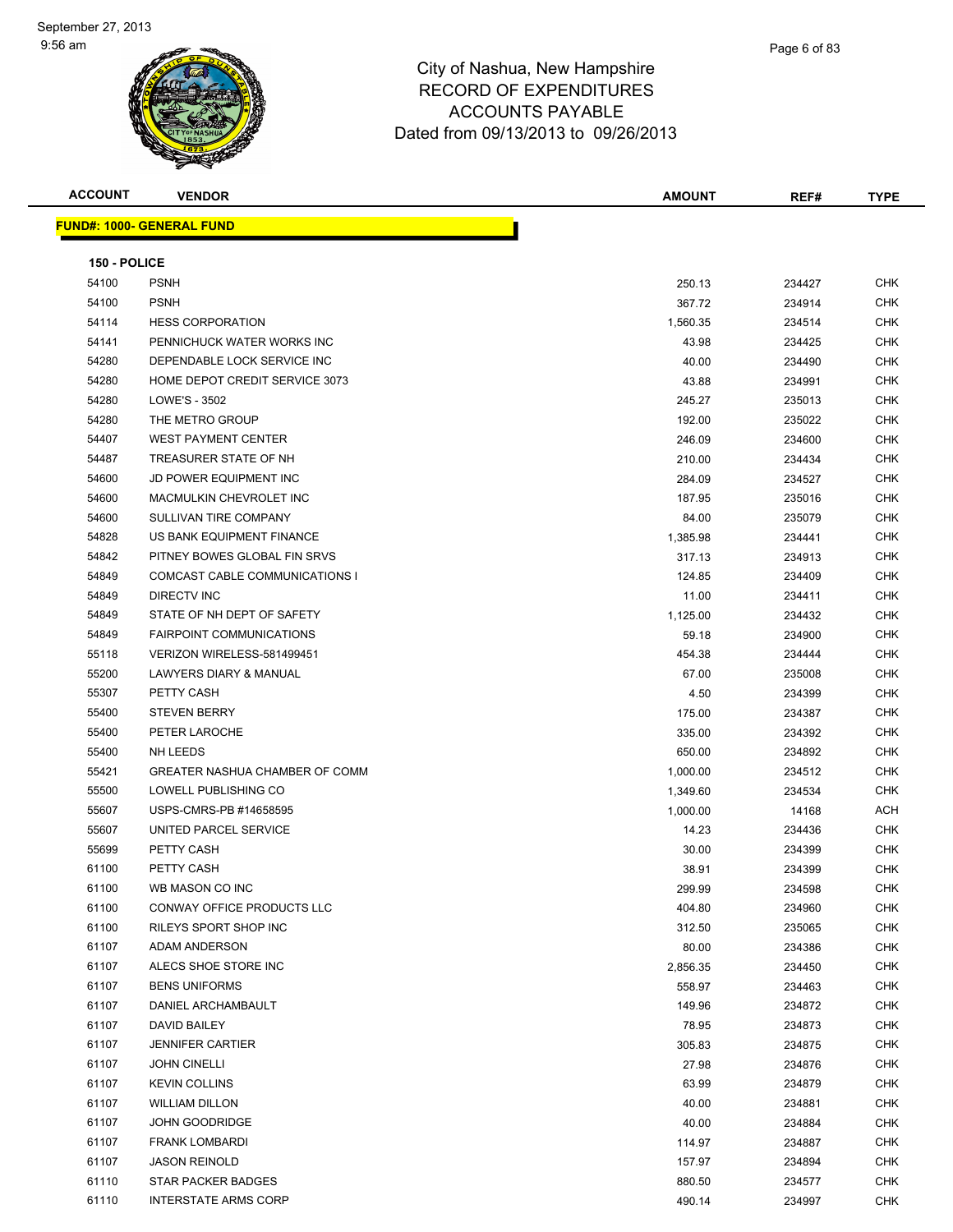

| <b>ACCOUNT</b> | <b>VENDOR</b>                      | <b>AMOUNT</b> | REF#   | <b>TYPE</b> |
|----------------|------------------------------------|---------------|--------|-------------|
|                | <b>FUND#: 1000- GENERAL FUND</b>   |               |        |             |
| 150 - POLICE   |                                    |               |        |             |
| 61121          | FIL-TEK INC                        | 2,263.70      | 234498 | <b>CHK</b>  |
| 61185          | NAT'L LAW ENFORCEMENT SUPPLY       | 527.65        | 234548 | <b>CHK</b>  |
| 61299          | NORTHERN SAFETY CO INC             | (3.95)        | 235048 | <b>CHK</b>  |
| 61299          | SAM'S CLUB DIRECT-0860             | 25.45         | 235067 | <b>CHK</b>  |
| 61299          | W B HUNT CO INC                    | 187.85        | 235088 | <b>CHK</b>  |
| 61428          | THE DURKIN CO INC                  | 397.03        | 234493 | <b>CHK</b>  |
| 61428          | CENTRAL PAPER PRODUCTS CO          | 26.55         | 234957 | <b>CHK</b>  |
| 61428          | SAM'S CLUB DIRECT-0860             | 54.32         | 235067 | <b>CHK</b>  |
| 61607          | <b>BATTERIES PLUS</b>              | 51.98         | 234461 | <b>CHK</b>  |
| 61799          | <b>BELLETETES INC</b>              | 2.44          | 234462 | <b>CHK</b>  |
| 61799          | <b>BEST FORD</b>                   | 49.43         | 234465 | <b>CHK</b>  |
| 61799          | <b>CARPARTS OF NASHUA</b>          | 96.13         | 234472 | <b>CHK</b>  |
| 61799          | DEPENDABLE LOCK SERVICE INC        | 66.00         | 234490 | <b>CHK</b>  |
| 61799          | MACMULKIN CHEVROLET INC            | 65.18         | 235016 | <b>CHK</b>  |
| 61799          | <b>MIKE'S EQUIPMENT REPAIR</b>     | 380.55        | 235025 | <b>CHK</b>  |
| 61799          | <b>NEW ENGLAND PARTS WAREHOUSE</b> | 70.14         | 235041 | <b>CHK</b>  |
| 61799          | NORTHERN FOREIGN CAR PARTS INC     | 288.73        | 235047 | <b>CHK</b>  |
| 61799          | QUIRK GM PARTS DEPOT               | 81.75         | 235060 | <b>CHK</b>  |
| 61807          | <b>PDR</b>                         | 119.90        | 234424 | <b>CHK</b>  |
| 61807          | THOMPSON MEDIA GROUP LLC           | 977.00        | 234919 | <b>CHK</b>  |
| 71025          | LOWE'S - 3502                      | 189.05        | 235013 | <b>CHK</b>  |
| 71400          | STREICHER'S                        | 2,439.99      | 234582 | <b>CHK</b>  |
| 71407          | NORTHERN SAFETY CO INC             | 245.30        | 235048 | <b>CHK</b>  |
|                | <b>TOTAL 150 - POLICE</b>          | \$27,866.19   |        |             |

#### **152 - FIRE**

| 42532 | <b>TITAN ELECTRIC</b>                | 490.00   | 234920 | <b>CHK</b> |
|-------|--------------------------------------|----------|--------|------------|
| 52800 | <b>WILLIAM ATKINSON</b>              | 1,215.00 | 234455 | <b>CHK</b> |
| 52800 | <b>JAMES WALLER</b>                  | 175.00   | 234526 | <b>CHK</b> |
| 52800 | <b>CHRISTOPHER DIAS</b>              | 394.50   | 234958 | <b>CHK</b> |
| 52800 | <b>KARL GERHARD</b>                  | 911.25   | 234977 | <b>CHK</b> |
| 52800 | <b>JAMES W KIRK</b>                  | 1,172.50 | 235005 | <b>CHK</b> |
| 54100 | <b>PSNH</b>                          | 9,592.63 | 234427 | <b>CHK</b> |
| 54114 | <b>HESS CORPORATION</b>              | 385.48   | 234514 | <b>CHK</b> |
| 54141 | PENNICHUCK WATER WORKS INC           | 530.49   | 234425 | <b>CHK</b> |
| 54141 | PENNICHUCK WATER WORKS INC           | 453.53   | 234911 | <b>CHK</b> |
| 54228 | <b>JP PEST SERVICES</b>              | 85.00    | 234999 | <b>CHK</b> |
| 54280 | <b>FIMBEL PAUNET CORP</b>            | 500.00   | 234499 | <b>CHK</b> |
| 54280 | M & M ELECTRICAL SUPPLY CO INC       | 87.80    | 234535 | <b>CHK</b> |
| 54280 | <b>BELLETETES INC</b>                | 10.59    | 234947 | <b>CHK</b> |
| 54280 | HARRY W WELLS & SON INC              | 161.74   | 234987 | <b>CHK</b> |
| 54280 | NH SAFE & LOCK CO INC                | 686.20   | 235044 | <b>CHK</b> |
| 54487 | <b>AMAZON</b>                        | 551.19   | 234406 | <b>CHK</b> |
| 54600 | <b>BAILEYS TOWING &amp; AUTOBODY</b> | 400.00   | 234457 | <b>CHK</b> |
| 54600 | SANEL AUTO PARTS CO                  | (23.00)  | 234568 | <b>CHK</b> |
| 54600 | <b>BATTERIES PLUS</b>                | 88.04    | 234945 | <b>CHK</b> |
| 54600 | THE HOPE GROUP                       | 723.36   | 234992 | <b>CHK</b> |
|       |                                      |          |        |            |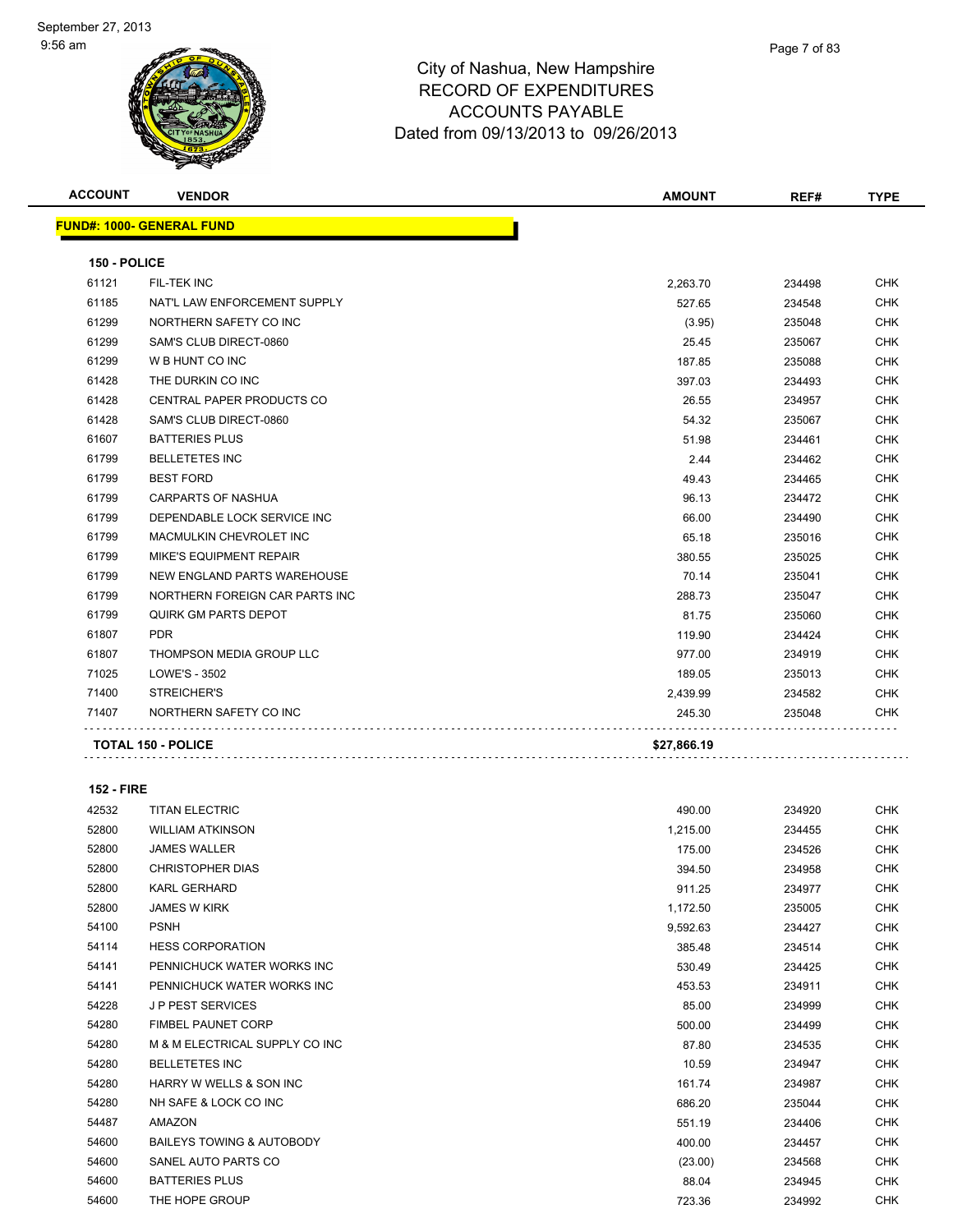

| <b>ACCOUNT</b>    | <b>VENDOR</b>                         | AMOUNT   | REF#             | <b>TYPE</b> |
|-------------------|---------------------------------------|----------|------------------|-------------|
|                   | <u> FUND#: 1000- GENERAL FUND</u>     |          |                  |             |
|                   |                                       |          |                  |             |
| <b>152 - FIRE</b> |                                       |          |                  |             |
| 55118             | AT & T MOBILITY                       | 168.63   | 234407           | CHK         |
| 55118             | VERIZON WIRELESS-842015493            | 80.02    | 234929           | CHK         |
| 55200             | SOUHEGAN MUTUAL FIRE                  | 50.00    | 235073           | CHK         |
| 55400             | <b>NEARC</b>                          | 175.00   | 234419           | CHK         |
| 55400             | <b>BRIAN MORRISSEY</b>                | 25.00    | 234544           | CHK         |
| 55400             | <b>STEVEN GALIPEAU</b>                | 25.00    | 234580           | CHK         |
| 55400             | <b>NEARC</b>                          | 175.00   | 234904           | <b>CHK</b>  |
| 55400             | NICHOLAS STEPNEY                      | 199.07   | 235045           | CHK         |
| 55421             | DAVID PERAULT                         | 300.00   | 234965           | <b>CHK</b>  |
| 55699             | <b>TRUE BLUE CLEANERS</b>             | 17.08    | 234589           | <b>CHK</b>  |
| 55699             | TRUE BLUE CLEANERS                    | 37.70    | 234590           | CHK         |
| 55699             | <b>TRUE BLUE CLEANERS</b>             | 82.94    | 235081           | CHK         |
| 55699             | <b>TRUE BLUE CLEANERS</b>             | 55.78    | 235082           | CHK         |
| 55699             | TRUE BLUE CLEANERS                    | 153.80   | 235083           | <b>CHK</b>  |
| 61100             | WB MASON CO INC                       | 353.36   | 234598           | <b>CHK</b>  |
| 61100             | WB MASON CO INC                       | 310.77   | 235089           | CHK         |
| 61107             | ALECS SHOE STORE INC                  | 349.95   | 234450           | CHK         |
| 61107             | BERGERON PROTECTIVE CLOTHING          | 389.34   | 234464           | <b>CHK</b>  |
| 61107             | FIRE TECH & SAFETY OF NEW ENGL        | 65.00    | 234500           | <b>CHK</b>  |
| 61107             | ADAMSON INDUSTRIES CORP               | 1,659.45 | 234933           | <b>CHK</b>  |
| 61107             | <b>JEFFREY ALLISON</b>                | 118.98   | 234937           | <b>CHK</b>  |
| 61107             | <b>STEPHEN COTE</b>                   | 130.00   | 234963           | CHK         |
| 61107             | <b>MATTHEW PERAULT</b>                | 251.00   | 235053           | CHK         |
| 61107             | <b>ROBERT SCIRE</b>                   | 369.00   | 235071           | CHK         |
| 61110             | BERGERON PROTECTIVE CLOTHING          | 52.39    | 234949           | CHK         |
| 61142             | MOORE MEDICAL LLC                     | 373.50   | 235028           | CHK         |
| 61299             | <b>BELLETETES INC</b>                 | 27.90    | 234462           | CHK         |
| 61299             | <b>GRANITE CITY ELECTRIC SUPPLY</b>   | 490.16   | 234508           | CHK         |
| 61299             | <b>GRANITE CITY ELECTRIC SUPPLY</b>   | 149.34   | 234982           | <b>CHK</b>  |
| 61428             | <b>NEW ENGLAND PAPER &amp; SUPPLY</b> | 415.03   | 234549           | CHK         |
| 61428             | NEW ENGLAND PAPER & SUPPLY            | 197.26   | 235040           | <b>CHK</b>  |
| 61538             | <b>BIRCH HILL LANDSCAPING</b>         | 526.00   | 234467           | <b>CHK</b>  |
| 61699             | AMAZON                                | 328.58   | 234406           | CHK         |
| 61699             | M & M ELECTRICAL SUPPLY CO INC        | 217.60   | 234535           | CHK         |
| 61699             | POWER & TELEPHONE SUPPLY CO           | 392.11   | 234557           | CHK         |
| 61699             | M & M ELECTRICAL SUPPLY CO INC        | 21.90    | 235015           | <b>CHK</b>  |
| 61699             | POWER & TELEPHONE SUPPLY CO           | 355.00   | 235058           | <b>CHK</b>  |
| 61799             | FIRE TECH & SAFETY OF NEW ENGL        | 27.67    | 234500           | CHK         |
| 61799             | JACK YOUNG CO INC                     | 25.45    | 234525           | <b>CHK</b>  |
| 61799             | SANEL AUTO PARTS CO                   | 333.59   | 234568           | <b>CHK</b>  |
| 61799             | YANKEE TRUCK LLC                      | 352.80   | 234604           | <b>CHK</b>  |
| 61799             | BEARINGS SPECIALTY CO INC             | 15.40    | 234946           | <b>CHK</b>  |
| 61799             | JACK YOUNG CO INC                     | 48.61    | 235000           | <b>CHK</b>  |
| 61799             | SANEL AUTO PARTS CO                   | 52.93    | 235068           | <b>CHK</b>  |
| 71025             | HOME DEPOT CREDIT SERVICE 3065        | 76.31    |                  | CHK         |
| 71400             | FIRE TECH & SAFETY OF NEW ENGL        | 2,944.80 | 234518<br>234500 | CHK         |
| 71432             | FIRE TECH & SAFETY OF NEW ENGL        |          |                  | CHK         |
| 71800             | SCHOOL FURNISHINGS INC                | 168.00   | 234500           | <b>CHK</b>  |
|                   |                                       | 1,671.04 | 234572           |             |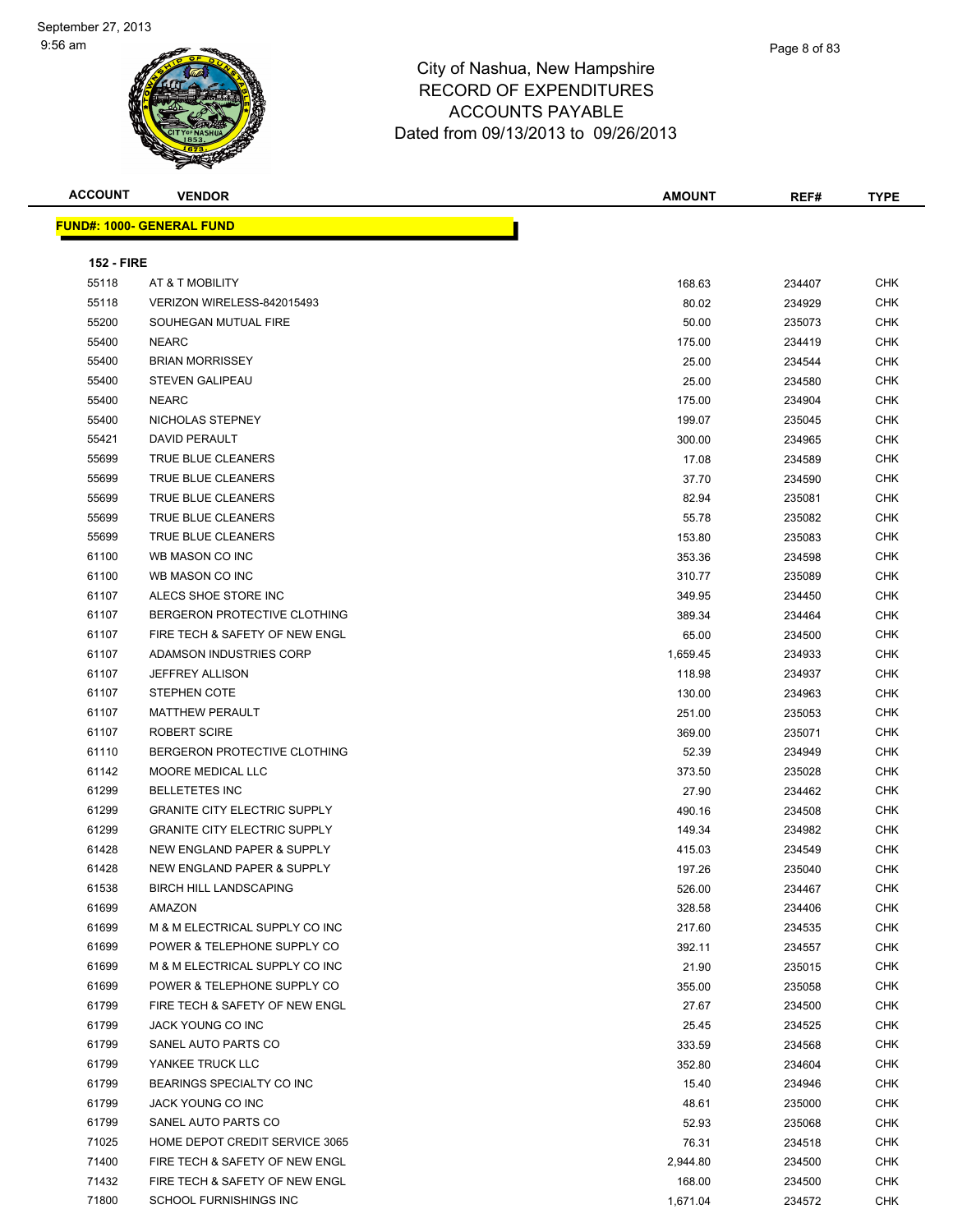| <b>ACCOUNT</b> | <b>VENDOR</b>                                                          | <b>AMOUNT</b> | REF#   | <b>TYPE</b> |
|----------------|------------------------------------------------------------------------|---------------|--------|-------------|
|                | <b>FUND#: 1000- GENERAL FUND</b>                                       |               |        |             |
|                | <b>TOTAL 152 - FIRE</b>                                                | \$33,396.54   |        |             |
|                |                                                                        |               |        |             |
|                | <b>153 - BUILDING INSPECTION</b>                                       |               |        |             |
| 52800          | <b>WILLIAM MCKINNEY</b>                                                | 284.00        | 234395 | <b>CHK</b>  |
| 55307          | <b>TIMOTHY DUPONT</b>                                                  | 285.89        | 234883 | <b>CHK</b>  |
| 61807          | <b>INFOGROUP INC</b>                                                   | 83.00         | 234523 | <b>CHK</b>  |
| 71900          | PETTY CASH                                                             | 26.98         | 234869 | <b>CHK</b>  |
|                | <b>TOTAL 153 - BUILDING INSPECTION</b>                                 | \$679.87      |        |             |
|                | <b>155 - CODE ENFORCEMENT</b>                                          |               |        |             |
| 55118          | AT & T MOBILITY                                                        | 92.91         | 234407 | <b>CHK</b>  |
| 55307          | <b>NELSON ORTEGA</b>                                                   | 142.38        | 234396 | <b>CHK</b>  |
| 55307          | <b>KYLE METCALF</b>                                                    | 377.42        | 234891 | <b>CHK</b>  |
| 55421          | EVENTS YOUR WAY LLC                                                    | 100.00        | 234413 | <b>CHK</b>  |
| 61299          | SHAWNASEY MADISON                                                      | 29.98         | 234889 | <b>CHK</b>  |
| 61807          | <b>INFOGROUP INC</b>                                                   | 84.00         | 234523 | <b>CHK</b>  |
|                | <b>TOTAL 155 - CODE ENFORCEMENT</b>                                    | \$826.69      |        |             |
|                |                                                                        |               |        |             |
|                | <b>156 - EMERGENCY MANAGEMENT</b>                                      |               |        |             |
| 68325          | PETTY CASH                                                             | 39.67         | 234869 | <b>CHK</b>  |
| 68325          | <b>JUSTIN KATES</b>                                                    | 112.42        | 234886 | CHK         |
|                | TOTAL 156 - EMERGENCY MANAGEMENT                                       | \$152.09      |        |             |
|                | <b>157 - CITYWIDE COMMUNICATIONS</b>                                   |               |        |             |
| 54100          | <b>PSNH</b>                                                            | 289.26        | 234427 | <b>CHK</b>  |
| 54487          | DELMMAR COMMUNICATIONS                                                 | 250.00        | 234966 | <b>CHK</b>  |
| 55118          | VERIZON WIRELESS-581499451                                             | 40.01         | 234444 | <b>CHK</b>  |
| 55699          | PAGE STREET LEASING LLC                                                | 75.00         | 234552 | <b>CHK</b>  |
| 71207          | MOTOROLA SOLUTIONS INC                                                 | 988.00        | 235029 | CHK         |
|                | <b>TOTAL 157 - CITYWIDE COMMUNICATIONS</b>                             | \$1,642.27    |        |             |
|                |                                                                        |               |        |             |
| 54114          | <b>160 - PUBLIC WORKS-ADMIN/ENGINEERING</b><br><b>HESS CORPORATION</b> | 2.65          | 234514 | <b>CHK</b>  |
| 54141          | PENNICHUCK WATER WORKS INC                                             | 60.74         | 234911 | <b>CHK</b>  |
| 54828          | US BANK EQUIPMENT FINANCE                                              | 198.72        | 234443 | <b>CHK</b>  |
| 55118          | AT & T MOBILITY                                                        | 205.68        | 234407 | <b>CHK</b>  |
| 55118          | AT & T MOBILITY                                                        | 112.50        | 234408 | <b>CHK</b>  |
| 55314          | PETTY CASH                                                             | 9.00          | 234869 | <b>CHK</b>  |
| 55400          | STEPHEN DOOKRAN                                                        | 452.70        | 234882 | <b>CHK</b>  |
| 61100          | WB MASON CO INC                                                        | 120.76        | 234598 | CHK         |
| 61100          | ANCO SIGNS & STAMPS INC                                                | 24.25         | 234938 | <b>CHK</b>  |
| 61299          | AMAZON                                                                 | 51.98         | 234406 | <b>CHK</b>  |
| 61299          | PETTY CASH                                                             | 4.00          | 234869 | <b>CHK</b>  |
| 61310          | ALTERNATIVE VEHICLE SERVICE GR                                         | 136.78        | 234456 | <b>CHK</b>  |
|                |                                                                        |               |        |             |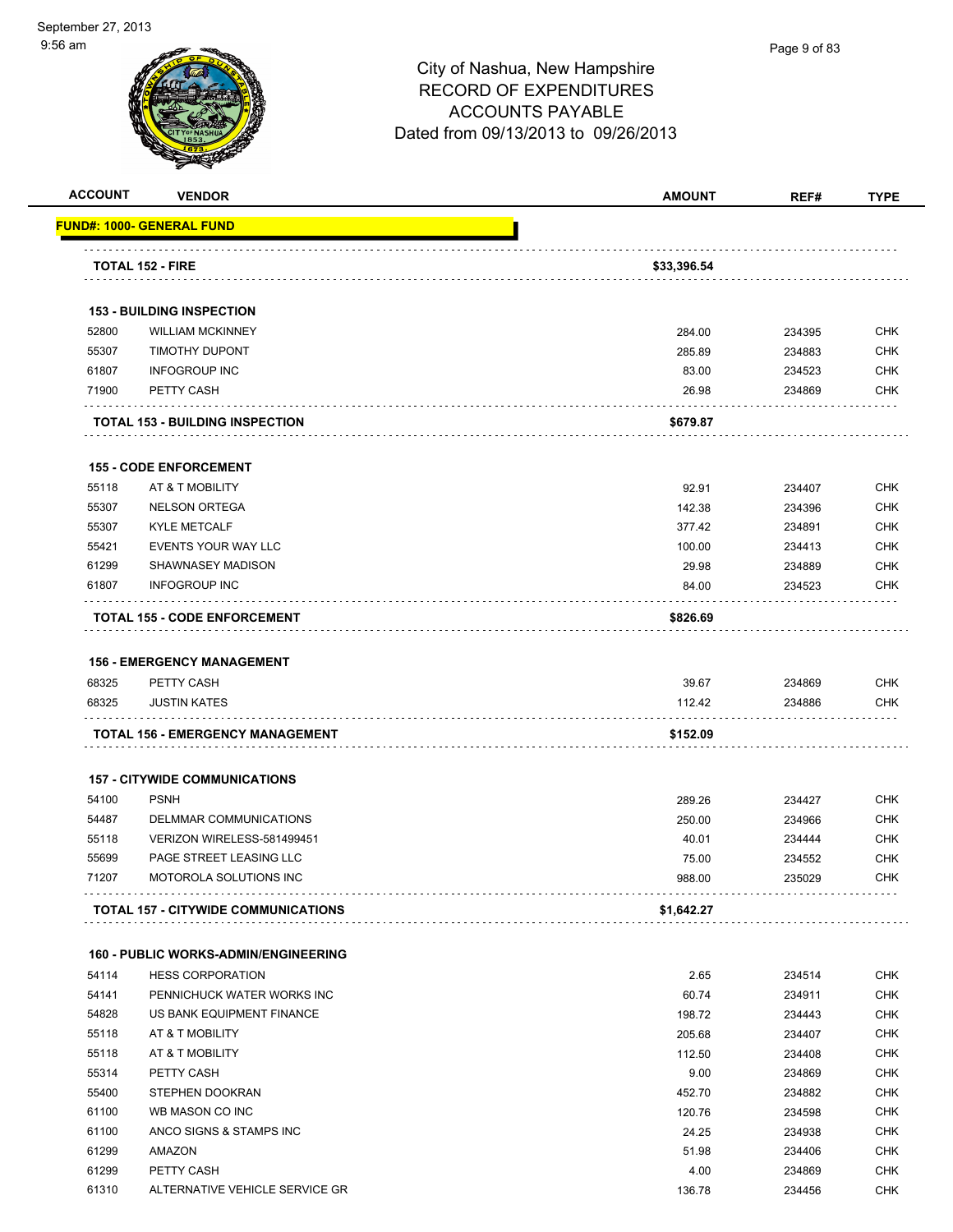| <b>ACCOUNT</b> | <b>VENDOR</b>                              | <b>AMOUNT</b> | REF#   | <b>TYPE</b> |
|----------------|--------------------------------------------|---------------|--------|-------------|
|                | <u> FUND#: 1000- GENERAL FUND</u>          |               |        |             |
|                | 160 - PUBLIC WORKS-ADMIN/ENGINEERING       |               |        |             |
| 61807          | STEPHEN DOOKRAN                            | 61.18         | 234578 | <b>CHK</b>  |
|                | TOTAL 160 - PUBLIC WORKS-ADMIN/ENGINEERING | \$1,440.94    |        |             |
|                |                                            |               |        |             |
| 161 - STREETS  |                                            |               |        |             |
| 54100          | <b>PSNH</b>                                | 1,080.32      | 234427 | <b>CHK</b>  |
| 54100          | <b>PSNH</b>                                | 14.59         | 234914 | <b>CHK</b>  |
| 54114          | <b>HESS CORPORATION</b>                    | 11.05         | 234514 | <b>CHK</b>  |
| 54228          | <b>JP PEST SERVICES</b>                    | 65.00         | 234999 | <b>CHK</b>  |
| 54236          | CALLOGIX INC                               | 54.78         | 234469 | <b>CHK</b>  |
| 54280          | STEVE SHUMSKY UNLIMITED DOOR               | 900.00        | 234579 | <b>CHK</b>  |
| 54280          | STEVE SHUMSKY UNLIMITED DOOR               | 1,119.50      | 235077 | <b>CHK</b>  |
| 54600          | <b>CARPARTS OF NASHUA</b>                  | (3.05)        | 234472 | <b>CHK</b>  |
| 54600          | R WHITE EQUIPMENT CENTER INC               | 66.95         | 234561 | <b>CHK</b>  |
| 54600          | SANEL AUTO PARTS CO                        | 221.25        | 234569 | <b>CHK</b>  |
| 54600          | LIBERTY INTNL TRUCKS OF NH LLC             | 245.92        | 235009 | <b>CHK</b>  |
| 54600          | NASHUA OUTDOOR POWER EQUIPMENT             | 87.51         | 235037 | <b>CHK</b>  |
| 54828          | US BANK EQUIPMENT FINANCE                  | 109.70        | 234440 | <b>CHK</b>  |
| 55118          | AT & T MOBILITY                            | 343.55        | 234407 | <b>CHK</b>  |
| 55118          | AT & T MOBILITY                            | 37.50         | 234408 | <b>CHK</b>  |
| 55600          | LOWELL PUBLISHING CO                       | 703.16        | 234534 | <b>CHK</b>  |
| 55600          | MASSACHUSETTS MUNICIPAL ASSOC              | 145.00        | 234537 | <b>CHK</b>  |
| 55699          | <b>IDENTIFIX INC</b>                       | 1,698.60      | 234995 | <b>CHK</b>  |
| 55699          | RON TURLEY ASSOC INC                       | 775.00        | 235066 | <b>CHK</b>  |
| 61107          | <b>JOE SANTIN</b>                          | 110.00        | 234403 | <b>CHK</b>  |
| 61107          | UNIFIRST CORPORATION                       | 614.51        | 234592 | <b>CHK</b>  |
| 61107          | ALECS SHOE STORE INC                       | 512.80        | 234934 | <b>CHK</b>  |
| 61142          | <b>BASS FIRST AID SERVICE</b>              | 136.90        | 234944 | <b>CHK</b>  |
| 61299          | A H HARRIS & SONS INC                      | 200.00        | 234445 | <b>CHK</b>  |
| 61299          | <b>M S INDUSTRIES</b>                      | 1,620.00      | 234536 | <b>CHK</b>  |
| 61299          | NH BRAGG & SONS INC                        | 306.00        | 234550 | <b>CHK</b>  |
| 61299          | PETTY CASH                                 | 6.97          | 234869 | <b>CHK</b>  |
| 61300          | DENNIS K BURKE INC                         | 19,949.76     | 234489 | <b>CHK</b>  |
| 61300          | <b>DENNIS K BURKE INC</b>                  | 19,268.76     | 234967 | <b>CHK</b>  |
| 61307          | SHATTUCK MALONE OIL CO                     | 25,909.73     | 234431 | <b>CHK</b>  |
| 61310          | ALTERNATIVE VEHICLE SERVICE GR             | 1,807.57      | 234456 | <b>CHK</b>  |
| 61428          | NH BRAGG & SONS INC                        | 312.96        | 234550 | <b>CHK</b>  |
| 61428          | ROCHESTER MIDLAND CORPORATION              | 1,014.72      | 234564 | <b>CHK</b>  |
| 61507          | CONTINENTAL PAVING INC                     | 993.09        | 234481 | <b>CHK</b>  |
| 61507          | <b>BROX INDUSTRIES INC</b>                 | 69.30         | 234952 | <b>CHK</b>  |
| 61507          | OMEGA INDUSTRIAL SUPPLY INC                | 1,149.30      | 235049 | CHK         |
| 61542          | PERMA LINE CORP OF NEW ENGLAND             | 1,064.53      | 234554 | <b>CHK</b>  |
| 61556          | HIGHWAY TECH SIGNAL EQUIP SALE             | 287.00        | 234515 | <b>CHK</b>  |
| 61705          | MAYNARD & LESIEUR INC                      | 350.00        | 235018 | <b>CHK</b>  |
| 61799          | <b>CARPARTS OF NASHUA</b>                  | 73.44         | 234472 | <b>CHK</b>  |
| 61799          | NAPA AUTO PARTS                            | (35.22)       | 235031 | CHK         |
| 71025          | R WHITE EQUIPMENT CENTER INC               | 23.95         | 234561 | <b>CHK</b>  |
| 71025          | A H HARRIS & SONS INC                      | 34.00         | 234931 | <b>CHK</b>  |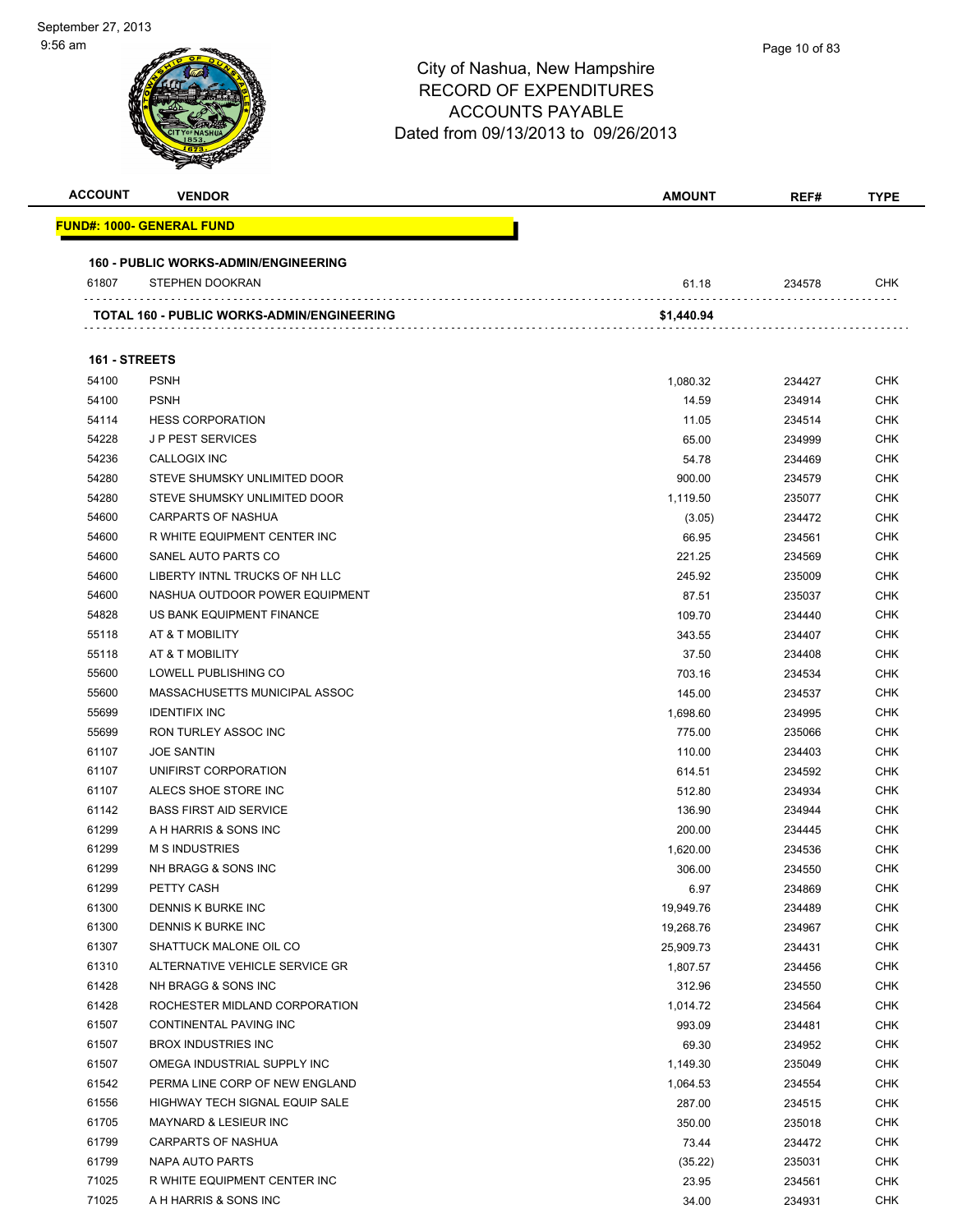| <b>ACCOUNT</b> | <b>VENDOR</b>                                    | <b>AMOUNT</b> | REF#   | <b>TYPE</b> |
|----------------|--------------------------------------------------|---------------|--------|-------------|
|                | FUND#: 1000- GENERAL FUND                        |               |        |             |
| 161 - STREETS  |                                                  |               |        |             |
| 71999          | USP OF NEW ENGLAND                               | 1,110.78      | 234595 | <b>CHK</b>  |
| 71999          | NAPA AUTO PARTS                                  | 68.48         | 235031 | <b>CHK</b>  |
|                | TOTAL 161 - STREETS                              | \$84,635.66   |        |             |
|                | <b>162 - STREET LIGHTING</b>                     |               |        |             |
| 54100          | <b>PSNH</b>                                      | 261.64        | 234427 | <b>CHK</b>  |
| 54100          | <b>PSNH-LARGE POWER</b>                          | 59,755.62     | 234430 | <b>CHK</b>  |
| 54100          | <b>PSNH</b>                                      | 517.61        | 234914 | <b>CHK</b>  |
|                | TOTAL 162 - STREET LIGHTING                      | \$60,534.87   |        |             |
|                | <b>166 - PARKING LOTS</b>                        |               |        |             |
| 54100          | <b>PSNH</b>                                      | 1,482.46      | 234914 | <b>CHK</b>  |
| 54207          | CANDIA TRAILER & SNOW EQUIPMENT                  | 3,821.00      | 234955 | <b>CHK</b>  |
| 54600          | NAPA AUTO PARTS                                  | 150.50        | 235034 | <b>CHK</b>  |
| 55307          | <b>JILL STANSFIELD</b>                           | 26.44         | 234897 | <b>CHK</b>  |
| 55699          | UNITED SITE SERVICES NORTHEAST                   | 54.97         | 234594 | <b>CHK</b>  |
| 61299          | HOME DEPOT CREDIT SERVICE 3065                   | 75.25         | 234990 | <b>CHK</b>  |
| 71600          | <b>BOBCAT OF NEW HAMPSHIRE</b>                   | 560.01        | 234951 | <b>CHK</b>  |
| 71600          | HOME DEPOT CREDIT SERVICE 3065                   | 268.12        | 234990 | <b>CHK</b>  |
| 71600          | NAPA AUTO PARTS                                  | 240.75        | 235034 | <b>CHK</b>  |
| 71600          | NAPA AUTO PARTS                                  | 71.01         | 235035 | CHK         |
|                | <b>TOTAL 166 - PARKING LOTS</b>                  | \$6,750.51    |        |             |
|                | <b>171 - COMMUNITY SERVICES</b>                  |               |        |             |
| 54100          | <b>PSNH</b>                                      | 1,091.99      | 234914 | <b>CHK</b>  |
| 54828          | US BANK EQUIPMENT FINANCE                        | 339.00        | 234926 | <b>CHK</b>  |
| 55200          | <b>NHPHA</b>                                     | 80.00         | 234907 | <b>CHK</b>  |
| 55400          | <b>NHPHA</b>                                     | 340.00        | 234907 | CHK         |
| 61100          | WB MASON CO INC                                  | 208.82        | 235089 | <b>CHK</b>  |
| 61250          | WB MASON CO INC                                  | 49.98         | 235089 | <b>CHK</b>  |
| 68320          | THE YOUTH COUNCIL                                | 60.00         | 234605 | <b>CHK</b>  |
|                | <b>TOTAL 171 - COMMUNITY SERVICES</b>            | \$2,169.79    |        |             |
|                |                                                  |               |        |             |
| 55118          | <b>172 - COMMUNITY HEALTH</b><br>AT & T MOBILITY | 53.66         | 234407 | <b>CHK</b>  |
|                | <b>TOTAL 172 - COMMUNITY HEALTH</b>              | \$53.66       |        |             |
|                | <b>173 - ENVIRONMENTAL HEALTH</b>                |               |        |             |
| 53142          | DRAGON MOSQUITO CONTROL INC                      | 1,800.00      | 234492 | <b>CHK</b>  |
| 55118          | AT & T MOBILITY                                  | 31.16         | 234407 | <b>CHK</b>  |
| 55400          | EVENTS YOUR WAY LLC                              | 50.00         | 234413 | <b>CHK</b>  |
| 61299          | SURPLUS OFFICE EQUIPMENT                         | 274.00        | 235080 | <b>CHK</b>  |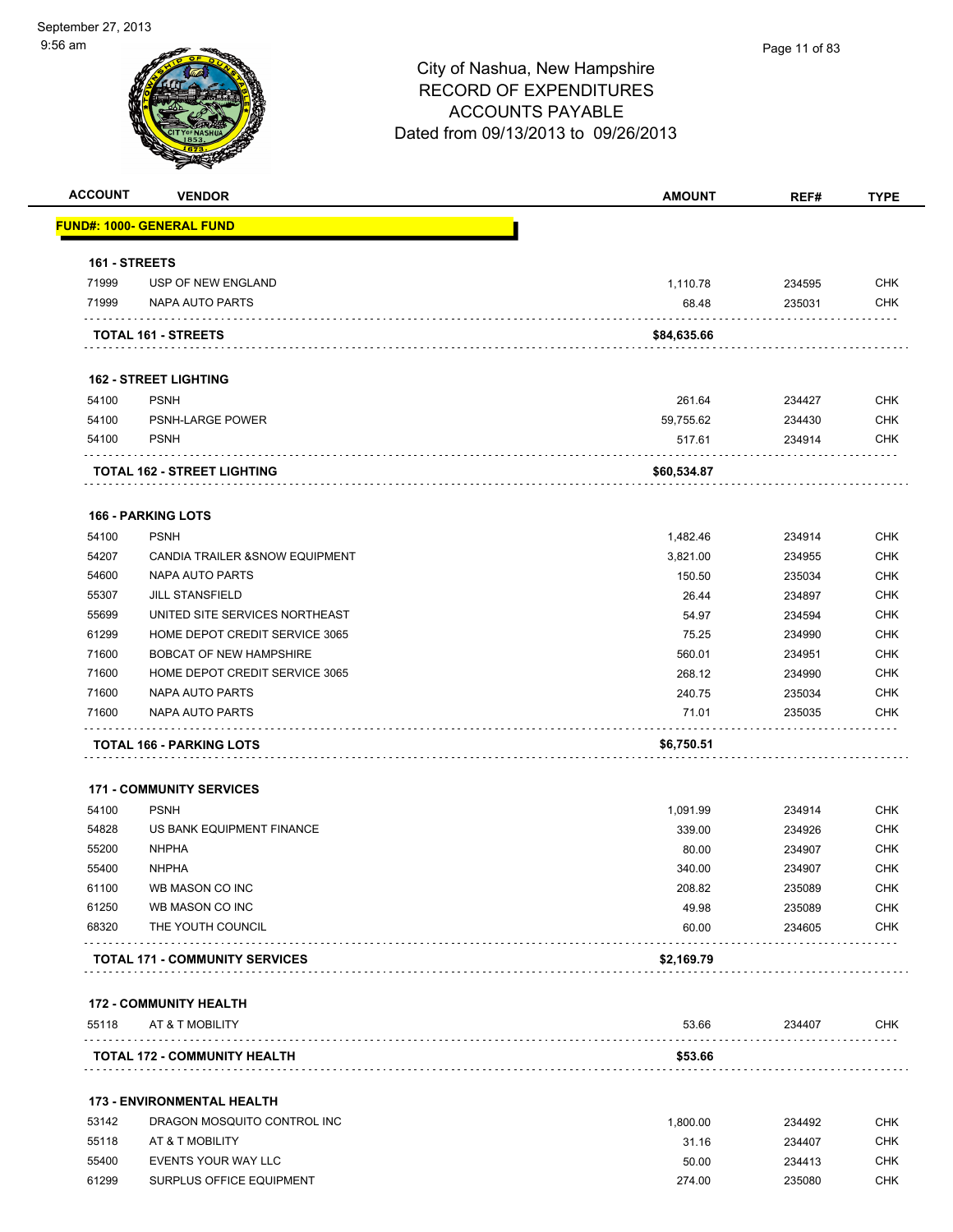

| <b>ACCOUNT</b> | <b>VENDOR</b>                     | <b>AMOUNT</b> | REF#   | <b>TYPE</b> |
|----------------|-----------------------------------|---------------|--------|-------------|
|                | <u> FUND#: 1000- GENERAL FUND</u> |               |        |             |
|                | TOTAL 173 - ENVIRONMENTAL HEALTH  | \$2,155.16    |        |             |
|                |                                   |               |        |             |
|                | <b>175 - WELFARE ASSISTANCE</b>   |               |        |             |
| 55810          | 188 CONCORD ST LLC                | 798.00        | 234847 | CHK         |
| 55810          | 28-34 RAILROAD SQUARE LLC         | 600.48        | 234848 | <b>CHK</b>  |
| 55810          | <b>CLYDE COOPER</b>               | 413.61        | 234849 | <b>CHK</b>  |
| 55810          | PAUL G CORRIVEAU FAMILY TRUST     | 530.00        | 234850 | <b>CHK</b>  |
| 55810          | <b>COUNTRY BARN MOTEL</b>         | 504.00        | 234851 | <b>CHK</b>  |
| 55810          | JANE L DECELLE                    | 863.59        | 234853 | CHK         |
| 55810          | <b>GP NASHUA LTD PARTNERSHIP</b>  | 855.00        | 234854 | <b>CHK</b>  |
| 55810          | <b>JULIO HIRALDO</b>              | 590.00        | 234855 | <b>CHK</b>  |
| 55810          | ROBERT E KEROUAC                  | 315.00        | 234856 | CHK         |
| 55810          | RONALD L'HEUREUX                  | 297.00        | 234857 | CHK         |
| 55810          | <b>LAMERAND ENTERPRISES</b>       | 650.00        | 234858 | CHK         |
| 55810          | <b>TIMOTHY LAVOIE</b>             | 725.00        | 234859 | CHK         |
| 55810          | NASHUA HOUSING AUTHORITY          | 293.00        | 234860 | <b>CHK</b>  |
| 55810          | PRA PROPERTIES LTD PARTNERSHIP    | 940.00        | 234861 | <b>CHK</b>  |
| 55810          | SOUTHERN NH SERV MNGT CORP        | 160.00        | 234862 | CHK         |
| 55810          | <b>MARTIN TYMOWICZ</b>            | 395.00        | 234863 | <b>CHK</b>  |
| 55810          | <b>WEST HOLLIS TRUST</b>          | 190.00        | 234864 | CHK         |
| 55810          | 188 CONCORD ST LLC                | 266.00        | 235290 | <b>CHK</b>  |
| 55810          | 23-25 TEMPLE ST REALTY LLC        | 725.00        | 235291 | <b>CHK</b>  |
| 55810          | 28-34 RAILROAD SQUARE LLC         | 1,950.00      | 235292 | CHK         |
| 55810          | 88 3/4 PALM STREET PROPERTIES     | 750.00        | 235293 | CHK         |
| 55810          | AMHERST PARK APARTMENTS LLC       | 400.00        | 235294 | <b>CHK</b>  |
| 55810          | ALEX C ARUN                       | 627.24        | 235295 | CHK         |
| 55810          | <b>COUNTRY BARN MOTEL</b>         | 252.00        | 235296 | <b>CHK</b>  |
| 55810          | EDMUND W KING JR                  | 500.00        | 235297 | <b>CHK</b>  |
| 55810          | <b>FLAGLER PROPERTIES INC</b>     | 900.97        | 235298 | <b>CHK</b>  |
| 55810          | <b>GP NASHUA LTD PARTNERSHIP</b>  | 905.00        | 235299 | <b>CHK</b>  |
| 55810          | <b>CLAIRE D HEBERT</b>            | 560.00        | 235300 | CHK         |
| 55810          | J D PINE STREET APARTMENTS LLC    | 1,050.00      | 235301 | <b>CHK</b>  |
| 55810          | LEO M LAVOIE                      | 410.61        | 235302 | CHK         |
| 55810          | <b>TIMOTHY LAVOIE</b>             | 370.00        | 235303 | CHK         |
| 55810          | MARGUERITES PLACE INC             | 368.00        | 235304 | <b>CHK</b>  |
| 55810          | JOHN V MCQUADE                    | 675.00        | 235306 | <b>CHK</b>  |
| 55810          | MOTEL 6                           | 318.99        | 235307 | <b>CHK</b>  |
| 55810          | SAMUEL K MWANIKI                  | 900.00        | 235308 | <b>CHK</b>  |
| 55810          | RAFAEL NUNEZ                      | 950.00        | 235309 | <b>CHK</b>  |
| 55810          | PINE HILL GARDENS ASSOC           | 513.86        | 235310 | <b>CHK</b>  |
| 55810          | <b>SCOTT ROGERS</b>               | 996.28        | 235312 | <b>CHK</b>  |
| 55810          | <b>HENRY ROSARIO</b>              | 522.00        | 235313 | <b>CHK</b>  |
| 55810          | SOUTHERN NH SERV MNGT CORP        | 50.00         | 235314 | <b>CHK</b>  |
| 55812          | RITE AID ACCT#1009804             | 4,650.43      | 235311 | <b>CHK</b>  |
| 55814          | NORTHEAST UTILITIES               | 392.20        | 234845 | <b>CHK</b>  |
| 55814          | PENNICHUCK WATER WORKS INC        | 119.62        | 234846 | CHK         |
| 55814          | NORTHEAST UTILITIES               | 676.47        | 235288 | <b>CHK</b>  |
| 55814          | PENNICHUCK WATER WORKS INC        | 144.60        | 235289 | <b>CHK</b>  |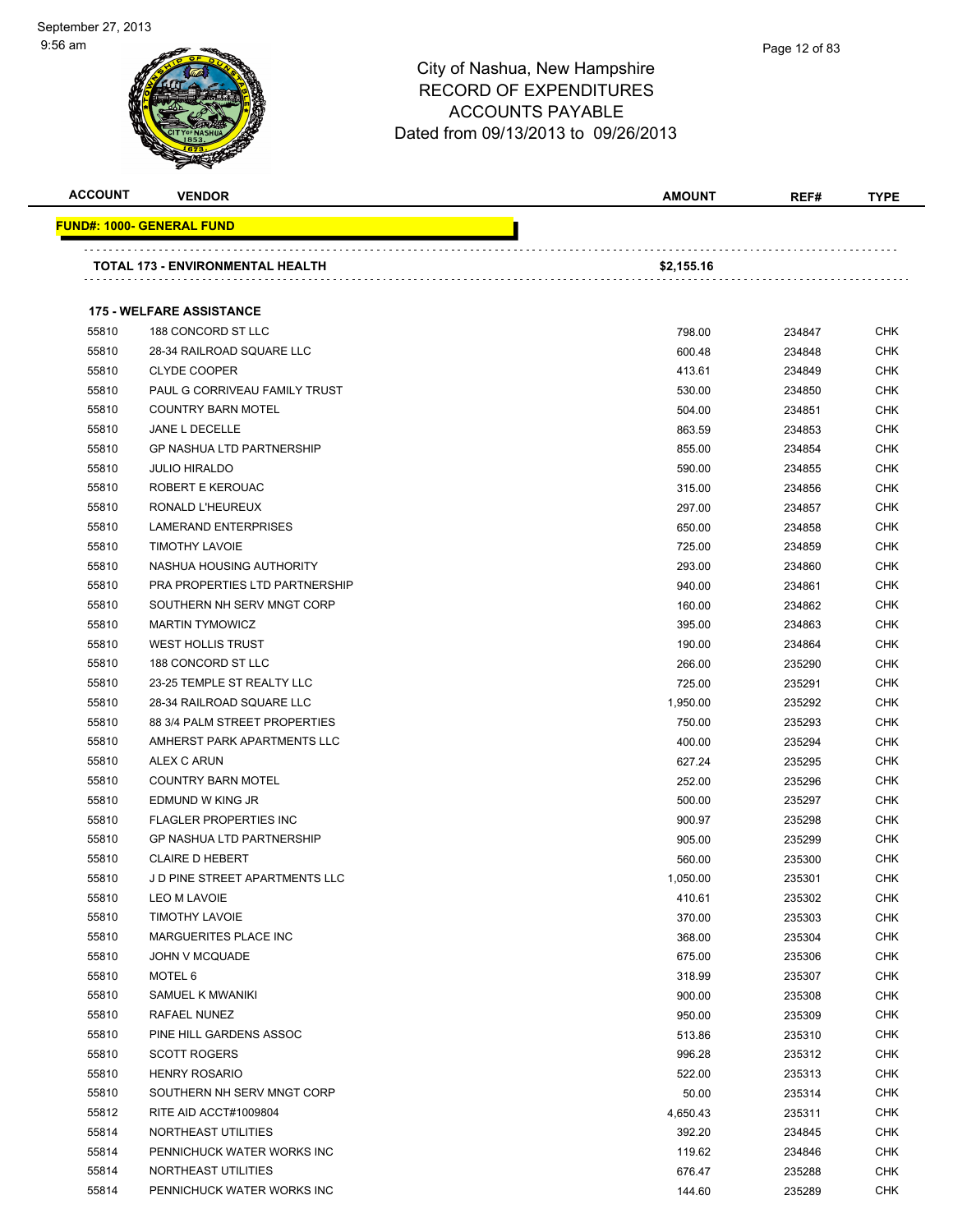| <b>ACCOUNT</b> | <b>VENDOR</b>                         | <b>AMOUNT</b> | REF#   | <b>TYPE</b> |
|----------------|---------------------------------------|---------------|--------|-------------|
|                | FUND#: 1000- GENERAL FUND             |               |        |             |
|                | <b>175 - WELFARE ASSISTANCE</b>       |               |        |             |
| 55816          | MARKET BASKET ACCT 2589096            | 1,230.56      | 235305 | <b>CHK</b>  |
| 55818          | MARKET BASKET ACCT 2589096            | 202.42        | 235305 | CHK         |
| 55820          | <b>CREMATION SOCIETY OF NH</b>        | 750.00        | 234852 | CHK         |
|                | <b>TOTAL 175 - WELFARE ASSISTANCE</b> | \$32,246.93   |        |             |
|                |                                       |               |        |             |
|                | <b>177 - PARKS &amp; RECREATION</b>   |               |        |             |
| 44549          | <b>KEVIN COYLE</b>                    | 45.00         | 235286 | CHK         |
| 44549          | <b>BRAD ZAPENAS</b>                   | 90.00         | 235287 | CHK         |
| 54100          | <b>PSNH</b>                           | 81.65         | 234427 | CHK         |
| 54100          | <b>PSNH</b>                           | 143.33        | 234914 | CHK         |
| 54114          | <b>HESS CORPORATION</b>               | 37.39         | 234514 | <b>CHK</b>  |
| 54141          | PENNICHUCK WATER WORKS INC            | 5,441.57      | 234425 | CHK         |
| 54141          | PENNICHUCK WATER WORKS INC            | 1,890.86      | 234911 | CHK         |
| 54280          | <b>PSNH</b>                           | 769.08        | 234429 | <b>CHK</b>  |
| 54280          | <b>BELLETETES INC</b>                 | 53.94         | 234462 | CHK         |
| 54280          | F W WEBB CO                           | 33.30         | 234496 | <b>CHK</b>  |
| 54280          | <b>GATE CITY FENCE CO INC</b>         | 875.00        | 234504 | <b>CHK</b>  |
| 54280          | <b>GRANITE STATE GLASS</b>            | 130.00        | 234510 | CHK         |
| 54280          | HOME DEPOT CREDIT SERVICE 3065        | 529.29        | 234518 | CHK         |
| 54280          | JOHN DEERE LANDSCAPES                 | 424.92        | 234529 | CHK         |
| 54280          | UNITED SITE SERVICES NORTHEAST        | 54.97         | 234594 | CHK         |
| 54280          | <b>B &amp; S LOCKSMITHS INC</b>       | 388.08        | 234940 | <b>CHK</b>  |
| 54280          | GATE CITY FENCE CO INC                | 875.00        | 234976 | CHK         |
| 54280          | HOME DEPOT CREDIT SERVICE 3065        | 432.26        | 234990 | CHK         |
| 54280          | JOHNSONS ELECTRIC INC                 | 3,489.81      | 235004 | <b>CHK</b>  |
| 54280          | LOWE'S - 3502                         | 82.58         | 235013 | CHK         |
| 54280          | M & M ELECTRICAL SUPPLY CO INC        | 130.29        | 235015 | CHK         |
| 54280          | NASHUA OUTDOOR POWER EQUIPMENT        | 850.21        | 235037 | CHK         |
| 54280          | OUTDOOR PRIDE LANDSCAPING INC         | 2.750.00      | 235050 | CHK         |
| 54828          | US BANK EQUIPMENT FINANCE             | 83.85         | 234924 | <b>CHK</b>  |
| 55118          | AT & T MOBILITY                       | 164.07        | 234407 | CHK         |
| 55118          | AT & T MOBILITY                       | 37.50         | 234408 | CHK         |
| 55200          | <b>NHRPA</b>                          | 65.00         | 234910 | <b>CHK</b>  |
| 55400          | JOHN DEERE LANDSCAPES                 | 100.00        | 234417 | <b>CHK</b>  |
| 61100          | AMAZON                                | 25.99         | 234406 | <b>CHK</b>  |
| 61100          | WB MASON CO INC                       | 133.08        | 235089 | <b>CHK</b>  |
| 61107          | <b>MICHELLE SPEARS</b>                | 165.90        | 235074 | <b>CHK</b>  |
| 61128          | <b>BSN SPORTS</b>                     | 37.79         | 234953 | <b>CHK</b>  |
| 61310          | ALTERNATIVE VEHICLE SERVICE GR        | 1,257.07      | 234456 | <b>CHK</b>  |
| 61799          | CARPARTS OF NASHUA                    | 231.90        | 234472 | <b>CHK</b>  |
| 61799          | D & R TOWING INC                      |               |        | <b>CHK</b>  |
|                |                                       | 245.00        | 234486 |             |
| 61799          | <b>GRANITE GROUP</b>                  | 23.90         | 234509 | CHK         |
| 61799          | SANEL AUTO PARTS CO                   | 64.56         | 234570 | <b>CHK</b>  |
| 61799          | STILL'S POWER EQUIPMENT               | 122.45        | 234581 | <b>CHK</b>  |
| 61799          | TST HYDRAULICS INC                    | 285.32        | 234591 | <b>CHK</b>  |
| 61799          | NAPA AUTO PARTS                       | 19.40         | 235031 | <b>CHK</b>  |
| 61799          | NAPA AUTO PARTS                       | 219.00        | 235033 | <b>CHK</b>  |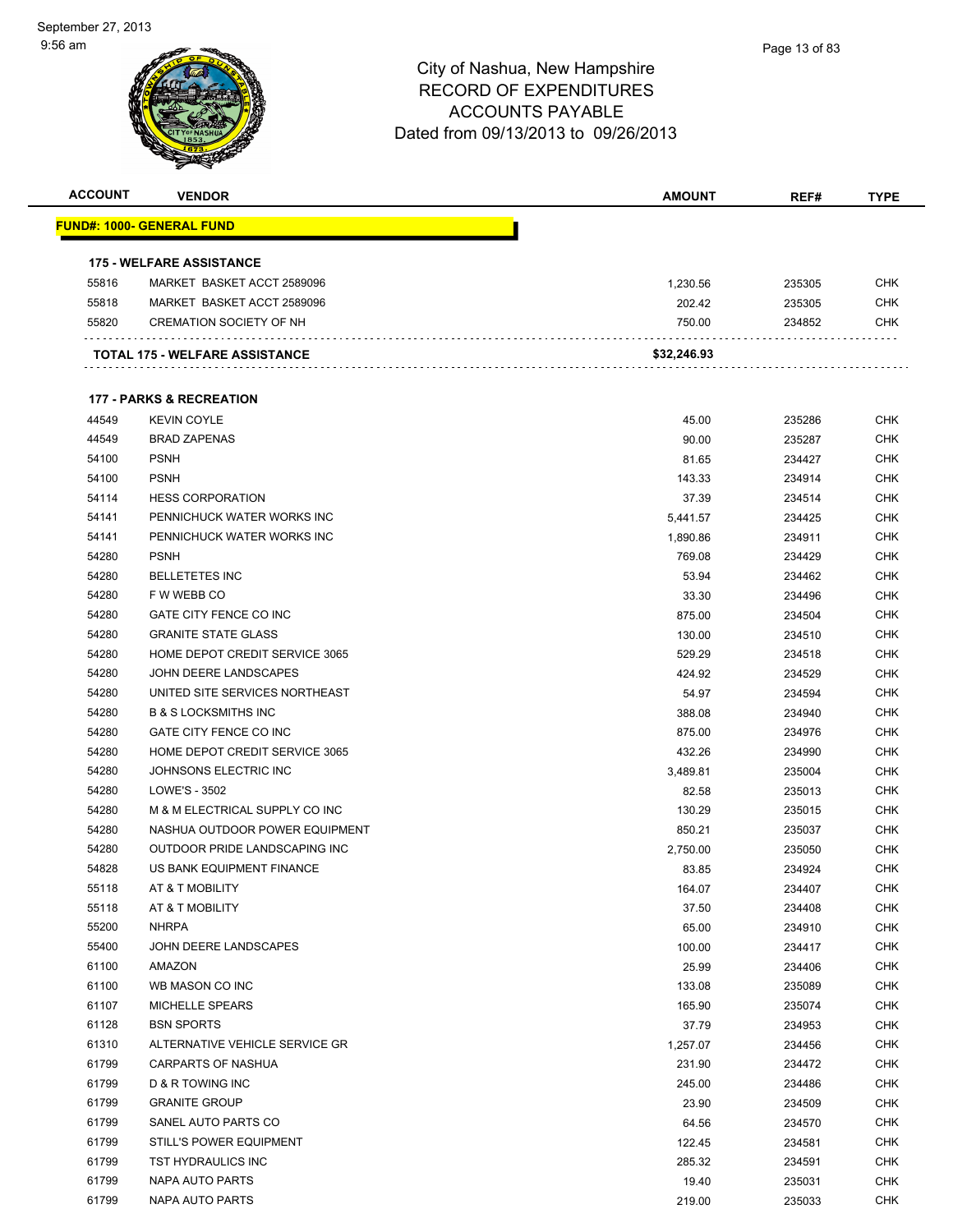

Page 14 of 83

|               |                                           | <b>AMOUNT</b>      | REF#             | <b>TYPE</b>              |
|---------------|-------------------------------------------|--------------------|------------------|--------------------------|
|               | <u> FUND#: 1000- GENERAL FUND</u>         |                    |                  |                          |
|               | <b>TOTAL 177 - PARKS &amp; RECREATION</b> | \$22,880.31        |                  |                          |
| 179 - LIBRARY |                                           |                    |                  |                          |
| 54114         | <b>HESS CORPORATION</b>                   | 604.66             | 234514           | <b>CHK</b>               |
| 54114         | <b>LIBERTY UTILITIES</b>                  | 139.19             | 234903           | <b>CHK</b>               |
| 54141         | PENNICHUCK WATER WORKS INC                | 381.47             | 234911           | CHK                      |
| 54280         | PETTY CASH                                | 12.58              | 234398           | CHK                      |
| 54280         | AC MOORE INC                              | 3.76               | 234446           | CHK                      |
| 54280         | HOME DEPOT CREDIT SERVICE 3065            | 26.97              | 234990           | CHK                      |
| 54280         | HUFF & GAUTHIER INC                       | 120.00             | 234994           | <b>CHK</b>               |
| 54280         | SAYCO TREE & LANDSCAPE INC                | 685.00             | 235070           | <b>CHK</b>               |
| 54414         | <b>CDW GOVERNMENT</b>                     | 154.80             | 234956           | <b>CHK</b>               |
| 55109         | AT & T MOBILITY                           | 31.16              | 234407           | <b>CHK</b>               |
| 55200         | <b>CARA BARLOW</b>                        | 60.00              | 234459           | CHK                      |
| 55200         | <b>MERRI-HILL ROCK LIBRARIES</b>          | 35.00              | 235021           | <b>CHK</b>               |
| 55400         | NEW ENGLAND LIBRARY ASSOC                 | 200.00             | 234420           | <b>CHK</b>               |
| 55400         | NHLA-READS                                | 35.00              | 234422           | CHK                      |
| 55607         | PITNEY BOWES GLOBAL FIN SVCS              | 286.44             | 234426           | CHK                      |
| 61299         | PETTY CASH                                | 69.92              | 234398           | CHK                      |
| 61299         | AC MOORE INC                              | 21.26              | 234446           | CHK                      |
| 61299         | CD TAG AND STORAGE LLC                    | 158.79             | 234474           | <b>CHK</b>               |
| 61299         | <b>DEMCO</b>                              | 166.28             | 234488           | <b>CHK</b>               |
| 61299         | <b>BADGE-A-MINIT LTD</b>                  | 119.95             | 234941           | <b>CHK</b>               |
| 61299         | WB MASON CO INC                           | 613.47             | 235089           | <b>CHK</b>               |
| 61428         | NEW ENGLAND PAPER & SUPPLY                | 690.45             | 235040           | CHK                      |
| 61807         | AMAZON                                    | 62.62              | 234406           | CHK                      |
| 61807         | APPLE BOOKS                               |                    |                  | CHK                      |
| 61807         | <b>BAKER &amp; TAYLOR</b>                 | 5,275.77<br>255.13 | 234453           | CHK                      |
| 61807         | <b>INFOGROUP INC</b>                      | 500.00             | 234458<br>234523 | <b>CHK</b>               |
| 61807         | <b>INGRAM LIBRARY SERVICES</b>            |                    |                  | <b>CHK</b>               |
| 61807         | PETERSONS NELNET LLC                      | 1,137.71<br>27.30  | 234524<br>234555 | CHK                      |
| 61807         | <b>SIMON &amp; SCHUSTER</b>               | 36.96              | 234574           | <b>CHK</b>               |
| 61807         | NADA APPRAISAL GUIDES                     | 75.00              | 235030           | <b>CHK</b>               |
| 61807         | <b>SIMON &amp; SCHUSTER</b>               | 26.88              | 235072           | <b>CHK</b>               |
| 61807         | <b>WEST PAYMENT CENTER</b>                | 40.25              | 235090           | <b>CHK</b>               |
| 61814         | MICRO MARKETING ASSOCIATES                | 109.20             | 234542           | CHK                      |
| 61814         | <b>MIDWEST TAPE</b>                       |                    |                  | <b>CHK</b>               |
| 61814         | <b>MIDWEST TAPE</b>                       | 1,019.61           | 234543           | <b>CHK</b>               |
|               |                                           | 96.31              | 235024           |                          |
| 61814         | RANDOM HOUSE INC                          | 71.25              | 235061           | <b>CHK</b>               |
| 61816         | PETTY CASH<br>AC MOORE INC                | 12.36              | 234398           | <b>CHK</b><br><b>CHK</b> |
| 61816         |                                           | 38.85              | 234932           |                          |
| 61819         | PETTY CASH                                | 26.96              | 234398           | <b>CHK</b>               |
| 61821         | <b>CONCORD MONITOR</b>                    | 296.40             | 234410           | <b>CHK</b>               |
| 61821         | THE BOSTON GLOBE                          | 906.36             | 234899           | <b>CHK</b>               |
| 61830         | <b>GALE/CENGAGE LEARNING</b>              | 7,191.44           | 234503           | <b>CHK</b>               |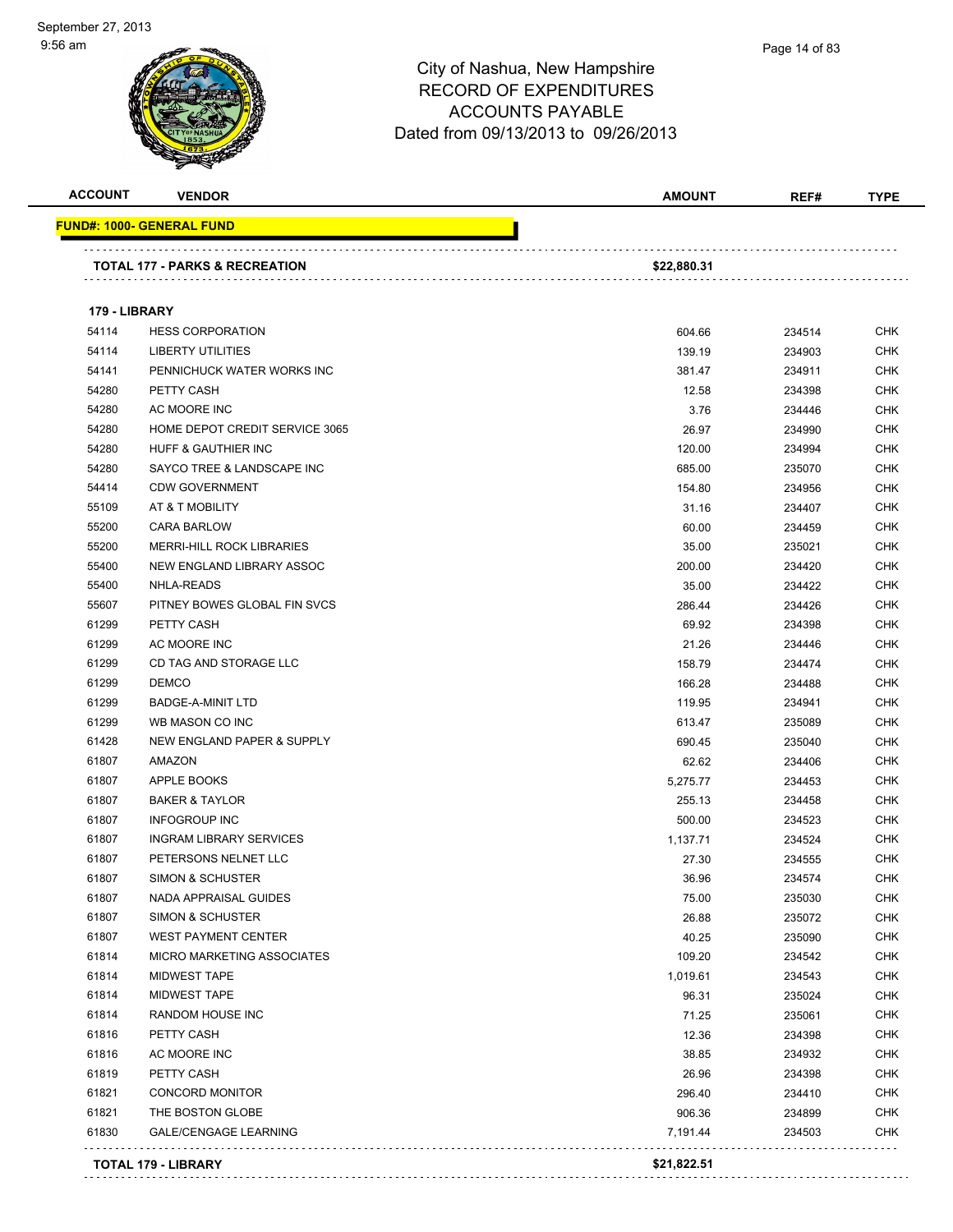| <b>ACCOUNT</b>      | <b>VENDOR</b>                            | <b>AMOUNT</b> | REF#   | <b>TYPE</b>       |
|---------------------|------------------------------------------|---------------|--------|-------------------|
|                     | <b>FUND#: 1000- GENERAL FUND</b>         |               |        |                   |
|                     | <b>181 - COMMUNITY DEVELOPMENT</b>       |               |        |                   |
| 54828               | US BANK EQUIPMENT FINANCE                | 364.19        | 234443 | <b>CHK</b>        |
| 61100               | WB MASON CO INC                          | 109.12        | 234598 | <b>CHK</b>        |
| 61650               | WB MASON CO INC                          | 58.06         | 234598 | CHK               |
|                     |                                          |               |        |                   |
|                     | TOTAL 181 - COMMUNITY DEVELOPMENT        | \$531.37      |        |                   |
|                     | <b>182 - PLANNING &amp; ZONING</b>       |               |        |                   |
| 55307               | PETTY CASH                               | 66.67         | 234869 | <b>CHK</b>        |
| 55307               | <b>LINDA PANNY</b>                       | 96.79         | 234893 | <b>CHK</b>        |
| 61807               | <b>INFOGROUP INC</b>                     | 83.00         | 234523 | CHK               |
|                     | <b>TOTAL 182 - PLANNING &amp; ZONING</b> | \$246.46      |        |                   |
|                     |                                          |               |        |                   |
|                     | <b>183 - ECONOMIC DEVELOPMENT</b>        |               |        |                   |
| 61299<br>69000      | SAM'S CLUB DIRECT-0860                   | 30.68         | 235067 | <b>CHK</b><br>CHK |
|                     | NICHOLAS HORNIG                          | 61.36         | 234993 |                   |
|                     | TOTAL 183 - ECONOMIC DEVELOPMENT         | \$92.04       |        |                   |
| <b>191 - SCHOOL</b> |                                          |               |        |                   |
| 44700               | <b>CHRISTINA LOZUPONE</b>                | 65.00         | 234740 | <b>CHK</b>        |
| 44700               | <b>KRISTIEN STIZZA</b>                   | 65.00         | 234811 | <b>CHK</b>        |
| 51200               | <b>WILLIAM R CLOSS III</b>               | 90.00         | 235133 | <b>CHK</b>        |
| 51200               | <b>ASHLEY WHOLEY</b>                     | 90.00         | 235276 | <b>CHK</b>        |
| 51650               | NASHUA SCHOOL DISTRICT 42                | 95.00         | 14172  | <b>ACH</b>        |
| 52800               | <b>MEGAN ACKERMAN</b>                    | 400.00        | 234614 | <b>CHK</b>        |
| 52800               | <b>ROBIN ANDERSON</b>                    | 1,504.80      | 234620 | <b>CHK</b>        |
| 52800               | <b>NANCY BURNETT</b>                     | 2,720.00      | 234644 | <b>CHK</b>        |
| 52800               | <b>LAURIE CHEN</b>                       | 800.00        | 234656 | <b>CHK</b>        |
| 52800               | MICHELLE R COHEN                         | 1,080.00      | 234664 | <b>CHK</b>        |
| 52800               | PHIL DEROSA                              | 696.00        | 234675 | <b>CHK</b>        |
| 52800               | <b>JULIE DONOVAN</b>                     | 1,774.80      | 234679 | <b>CHK</b>        |
| 52800               | <b>DEBRA DUSTIN</b>                      | 600.00        | 234682 | <b>CHK</b>        |
| 52800               | JENNIFER FITZGERALD                      | 1,536.00      | 234692 | <b>CHK</b>        |
| 52800               | AMANDA GRUDINSKI                         | 1,368.00      | 234707 | <b>CHK</b>        |
| 52800               | <b>MARISSA HALVATZES</b>                 | 1,440.00      | 234708 | <b>CHK</b>        |
| 52800               | <b>JOEL IWASKIEWICZ</b>                  | 3,867.20      | 234721 | <b>CHK</b>        |
| 52800               | <b>JESSICA MACINTYRE</b>                 | 591.60        | 234743 | <b>CHK</b>        |
| 52800               | LARISSA MILLER                           | 2,400.00      | 234753 | <b>CHK</b>        |
| 52800               | DOROTHY O'GARA                           | 1,600.00      | 234770 | <b>CHK</b>        |
| 52800               | <b>JENNIFER SCARPATI</b>                 | 1,932.00      | 234792 | <b>CHK</b>        |
| 52800               | MARIE SHEEHAN                            | 400.00        | 234803 | <b>CHK</b>        |
| 52800               | DANIELLE ST PIERRE                       | 1,183.20      | 234810 | <b>CHK</b>        |
| 52800               | ELIZABETH ULRICH                         | 5,164.80      | 234819 | <b>CHK</b>        |
| 52800               | ANASTASIA LOPEZ                          | 200.00        | 235195 | <b>CHK</b>        |
| 52800               | <b>KAREN MARISON</b>                     | 200.00        | 235199 | <b>CHK</b>        |
| 52800               | PAMELA MCNULTY                           | 1,000.00      | 235206 | <b>CHK</b>        |
| 52800               | <b>MELINDA ROBERGE</b>                   | 400.00        | 235246 | <b>CHK</b>        |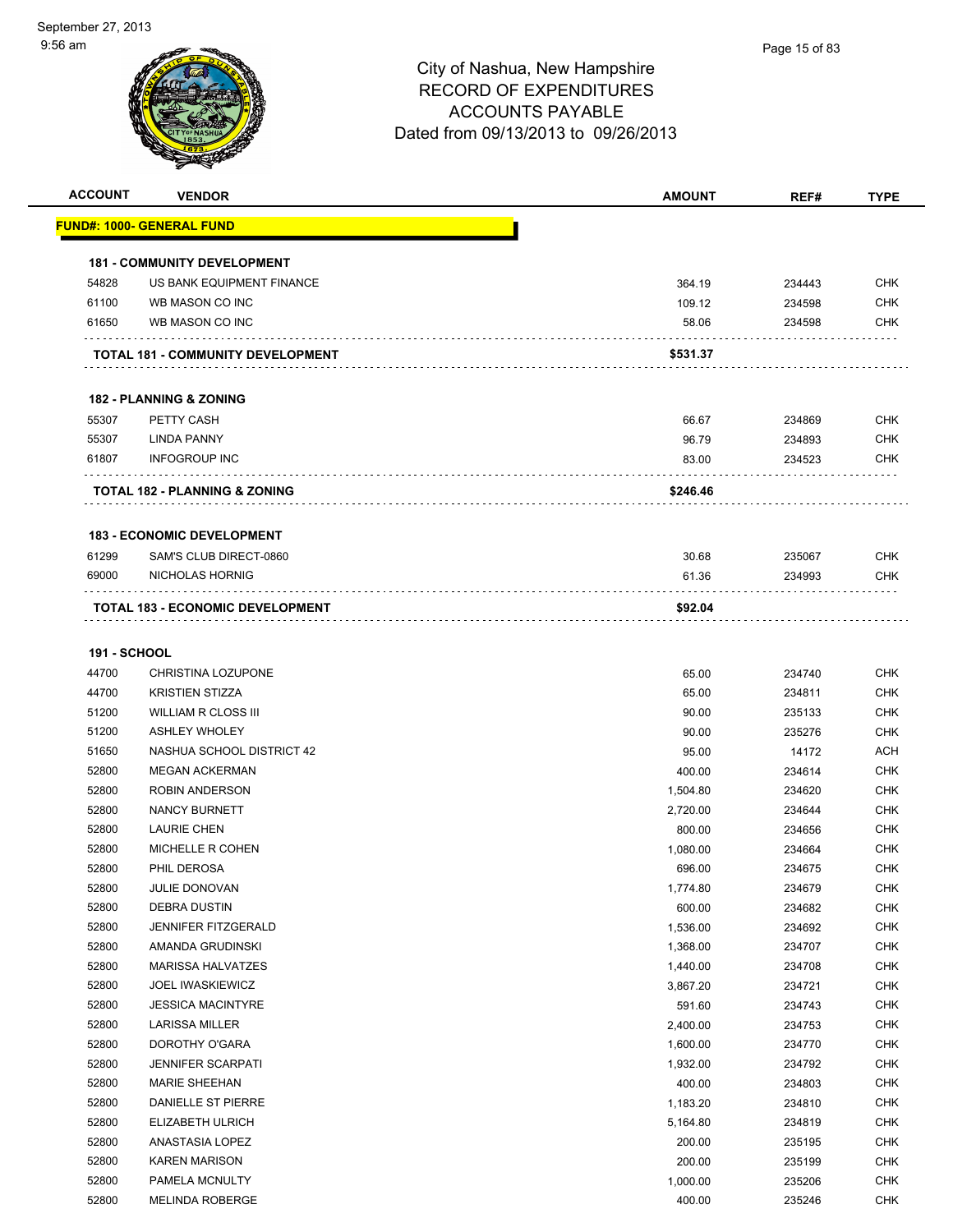| <b>ACCOUNT</b>      | <b>VENDOR</b>                     | <b>AMOUNT</b> | REF#   | <b>TYPE</b> |
|---------------------|-----------------------------------|---------------|--------|-------------|
|                     | <u> FUND#: 1000- GENERAL FUND</u> |               |        |             |
|                     |                                   |               |        |             |
| <b>191 - SCHOOL</b> |                                   |               |        |             |
| 53128               | <b>JACKSON LEWIS LLP</b>          | 1,120.00      | 234724 | <b>CHK</b>  |
| 53607               | ELIZABETH T HULBERT               | 3,646.06      | 234717 | <b>CHK</b>  |
| 53614               | <b>CLARK ASSOC</b>                | 26,554.00     | 234660 | <b>CHK</b>  |
| 53614               | AMY MCCARTNEY                     | 6,819.50      | 234749 | <b>CHK</b>  |
| 53614               | <b>CLARK ASSOC</b>                | 35,767.50     | 235130 | <b>CHK</b>  |
| 53628               | <b>CINTAS FAS</b>                 | 7,309.10      | 234658 | <b>CHK</b>  |
| 53628               | <b>CINTAS FIRE PROTECTION</b>     | 167.00        | 234659 | <b>CHK</b>  |
| 53628               | <b>WILLIAM R CLOSS III</b>        | 170.00        | 234662 | <b>CHK</b>  |
| 53628               | LIFE SAFETY FIRE PROTECTION IN    | 8,400.00      | 234739 | <b>CHK</b>  |
| 53628               | NORTHEAST PRO-CON SOLUTIONS       | 575.00        | 234768 | <b>CHK</b>  |
| 53628               | WILLIAM R CLOSS III               | 160.00        | 235133 | <b>CHK</b>  |
| 53628               | NORTHEAST DEAF&HARD OF HEARING    | 45.00         | 235229 | <b>CHK</b>  |
| 54100               | <b>PSNH</b>                       | 9,579.67      | 234611 | <b>CHK</b>  |
| 54100               | PUBLIC SERVICE OF NH-LARGE POW    | 4,650.58      | 234782 | <b>CHK</b>  |
| 54100               | <b>PSNH</b>                       | 11,830.96     | 235097 | <b>CHK</b>  |
| 54100               | PUBLIC SERVICE OF NH-LARGE POW    | 93,349.21     | 235241 | <b>CHK</b>  |
| 54114               | <b>LIBERTY UTILITIES</b>          | 1,921.09      | 235093 | <b>CHK</b>  |
| 54141               | PENNICHUCK WATER WORKS INC        | 3,492.74      | 234610 | <b>CHK</b>  |
| 54141               | PENNICHUCK WATER WORKS INC        | 2,659.45      | 235096 | <b>CHK</b>  |
| 54243               | METRO GROUP INC                   | 1,214.00      | 234613 | <b>CHK</b>  |
| 54243               | AIREX FILTER CORPORATION          | 2,228.70      | 234616 | <b>CHK</b>  |
| 54243               | CONTROL TECHNOLOGIES INC          | 4,150.00      | 235135 | <b>CHK</b>  |
| 54280               | ALTERNATIVE COMMUNICATIONS SVC    | 212.00        | 234617 | <b>CHK</b>  |
| 54280               | <b>B &amp; S LOCKSMITHS INC</b>   | 11.70         | 234627 | <b>CHK</b>  |
| 54280               | MARVELL PLATE GLASS INC           | 388.92        | 234747 | <b>CHK</b>  |
| 54280               | PIONEER TREE SERVICE LLC          | 720.00        | 234779 | <b>CHK</b>  |
| 54280               | <b>VIKING ROOFING INC</b>         | 180.00        | 234822 | <b>CHK</b>  |
| 54280               | ALTERNATIVE COMMUNICATIONS SVC    | 850.00        | 235106 | <b>CHK</b>  |
| 54280               | <b>B &amp; S LOCKSMITHS INC</b>   | 376.70        | 235111 | <b>CHK</b>  |
| 54280               | MERRIMACK BUILDING SUPPLY INC     | 945.13        | 235207 | <b>CHK</b>  |
| 54280               | NASHUA WALLPAPER & PAINT CO       | 522.58        | 235221 | <b>CHK</b>  |
| 54487               | CUSTOM COMPUTER SPECIALIST INC    | 3,727.25      | 234672 | <b>CHK</b>  |
| 54487               | HILLYARD/MANCHESTER               | 231.27        | 234712 | <b>CHK</b>  |
| 54487               | <b>HOBART SERVICE</b>             | 142.50        | 234713 | <b>CHK</b>  |
| 54487               | NEW ENGLAND SHARPENING CO INC     | 145.00        | 234765 | <b>CHK</b>  |
| 54487               | R WHITE EQUIPMENT CENTER INC      | 93.95         | 234784 | <b>CHK</b>  |
| 54487               | SECURADYNE SYSTEMS                | 242.00        | 234799 | <b>CHK</b>  |
| 54487               | <b>TWIN STATE</b>                 | 35.00         | 234817 | <b>CHK</b>  |
| 54487               | UNITED MACHINE REPAIR INC         | 958.98        | 234820 | <b>CHK</b>  |
| 54600               | <b>BEST FORD</b>                  | 414.82        | 234633 | <b>CHK</b>  |
| 54600               | NAPA AUTO PARTS                   | 192.85        | 234759 | <b>CHK</b>  |
| 54600               | MAYNARD & LESIEUR INC             | 42.35         | 235202 | <b>CHK</b>  |
| 54600               | NAPA AUTO PARTS                   | 184.61        | 235217 | <b>CHK</b>  |
| 54821               | PITNEY BOWES GLOBAL FIN SRVS      | 345.00        | 235240 | <b>CHK</b>  |
| 55109               | <b>FAIRPOINT COMMUNICATIONS</b>   | 96.40         | 234608 | <b>CHK</b>  |
| 55109               | FAIRPOINT COMMUNICATIONS          | 32.44         | 235091 | <b>CHK</b>  |
| 55109               | VERIZON WIRELESS 742005979        | 465.55        | 235101 | <b>CHK</b>  |
| 55200               | NASHUA SCHOOL DISTRICT 42         | 170.00        | 14172  | <b>ACH</b>  |
|                     |                                   |               |        |             |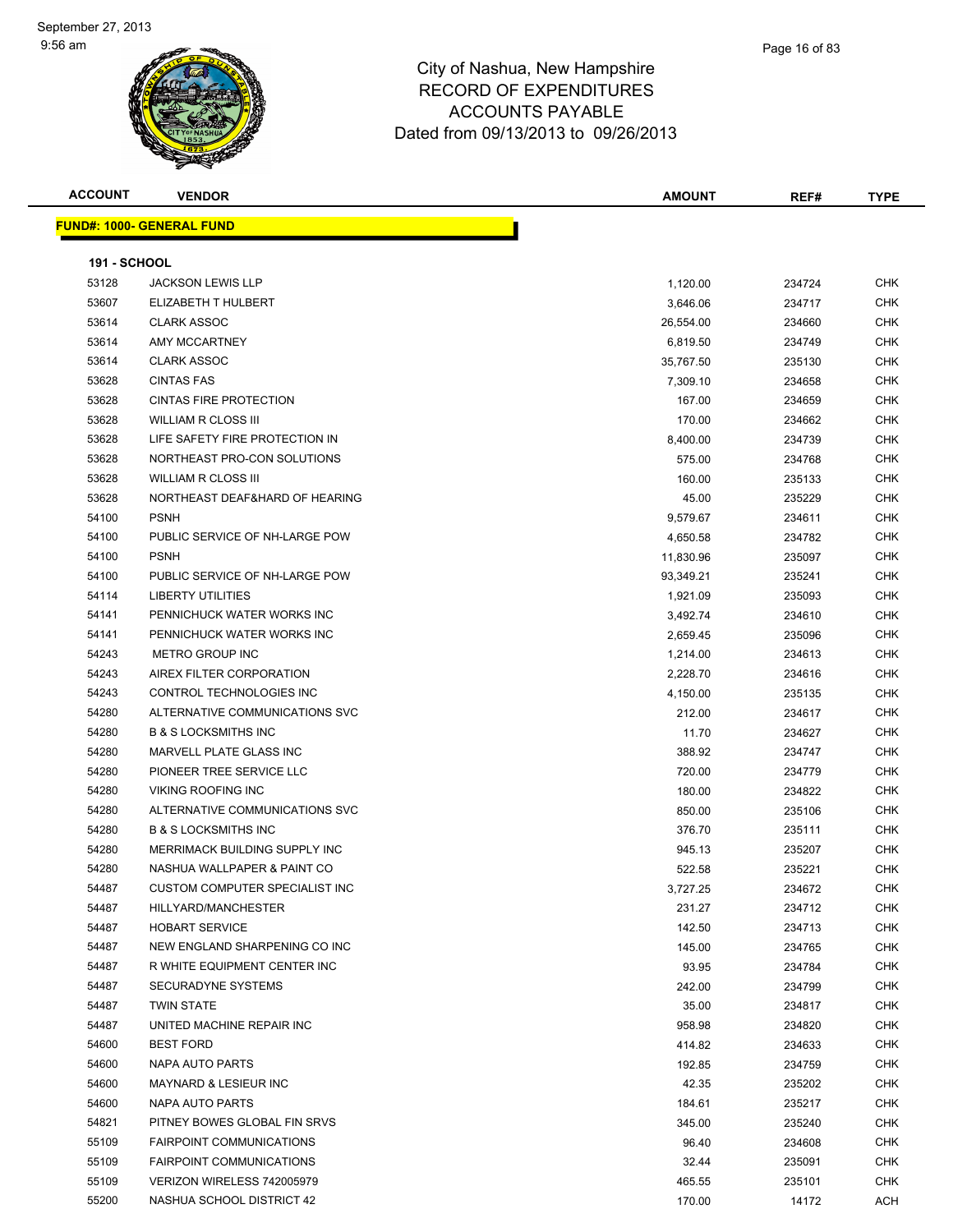

| <b>ACCOUNT</b>      | <b>VENDOR</b>                     | <b>AMOUNT</b> | REF#   | <b>TYPE</b> |
|---------------------|-----------------------------------|---------------|--------|-------------|
|                     | <u> FUND#: 1000- GENERAL FUND</u> |               |        |             |
|                     |                                   |               |        |             |
| <b>191 - SCHOOL</b> |                                   |               |        |             |
| 55200               | <b>NHAGE</b>                      | 35.00         | 235094 | <b>CHK</b>  |
| 55200               | <b>SAM'S CLUB</b>                 | 45.00         | 235098 | <b>CHK</b>  |
| 55200               | SOUTH CENTRAL SUPERINTENDENT'S    | 75.00         | 235099 | CHK         |
| 55200               | NH-SMASH TREASURER                | 190.00        | 235226 | CHK         |
| 55300               | NASHUA SCHOOL DISTRICT 42         | 250.00        | 14172  | ACH         |
| 55300               | NHASEA                            | 750.00        | 234767 | CHK         |
| 55307               | ROBERT ANASTAS                    | 15.54         | 234619 | <b>CHK</b>  |
| 55307               | <b>ALLAN DICHARD</b>              | 158.06        | 234676 | <b>CHK</b>  |
| 55307               | <b>MARIANNE DUSTIN</b>            | 39.83         | 234683 | <b>CHK</b>  |
| 55307               | <b>CARMEN KOSOW</b>               | 21.90         | 234727 | <b>CHK</b>  |
| 55307               | <b>MARK LUCAS</b>                 | 34.21         | 234741 | <b>CHK</b>  |
| 55307               | DAVID RAUSEO                      | 23.17         | 234786 | CHK         |
| 55307               | <b>AMY YORK</b>                   | 63.29         | 234829 | <b>CHK</b>  |
| 55307               | <b>MAUREEN ODEA</b>               | 61.87         | 235231 | CHK         |
| 55400               | CAMBIUM LEARNING INC              | 398.00        | 234646 | CHK         |
| 55400               | <b>FRED PRYOR SEMINARS</b>        | 298.00        | 234697 | CHK         |
| 55400               | <b>DIVYA NAGRI</b>                | 2,351.86      | 234758 | CHK         |
| 55400               | TOTAL AIR SUPPLY INC              | 4,800.00      | 234815 | CHK         |
| 55400               | <b>NHSTE</b>                      | 120.00        | 235227 | <b>CHK</b>  |
| 55400               | PHILIP SCHAPPLER                  | 35.00         | 235249 | CHK         |
| 55600               | THE COPY SHOP                     | 751.00        | 234667 | CHK         |
| 55607               | FAIRGROUNDS MIDDLE SCH PETTY C    | 71.13         | 234607 | <b>CHK</b>  |
| 55607               | NEOPOST USA INC                   | 123.00        | 234763 | CHK         |
| 55607               | BICENTENNIAL SCHOOL PETTY CASH    | 41.50         | 235114 | CHK         |
| 55607               | ELM ST PETTY CASH                 | 11.66         | 235151 | CHK         |
| 55607               | RESERVE ACCOUNT                   | 2,000.00      | 235244 | CHK         |
| 55635               | NASHUA SCHOOL DISTRICT 42         | 965.00        | 14172  | ACH         |
| 55642               | <b>WILLIAM L ANDRUS</b>           | 62.00         | 234621 | CHK         |
| 55642               | <b>GREGORY ANDRUSKEVICH</b>       | 60.00         | 234622 | <b>CHK</b>  |
| 55642               | <b>ANDRE AREL</b>                 | 42.00         | 234625 | <b>CHK</b>  |
| 55642               | ROBERT BARBARISI                  | 106.00        | 234629 | <b>CHK</b>  |
| 55642               | <b>KEVIN BOLDUC</b>               | 62.00         | 234637 | CHK         |
| 55642               | <b>STEVE BRACCI</b>               | 52.00         | 234641 | <b>CHK</b>  |
| 55642               | <b>HUGO BRITOS</b>                | 82.00         | 234642 | <b>CHK</b>  |
| 55642               | <b>JONATHAN CALEY</b>             | 134.00        | 234645 | CHK         |
| 55642               | <b>DOUGLAS CAMPBELL</b>           | 124.00        | 234647 | <b>CHK</b>  |
| 55642               | <b>JOSEPH CERRA</b>               | 82.00         | 234654 | <b>CHK</b>  |
| 55642               | DAVE CHESTNUTT                    | 62.00         | 234657 | CHK         |
| 55642               | PHILIP CLINTON                    | 62.00         | 234661 | CHK         |
| 55642               | <b>GLENN COLBURN</b>              | 62.00         | 234665 | CHK         |
| 55642               | MICHAEL CROSBY                    | 82.00         | 234670 | CHK         |
| 55642               | ANTHONY M DINARDO                 | 82.00         | 234678 | <b>CHK</b>  |
| 55642               | DOWLING DOUGLAS                   | 62.00         | 234680 | CHK         |
| 55642               | JAMES DOYLE                       | 82.00         | 234681 | <b>CHK</b>  |
| 55642               | ROBERT A EARL                     | 62.00         | 234684 | CHK         |
| 55642               | <b>KEITH FRANCIS</b>              | 42.00         | 234696 | CHK         |
| 55642               | <b>KEITH FRONK</b>                | 82.00         | 234698 | CHK         |
| 55642               | <b>JOHN GEISLER</b>               | 62.00         | 234700 | <b>CHK</b>  |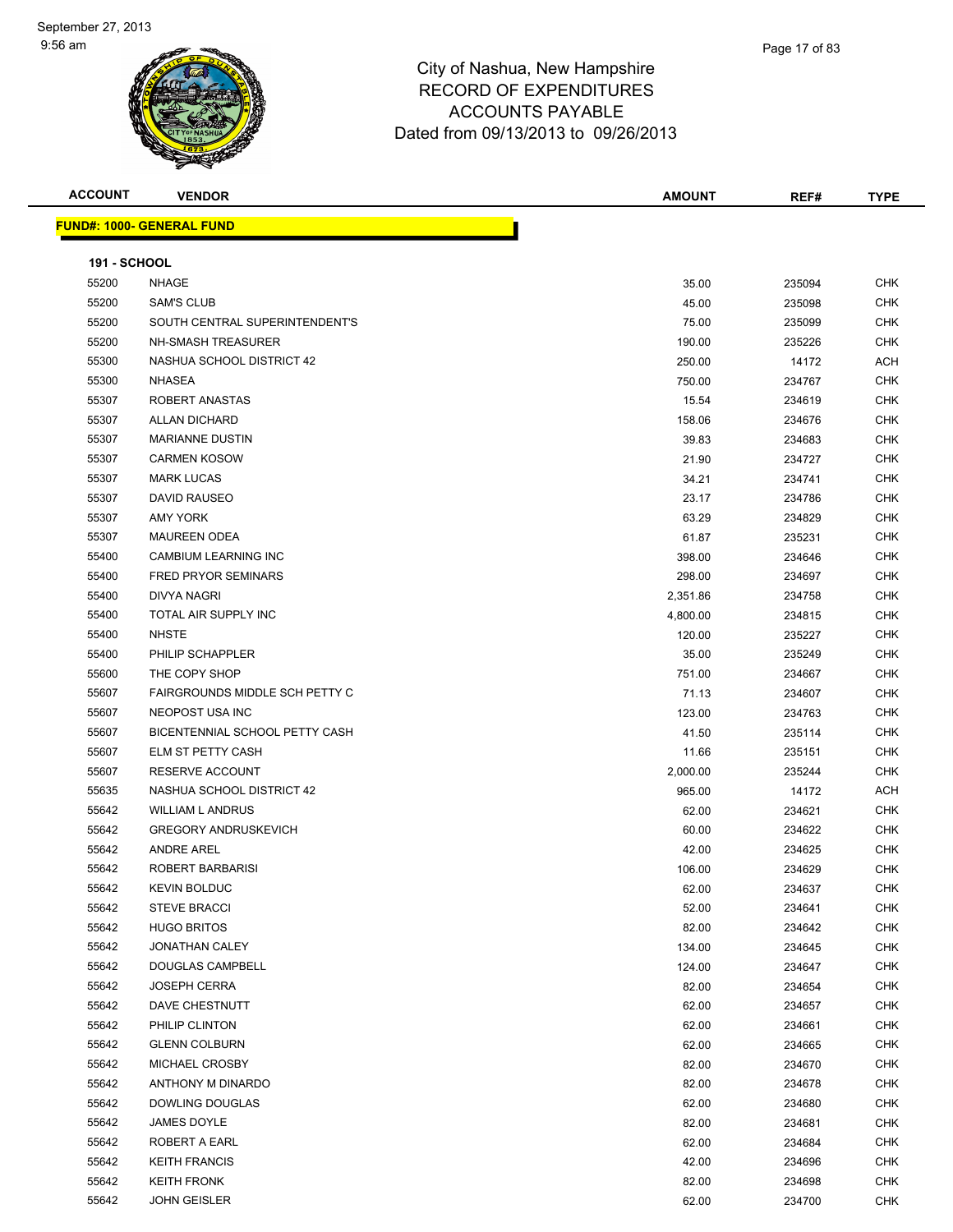| <b>ACCOUNT</b>      | <b>VENDOR</b>                    | <b>AMOUNT</b> | REF#   | <b>TYPE</b> |
|---------------------|----------------------------------|---------------|--------|-------------|
|                     | <b>FUND#: 1000- GENERAL FUND</b> |               |        |             |
|                     |                                  |               |        |             |
| <b>191 - SCHOOL</b> |                                  |               |        |             |
| 55642               | <b>MARK GREGORAKOS</b>           | 96.00         | 234706 | <b>CHK</b>  |
| 55642               | <b>MICHAEL HAMILTON</b>          | 134.00        | 234709 | <b>CHK</b>  |
| 55642               | <b>CRAIG HOEMKE</b>              | 82.00         | 234714 | <b>CHK</b>  |
| 55642               | ROBERT KRUPICKA                  | 82.00         | 234729 | <b>CHK</b>  |
| 55642               | <b>RUSSELL LANEY</b>             | 94.00         | 234731 | <b>CHK</b>  |
| 55642               | <b>FREDERICK LATHAM</b>          | 268.00        | 234732 | <b>CHK</b>  |
| 55642               | <b>GLEN LAVALLEE</b>             | 62.00         | 234733 | CHK         |
| 55642               | <b>WAGNER LEAO</b>               | 60.00         | 234735 | CHK         |
| 55642               | PHILIP LEVESQUE                  | 52.00         | 234738 | CHK         |
| 55642               | <b>CULLEN P MADDEN</b>           | 82.00         | 234744 | <b>CHK</b>  |
| 55642               | <b>MATTHEW MATSIS</b>            | 134.00        | 234748 | <b>CHK</b>  |
| 55642               | JEANNE P. O'BRIEN                | 82.00         | 234769 | <b>CHK</b>  |
| 55642               | ROBERT ODIERNA                   | 82.00         | 234771 | <b>CHK</b>  |
| 55642               | <b>BRIAN OSBORNE</b>             | 62.00         | 234772 | <b>CHK</b>  |
| 55642               | <b>GEOFF OSBORNE</b>             | 62.00         | 234773 | <b>CHK</b>  |
| 55642               | PAUL C SMITH                     | 94.00         | 234774 | <b>CHK</b>  |
| 55642               | TOM PELLETIER                    | 30.00         | 234777 | <b>CHK</b>  |
| 55642               | DONNA PLUMB                      | 268.00        | 234780 | CHK         |
| 55642               | RONALD SEVIGNY                   | 62.00         | 234800 | CHK         |
| 55642               | <b>TRICIA J SEYMOUR</b>          | 62.00         | 234802 | CHK         |
| 55642               | <b>DEBRA STOLL</b>               | 62.00         | 234812 | CHK         |
| 55642               | <b>TOD TRASK</b>                 | 82.00         | 234816 | CHK         |
| 55642               | <b>GERALD VEILLEUX</b>           | 82.00         | 234821 | <b>CHK</b>  |
| 55642               | DAVID WEBSTER                    | 94.00         | 234825 | <b>CHK</b>  |
| 55642               | <b>GARY WONG</b>                 | 80.00         | 234827 | <b>CHK</b>  |
| 55642               | ROBERT ALPERIN                   | 62.00         | 235105 | <b>CHK</b>  |
| 55642               | <b>WILLIAM L ANDRUS</b>          | 62.00         | 235107 | <b>CHK</b>  |
| 55642               | <b>ANDRE AREL</b>                | 42.00         | 235109 | <b>CHK</b>  |
| 55642               | <b>KEVIN BOLDUC</b>              | 42.00         | 235118 | CHK         |
| 55642               | <b>RICH BOULAY</b>               | 94.00         | 235121 | CHK         |
| 55642               | DANA BOURASSA                    | 134.00        | 235122 | <b>CHK</b>  |
| 55642               | <b>KEVIN COYLE</b>               | 62.00         | 235138 | CHK         |
| 55642               | MICHAEL DANEAU                   | 77.00         | 235143 | <b>CHK</b>  |
| 55642               | LEONARD DEL GENIO                | 62.00         | 235144 | CHK         |
| 55642               | <b>DAVID DOMINICI</b>            | 62.00         | 235146 | <b>CHK</b>  |
| 55642               | <b>DOWLING DOUGLAS</b>           | 62.00         | 235147 | CHK         |
| 55642               | JOYCE DROWN                      | 62.00         | 235148 | <b>CHK</b>  |
| 55642               | <b>ELAINE ENGELHARDT</b>         | 62.00         | 235152 | <b>CHK</b>  |
| 55642               | PENNY FASZEWSKI                  | 134.00        | 235155 | CHK         |
| 55642               | <b>KEITH FRANCIS</b>             | 42.00         | 235158 | CHK         |
| 55642               | PETER GAYGI                      | 82.00         | 235162 | <b>CHK</b>  |
| 55642               | MICHAEL GRONDIN                  | 94.00         | 235168 | CHK         |
| 55642               | ROBERT L HOLMES                  | 94.00         | 235173 | <b>CHK</b>  |
| 55642               | DANIEL HURLEY JR                 | 124.00        | 235177 | CHK         |
| 55642               | EDWARD JONSON                    | 62.00         | 235181 | CHK         |
| 55642               | ROGER KONSTANT                   | 62.00         | 235184 | CHK         |
| 55642               | <b>FREDERICK LATHAM</b>          | 62.00         | 235187 | CHK         |
| 55642               | <b>WAGNER LEAO</b>               | 62.00         | 235189 | CHK         |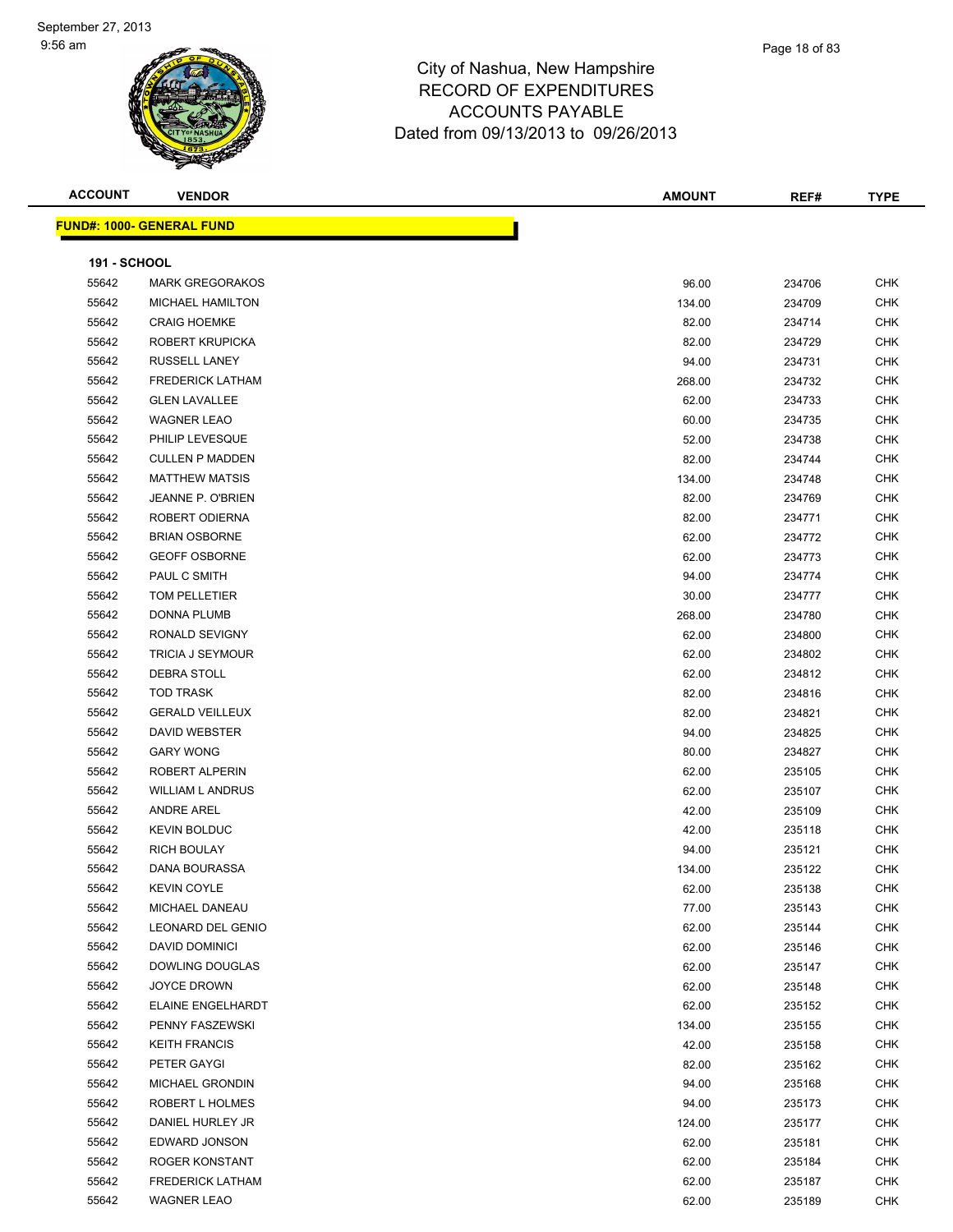

| <b>ACCOUNT</b>      | <b>VENDOR</b>                         | <b>AMOUNT</b> | REF#             | <b>TYPE</b> |
|---------------------|---------------------------------------|---------------|------------------|-------------|
|                     | <b>FUND#: 1000- GENERAL FUND</b>      |               |                  |             |
| <b>191 - SCHOOL</b> |                                       |               |                  |             |
| 55642               | <b>CORETTA LEE</b>                    | 42.00         | 235191           | CHK         |
| 55642               | PHILIP LEVESQUE                       | 42.00         | 235192           | CHK         |
| 55642               | JEFFREY LODDING                       | 62.00         | 235194           | CHK         |
| 55642               | DAVID A. MACLEAN                      | 134.00        | 235198           | CHK         |
| 55642               | PHIL MCCARTHY                         | 82.00         | 235203           | <b>CHK</b>  |
| 55642               | <b>RICHARD MILBURN</b>                | 134.00        | 235208           | CHK         |
| 55642               | MICHAEL J MURPHY                      | 94.00         | 235212           | CHK         |
| 55642               | <b>SEAN T MURPHY</b>                  | 82.00         |                  | CHK         |
| 55642               | <b>GARY MURTAGH</b>                   | 62.00         | 235213<br>235214 | CHK         |
| 55642               | JOACHIM S. MUSEKIWA                   | 62.00         |                  | <b>CHK</b>  |
| 55642               | <b>WILLIAM NEVERETT</b>               | 62.00         | 235215           | <b>CHK</b>  |
| 55642               | ROBERT ODIERNA                        | 82.00         | 235224<br>235232 | CHK         |
| 55642               | <b>JOHN PASQUARIELLO</b>              |               |                  | CHK         |
|                     | <b>HARRY ROSENSTEIN</b>               | 62.00         | 235235           |             |
| 55642               |                                       | 82.00         | 235247           | CHK         |
| 55642               | <b>CINDY SHOER</b>                    | 148.00        | 235252           | CHK         |
| 55642               | RICHARD SKARINKA                      | 134.00        | 235254           | <b>CHK</b>  |
| 55642               | <b>JAMES SMITH</b>                    | 82.00         | 235255           | CHK         |
| 55642               | MIKE SMITH                            | 62.00         | 235256           | CHK         |
| 55642               | R. BRIAN SNOW                         | 84.00         | 235257           | CHK         |
| 55642               | DEBRA STOLL                           | 62.00         | 235263           | CHK         |
| 55642               | <b>TOD TRASK</b>                      | 94.00         | 235265           | CHK         |
| 55642               | <b>DENNIS VAN ERON</b>                | 62.00         | 235269           | CHK         |
| 55642               | <b>BRIAN VARGA</b>                    | 82.00         | 235270           | CHK         |
| 55642               | <b>GARY WALSH</b>                     | 82.00         | 235272           | CHK         |
| 55642               | <b>BRADLEY WINN</b>                   | 94.00         | 235278           | CHK         |
| 55642               | <b>GARY WONG</b>                      | 402.00        | 235280           | <b>CHK</b>  |
| 55642               | <b>KAREN ZIELINSKI</b>                | 62.00         | 235283           | <b>CHK</b>  |
| 55642               | DAVE ZWICKER                          | 164.00        | 235284           | CHK         |
| 55690               | FIRST STUDENT INC                     | 3,599.68      | 234691           | CHK         |
| 55690               | FIRST STUDENT INC                     | 6,104.47      | 235156           | CHK         |
| 55690               | U-HAUL                                | 71.70         | 235266           | CHK         |
| 55694               | CEDARCREST INC                        | 9,690.10      | 235126           | CHK         |
| 55694               | CROTCHED MOUNTAIN REHAB CTR           | 14,155.04     | 235140           | <b>CHK</b>  |
| 55694               | EASTER SEALS OF NEW HAMPSHIRE         | 42,397.91     | 235150           | <b>CHK</b>  |
| 55694               | <b>GATEWAYS COMMUNITY SERVICES</b>    | 1,025.00      | 235161           | <b>CHK</b>  |
| 55694               | <b>GREATER LAWRENCE ED COLLABORAT</b> | 18,318.00     | 235167           | CHK         |
| 55694               | INSTITUTE OF PROFESSIONAL PRAC        | 1,990.92      | 235178           | CHK         |
| 55694               | LEARNING CENTER FOR THE DEAF          | 12,555.36     | 235190           | <b>CHK</b>  |
| 55694               | MOUNT PROSPECT ACADEMY INC            | 16,724.25     | 235211           | CHK         |
| 55694               | NASHOBA LEARNING GROUP                | 15,662.44     | 235219           | CHK         |
| 55694               | PAUL CENTER                           | 6,324.06      | 235236           | CHK         |
| 55694               | SPAULDING YOUTH CENTER                | 12,537.38     | 235259           | CHK         |
| 55694               | ST ANNS HOME INC                      | 17,099.28     | 235261           | <b>CHK</b>  |
| 55694               | <b>WEDIKO CHILDRENS SERVICES</b>      | 5,736.66      | 235274           | <b>CHK</b>  |
| 55694               | THE WHITNEY ACADEMY INC               | 40,648.44     | 235275           | CHK         |
| 55694               | YOUTH VILLAGES                        | 16,115.66     | 235282           | CHK         |
| 61100               | BIRCH HILL SCHOOL PETTY CASH          | 17.99         | 234606           | CHK         |
| 61100               | NEW SEARLES SCH PETTY CASH            | 72.59         | 234609           | CHK         |

Page 19 of 83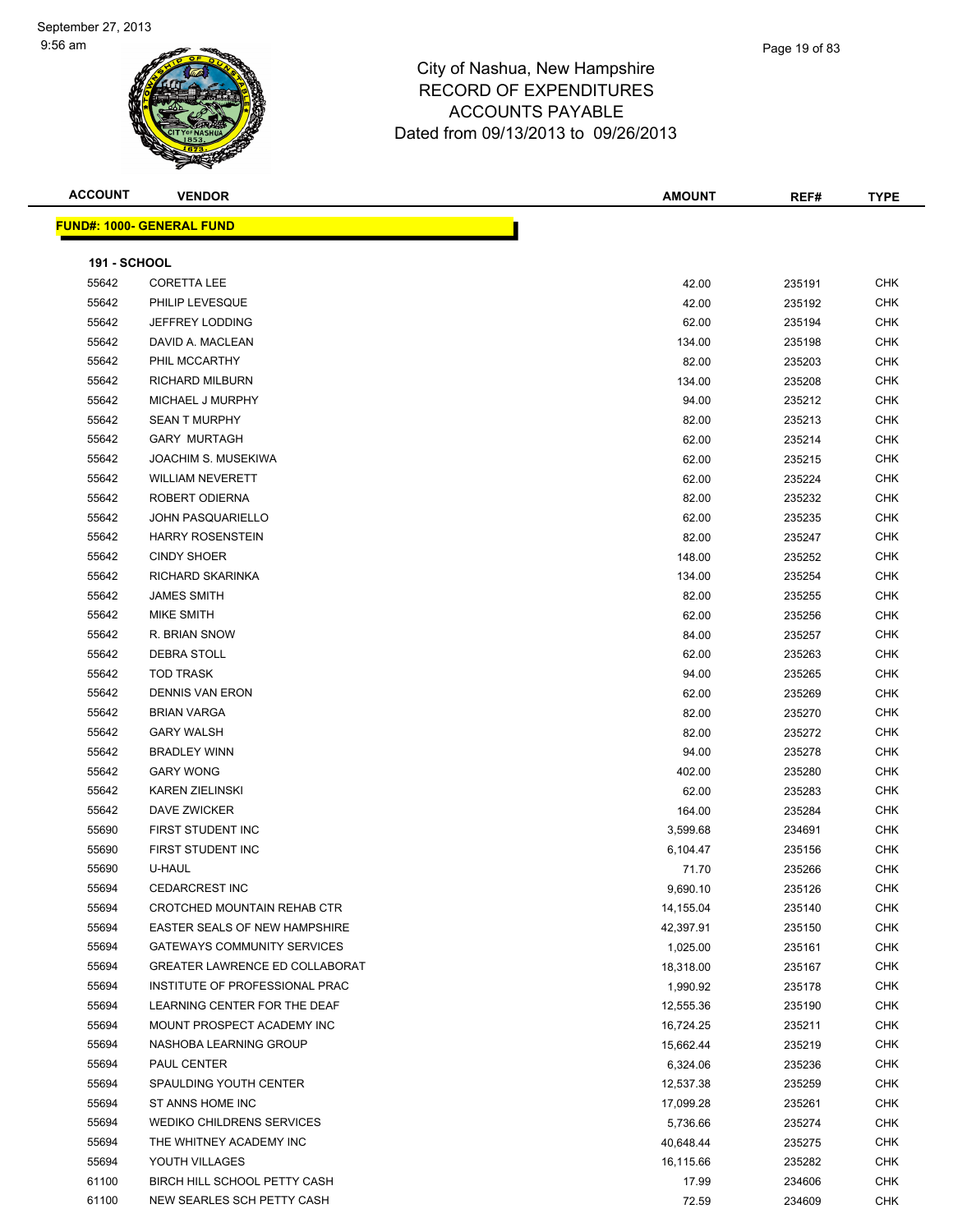| <b>ACCOUNT</b>      | <b>VENDOR</b>                    | <b>AMOUNT</b> | REF#   | <b>TYPE</b> |
|---------------------|----------------------------------|---------------|--------|-------------|
|                     | <b>FUND#: 1000- GENERAL FUND</b> |               |        |             |
|                     |                                  |               |        |             |
| <b>191 - SCHOOL</b> |                                  |               |        |             |
| 61100               | <b>GRAINGER</b>                  | 76.77         | 234704 | CHK         |
| 61100               | <b>SCHOOL SPECIALTY</b>          | 220.60        | 234798 | CHK         |
| 61100               | WB MASON CO INC                  | 3,930.90      | 234824 | CHK         |
| 61100               | BICENTENNIAL SCHOOL PETTY CASH   | 32.56         | 235114 | CHK         |
| 61100               | CARD TECH ID                     | 587.50        | 235123 | <b>CHK</b>  |
| 61100               | ELM ST PETTY CASH                | 15.79         | 235151 | CHK         |
| 61100               | <b>SCHOOL SPECIALTY</b>          | 331.66        | 235251 | <b>CHK</b>  |
| 61100               | STAPLES BUSINESS ADVANTAGE       | 114.06        | 235262 | <b>CHK</b>  |
| 61100               | WB MASON CO INC                  | 913.50        | 235273 | CHK         |
| 61135               | BIRCH HILL SCHOOL PETTY CASH     | 96.11         | 234606 | <b>CHK</b>  |
| 61135               | FAIRGROUNDS MIDDLE SCH PETTY C   | 27.70         | 234607 | CHK         |
| 61135               | <b>DAVID BAILEY</b>              | 500.00        | 234628 | CHK         |
| 61135               | <b>BELLETETES INC</b>            | 450.19        | 234632 | CHK         |
| 61135               | <b>CANON SOLUTIONS AMERICA</b>   | 120.00        | 234648 | CHK         |
| 61135               | CARD TECH ID                     | 843.99        | 234650 | CHK         |
| 61135               | CARTRIDGE WORLD NASHUA           | 182.44        | 234651 | <b>CHK</b>  |
| 61135               | COUSINS VIDEO INC                | 97.02         | 234669 | <b>CHK</b>  |
| 61135               | CRYSTAL ROCK BOTTLED WATER       | 28.00         | 234671 | <b>CHK</b>  |
| 61135               | DIDAX, INC                       | 29.90         | 234677 | <b>CHK</b>  |
| 61135               | eREPLACEMENTPARTS.COM            | 38.43         | 234686 | CHK         |
| 61135               | FOLLETT SOFTWARE COMPANY         | 77.12         | 234695 | <b>CHK</b>  |
| 61135               | <b>GREAT EDUCATORS</b>           | 205.50        | 234705 | CHK         |
| 61135               | HANDWRITING WITHOUT TEARS        | 23.45         | 234710 | CHK         |
| 61135               | HOME DEPOT CREDIT SERVICE        | 771.22        | 234715 | <b>CHK</b>  |
| 61135               | <b>JW PEPPER &amp; SON INC</b>   | 287.33        | 234722 | CHK         |
| 61135               | J W PEPPER & SONS INC            | 154.99        | 234723 | <b>CHK</b>  |
| 61135               | <b>KRESS DESIGN 2</b>            | 259.00        | 234728 | <b>CHK</b>  |
| 61135               | LEARNING LINKS-USA INC           | 297.62        | 234736 | CHK         |
| 61135               | DYANN G LEVESQUE                 | 127.70        | 234737 | <b>CHK</b>  |
| 61135               | <b>MAINE OXY</b>                 | 156.00        | 234745 | CHK         |
| 61135               | MARKET BASKET ACCT 2589096       | 110.79        | 234746 | CHK         |
| 61135               | MCGRAW-HILL EDUCATION LLC        | 8,688.65      | 234750 | CHK         |
| 61135               | MCGRAW-HILL SCHOOL EDUCATION     | 389.52        | 234751 | CHK         |
| 61135               | MOORE MEDICAL LLC                | 893.36        | 234755 | CHK         |
| 61135               | <b>MUSIC &amp; ART CENTERS</b>   | 73.83         | 234757 | <b>CHK</b>  |
| 61135               | <b>NASCO</b>                     | 1,060.48      | 234760 | <b>CHK</b>  |
| 61135               | PEARSON EDUCATION                | 803.57        | 234776 | <b>CHK</b>  |
| 61135               | PERFECTION LEARNING CORP         | 122.93        | 234778 | <b>CHK</b>  |
| 61135               | PRO AV SYSTEMS INC               | 360.00        | 234781 | CHK         |
| 61135               | REALLY GOOD STUFF INC            | 160.40        | 234787 | <b>CHK</b>  |
| 61135               | <b>ISA ROSS</b>                  | 24.95         | 234789 | <b>CHK</b>  |
| 61135               | <b>SHARON SAUNDERS</b>           | 76.47         | 234791 | CHK         |
| 61135               | <b>SCHOOL HEALTH CORP</b>        | 747.62        | 234797 | CHK         |
| 61135               | <b>SCHOOL SPECIALTY</b>          | 9,663.56      | 234798 | CHK         |
| 61135               | SHARMILA SHENDYE                 | 71.28         | 234804 | CHK         |
| 61135               | SOCIAL STUDIES SCHOOL SERVICE    | 178.92        | 234809 | CHK         |
| 61135               | <b>ULINE</b>                     | 81.66         | 234818 | <b>CHK</b>  |
| 61135               | <b>WAL-MART</b>                  | 226.60        | 234823 | CHK         |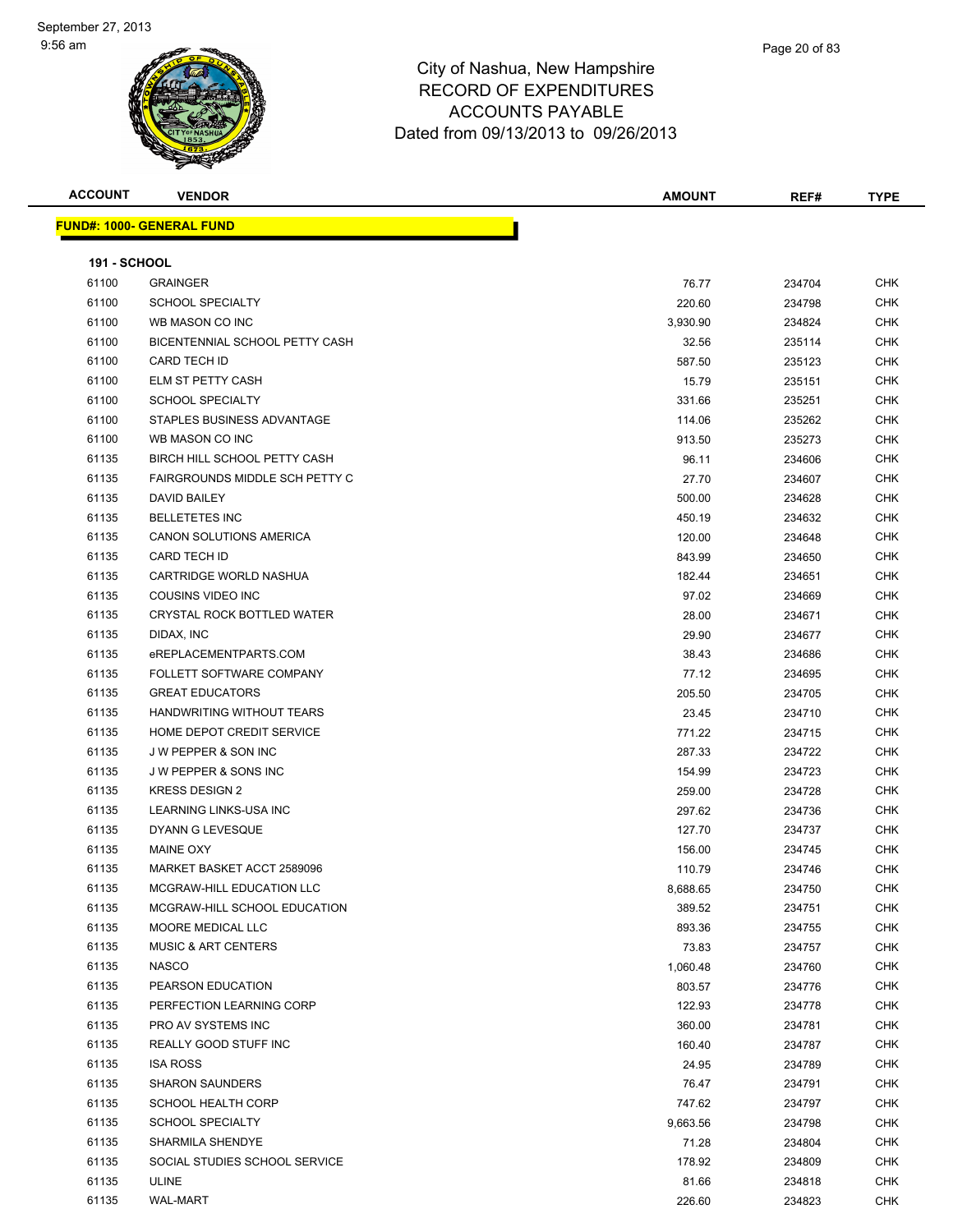|           | Page 21 of 83 |
|-----------|---------------|
| Hampshire |               |
| IDITURES  |               |

| <b>ACCOUNT</b>      | <b>VENDOR</b>                    | <b>AMOUNT</b> | REF#   | <b>TYPE</b> |
|---------------------|----------------------------------|---------------|--------|-------------|
|                     | <b>FUND#: 1000- GENERAL FUND</b> |               |        |             |
|                     |                                  |               |        |             |
| <b>191 - SCHOOL</b> |                                  |               |        |             |
| 61135               | WB MASON CO INC                  | 3,424.30      | 234824 | CHK         |
| 61135               | <b>SUZANNE WINTERS</b>           | 408.43        | 234826 | <b>CHK</b>  |
| 61135               | <b>WOODBURN PRESS</b>            | 61.22         | 234828 | <b>CHK</b>  |
| 61135               | <b>DAVID BAILEY</b>              | 90.00         | 235112 | CHK         |
| 61135               | <b>BELLETETES INC</b>            | 723.95        | 235113 | <b>CHK</b>  |
| 61135               | BICENTENNIAL SCHOOL PETTY CASH   | 94.68         | 235114 | <b>CHK</b>  |
| 61135               | <b>BLICK ART MATERIALS</b>       | 1,130.63      | 235116 | <b>CHK</b>  |
| 61135               | CARD TECH ID                     | 1,875.00      | 235123 | <b>CHK</b>  |
| 61135               | CARTRIDGE WORLD NASHUA           | 391.94        | 235125 | <b>CHK</b>  |
| 61135               | <b>SUSAN CHMURA</b>              | 15.00         | 235129 | CHK         |
| 61135               | <b>LEANNE CLARK</b>              | 82.43         | 235131 | <b>CHK</b>  |
| 61135               | SHERIE CLARK                     | 56.00         | 235132 | <b>CHK</b>  |
| 61135               | COUSINS VIDEO INC                | 90.57         | 235137 | <b>CHK</b>  |
| 61135               | <b>DELTA EDUCATION</b>           | 103.33        | 235145 | <b>CHK</b>  |
| 61135               | ELM ST PETTY CASH                | 34.37         | 235151 | CHK         |
| 61135               | EVAN-MOOR                        | 185.78        | 235153 | <b>CHK</b>  |
| 61135               | HANDWRITING WITHOUT TEARS        | 145.20        | 235170 | CHK         |
| 61135               | <b>DEBORAH HILL</b>              | 128.00        | 235172 | CHK         |
| 61135               | HOME DEPOT CREDIT SERVICE        | 323.70        | 235174 | <b>CHK</b>  |
| 61135               | HOUGHTON MIFFLIN HARCOURT PUB.   | 299.23        | 235176 | <b>CHK</b>  |
| 61135               | <b>IXL LEARNING INC</b>          | 2,050.00      | 235179 | <b>CHK</b>  |
| 61135               | J W PEPPER & SONS INC            | 412.89        | 235180 | <b>CHK</b>  |
| 61135               | <b>JENNIFER KRISAK</b>           | 140.23        | 235185 | <b>CHK</b>  |
| 61135               | MARKET BASKET ACCT 2589096       | 295.47        | 235200 | <b>CHK</b>  |
| 61135               | <b>NEETA MASAND</b>              | 13.50         | 235201 | <b>CHK</b>  |
| 61135               | MCGRAW-HILL COMPANY              | 5,675.50      | 235204 | <b>CHK</b>  |
| 61135               | MCGRAW-HILL EDUCATION LLC        | 233.73        | 235205 | <b>CHK</b>  |
| 61135               | MOORE MEDICAL LLC                | 71.72         | 235209 | <b>CHK</b>  |
| 61135               | MOORE MEDICAL LLC                | 27.80         | 235210 | <b>CHK</b>  |
| 61135               | <b>NASCO</b>                     | 56.91         | 235218 | CHK         |
| 61135               | NORTH CENTER FOOD SERVICE        | 766.55        | 235228 | <b>CHK</b>  |
| 61135               | <b>LOUISE NORWAY</b>             | 258.27        | 235230 | <b>CHK</b>  |
| 61135               | PEARSON EDUCATION INC            | 616.28        | 235239 | CHK         |
| 61135               | REALLY GOOD STUFF INC            | 321.47        | 235242 | CHK         |
| 61135               | KIMBERLEE REICH                  | 84.95         | 235243 | <b>CHK</b>  |
| 61135               | <b>SCHOOL SPECIALTY</b>          | 8,212.54      | 235251 | CHK         |
| 61135               | SPRINT SYSTEMS OF PHOTOGRAPHY    | 477.91        | 235260 | <b>CHK</b>  |
| 61135               | <b>MARGARET STROILI</b>          | 50.13         | 235264 | CHK         |
| 61135               | <b>WAL-MART</b>                  | 208.62        | 235271 | <b>CHK</b>  |
| 61135               | WB MASON CO INC                  | 2,834.58      | 235273 | <b>CHK</b>  |
| 61142               | BICENTENNIAL SCHOOL PETTY CASH   | 14.35         | 235114 | <b>CHK</b>  |
| 61142               | CENTRAL PAPER PRODUCTS CO        | 57.78         | 235127 | <b>CHK</b>  |
| 61299               | TREASURER STATE OF NH            | 29.75         | 234612 | <b>CHK</b>  |
| 61299               | <b>BELLETETES INC</b>            | 6.46          | 234632 | CHK         |
| 61299               | <b>BLUE TARP FINANCIAL</b>       | 39.96         | 234636 | CHK         |
| 61299               | DAVE'S QUALITY DRY CLEANING      | 910.00        | 234674 | <b>CHK</b>  |
| 61299               | <b>FASTENAL CO</b>               | 71.74         | 234690 | <b>CHK</b>  |
| 61299               | HOME DEPOT CREDIT SERVICES       | 31.88         | 234716 | CHK         |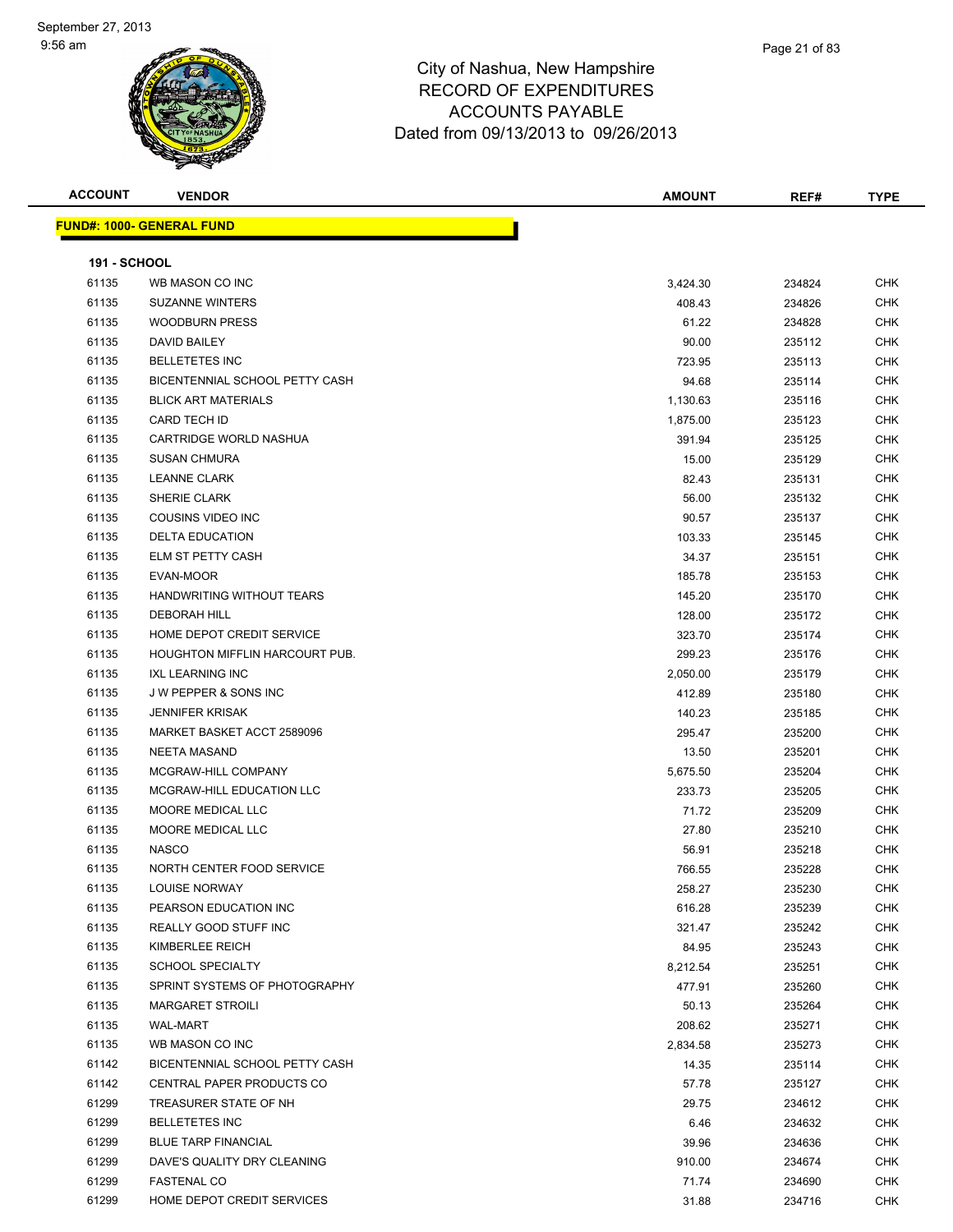

| Page 22 of 83 |
|---------------|
|               |
|               |

| <b>ACCOUNT</b>      | <b>VENDOR</b>                     | <b>AMOUNT</b> | REF#   | <b>TYPE</b> |
|---------------------|-----------------------------------|---------------|--------|-------------|
|                     | <b>FUND#: 1000- GENERAL FUND</b>  |               |        |             |
|                     |                                   |               |        |             |
| <b>191 - SCHOOL</b> |                                   |               |        |             |
| 61299               | <b>STACY HYNES</b>                | 98.24         | 234718 | <b>CHK</b>  |
| 61299               | TREASURER STATE OF NH             | 86.79         | 235100 | <b>CHK</b>  |
| 61299               | <b>BELLETETES INC</b>             | 503.68        | 235113 | CHK         |
| 61299               | <b>BLUE TARP FINANCIAL</b>        | 36.26         | 235117 | <b>CHK</b>  |
| 61299               | HOME DEPOT CREDIT SERVICE         | 25.98         | 235174 | CHK         |
| 61299               | HOME DEPOT CREDIT SERVICES        | 59.02         | 235175 | CHK         |
| 61407               | AMERICAN TIME & SIGNAL CO         | 1,635.35      | 234618 | CHK         |
| 61407               | <b>REXEL</b>                      | 303.28        | 234788 | CHK         |
| 61407               | M & M ELECTRICAL SUPPLY CO INC    | 2,248.76      | 235196 | CHK         |
| 61414               | F W WEBB CO                       | 509.24        | 234687 | CHK         |
| 61414               | PEABODY SUPPLY CO                 | 1,785.81      | 234775 | CHK         |
| 61414               | F W WEBB CO                       | 424.73        | 235154 | CHK         |
| 61414               | PEABODY SUPPLY CO                 | 574.27        | 235238 | <b>CHK</b>  |
| 61421               | ARCSOURCE INC                     | 115.87        | 234624 | <b>CHK</b>  |
| 61421               | <b>GRAINGER</b>                   | 819.76        | 234704 | <b>CHK</b>  |
| 61421               | SIEMENS INDUSTRY INC              | 475.52        | 234805 | CHK         |
| 61421               | <b>GRAINGER</b>                   | 5,025.64      | 235165 | CHK         |
| 61428               | CENTRAL PAPER PRODUCTS CO         | 3,302.84      | 234653 | CHK         |
| 61428               | NATIONWIDE SALES & SERVICE        | 685.74        | 234762 | CHK         |
| 61428               | CENTRAL PAPER PRODUCTS CO         | 9,254.37      | 235127 | <b>CHK</b>  |
| 61428               | E. BUTTERWORTH & CO., INC.        | 1,600.00      | 235149 | <b>CHK</b>  |
| 61428               | NATIONAL CHEMICAL LABS            | 12,064.20     | 235222 | CHK         |
| 61428               | NATIONWIDE SALES & SERVICE        | 744.95        | 235223 | <b>CHK</b>  |
| 61599               | NASHUA OUTDOOR POWER EQUIPMENT    | 338.79        | 234761 | <b>CHK</b>  |
| 61599               | NASHUA OUTDOOR POWER EQUIPMENT    | 172.44        | 235220 | <b>CHK</b>  |
| 61607               | ELM ST PETTY CASH                 | 18.97         | 235151 | <b>CHK</b>  |
| 61814               | <b>FOLLETT LIBRARY RESOURCES</b>  | 2,368.42      | 234694 | CHK         |
| 61814               | <b>JUNIOR LIBRARY GUILD</b>       | 789.00        | 234725 | CHK         |
| 61814               | <b>JUNIOR LIBRARY GUILD</b>       | 171.00        | 235182 | CHK         |
| 61821               | <b>EBSCO INFORMATION SERVICES</b> | 532.73        | 234685 | CHK         |
| 61830               | <b>SCHOLASTIC INC</b>             | 555.72        | 234793 | CHK         |
| 61830               | <b>SCHOLASTIC INC</b>             | 210.67        | 234795 | CHK         |
| 61830               | SCHOLASTIC INCORPORATED           | 1,010.35      | 234796 | <b>CHK</b>  |
| 61830               | TIME FOR KIDS                     | 1,078.48      | 234814 | CHK         |
| 61830               | SCHOLASTIC INCORPORATED           | 1,414.49      | 235250 | <b>CHK</b>  |
| 61875               | FOLLETT EDUCATIONAL SERVICES      |               |        | <b>CHK</b>  |
| 61875               | LAKESHORE LEARNING MATERIALS      | 14,276.71     | 234693 |             |
|                     |                                   | 195.39        | 234730 | CHK         |
| 61875               | FOLLETT EDUCATIONAL SERVICES      | 703.64        | 235157 | <b>CHK</b>  |
| 61875               | LAKESHORE LEARNING MATERIALS      | 39.08         | 235186 | CHK         |
| 61875               | RITA LEWANDOWSKI                  | 19.20         | 235193 | CHK         |
| 71221               | CUSTOM COMPUTER SPECIALIST INC    | 43,426.49     | 234672 | CHK         |
| 71221               | <b>SEWELL DIRECT</b>              | 221.83        | 234801 | CHK         |
| 71221               | CUSTOM COMPUTER SPECIALIST INC    | 17,158.52     | 235142 | CHK         |
| 71800               | OFFICEFURNITURE.COM               | 429.00        | 235233 | <b>CHK</b>  |
| 71800               | MITCHELL WOLPER                   | 99.90         | 235279 | CHK         |
| 71999               | <b>MUSIC &amp; ART CENTERS</b>    | 4,484.54      | 234757 | CHK         |
| 71999               | WB MASON CO INC                   | 629.50        | 234824 | <b>CHK</b>  |
| 71999               | GATE CITY MONUMENT INC            | 3,139.00      | 235160 | CHK         |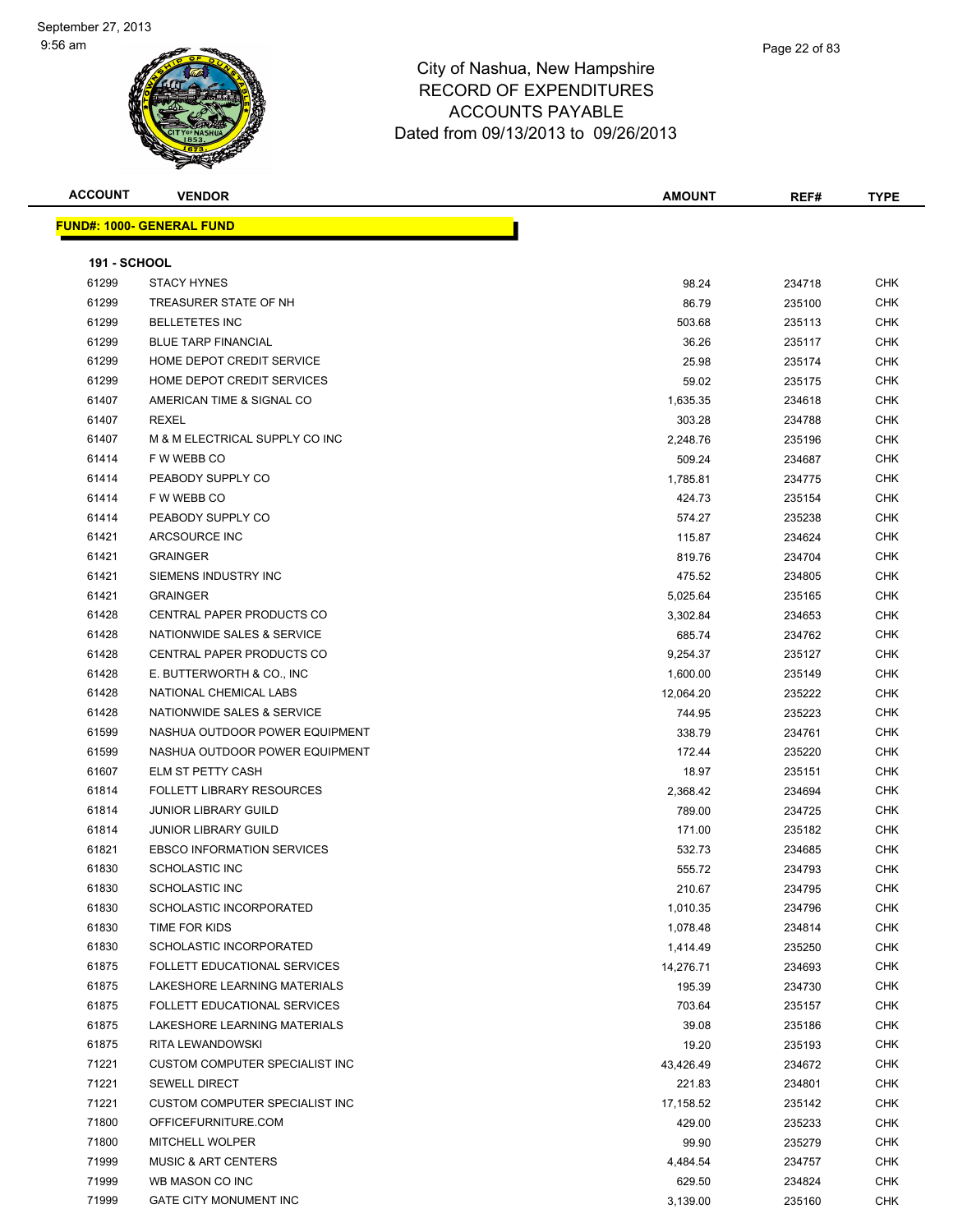. . . . . . . . .

 $\sim$   $\sim$ 

. . . . . . . . . . . . . .

. . . . . . . . . . . . .

# City of Nashua, New Hampshire RECORD OF EXPENDITURES ACCOUNTS PAYABLE Dated from 09/13/2013 to 09/26/2013 **ACCOUNT VENDOR AMOUNT REF# TYPE FUND#: 1000- GENERAL FUND 191 - SCHOOL** 71999 MUSIC & ART CENTERS 6,481.96 235216 CHK

71999 SCHOOL SPECIALTY 417.52 235251 CHK

**TOTAL 191 - SCHOOL \$744,804.92**

The State of the UNITED PARCEL SERVICE And the State of the State of the State of the State of the State of the State of the State of the State of the State of the State of the State of the State of the State of the State

**TOTAL 193 - DEBT SERVICE \$18.45**

**TOTAL FUND 1000 - GENERAL FUND \$4,142,277.85** 

#### **FUND#: 1001- GF-CAPITAL IMPROVEMENTS**

**193 - DEBT SERVICE**

 $\sim$   $\sim$ 

| 56.94     | 235069 | <b>CHK</b> |
|-----------|--------|------------|
| 4,713.50  | 235026 | <b>CHK</b> |
| 867.50    | 235015 | <b>CHK</b> |
| 441.00    | 234996 | <b>CHK</b> |
| 3,159.00  | 234983 | <b>CHK</b> |
| 58.35     | 234962 | <b>CHK</b> |
| 3,560.10  | 234952 | <b>CHK</b> |
| 399.51    | 234947 | <b>CHK</b> |
| 200.00    | 234931 | <b>CHK</b> |
| 226.20    | 234535 | <b>CHK</b> |
| 280.62    | 234530 | <b>CHK</b> |
| 293.27    | 234483 | <b>CHK</b> |
| 1,339.42  | 234445 | <b>CHK</b> |
| 21,478.00 | 234571 | <b>CHK</b> |
|           |        |            |
|           |        |            |

|       | 166 - PARKING-CAP IMP              |          |        |            |
|-------|------------------------------------|----------|--------|------------|
| 81100 | <b>CALE AMERICA</b>                | 400.00   | 234954 | <b>CHK</b> |
|       | <b>TOTAL 166 - PARKING-CAP IMP</b> | \$400.00 |        |            |
|       |                                    |          |        |            |

TOTAL FUND 1001 - GF-CAPITAL IMPROVEMENTS **\$37,473.41** \$37,473.41

### **FUND#: 1010- GF-PRIOR YEAR ESCROWS**

|       | <b>TOTAL 122 - IT-PRIOR YEAR</b>           | \$441.75 |        |            |
|-------|--------------------------------------------|----------|--------|------------|
| 54414 | SOUTHWORTH-MILTON INC                      | 441.75   | 234576 | <b>CHK</b> |
|       | <b>122 - IT-PRIOR YEAR</b>                 |          |        |            |
|       | <u> JND#: 1010- GF-PRIOR YEAR ESCROWS_</u> |          |        |            |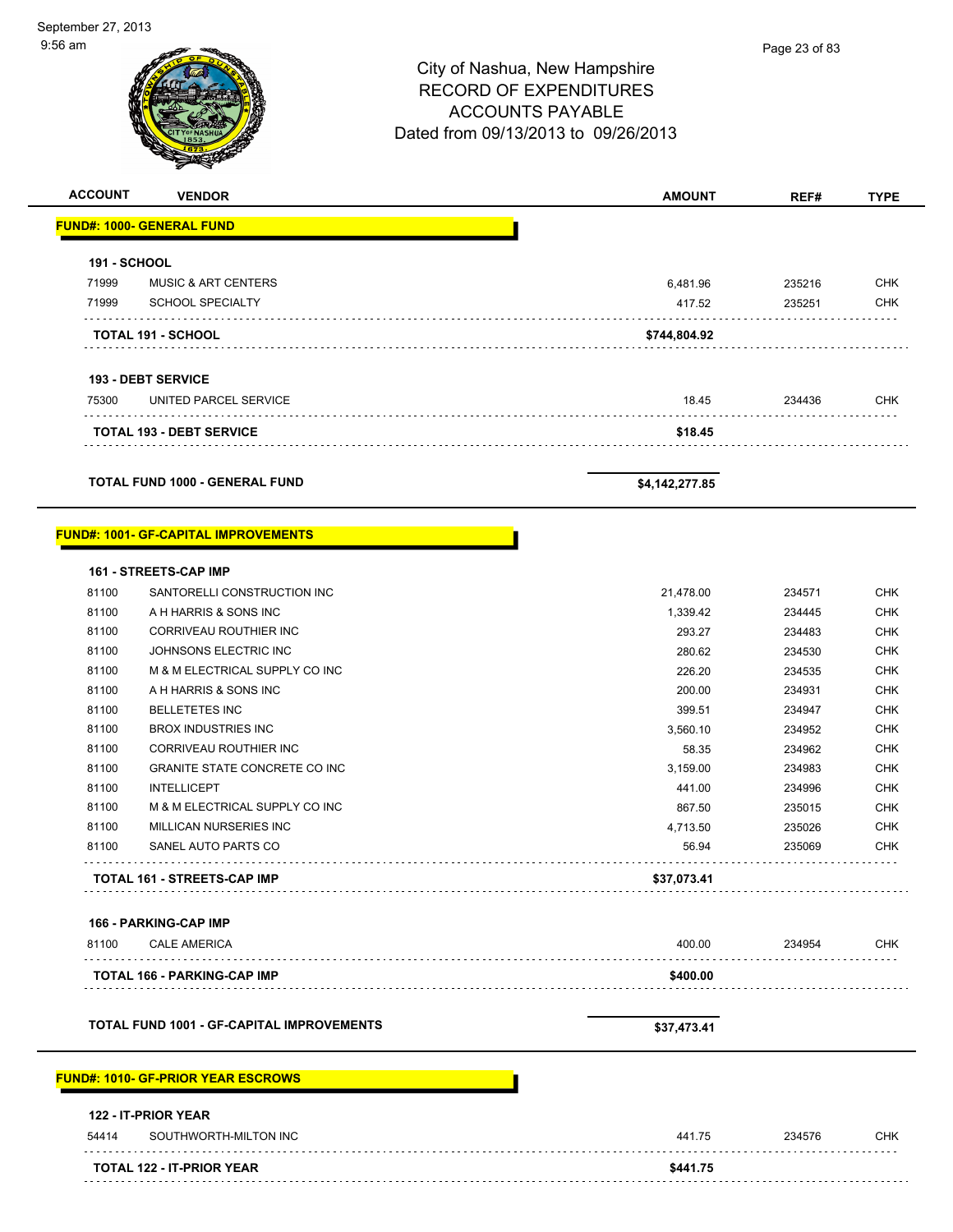| <b>ACCOUNT</b>      | <b>VENDOR</b>                             | <b>AMOUNT</b> | REF#   | <b>TYPE</b> |
|---------------------|-------------------------------------------|---------------|--------|-------------|
|                     | <b>FUND#: 1010- GF-PRIOR YEAR ESCROWS</b> |               |        |             |
|                     | <b>126 - FINANCIAL SERVICES</b>           |               |        |             |
| 53452               | KROLL, BECKER & WING LLC                  | 814.49        | 234532 | <b>CHK</b>  |
| 53452               | KROLL, BECKER & WING LLC                  | 1,319.68      | 235006 | <b>CHK</b>  |
|                     | <b>TOTAL 126 - FINANCIAL SERVICES</b>     | \$2,134.17    |        |             |
|                     | <b>150 - POLICE-PRIOR YEAR</b>            |               |        |             |
| 71400               | <b>RILEYS SPORT SHOP INC</b>              | 1,086.00      | 235065 | <b>CHK</b>  |
|                     | <b>TOTAL 150 - POLICE-PRIOR YEAR</b>      | \$1,086.00    |        |             |
|                     | <b>161 - STREETS-PRIOR YEAR</b>           |               |        |             |
| 81100               | KING LUMINAIRE CO INC CANADA              | 1,174.00      | 234418 | <b>CHK</b>  |
| 81100               | KING LUMINAIRE CO INC CANADA              | 1,761.00      | 234418 | <b>CHK</b>  |
| 81100               | KING LUMINAIRE CO INC CANADA              | 1,761.00      | 234418 | <b>CHK</b>  |
| 81100               | KING LUMINAIRE CO INC CANADA              | 1,174.00      | 234418 | <b>CHK</b>  |
| 81100               | KING LUMINAIRE CO INC CANADA              | 1,174.00      | 234418 | <b>CHK</b>  |
|                     | <b>TOTAL 161 - STREETS-PRIOR YEAR</b>     | \$7,044.00    |        |             |
| <b>191 - SCHOOL</b> |                                           |               |        |             |
| 53628               | NEW ENGLAND SPORTS FLOORS                 | 35,408.00     | 234766 | <b>CHK</b>  |
| 54243               | <b>CONTROL TECHNOLOGIES INC</b>           | 30,908.50     | 235135 | CHK         |
| 54280               | <b>URBAN TREE SERVICE</b>                 | 897.00        | 235267 | <b>CHK</b>  |
| 61875               | FOLLETT EDUCATIONAL SERVICES              | 22,035.95     | 234693 | <b>CHK</b>  |
| 71999               | DALLAS MIDWEST LLC                        | 17,434.80     | 234673 | <b>CHK</b>  |
| 71999               | <b>PRO AV SYSTEMS INC</b>                 | 3,689.00      | 234781 | <b>CHK</b>  |
|                     | <b>TOTAL 191 - SCHOOL</b>                 | \$110,373.25  |        |             |

### **TOTAL FUND 1010 - GF-PRIOR YEAR ESCROWS \$121,079.17**

#### **FUND#: 2100- FOOD SERVICES**

| 44503 | ROBIN SOLOMAN                       | 25.60    | 235258 | <b>CHK</b> |
|-------|-------------------------------------|----------|--------|------------|
| 54487 | AFFILIATED HVAC SERVICES LLC        | 1,412.44 | 234615 | <b>CHK</b> |
| 54487 | <b>BASSETT SERVICES CORPORATION</b> | 93.50    | 234631 | <b>CHK</b> |
| 54487 | GOOD MORNING SALES INC              | 196.50   | 234703 | <b>CHK</b> |
| 54487 | SANEL AUTO PARTS CO                 | 12.92    | 234790 | <b>CHK</b> |
| 55307 | <b>LISA BORDELEAU</b>               | 124.44   | 234639 | <b>CHK</b> |
| 55307 | PAULE RALPH                         | 44.07    | 234785 | <b>CHK</b> |
| 55307 | <b>ODETTE SLOSEK</b>                | 49.72    | 234806 | <b>CHK</b> |
| 55307 | <b>BETTY PAVONE</b>                 | 7.62     | 235237 | <b>CHK</b> |
| 55400 | AMY CASSIDY                         | 60.00    | 234652 | <b>CHK</b> |
| 55400 | <b>MARIANNE FABIAN</b>              | 5.00     | 234688 | <b>CHK</b> |
| 55400 | <b>DORIS MORIARTY</b>               | 75.00    | 234756 | <b>CHK</b> |
| 55400 | SNA LOCKBOX CREDENTIALING           | 107.25   | 234807 | <b>CHK</b> |
| 61214 | <b>BIMBO FOODS BAKERIES INC</b>     | 2,818.12 | 234634 | <b>CHK</b> |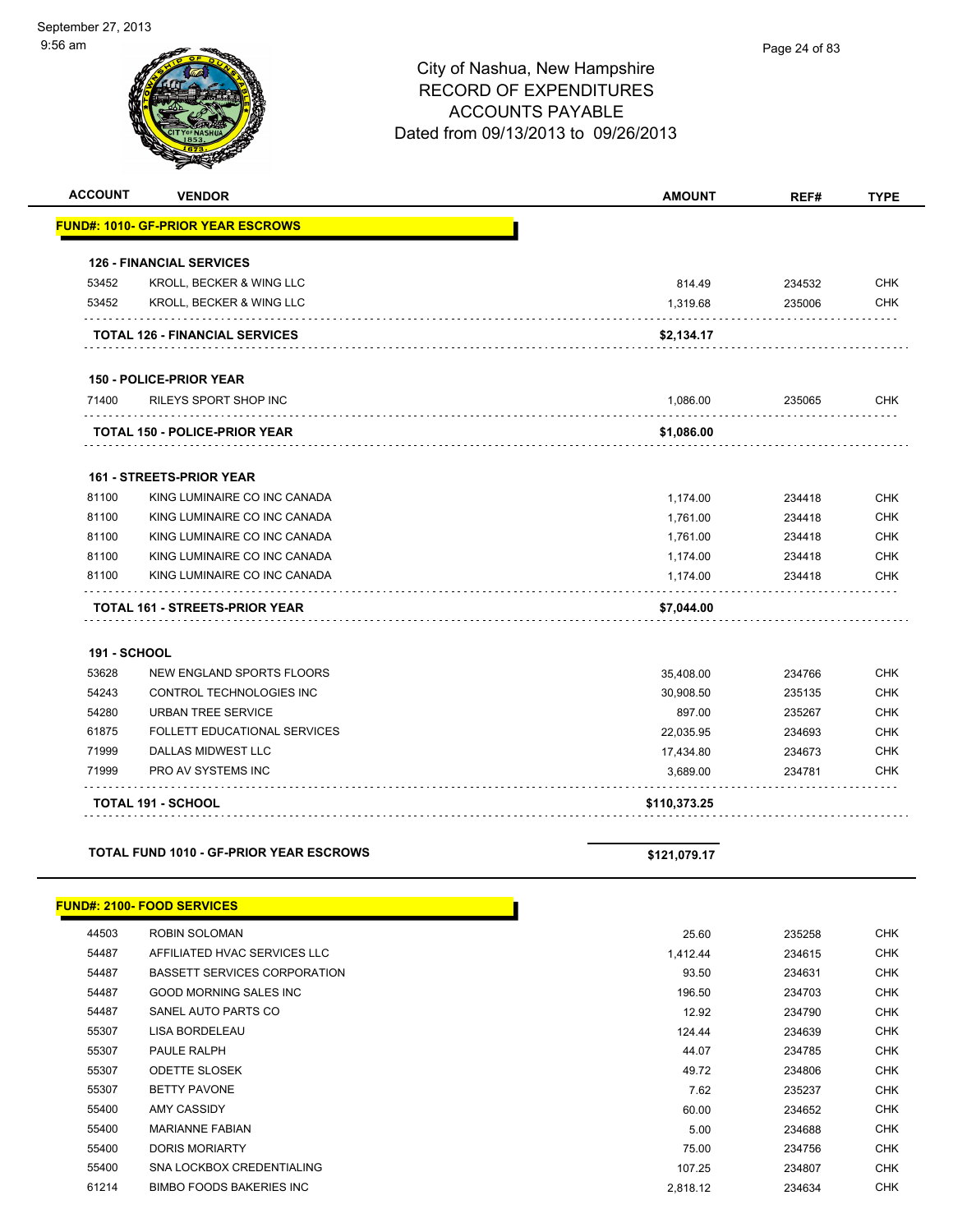

| <b>ACCOUNT</b> | <b>VENDOR</b>                                   | <b>AMOUNT</b> | REF#   | <b>TYPE</b> |
|----------------|-------------------------------------------------|---------------|--------|-------------|
|                | <b>FUND#: 2100- FOOD SERVICES</b>               |               |        |             |
| 61214          | <b>BOSTON PIE INC</b>                           | 1,761.30      | 234640 | <b>CHK</b>  |
| 61214          | COCA COLA BOTTLING CO                           | 2,234.15      | 234663 | <b>CHK</b>  |
| 61214          | COSTA FRUIT & PRODUCE CO INC                    | 35,336.34     | 234668 | <b>CHK</b>  |
| 61214          | <b>GARELICK FARMS LYNN</b>                      | 18,028.70     | 234699 | <b>CHK</b>  |
| 61214          | GILLS PIZZA CO                                  | 4,435.20      | 234702 | <b>CHK</b>  |
| 61214          | <b>M SAUNDERS INC</b>                           | 12,107.78     | 234742 | <b>CHK</b>  |
| 61214          | <b>NEW ENGLAND ICE CREAM</b>                    | 889.78        | 234764 | <b>CHK</b>  |
| 61214          | <b>BIMBO FOODS BAKERIES INC</b>                 | 623.97        | 235115 | <b>CHK</b>  |
| 61214          | COCA COLA BOTTLING CO                           | 752.85        | 235134 | <b>CHK</b>  |
| 61214          | COSTA FRUIT & PRODUCE CO INC                    | 16,880.43     | 235136 | <b>CHK</b>  |
| 61214          | <b>GARELICK FARMS LYNN</b>                      | 14,320.62     | 235159 | <b>CHK</b>  |
| 61214          | GILLS PIZZA CO                                  | 1,508.60      | 235164 | <b>CHK</b>  |
| 61214          | <b>GREAT STATE BEVERAGES INC</b>                | 843.10        | 235166 | <b>CHK</b>  |
| 61214          | M SAUNDERS INC                                  | 7,118.05      | 235197 | <b>CHK</b>  |
| 61299          | <b>BLUE RIBBON MAINTENANCE SUPPLI</b>           | 2,107.44      | 234635 | <b>CHK</b>  |
| 61299          | ROBERT CAPASSO                                  | 128.97        | 234649 | <b>CHK</b>  |
| 61299          | CENTRAL PAPER PRODUCTS CO                       | 2,026.55      | 234653 | <b>CHK</b>  |
| 61299          | <b>CENTRAL PAPER PRODUCTS CO</b>                | 13,200.37     | 235127 | <b>CHK</b>  |
| 71000          | KITTREDGE EQUIPMENT CO - NH                     | 220.44        | 234726 | <b>CHK</b>  |
|                |                                                 |               |        |             |
|                | <b>TOTAL FUND 2100 - FOOD SERVICES</b>          | \$139,556.82  |        |             |
|                |                                                 |               |        |             |
|                | <b>FUND#: 2207- ADULT ED/CONTINUING ED</b>      |               |        |             |
| 44600          | <b>THELMA WIGFIELD</b>                          | 155.83        | 235277 | <b>CHK</b>  |
| 55500          | THE TELEGRAPH                                   | 1,250.00      | 234813 | <b>CHK</b>  |
|                | <b>TOTAL FUND 2207 - ADULT ED/CONTINUING ED</b> | \$1,405.83    |        |             |
|                |                                                 |               |        |             |
|                | <b>FUND#: 2212- ATHLETICS REVENUE FUND</b>      |               |        |             |
| 61107          | ATHLETICA, INC                                  | 2,393.44      | 234626 | <b>CHK</b>  |
| 61107          | <b>CHAMPIONS CHOICE INC</b>                     | 1,318.00      | 234655 | <b>CHK</b>  |
| 61107          | ATHLETICA, INC                                  | 2,662.86      | 235110 | <b>CHK</b>  |
| 61107          | CHAMPIONS CHOICE INC                            | 850.00        | 235128 | <b>CHK</b>  |
| 61299          | <b>BSN SPORTS INC</b>                           | 1,950.00      | 234643 | <b>CHK</b>  |
|                |                                                 |               |        |             |
|                | <b>TOTAL FUND 2212 - ATHLETICS REVENUE FUND</b> | \$9,174.30    |        |             |
|                | <b>FUND#: 2222- AFTER SCHOOL PROGRAM</b>        |               |        |             |
|                |                                                 |               |        |             |
| 55300          | LACONIA SCHOOL DISTRICT                         | 1,080.00      | 235092 | <b>CHK</b>  |
| 61299          | <b>WHISPERING BROOK FARM</b>                    | 350.00        | 235102 | <b>CHK</b>  |
| 61299          | AC MOORE INC                                    | 83.20         | 235104 | <b>CHK</b>  |
| 61299          | <b>LINDA CROWELL</b>                            | 72.75         | 235141 | <b>CHK</b>  |
| 61299          | <b>GARELICK FARMS LYNN</b>                      | 144.21        | 235159 | <b>CHK</b>  |
| 61299          | MARKET BASKET ACCT 2589096                      | 132.26        | 235200 | <b>CHK</b>  |
| 61299          | NEW ENGLAND ICE CREAM                           | 1,303.20      | 235225 | <b>CHK</b>  |
| 61299          | WAL-MART                                        | 24.78         | 235271 | <b>CHK</b>  |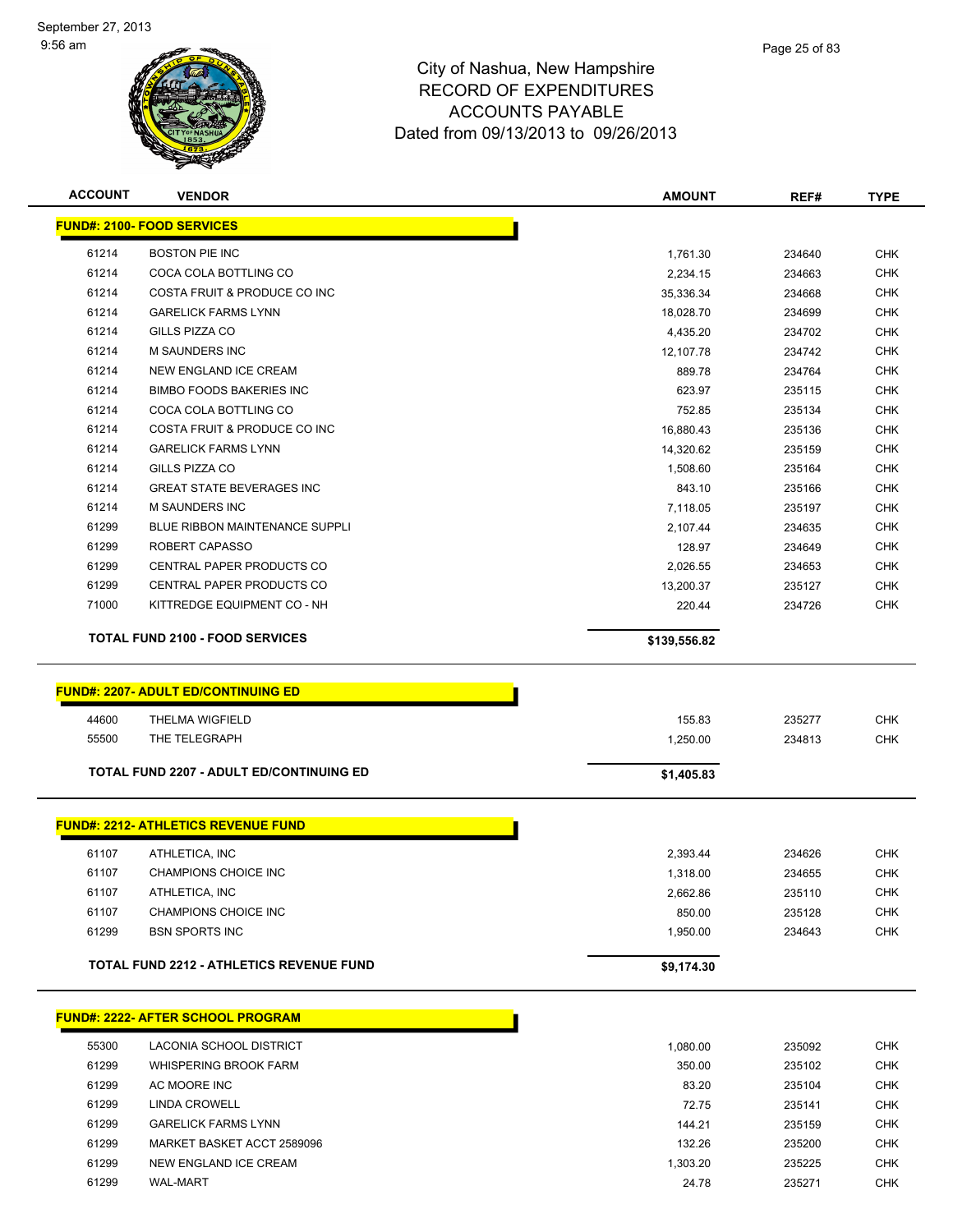# City of Nashua, New Hampshire RECORD OF EXPENDITURES ACCOUNTS PAYABLE Dated from 09/13/2013 to 09/26/2013 **ACCOUNT VENDOR AMOUNT REF# TYPE**

|       | <b>TOTAL FUND 2222 - AFTER SCHOOL PROGRAM</b>          | \$3,190.40 |        |            |
|-------|--------------------------------------------------------|------------|--------|------------|
|       | <b>FUND#: 2247- CULINARY ARTS</b>                      |            |        |            |
| 61135 | <b>GENERAL LINEN SERVICE INC</b>                       | 72.45      | 234701 | <b>CHK</b> |
| 61135 | <b>GENERAL LINEN SERVICE INC</b>                       | 267.21     | 235163 | <b>CHK</b> |
|       |                                                        |            |        |            |
|       | <b>TOTAL FUND 2247 - CULINARY ARTS</b>                 | \$339.66   |        |            |
|       | <b>FUND#: 2502- LAW ENFORCEMENT TRAINING FUND</b>      |            |        |            |
| 53999 | DOVER POLICE DEPT                                      | 375.00     | 234412 | <b>CHK</b> |
| 53999 | <b>HUDSON POLICE DEPT</b>                              | 1,125.00   | 234416 | <b>CHK</b> |
| 53999 | CONWAY POLICE DEPARTMENT                               | 375.00     | 234961 | <b>CHK</b> |
| 53999 | NEWPORT POLICE DEPARTMENT                              | 375.00     | 235043 | <b>CHK</b> |
|       | <b>TOTAL FUND 2502 - LAW ENFORCEMENT TRAINING FUND</b> | \$2,250.00 |        |            |
|       |                                                        |            |        |            |
|       | <b>FUND#: 2503- PARKS &amp; REC PROGRAMS FUND</b>      |            |        |            |
| 44549 | <b>LORIEN CORBELLETTI</b>                              | 175.00     | 234830 | <b>CHK</b> |
| 44549 | <b>RONALD MARTIN</b>                                   | 80.00      | 234831 | <b>CHK</b> |
| 44549 | <b>JACOB TYLER ARIKIAN</b>                             | 210.00     | 235285 | <b>CHK</b> |
| 53600 | <b>CARAMBA SKILLS CAMP</b>                             | 2,100.00   | 234470 | <b>CHK</b> |
| 53600 | NEW ENGLAND SCHOOL OF ARCHERY                          | 3,060.00   | 235042 | <b>CHK</b> |
|       | <b>TOTAL FUND 2503 - PARKS &amp; REC PROGRAMS FUND</b> | \$5,625.00 |        |            |
|       | <b>FUND#: 2504- HOLMAN STADIUM EVENTS FUND</b>         |            |        |            |
| 44550 | NASHUA POLICE ATHLETIC LEAGUE                          | 1,517.25   | 235038 | <b>CHK</b> |
|       | <b>TOTAL FUND 2504 - HOLMAN STADIUM EVENTS FUND</b>    | \$1,517.25 |        |            |
|       |                                                        |            |        |            |
|       | <b>FUND#: 2505- GOVT &amp; EDUCATION CHANNELS FUND</b> |            |        |            |
| 53470 | JOHN COLLINS                                           | 150.00     | 234479 | <b>CHK</b> |
| 53470 | MIKE JEYNES                                            | 150.00     | 234528 | <b>CHK</b> |
| 53470 | <b>THOMAS KING</b>                                     | 50.00      | 234531 | <b>CHK</b> |
| 53470 | <b>JIM MCLEAN</b>                                      | 250.00     | 234540 | <b>CHK</b> |
| 53470 | TIM O'NEIL                                             | 450.00     | 234551 | <b>CHK</b> |
| 53470 | FRANK J WALLENT                                        | 275.00     | 234597 | <b>CHK</b> |
| 53470 | RON WELLIVER                                           | 50.00      | 234599 | <b>CHK</b> |
| 54114 | <b>HESS CORPORATION</b>                                | 0.74       | 234514 | <b>CHK</b> |
| 54141 | PENNICHUCK WATER WORKS INC                             | 16.57      | 234911 | <b>CHK</b> |
| 55300 | PETER JOHNSON                                          | 117.87     | 234391 | <b>CHK</b> |
| 55400 | ACM-NE                                                 | 350.00     | 234405 | <b>CHK</b> |
| 61299 | PETTY CASH                                             | 3.07       | 234869 | <b>CHK</b> |

ed and the state of the state of the state of the state of the state of the state of the state of the state of the state of the state of the state of the state of the state of the state of the state of the state of the sta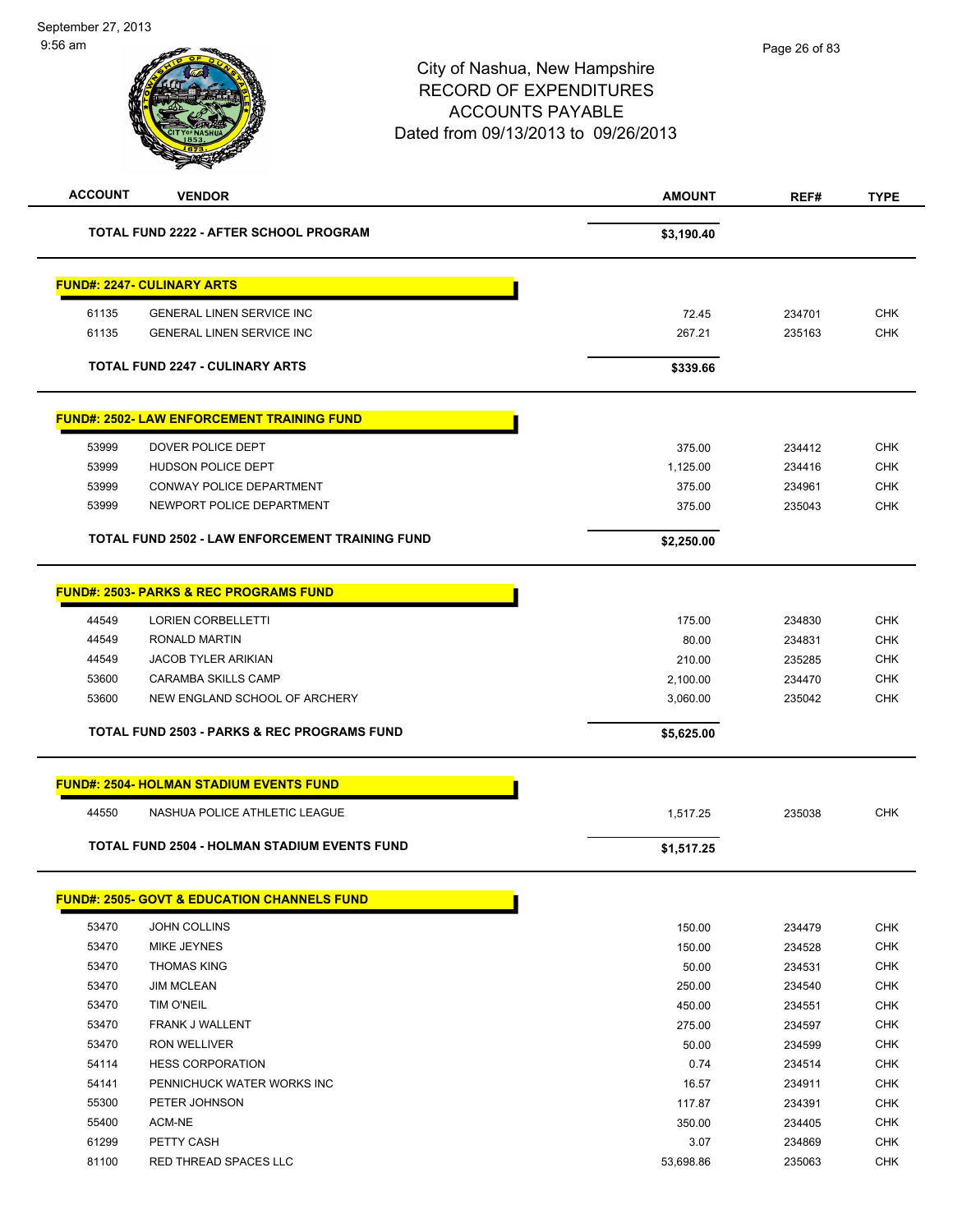| <b>ACCOUNT</b> | <b>VENDOR</b>                                               | <b>AMOUNT</b> | REF#   | <b>TYPE</b> |
|----------------|-------------------------------------------------------------|---------------|--------|-------------|
|                | <b>TOTAL FUND 2505 - GOVT &amp; EDUCATION CHANNELS FUND</b> | \$55,562.11   |        |             |
|                | <u> FUND#: 2506- HUNT BLDG FACILITY RENTALS</u>             |               |        |             |
| 54100          | <b>PSNH</b>                                                 | 803.80        | 234427 | <b>CHK</b>  |
| 54114          | <b>HESS CORPORATION</b>                                     | 1.21          | 234514 | <b>CHK</b>  |
| 54141          | PENNICHUCK WATER WORKS INC                                  | 594.96        | 234911 | <b>CHK</b>  |
|                | <b>TOTAL FUND 2506 - HUNT BLDG FACILITY RENTALS</b>         | \$1,399.97    |        |             |
|                | <u> FUND#: 3050- POLICE GRANTS FUND</u>                     |               |        |             |
| 61110          | RILEYS SPORT SHOP INC                                       | 312.50        | 235065 | <b>CHK</b>  |
| 71400          | AMERICAN DIVING SUPPLY                                      | 3,000.00      | 234451 | <b>CHK</b>  |
| 71450          | AMERICAN DIVING SUPPLY                                      | 392.48        | 234451 | <b>CHK</b>  |
| 71450          | MHQ MUNICIPAL VEHICLES                                      | 1,305.89      | 234541 | <b>CHK</b>  |
| 71450          | MHQ MUNICIPAL VEHICLES                                      | 1,053.00      | 235023 | <b>CHK</b>  |
| 71999          | MHQ MUNICIPAL VEHICLES                                      | 1,853.11      | 234541 | <b>CHK</b>  |
|                | <b>TOTAL FUND 3050 - POLICE GRANTS FUND</b>                 | \$7,916.98    |        |             |
|                | <u> FUND#: 3068- COMMUNITY SERVICES GRANTS</u>              |               |        |             |
| 53999          | GREATER NASHUA MENTAL HEALTH C                              | 1,553.33      | 234984 | <b>CHK</b>  |
| 55100          | AT & T MOBILITY                                             | 75.00         | 234407 | <b>CHK</b>  |
| 55300          | <b>LUIS PORRES</b>                                          | 94.36         | 234400 | <b>CHK</b>  |
| 55699          | SOUTHERN NH HIV AIDS TASK FORC                              | 12,948.00     | 234575 | <b>CHK</b>  |
| 61142          | MAGELLAN DIAGNOSTICS INC                                    | 442.44        | 235017 | <b>CHK</b>  |
| 68235          | SOUTHERN NH HIV AIDS TASK FORC                              | 906.00        | 234575 | <b>CHK</b>  |
| 71000          | <b>GLOBAL INDUSTRIAL EQUIPMENT</b>                          | 29.09         | 234506 | CHK         |
| 71000          | <b>GLOBAL INDUSTRIAL EQUIPMENT</b>                          | 97.00         | 234979 | <b>CHK</b>  |
|                | <b>TOTAL FUND 3068 - COMMUNITY SERVICES GRANTS</b>          | \$16,145.22   |        |             |
|                | <u> FUND#: 3070- COMMUNITY HEALTH GRANTS FUND</u>           |               |        |             |
| 55300          | LUIS PORRES                                                 | 8.47          | 234400 | <b>CHK</b>  |
|                | TOTAL FUND 3070 - COMMUNITY HEALTH GRANTS FUND              | \$8.47        |        |             |
|                | <b>FUND#: 3080- COMMUNITY DEVELOPMENT GRANTS</b>            |               |        |             |
| 53628          | <b>CREDERE ASSOCIATES</b>                                   | 5,005.19      | 234964 | <b>CHK</b>  |
|                | <b>TOTAL FUND 3080 - COMMUNITY DEVELOPMENT GRANTS</b>       | \$5,005.19    |        |             |
|                | <u> FUND#: 3090- URBAN PROGRAM GRANTS</u>                   |               |        |             |
|                |                                                             |               |        |             |
| 54210          | MONA ROUTHIER AND DAD'S                                     | 20,000.00     | 234896 | <b>CHK</b>  |
| 54210          | DOUGLAS J DICHARD AND DAD'S                                 | 23,000.00     | 234880 | <b>CHK</b>  |
| 54225          | ALCHEMY LEAD MANAGMENT                                      | 1,360.00      | 234449 | <b>CHK</b>  |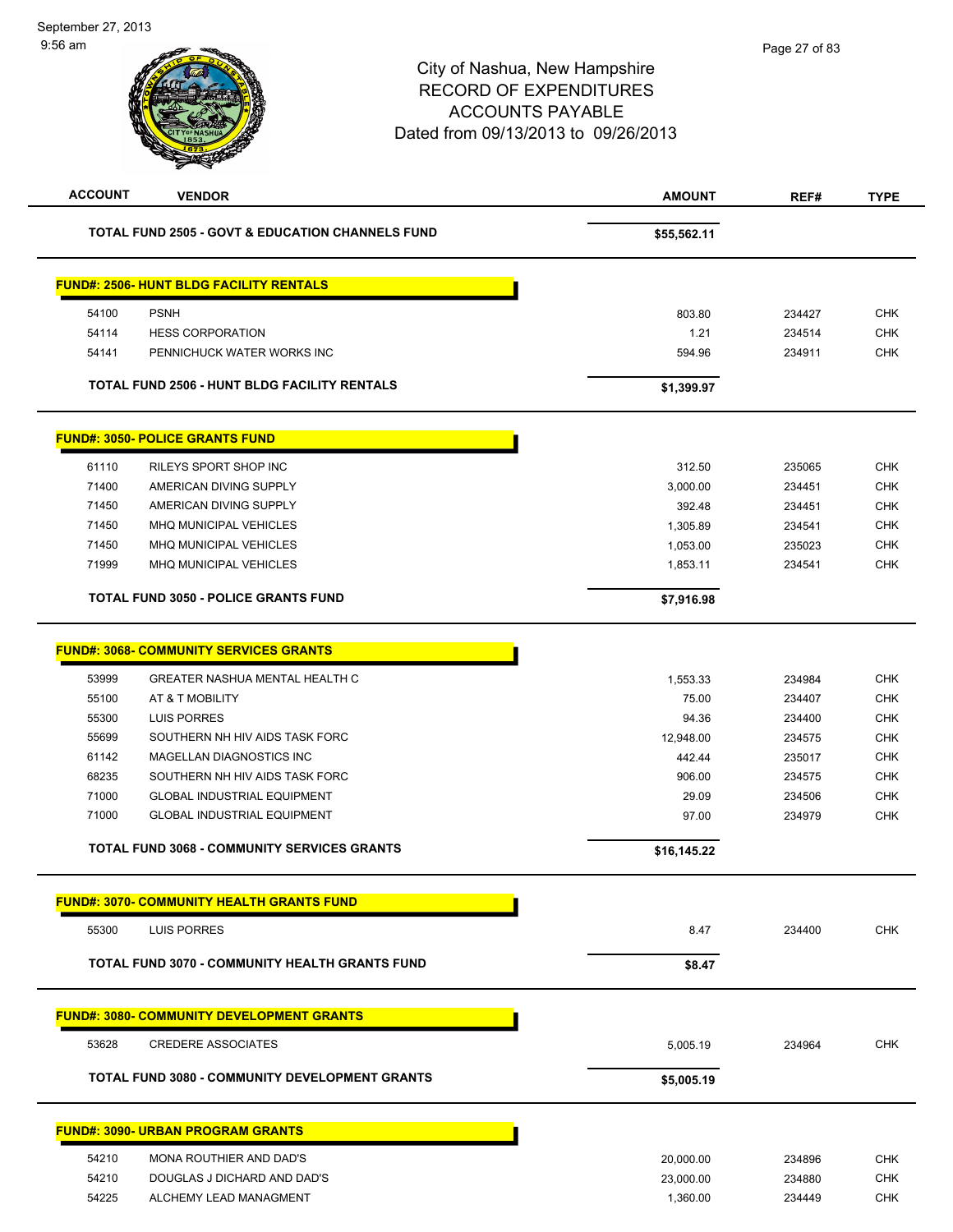

| <b>ACCOUNT</b> | <b>VENDOR</b>                                 | <b>AMOUNT</b> | REF#   | <b>TYPE</b> |
|----------------|-----------------------------------------------|---------------|--------|-------------|
|                | <b>FUND#: 3090- URBAN PROGRAM GRANTS</b>      |               |        |             |
| 55118          | AT & T MOBILITY                               | 31.16         | 234407 | <b>CHK</b>  |
| 55307          | SHAWNASEY MADISON                             | 228.26        | 234394 | <b>CHK</b>  |
| 55400          | PETTY CASH                                    | 5.00          | 234869 | <b>CHK</b>  |
| 55421          | <b>EVENTS YOUR WAY LLC</b>                    | 50.00         | 234971 | <b>CHK</b>  |
| 68240          | DAVID SULLIVAN                                | 300.00        | 234898 | <b>CHK</b>  |
| 68345          | <b>CRAIG CARTER</b>                           | 400.00        | 234388 | <b>CHK</b>  |
| 68345          | <b>SARAH COBURN</b>                           | 400.00        | 234390 | <b>CHK</b>  |
| 68345          | <b>LUCILLE PETERS</b>                         | 400.00        | 234397 | <b>CHK</b>  |
| 68345          | <b>JOEL SERRANO</b>                           | 400.00        | 234404 | <b>CHK</b>  |
| 68345          | MOTEL 6                                       | 1,149.55      | 234545 | <b>CHK</b>  |
| 69025          | <b>MYRA M ROSE AND ACS</b>                    | 28,700.00     | 234402 | <b>CHK</b>  |
| 69075          | NASHUA POLICE ATHLETIC LEAGUE                 | 4,000.00      | 234870 | <b>CHK</b>  |
|                | <b>TOTAL FUND 3090 - URBAN PROGRAM GRANTS</b> | \$80,423.97   |        |             |

|       | <b>FUND#: 3120- TRANSIT GRANTS</b> |            |        |            |
|-------|------------------------------------|------------|--------|------------|
| 54100 | <b>PSNH</b>                        | 938.23     | 234427 | <b>CHK</b> |
| 54100 | <b>PSNH</b>                        | 375.37     | 234427 | CHK        |
| 54114 | <b>HESS CORPORATION</b>            | 2.73       | 234514 | <b>CHK</b> |
| 54114 | <b>HESS CORPORATION</b>            | 15.34      | 234514 | CHK        |
| 54141 | PENNICHUCK WATER WORKS INC         | 60.75      | 234911 | <b>CHK</b> |
| 55109 | <b>FAIRPOINT COMMUNICATIONS</b>    | 175.45     | 234414 | CHK        |
| 55118 | AT & T MOBILITY                    | 202.54     | 234407 | <b>CHK</b> |
| 55607 | UNITED PARCEL SERVICE              | 8.57       | 234435 | CHK        |
| 55607 | UNITED PARCEL SERVICE              | 9.47       | 234923 | CHK        |
| 55699 | FIRST TRANSIT INC                  | 269,923.63 | 234501 | <b>CHK</b> |
| 55699 | VERIZON WIRELESS-342008805         | 130.80     | 234927 | <b>CHK</b> |
| 55699 | VERIZON WIRELESS-742016226         | 308.00     | 234928 | CHK        |
| 55699 | PRINT FACTORY                      | 65.00      | 235059 | <b>CHK</b> |
| 55699 | RON TURLEY ASSOC INC               | 775.00     | 235066 | <b>CHK</b> |
| 55699 | <b>CINTAS UNIFORMS</b>             | 152.40     | 234477 | CHK        |
| 55699 | <b>CINTAS UNIFORMS</b>             | 45.44      | 234478 | <b>CHK</b> |
| 61299 | PURE WATERS OF NEW ENGLAND LLC     | 31.50      | 234559 | CHK.       |
| 61299 | RYDER FLEET PRODUCTS COM INC       | 63.60      | 234565 | CHK        |
| 61299 | SERVICE LIGHTING EXPRESS INC       | 183.50     | 234573 | CHK        |
| 61299 | ALLIANCE BUS GROUP INC             | 30.00      | 234936 | <b>CHK</b> |
| 61299 | <b>FASTENAL CO</b>                 | 55.54      | 234972 | CHK        |
| 61299 | HOME DEPOT CREDIT SERVICE 3065     | 254.83     | 234990 | <b>CHK</b> |
| 61300 | CITY OF NASHUA/TAX COLLECTORS      | 183.18     | 234389 | <b>CHK</b> |
| 61705 | STRATHAM TIRE                      | 2,927.16   | 235078 | CHK        |
| 61709 | PETRO CANADA AMERICA               | 1,729.93   | 235056 | CHK        |
| 61709 | PETRO-CANADA AMERICA               | 514.54     | 235057 | <b>CHK</b> |
| 61799 | NAPA AUTO PARTS                    | 87.04      | 235034 | CHK        |
| 61799 | <b>GILLIG LLC</b>                  | 253.06     | 234505 | CHK        |
| 61799 | NAPA AUTO PARTS                    | 724.46     | 234547 | <b>CHK</b> |
| 61799 | SERVICE LIGHTING EXPRESS INC       | 235.05     | 234573 | CHK        |

 ALLIANCE BUS GROUP INC 791.29 234936 CHK GILLIG LLC 1,950.29 234978 CHK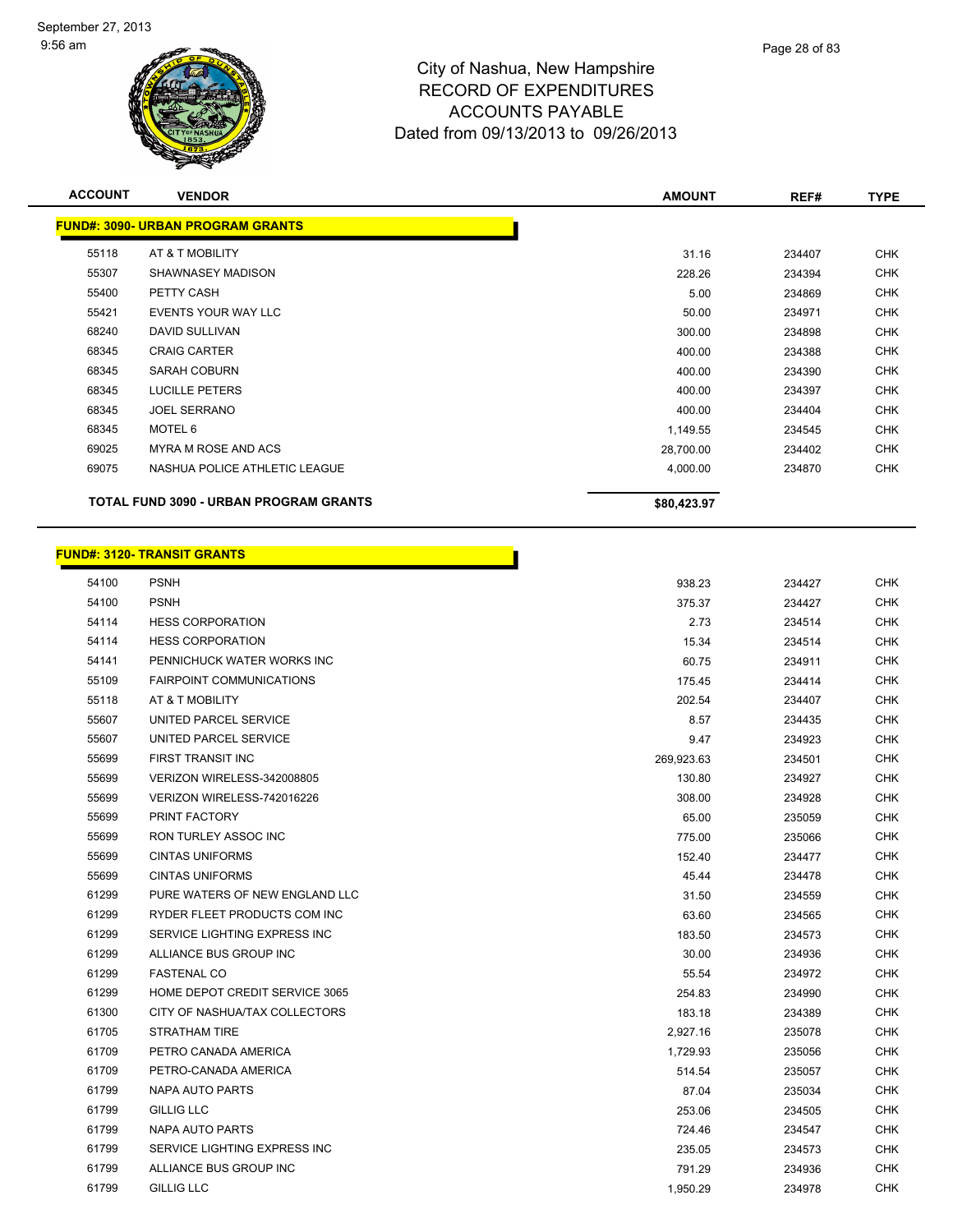

| <b>ACCOUNT</b> | <b>VENDOR</b>                           | <b>AMOUNT</b> | REF#   | <b>TYPE</b> |
|----------------|-----------------------------------------|---------------|--------|-------------|
|                | <b>FUND#: 3120- TRANSIT GRANTS</b>      |               |        |             |
| 61799          | NAPA AUTO PARTS                         | 1,602.36      | 235034 | <b>CHK</b>  |
| 61799          | NAPA AUTO PARTS                         | 329.36        | 234547 | <b>CHK</b>  |
| 61799          | <b>NAPA AUTO PARTS</b>                  | 424.03        | 235034 | <b>CHK</b>  |
| 61799          | <b>CUMMINS NORTHEAST LLC</b>            | 31.37         | 234485 | <b>CHK</b>  |
| 61799          | <b>GRAINGER</b>                         | 40.82         | 234507 | <b>CHK</b>  |
| 61799          | NAPA AUTO PARTS                         | 895.62        | 234547 | <b>CHK</b>  |
| 61799          | ALLIANCE BUS GROUP INC                  | 178.31        | 234936 | <b>CHK</b>  |
| 61799          | <b>MOLLY CORPORATION</b>                | 1,050.18      | 235027 | <b>CHK</b>  |
| 61799          | NAPA AUTO PARTS                         | 336.12        | 235034 | <b>CHK</b>  |
| 61799          | <b>AMAZON</b>                           | 506.93        | 234406 | <b>CHK</b>  |
| 61799          | <b>FASTENAL CO</b>                      | 13.12         | 234497 | <b>CHK</b>  |
| 61799          | <b>GRAINGER</b>                         | 89.91         | 234507 | <b>CHK</b>  |
| 61799          | NAPA AUTO PARTS                         | 90.09         | 234547 | <b>CHK</b>  |
| 61799          | RYDER FLEET PRODUCTS COM INC            | 37.31         | 234565 | <b>CHK</b>  |
| 61799          | ALLIANCE BUS GROUP INC                  | 116.00        | 234936 | <b>CHK</b>  |
| 61799          | HOME DEPOT CREDIT SERVICE 3065          | 22.97         | 234990 | <b>CHK</b>  |
| 61799          | NAPA AUTO PARTS                         | 12.50         | 235034 | <b>CHK</b>  |
| 61799          | <b>BOBCAT OF NEW HAMPSHIRE</b>          | 17.32         | 234468 | <b>CHK</b>  |
|                | <b>TOTAL FUND 3120 - TRANSIT GRANTS</b> | \$288.998.01  |        |             |

#### **FUND#: 3800- SCHOOL GRANTS FUND**

| 53607 | <b>INTERSECT INC</b>                | 2,000.00   | 234720 | <b>CHK</b> |
|-------|-------------------------------------|------------|--------|------------|
| 53628 | <b>CHRISTINE FARNHAM</b>            | 3,477.20   | 234689 | <b>CHK</b> |
| 53628 | <b>MARY ABELE-AUSTIN</b>            | 3,000.00   | 235103 | <b>CHK</b> |
| 53628 | THE CARROLL CENTER FOR THE BLI      | (1,693.25) | 235124 | <b>CHK</b> |
| 53628 | <b>HOLLY LAVINE</b>                 | 75.00      | 234734 | <b>CHK</b> |
| 53628 | <b>JEANNA HAMILTON</b>              | 50.00      | 235169 | <b>CHK</b> |
| 53628 | <b>HOLLY LAVINE</b>                 | 100.00     | 235188 | <b>CHK</b> |
| 53628 | <b>JULIE OTA</b>                    | 100.00     | 235234 | <b>CHK</b> |
| 53628 | <b>BOOTHBY THERAPY SERVICES LLC</b> | 131.50     | 234638 | <b>CHK</b> |
| 53628 | <b>INTERIM HEALTH CARE</b>          | 4,757.75   | 234719 | <b>CHK</b> |
| 53628 | <b>BOOTHBY THERAPY SERVICES LLC</b> | 701.36     | 235120 | <b>CHK</b> |
| 53628 | THE CARROLL CENTER FOR THE BLI      | 1,834.50   | 235124 | <b>CHK</b> |
| 53628 | SILVER TOUCH HHC                    | 945.00     | 235253 | <b>CHK</b> |
| 53628 | <b>TERESA BOLICK PHD</b>            | 1,100.00   | 235119 | <b>CHK</b> |
| 55300 | <b>MONICA MILLER</b>                | 1,401.46   | 234754 | <b>CHK</b> |
| 55300 | <b>MARIANNE DUSTIN</b>              | 394.87     | 234683 | <b>CHK</b> |
| 55300 | DAVID QUIMBY                        | 319.48     | 234783 | <b>CHK</b> |
| 55400 | <b>DENYELLA KLAYTON</b>             | 218.76     | 235183 | <b>CHK</b> |
| 55400 | <b>AMY YORK</b>                     | 231.03     | 235281 | <b>CHK</b> |
| 55400 | <b>NHIDA</b>                        | 250.00     | 235095 | <b>CHK</b> |
| 55400 | <b>CPI INC</b>                      | 3,850.00   | 235139 | <b>CHK</b> |
| 61135 | <b>HEINEMANN</b>                    | 540.00     | 235171 | <b>CHK</b> |
| 61135 | WB MASON CO INC                     | 62.29      | 234824 | <b>CHK</b> |
| 61135 | <b>RESOURCES FOR EDUCATORS</b>      | 328.00     | 235245 | <b>CHK</b> |
| 61135 | SCHOLASTIC INCORPORATED             | 197.51     | 235250 | <b>CHK</b> |
| 61135 | <b>SCHOOL SPECIALTY</b>             | 262.32     | 234798 | <b>CHK</b> |

n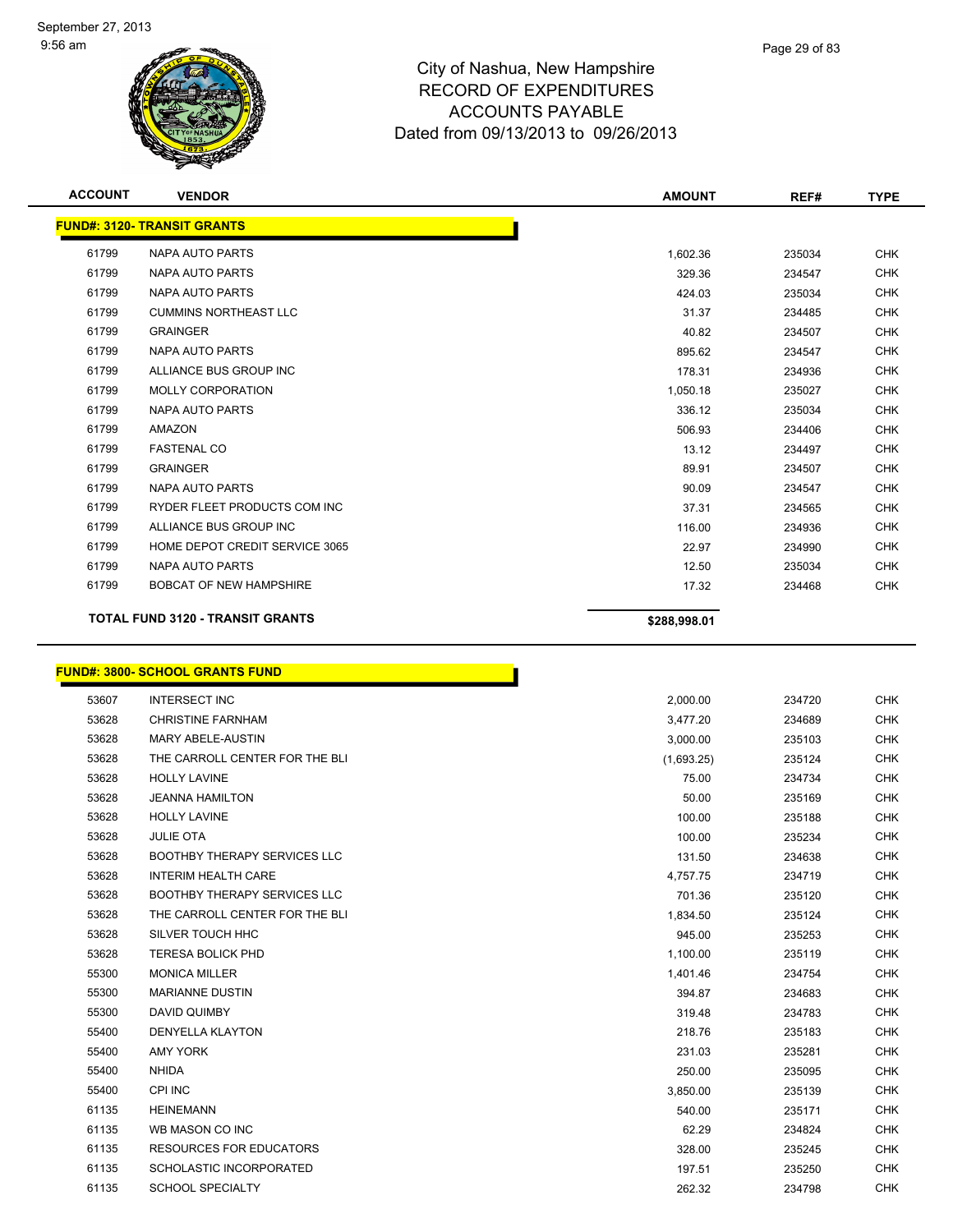

| <b>ACCOUNT</b> | <b>VENDOR</b>                                      | <b>AMOUNT</b> | REF#   | <b>TYPE</b> |
|----------------|----------------------------------------------------|---------------|--------|-------------|
|                | <b>FUND#: 3800- SCHOOL GRANTS FUND</b>             |               |        |             |
| 61299          | <b>ISA ROSS</b>                                    | 66.77         | 235248 | CHK         |
| 61299          | <b>ISA ROSS</b>                                    | 66.77         | 235248 | <b>CHK</b>  |
| 61299          | <b>MEDICALESHOP</b>                                | 404.00        | 234752 | <b>CHK</b>  |
| 61299          | <b>SCHOOL SPECIALTY</b>                            | 148.54        | 234798 | <b>CHK</b>  |
| 61875          | <b>BARNES &amp; NOBLE INC</b>                      | 2,318.60      | 234630 | <b>CHK</b>  |
| 61875          | <b>SCHOLASTIC INC</b>                              | 2,714.05      | 234794 | CHK         |
| 71221          | <b>APPLE INC</b>                                   | 3,589.00      | 234623 | <b>CHK</b>  |
| 71221          | <b>APPLE INC</b>                                   | 114.00        | 235108 | <b>CHK</b>  |
| 71221          | <b>UZIBULL</b>                                     | 119.75        | 235268 | CHK         |
| 71221          | COMPUTER HUT dba IT INSIDERS                       | 1,900.00      | 234666 | <b>CHK</b>  |
| 71221          | HEWLETT PACKARD COMPANY                            | 11,780.00     | 234711 | <b>CHK</b>  |
| 71221          | CUSTOM COMPUTER SPECIALIST INC                     | 3,764.44      | 235142 | <b>CHK</b>  |
| 71999          | <b>SCHOOL SPECIALTY</b>                            | 250.07        | 235251 | <b>CHK</b>  |
|                |                                                    |               |        |             |
|                | TOTAL FUND 3800 - SCHOOL GRANTS FUND               | \$51,870.77   |        |             |
|                |                                                    |               |        |             |
|                | <b>FUND#: 4005- TRAFFIC VIOLATIONS FUND</b>        |               |        |             |
| 55607          | MAILINGS UNLIMITED - MVR                           | 875.00        | 14174  | ACH         |
| 55699          | D & R TOWING INC                                   | 475.00        | 234486 | <b>CHK</b>  |
| 61107          | <b>BENS UNIFORMS</b>                               | 947.99        | 234948 | <b>CHK</b>  |
| 61799          | <b>QUIRK GM PARTS DEPOT</b>                        | 325.51        | 234560 | <b>CHK</b>  |
| 61799          | SULLIVAN TIRE COMPANY                              | 245.00        | 234583 | <b>CHK</b>  |
| 81342          | <b>T2 SYSTEMS INC</b>                              | 14,488.00     | 234586 | <b>CHK</b>  |
|                | <b>TOTAL FUND 4005 - TRAFFIC VIOLATIONS FUND</b>   | \$17,356.50   |        |             |
|                |                                                    |               |        |             |
|                | <b>FUND#: 4010- MOTOR VEHICLE ADMIN FUND</b>       |               |        |             |
| 55699          | <b>CINTAS DOCUMENT MANAGEMENT</b>                  | 37.45         | 234476 | <b>CHK</b>  |
| 71900          | <b>SURPLUS OFFICE EQUIPMENT</b>                    | 274.00        | 234584 | <b>CHK</b>  |
|                | <b>TOTAL FUND 4010 - MOTOR VEHICLE ADMIN FUND</b>  | \$311.45      |        |             |
|                |                                                    |               |        |             |
|                | <b>FUND#: 4025- DOJ DRUG FORFEITURE FUNDS</b>      |               |        |             |
| 54100          | <b>PSNH</b>                                        | 254.42        | 234427 | <b>CHK</b>  |
| 54899          | LAW REALTY CO INC                                  | 416.67        | 235007 | <b>CHK</b>  |
| 54899          | LITCHFIELD VANTAGE LLC                             | 1,583.33      | 235012 | <b>CHK</b>  |
| 55400          | P.A.C.E MA                                         | 600.00        | 234423 | CHK         |
| 55400          | <b>SCOTT HUDON</b>                                 | 105.00        | 234885 | <b>CHK</b>  |
| 55400          | TIMOTHY MACISAAC                                   | 105.00        | 234888 | CHK         |
| 55400          | <b>KEVIN ROURKE</b>                                | 105.00        | 234895 | CHK         |
| 56347          | THE YOUTH COUNCIL                                  | 300.00        | 234605 | CHK         |
| 61799          | <b>BEST FORD</b>                                   | 49.79         | 234465 | CHK         |
| 61799          | TOWERS MOTOR PARTS CORP                            | 25.90         | 234587 | <b>CHK</b>  |
|                | <b>TOTAL FUND 4025 - DOJ DRUG FORFEITURE FUNDS</b> | \$3,545.11    |        |             |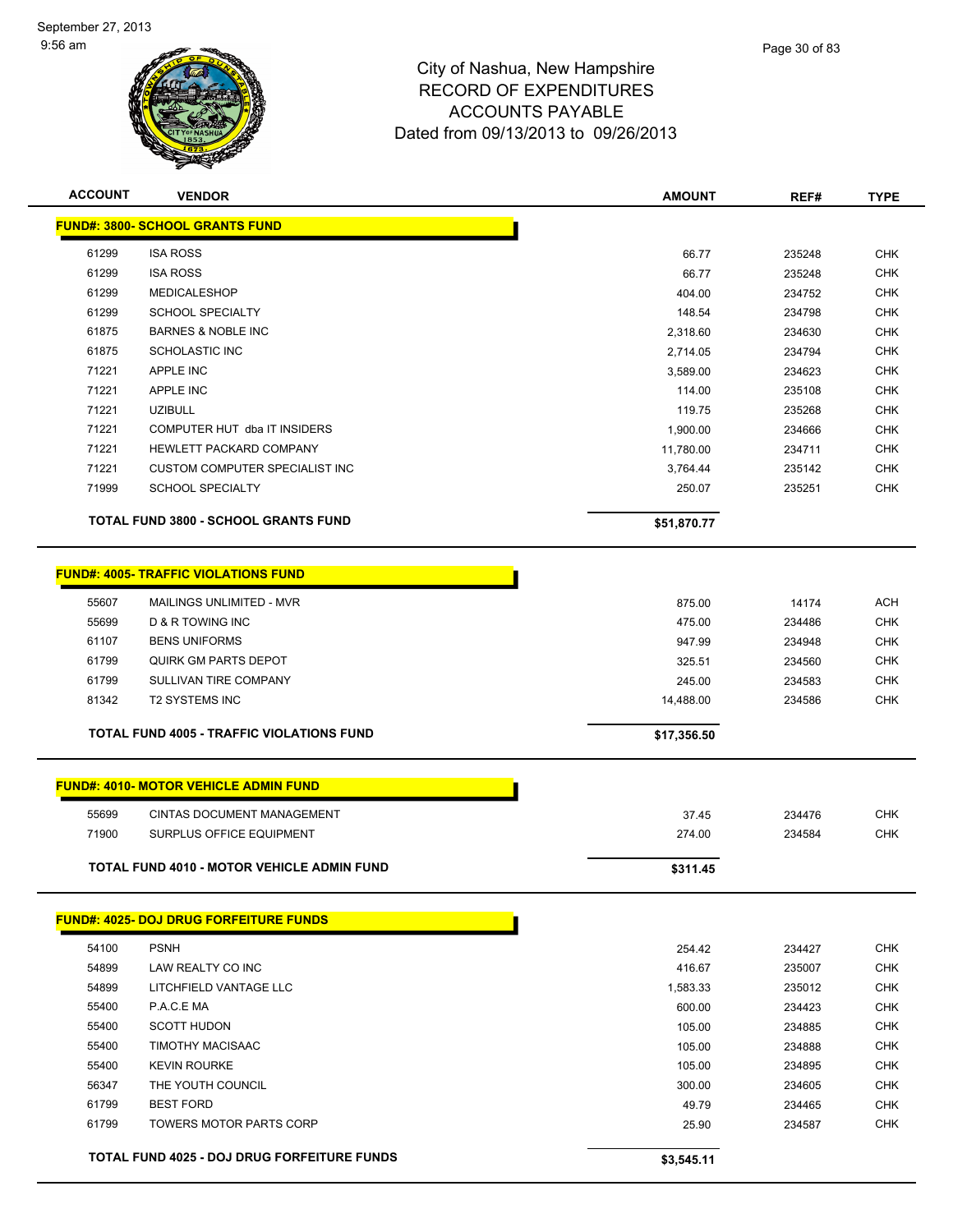| <b>ACCOUNT</b> | <b>VENDOR</b>                                        | <b>AMOUNT</b> | REF#   | <b>TYPE</b> |
|----------------|------------------------------------------------------|---------------|--------|-------------|
|                | <b>FUND#: 4030- POLICE SPECIAL DETAILS</b>           |               |        |             |
| 44542          | <b>PSNH</b>                                          | 3,939.65      | 234428 | <b>CHK</b>  |
|                | <b>TOTAL FUND 4030 - POLICE SPECIAL DETAILS</b>      | \$3,939.65    |        |             |
|                | <b>FUND#: 4090- LIB-LOST/DAMAGED BOOK FINES</b>      |               |        |             |
| 61814          | AMAZON                                               | 18.99         | 234406 | <b>CHK</b>  |
| 61814          | <b>MIDWEST TAPE</b>                                  | 20.84         | 234543 | <b>CHK</b>  |
| 61814          | RECORDED BOOKS LLC                                   | 6.95          | 234563 | <b>CHK</b>  |
| 61814          | RECORDED BOOKS LLC                                   | 27.80         | 235062 | <b>CHK</b>  |
| 61875          | AMAZON                                               | 83.18         | 234406 | <b>CHK</b>  |
| 61875          | <b>BAKER &amp; TAYLOR</b>                            | 10.38         | 234458 | <b>CHK</b>  |
| 61875          | <b>INGRAM LIBRARY SERVICES</b>                       | 63.70         | 234524 | <b>CHK</b>  |
| 61875          | UNIQUE MANAGEMENT SERVICES INC                       | 501.20        | 234593 | <b>CHK</b>  |
| 61875          | PERMA-BOUND                                          | 301.72        | 235055 | <b>CHK</b>  |
|                | TOTAL FUND 4090 - LIB-LOST/DAMAGED BOOK FINES        | \$1,034.76    |        |             |
|                | FUND#: 4602- HUD SECTION 108 LOAN FUND               |               |        |             |
| 68402          | <b>FEDEX</b>                                         | 29.75         | 234415 | <b>CHK</b>  |
|                | <b>TOTAL FUND 4602 - HUD SECTION 108 LOAN FUND</b>   | \$29.75       |        |             |
|                |                                                      |               |        |             |
|                | <b>FUND#: 5010- CAP PROJECTS-INFO TECHNOLOGY</b>     |               |        |             |
| 81342          | <b>PARTEK SOLUTIONS</b>                              | 3,318.25      | 235051 | <b>CHK</b>  |
|                | TOTAL FUND 5010 - CAP PROJECTS-INFO TECHNOLOGY       | \$3,318.25    |        |             |
|                | <b>FUND#: 5050- CAPITAL PROJ-COMMUNICATIONS</b>      |               |        |             |
| 81300          | <b>WILLIAM R MANSFIELD</b>                           | 1,755.78      | 234890 | <b>CHK</b>  |
| 81300          | 2-WAY COMMUNICATIONS SERVICE                         | 3,164.07      | 234930 | <b>CHK</b>  |
|                |                                                      |               |        |             |
|                | <b>TOTAL FUND 5050 - CAPITAL PROJ-COMMUNICATIONS</b> | \$4,919.85    |        |             |
|                | <b>FUND#: 5200- CAPITAL PROJECTS-STREETS</b>         |               |        |             |
| 81700          | THE TELEGRAPH                                        | 128.45        | 234918 | <b>CHK</b>  |
| 81700          | VANASSE HANGEN BRUSTLIN INC                          | 13,359.09     | 234596 | <b>CHK</b>  |
|                | TOTAL FUND 5200 - CAPITAL PROJECTS-STREETS           | \$13,487.54   |        |             |
|                | <b>FUND#: 5300- CAPITAL PROJECTS-PARKING</b>         |               |        |             |
| 81200          | PERMA LINE CORP OF NEW ENGLAND                       | 925.70        | 235054 | <b>CHK</b>  |
|                | TOTAL FUND 5300 - CAPITAL PROJECTS-PARKING           | \$925.70      |        |             |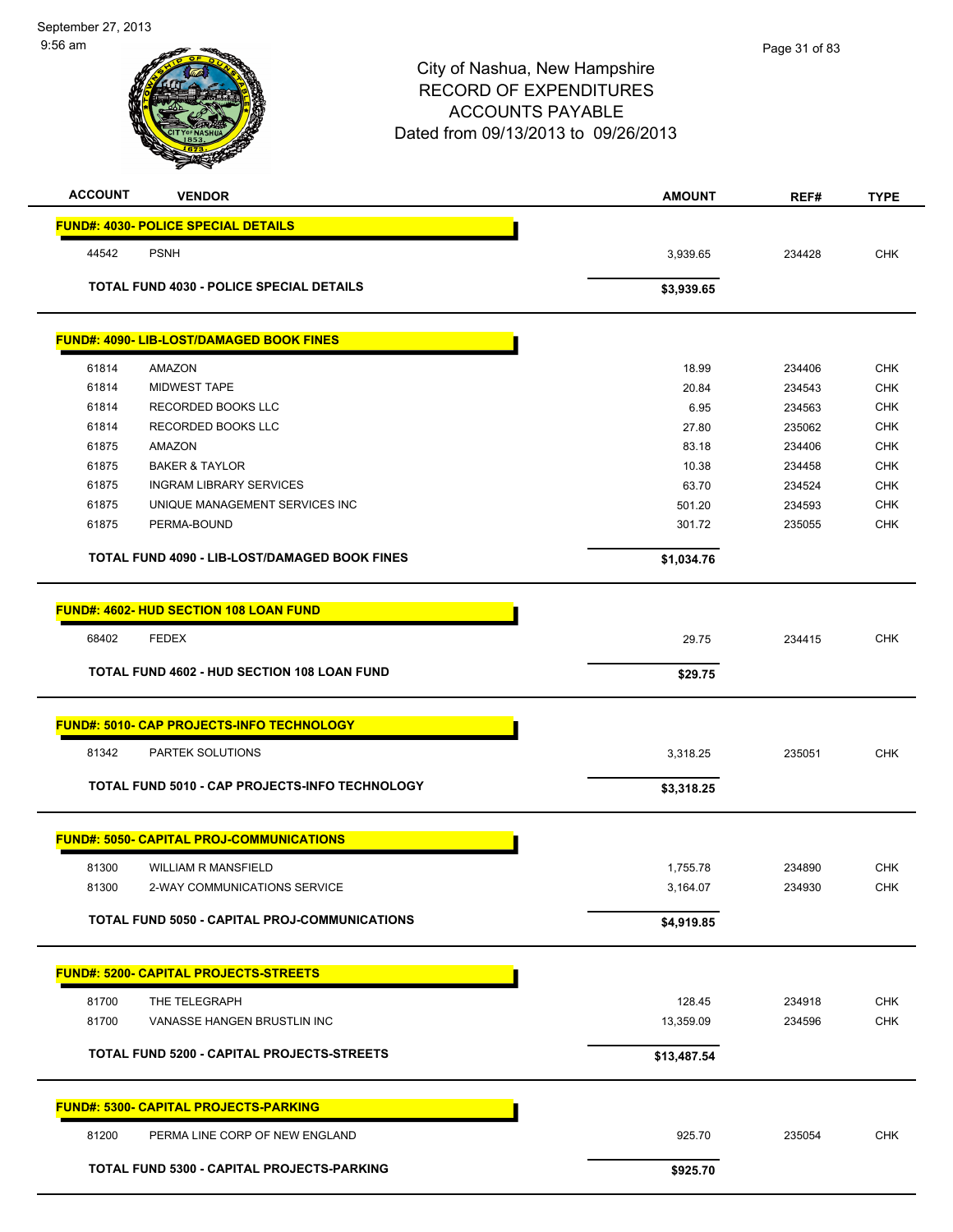

| <b>ACCOUNT</b> | <b>VENDOR</b>                                  | <b>AMOUNT</b> | REF#   | <b>TYPE</b> |
|----------------|------------------------------------------------|---------------|--------|-------------|
|                | <b>FUND#: 5700- CAP PROJECTS-BROAD ST PKWY</b> |               |        |             |
| 81700          | THE TELEGRAPH                                  | 146.80        | 234918 | <b>CHK</b>  |
| 81700          | UNION LEADER CORP --55070                      | 313.95        | 235084 | <b>CHK</b>  |
| 81700          | THE TELEGRAPH                                  | 110.10        | 234918 | <b>CHK</b>  |
| 81700          | UNION LEADER CORP --55070                      | 232.05        | 235084 | <b>CHK</b>  |
| 81700          | VANASSE HANGEN BRUSTLIN INC                    | 10,497.64     | 234596 | <b>CHK</b>  |
| 81700          | HALEY AND WARD INC                             | 231.66        | 234513 | <b>CHK</b>  |
| 81700          | <b>HISTORIC DOCUMENTATION COMPANY</b>          | 13,830.90     | 234517 | <b>CHK</b>  |
| 81700          | SANBORN HEAD & ASSOC INC                       | 5,478.87      | 234566 | <b>CHK</b>  |
| 81700          | SANBORN HEAD & ASSOC INC                       | 6,062.86      | 234566 | <b>CHK</b>  |
|                | TOTAL FUND 5700 - CAP PROJECTS-BROAD ST PKWY   | \$36,904.83   |        |             |

H

# **FUND#: 6000- SOLID WASTE FUND**

| 891.05<br>8.99<br>1,400.00<br>8,000.00 | 234970<br>234462<br>234487 | <b>CHK</b><br><b>CHK</b><br><b>CHK</b> |
|----------------------------------------|----------------------------|----------------------------------------|
|                                        |                            |                                        |
|                                        |                            |                                        |
|                                        |                            |                                        |
|                                        | 235003                     | <b>CHK</b>                             |
|                                        | 234472                     | <b>CHK</b>                             |
| 418.00                                 | 234486                     | <b>CHK</b>                             |
| 1,493.59                               | 234502                     | <b>CHK</b>                             |
| 170.97                                 | 234567                     | <b>CHK</b>                             |
| 256.28                                 | 234569                     | <b>CHK</b>                             |
| 323.29                                 | 234975                     | <b>CHK</b>                             |
| 138.20                                 | 235020                     | <b>CHK</b>                             |
| 26.55                                  | 234925                     | <b>CHK</b>                             |
| 82.91                                  | 234407                     | <b>CHK</b>                             |
| 37.50                                  | 234408                     | <b>CHK</b>                             |
| 80.00                                  | 234433                     | <b>CHK</b>                             |
| 452.71                                 | 234882                     | <b>CHK</b>                             |
| 780.00                                 | 234466                     | <b>CHK</b>                             |
| 3,870.92                               | 234495                     | <b>CHK</b>                             |
| 1,054.35                               | 235010                     | <b>CHK</b>                             |
| 6,535.70                               | 235085                     | <b>CHK</b>                             |
| 25.99                                  | 234406                     | <b>CHK</b>                             |
| 379.26                                 | 235040                     | <b>CHK</b>                             |
| 343.09                                 | 235089                     | <b>CHK</b>                             |
| 264.92                                 | 234592                     | <b>CHK</b>                             |
| 111.22                                 | 234469                     | <b>CHK</b>                             |
| 3,203.00                               | 234431                     | <b>CHK</b>                             |
| 2,330.88                               | 234916                     | <b>CHK</b>                             |
| 13,394.08                              | 234456                     | <b>CHK</b>                             |
| 54.66                                  | 234494                     | <b>CHK</b>                             |
| 242.50                                 | 235018                     | <b>CHK</b>                             |
| 69.13                                  | 235032                     | <b>CHK</b>                             |
| 9,879.64                               | 235039                     | <b>CHK</b>                             |
| \$56,434.37                            |                            |                                        |
|                                        | 114.99                     |                                        |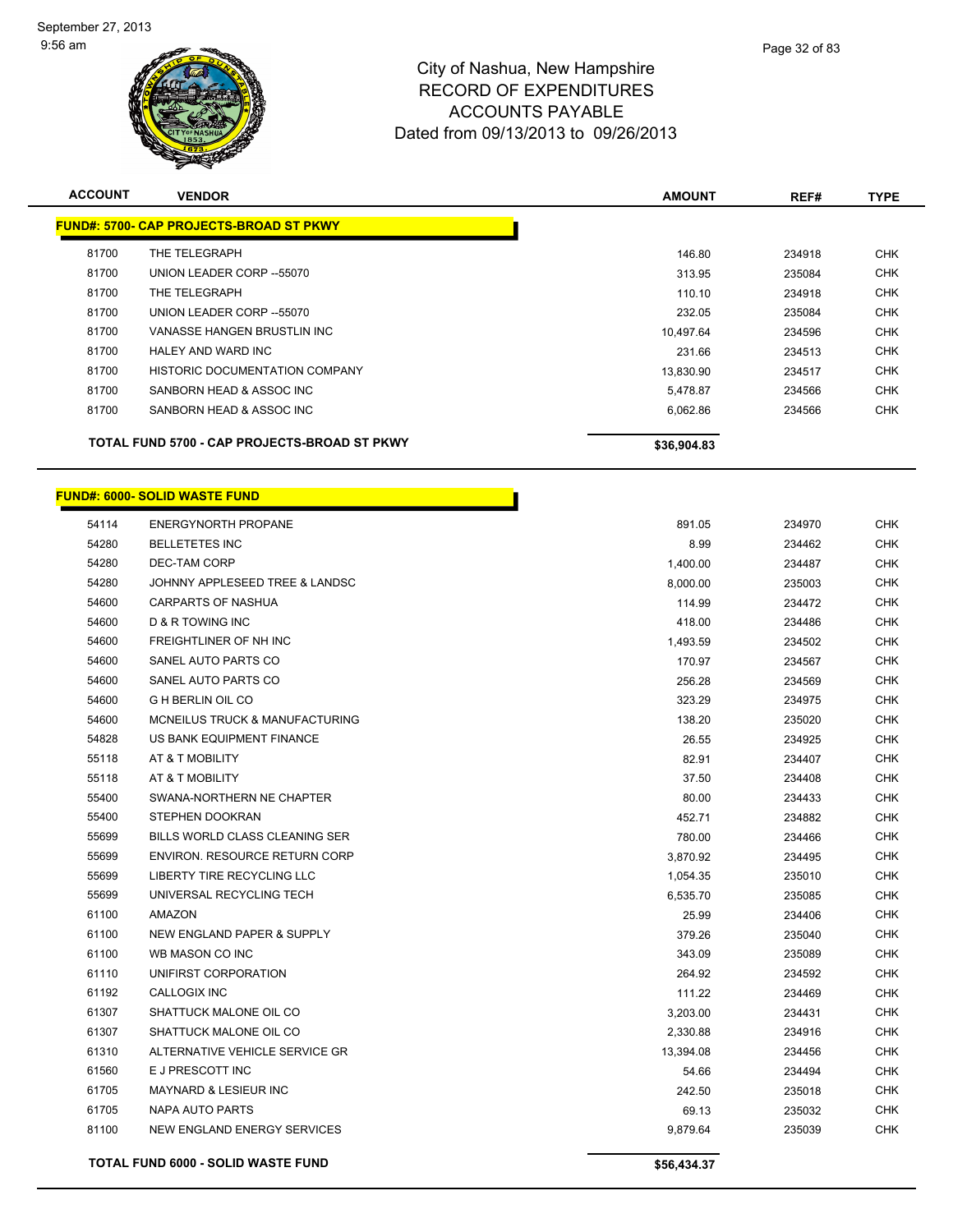

| <b>ACCOUNT</b> | <b>VENDOR</b>                        | <b>AMOUNT</b> | REF#   | <b>TYPE</b> |
|----------------|--------------------------------------|---------------|--------|-------------|
|                | <u> FUND#: 6200- WASTEWATER FUND</u> |               |        |             |
| 21775          | ANGELO CAETANO                       | 43.73         | 234832 | <b>CHK</b>  |
| 21775          | <b>CPC INVESTMENTS LLC</b>           | 12.46         | 234833 | <b>CHK</b>  |
| 21775          | <b>DELIA STEWART</b>                 | 65.09         | 234834 | <b>CHK</b>  |
| 21775          | <b>DOMINIC PISCHETOLA</b>            | 500.00        | 234835 | <b>CHK</b>  |
| 21775          | DONALD A HINTON                      | 342.41        | 234836 | <b>CHK</b>  |
| 21775          | <b>JAMIE HALLINAN</b>                | 63.31         | 234837 | <b>CHK</b>  |
| 21775          | <b>JON RIOUX</b>                     | 52.63         | 234838 | <b>CHK</b>  |
| 21775          | KIMBERLY BOUDREAU                    | 90.01         | 234839 | <b>CHK</b>  |
| 21775          | <b>RAYMOND ENNIS</b>                 | 19.47         | 234842 | <b>CHK</b>  |
| 21775          | RONALD DELLAGATTA                    | 24.99         | 234843 | CHK         |
| 21775          | <b>VLADIMIR LEGAT</b>                | 521.75        | 234844 | <b>CHK</b>  |
| 53107          | CHEMSERVE ENVIRONMENTAL ANALYS       | 175.42        | 234475 | CHK         |
| 53107          | <b>GZA GEOENVIRONMENTAL INC</b>      | 4,900.00      | 234985 | <b>CHK</b>  |
| 54100          | <b>PSNH-LARGE POWER</b>              | 26,936.48     | 234915 | <b>CHK</b>  |
| 54114          | <b>HESS CORPORATION</b>              | 484.88        | 234514 | <b>CHK</b>  |
| 54114          | <b>HESS CORPORATION</b>              | 9.18          | 234988 | <b>CHK</b>  |
| 54141          | PENNICHUCK WATER WORKS INC           | 147.79        | 234425 | <b>CHK</b>  |
| 54141          | PENNICHUCK WATER WORKS INC           | 47.16         | 234911 | <b>CHK</b>  |
| 54200          | ALL GREEN COMMERCIAL JANITORS        | 693.33        | 234935 | <b>CHK</b>  |
| 54221          | <b>CASELLA ORGANICS</b>              | 56,051.43     | 234473 | <b>CHK</b>  |
| 54300          | MUNICIPAL SALES INC                  | 8,918.90      | 234546 | <b>CHK</b>  |
| 54300          | CONCRETE SYSTEMS INC                 | 120.00        | 234959 | <b>CHK</b>  |
| 54300          | CORRIVEAU ROUTHIER INC               | 82.83         | 234962 | <b>CHK</b>  |
| 54421          | CONWAY OFFICE PRODUCTS LLC           | 64.72         | 234482 | <b>CHK</b>  |
| 54487          | F W WEBB CO                          | 216.39        | 234496 | <b>CHK</b>  |
| 54487          | <b>FASTENAL CO</b>                   | 206.43        | 234497 | <b>CHK</b>  |
| 54487          | <b>GRAINGER</b>                      | 3,670.88      | 234507 | <b>CHK</b>  |
| 54487          | HOME DEPOT CREDIT SERVICE 3065       | 217.48        | 234518 | <b>CHK</b>  |
| 54487          | M & M ELECTRICAL SUPPLY CO INC       | 832.87        | 234535 | CHK         |
| 54487          | PEABODY SUPPLY CO                    | 195.95        | 234553 | CHK         |
| 54487          | PINE MOTOR PARTS                     | 53.63         | 234556 | CHK         |
| 54487          | WILDCO - PES                         | 382.43        | 234601 | CHK         |
| 54487          | PETTY CASH                           | 50.00         | 234869 | <b>CHK</b>  |
| 54487          | <b>FEDEX</b>                         | 262.69        | 234901 | <b>CHK</b>  |
| 54487          | <b>FASTENAL CO</b>                   | 12.85         | 234972 | <b>CHK</b>  |
| 54487          | <b>GRAINGER</b>                      | 1,175.00      | 234981 | <b>CHK</b>  |
| 54487          | <b>GRANITE CITY ELECTRIC SUPPLY</b>  | 2,675.00      | 234982 | <b>CHK</b>  |
| 54487          | <b>HIGHLAND POWER</b>                | 2,177.52      | 234989 | <b>CHK</b>  |
| 54487          | HOME DEPOT CREDIT SERVICE 3065       | 255.33        | 234990 | <b>CHK</b>  |
| 54487          | M & B MACHINING AND WELDING          | 712.00        | 235014 | <b>CHK</b>  |
| 54487          | M & M ELECTRICAL SUPPLY CO INC       | 388.23        | 235015 | <b>CHK</b>  |
| 54487          | MCMASTER-CARR                        | 77.73         | 235019 | <b>CHK</b>  |
| 54600          | <b>CARPARTS OF NASHUA</b>            | 2.39          | 234472 | <b>CHK</b>  |
| 54600          | NAPA AUTO PARTS                      | 49.12         | 235031 | <b>CHK</b>  |
| 54828          | US BANK EQUIPMENT FINANCE            | 26.55         | 234925 | CHK         |
| 55118          | AT & T MOBILITY                      | 290.83        | 234407 | <b>CHK</b>  |
| 55118          | AT & T MOBILITY                      | 37.50         | 234408 | <b>CHK</b>  |
| 55400          | STEPHEN DOOKRAN                      | 452.70        | 234882 | <b>CHK</b>  |
| 55421          | TREASURER STATE OF NH                | 50.00         | 234922 | <b>CHK</b>  |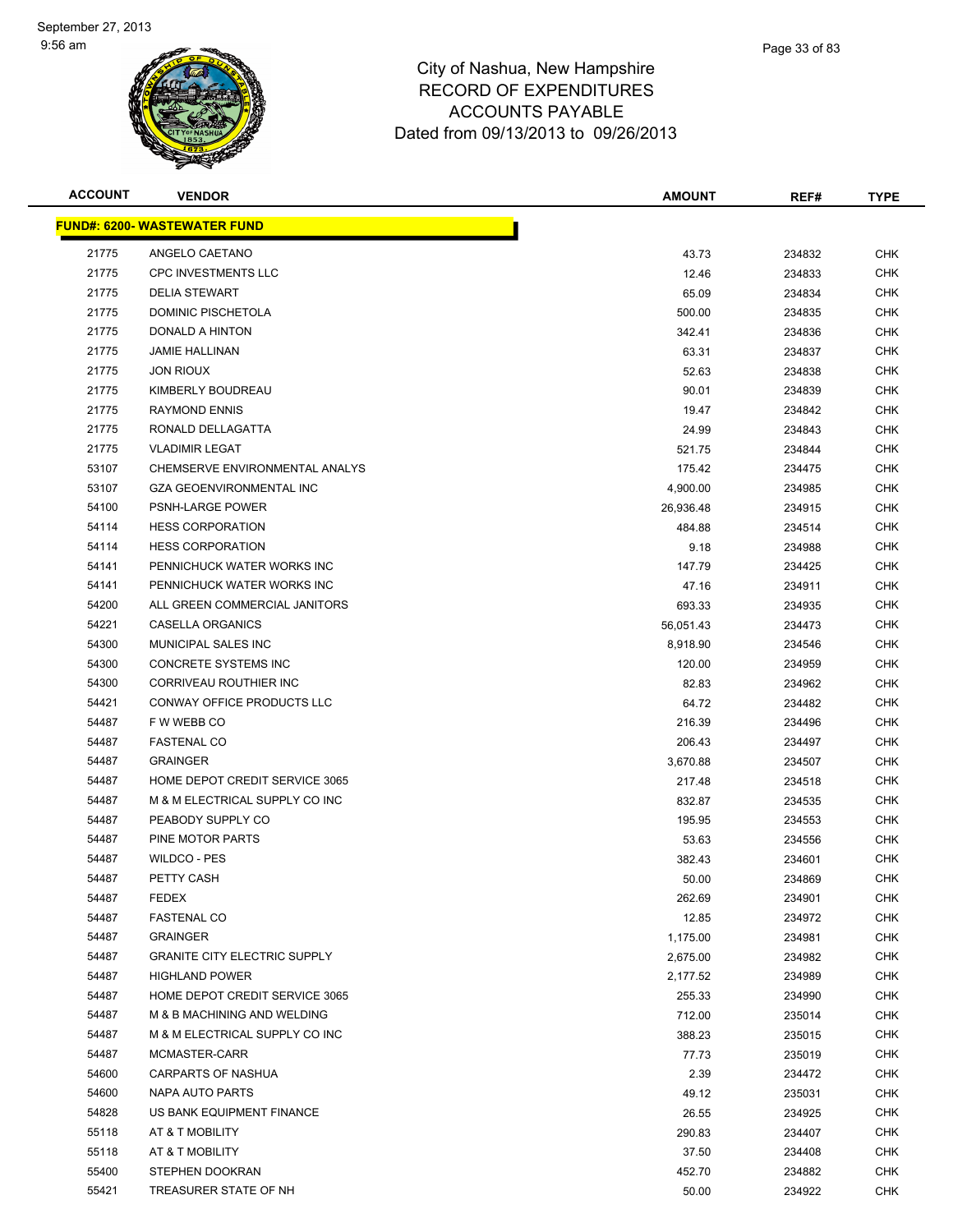

| <b>ACCOUNT</b> | <b>VENDOR</b>                            | <b>AMOUNT</b> | REF#   | <b>TYPE</b> |
|----------------|------------------------------------------|---------------|--------|-------------|
|                | <b>FUND#: 6200- WASTEWATER FUND</b>      |               |        |             |
| 55607          | PETTY CASH                               | 13.54         | 234869 | <b>CHK</b>  |
| 55618          | <b>CITIZENS BANK</b>                     | 1,270.06      | 14166  | <b>ACH</b>  |
| 55618          | <b>CITIZENS BANK</b>                     | 2,191.18      | 14167  | <b>ACH</b>  |
| 55699          | ANSWERING SERVICES OF NH LLC             | 82.00         | 234452 | <b>CHK</b>  |
| 61100          | PETTY CASH                               | 16.29         | 234869 | <b>CHK</b>  |
| 61100          | WB MASON CO INC                          | 19.74         | 235089 | <b>CHK</b>  |
| 61107          | ALECS SHOE STORE INC                     | 179.95        | 234450 | <b>CHK</b>  |
| 61107          | UNIFIRST CORPORATION                     | 627.37        | 234592 | <b>CHK</b>  |
| 61149          | <b>AMAZON</b>                            | 25.99         | 234406 | <b>CHK</b>  |
| 61149          | <b>GRAINGER</b>                          | 9.56          | 234507 | <b>CHK</b>  |
| 61149          | <b>IDEXX DISTRIBUTION INC</b>            | 2,150.00      | 234521 | <b>CHK</b>  |
| 61149          | MCMASTER-CARR                            | 610.24        | 235019 | <b>CHK</b>  |
| 61156          | <b>BASF CORP</b>                         | 4,739.04      | 234460 | <b>CHK</b>  |
| 61156          | <b>BASF CORP</b>                         | 4,739.04      | 234943 | <b>CHK</b>  |
| 61156          | JCI JONES CHEMICALS INC                  | 4,858.40      | 235001 | <b>CHK</b>  |
| 61166          | ARCSOURCE INC                            | 29.60         | 234454 | <b>CHK</b>  |
| 61299          | <b>GRAINGER</b>                          | 508.52        | 234507 | <b>CHK</b>  |
| 61299          | HOME DEPOT CREDIT SERVICE 3065           | 23.88         | 234518 | <b>CHK</b>  |
| 61299          | <b>FASTENAL CO</b>                       | 54.63         | 234972 | <b>CHK</b>  |
| 61299          | <b>G H BERLIN OIL CO</b>                 | 1,779.44      | 234975 | <b>CHK</b>  |
| 61299          | MCMASTER-CARR                            | 40.21         | 235019 | <b>CHK</b>  |
| 61300          | DENNIS K BURKE INC                       | 1,171.06      | 234489 | <b>CHK</b>  |
| 61310          | ALTERNATIVE VEHICLE SERVICE GR           | 449.48        | 234456 | <b>CHK</b>  |
| 61428          | <b>VWR INTERNATIONAL</b>                 | 247.82        | 235087 | <b>CHK</b>  |
| 61807          | IN THE NEWS INC                          | 200.00        | 234522 | <b>CHK</b>  |
| 71025          | PEABODY SUPPLY CO                        | 6,566.37      | 235052 | <b>CHK</b>  |
| 71228          | PITNEY BOWES GLOBAL FIN SRVS             | 323.58        | 234913 | <b>CHK</b>  |
| 81700          | THE TELEGRAPH                            | 146.80        | 234918 | <b>CHK</b>  |
| 81700          | UNION LEADER CORP -- 55070               | 313.95        | 235084 | <b>CHK</b>  |
| 81700          | WOODARD & CURRAN INC                     | 12,261.09     | 234602 | <b>CHK</b>  |
| 81700          | ALBANESE D & S INC                       | 45,538.39     | 234448 | <b>CHK</b>  |
| 81700          | T BUCK CONSTRUCTION INC                  | 304,232.54    | 234585 | <b>CHK</b>  |
| 81700          | <b>WRIGHT-PIERCE</b>                     | 54,420.66     | 234603 | <b>CHK</b>  |
|                | <b>TOTAL FUND 6200 - WASTEWATER FUND</b> | \$564,679.89  |        |             |

#### **FUND#: 6500- PROPERTY & CASUALTY FUND**

| 55118 | AT & T MOBILITY                | 32.36     | 234407 | <b>CHK</b> |
|-------|--------------------------------|-----------|--------|------------|
| 55400 | <b>NHAA</b>                    | 400.00    | 234906 | <b>CHK</b> |
| 59120 | NASHUA LAWN MAINTENANCE        | 1.080.00  | 235036 | <b>CHK</b> |
| 59148 | HUB INT'L NEW ENGLAND LLC      | 77.533.00 | 14180  | <b>ACH</b> |
| 59207 | OCCUPATIONAL HEALTH CTRS SOUTH | 495.43    | 234867 | <b>CHK</b> |
| 59207 | SO NH REGIONAL MEDICAL CENTER  | 1.993.51  | 234868 | <b>CHK</b> |
| 59207 | TREASURER STATE OF NH          | 29.349.24 | 234921 | <b>CHK</b> |
| 59207 | BOSTON SPORTS & SHOULDER CTR   | 8.808.75  | 235315 | <b>CHK</b> |
| 59207 | CLAIMS BUREAU US INC           | 1.344.50  | 235316 | <b>CHK</b> |
| 59207 | DRUKTEINIS MD JD ALBERT M      | 3.900.00  | 235317 | <b>CHK</b> |
| 59207 | <b>PATRICIA FONG</b>           | 694.55    | 235318 | <b>CHK</b> |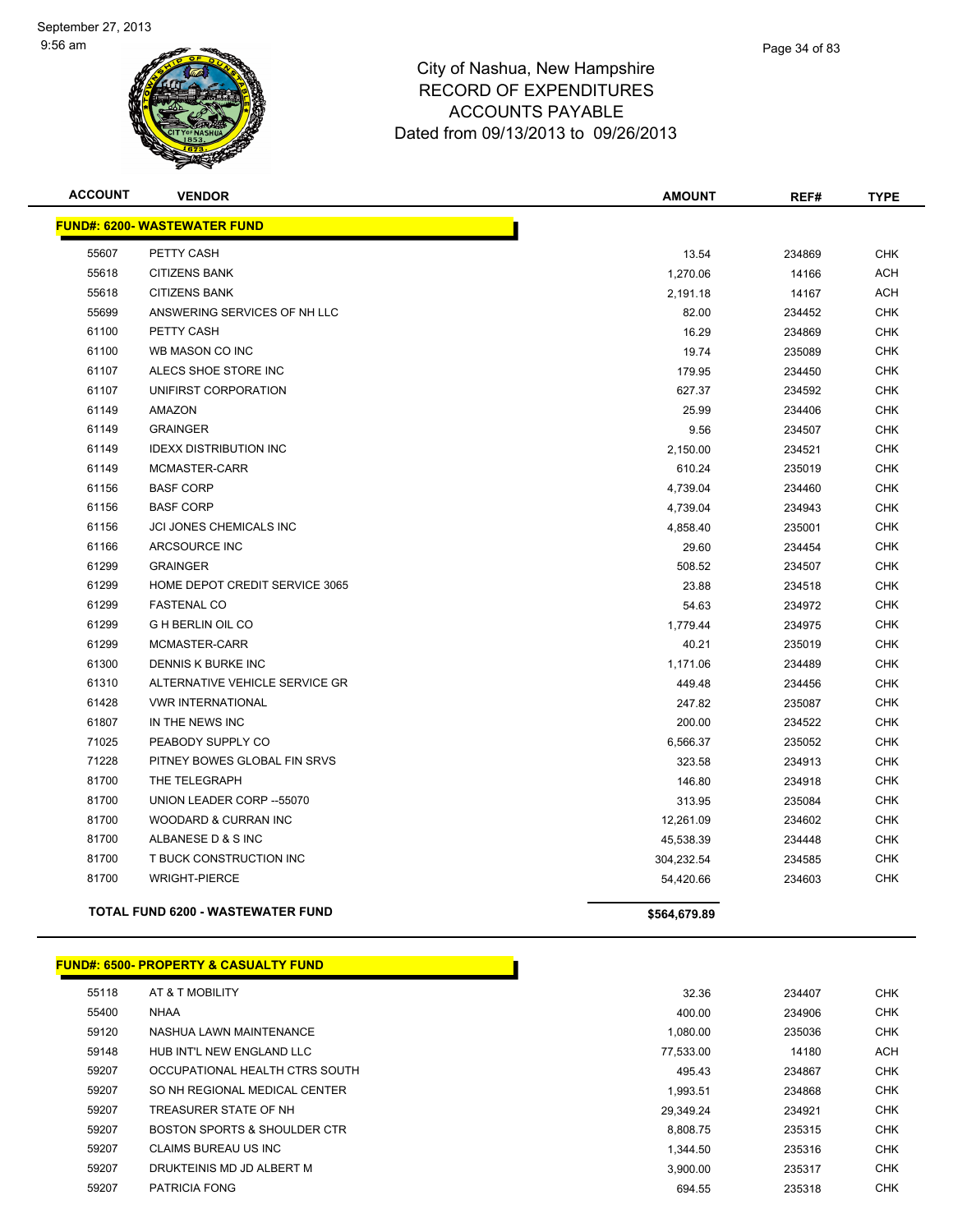

| <b>PEXPENDITURES</b> |  |
|----------------------|--|
| INITO DAVADI E       |  |

| <b>ACCOUNT</b> | <b>VENDOR</b>                                    | <b>AMOUNT</b> | REF#   | <b>TYPE</b> |
|----------------|--------------------------------------------------|---------------|--------|-------------|
|                | <b>FUND#: 6500- PROPERTY &amp; CASUALTY FUND</b> |               |        |             |
| 59207          | FOUNDATION MEDICAL PARTNERS                      | 154.00        | 235319 | <b>CHK</b>  |
| 59207          | SO NH REGIONAL MEDICAL CENTER                    | 1,963.89      | 235321 | <b>CHK</b>  |
| 59207          | ST JOSEPH BUSINESS & HEALTH                      | 123.00        | 235322 | <b>CHK</b>  |
| 59207          | ST JOSEPHS HOSPITAL                              | 372.00        | 235323 | <b>CHK</b>  |
| 59250          | MARVELL PLATE GLASS INC                          | 148.00        | 234866 | <b>CHK</b>  |
| 59250          | MARVELL PLATE GLASS INC                          | 588.24        | 235320 | <b>CHK</b>  |
| 59275          | <b>ILLG AUTOMOTIVE CORP</b>                      | 367.20        | 234865 | <b>CHK</b>  |
| 61192          | STANLEY CONVERGENT SECURITY                      | 201.72        | 235076 | <b>CHK</b>  |
|                | TOTAL FUND 6500 - PROPERTY & CASUALTY FUND       | \$129,549.39  |        |             |

### **FUND#: 6600- BENEFITS SELF INSURANCE FUND**

|       | TOTAL FUND 6600 - BENEFITS SELF INSURANCE FUND | \$1,101,456.22 |        |            |
|-------|------------------------------------------------|----------------|--------|------------|
| 59525 | NORTHEAST DELTA DENTAL                         | 28,249.02      | 14181  | <b>ACH</b> |
| 59525 | NORTHEAST DELTA DENTAL                         | 24,781.68      | 14144  | <b>ACH</b> |
| 59507 | HARVARD PILGRIM HEALTH CARE                    | 88,034.23      | 14179  | <b>ACH</b> |
| 59507 | ANTHEM BCBS OF NE                              | 11,234.44      | 14177  | <b>ACH</b> |
| 59507 | HARVARD PILGRIM HEALTH CARE                    | 116,455.35     | 14143  | <b>ACH</b> |
| 59507 | ANTHEM BCBS OF NE                              | 7,666.79       | 14142  | ACH        |
| 59507 | ANTHEM BCBS OF NE                              | 95,473.12      | 14177  | <b>ACH</b> |
| 59507 | ANTHEM BCBS OF NE                              | 19,733.18      | 14142  | <b>ACH</b> |
| 59507 | ANTHEM BCBS OF NE                              | 378,122.63     | 14177  | <b>ACH</b> |
| 59507 | ANTHEM BCBS OF NE                              | 314,759.99     | 14142  | <b>ACH</b> |
| 59507 | ANTHEM BCBS OF NE                              | 362.59         | 14177  | <b>ACH</b> |
| 59507 | ANTHEM BCBS OF NE                              | 2,760.15       | 14142  | <b>ACH</b> |
| 45623 | <b>CITIZENS BANK</b>                           | 9,000.00       | 234877 | <b>CHK</b> |
| 21990 | <b>LITA SIMEONE</b>                            | 386.05         | 235011 | <b>CHK</b> |
| 21990 | <b>JOHN DANIELS</b>                            | 208.64         | 235002 | <b>CHK</b> |
| 21990 | <b>ELAINE ST JACQUES</b>                       | 35.00          | 234969 | <b>CHK</b> |
| 21990 | Carol-Anne Eldridge                            | 96.17          | 234471 | <b>CHK</b> |
| 21520 | SUN LIFE ASSURANCE CO OF CANAD                 | 4,097.19       | 14145  | <b>ACH</b> |

| <b>FUND#: 7052- MINE FALLS PARK ETF</b>            |            |        |            |
|----------------------------------------------------|------------|--------|------------|
| <b>FRANKLIN PAINT CO INC</b><br>54280              | 2,148.00   | 234973 | <b>CHK</b> |
| <b>TOTAL FUND 7052 - MINE FALLS PARK ETF</b>       | \$2,148.00 |        |            |
| <b>FUND#: 7504- ETF CONTRIB EDGEWOOD-DEED FUND</b> |            |        |            |
| 53999<br><b>MAYNARD &amp; PAQUETTE ENGINEERING</b> | 1,000.00   | 234539 | <b>CHK</b> |
| TOTAL FUND 7504 - ETF CONTRIB EDGEWOOD-DEED FUND   | \$1,000.00 |        |            |
| <b>FUND#: 7526- CHAIRMAN FUND-BOARD OF HEALTH</b>  |            |        |            |
| <b>NHPHA</b><br>55200                              | 40.00      | 234908 | <b>CHK</b> |
| <b>NHPHA</b><br>55400                              | 60.00      | 234908 | <b>CHK</b> |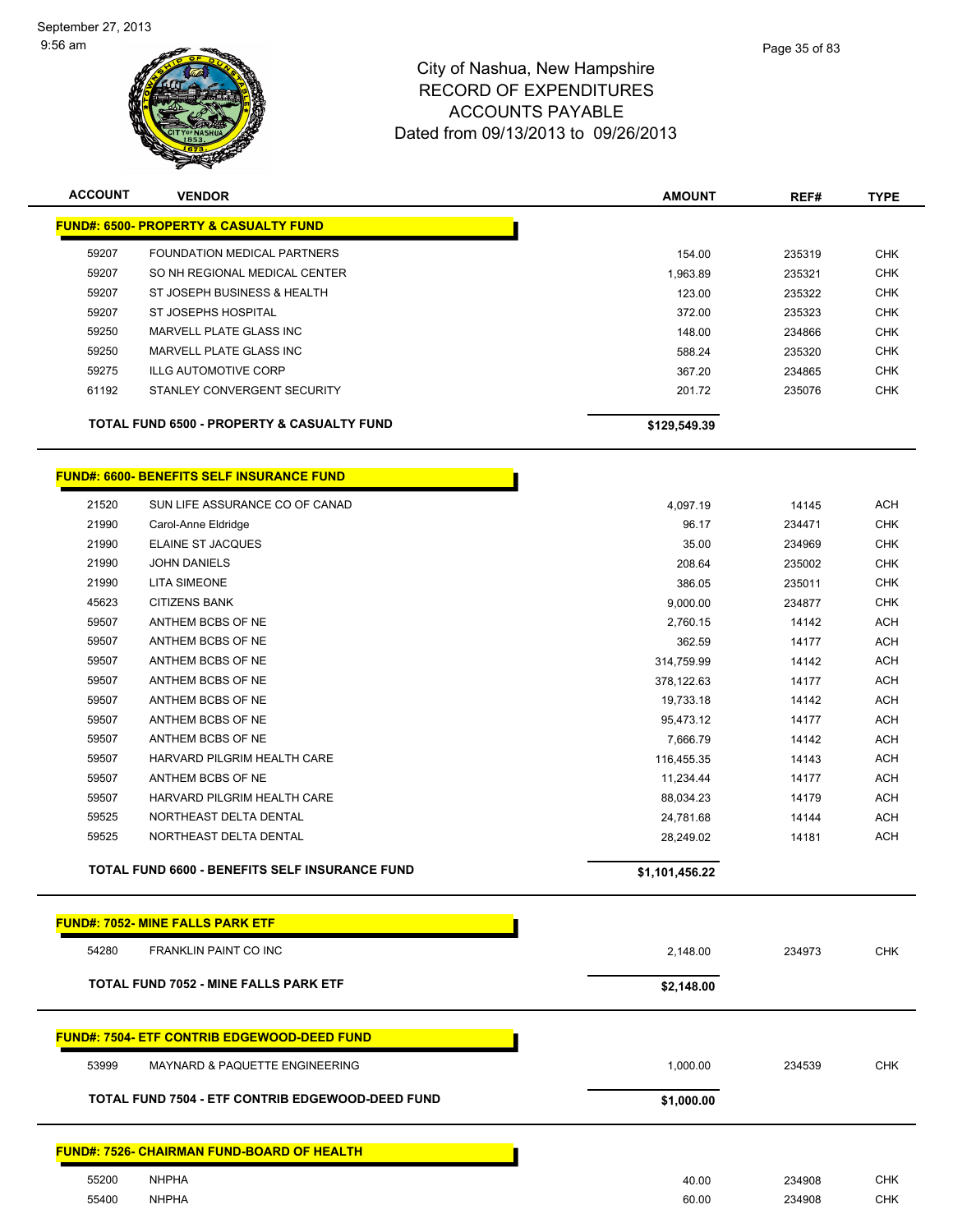

| <b>ACCOUNT</b><br><b>VENDOR</b>                           | <b>AMOUNT</b> | REF#   | <b>TYPE</b> |
|-----------------------------------------------------------|---------------|--------|-------------|
| <b>FUND#: 7526- CHAIRMAN FUND-BOARD OF HEALTH</b>         |               |        |             |
| 55400<br><b>NHPHA</b>                                     | 450.00        | 234909 | <b>CHK</b>  |
| TOTAL FUND 7526 - CHAIRMAN FUND-BOARD OF HEALTH           | \$550.00      |        |             |
| <b>FUND#: 7530- P&amp;Z-SIDEWALK CONSTRUCTION SE</b>      |               |        |             |
| 54210<br><b>REDIMIX COMPANIES INC</b>                     | 2,119.00      | 235064 | <b>CHK</b>  |
| <b>TOTAL FUND 7530 - P&amp;Z-SIDEWALK CONSTRUCTION SE</b> | \$2,119.00    |        |             |
| <b>FUND#: 7549- LIBRARY-MISC LIB DONATIONS</b>            |               |        |             |
| 53999<br>LISA ALLEN                                       | 200.00        | 234385 | <b>CHK</b>  |
| <b>TOTAL FUND 7549 - LIBRARY-MISC LIB DONATIONS</b>       | \$200.00      |        |             |
| <b>FUND#: 7551- P&amp;R-SUMMERFUN</b>                     |               |        |             |
| 55650<br><b>COMMUNITY EVENTS LLC</b>                      | 750.00        | 234480 | <b>CHK</b>  |
| <b>TOTAL FUND 7551 - P&amp;R-SUMMERFUN</b>                | \$750.00      |        |             |
| <b>FUND#: 8063- LIBRARY-HENRY STEARNS FUND</b>            |               |        |             |
| 61807<br><b>BAKER &amp; TAYLOR</b>                        | 266.62        | 234458 | <b>CHK</b>  |
| 61807<br><b>RANDOM HOUSE INC</b>                          | 33.75         | 234562 | <b>CHK</b>  |
| TOTAL FUND 8063 - LIBRARY-HENRY STEARNS FUND              | \$300.37      |        |             |
| <b>FUND#: 8400- AGENCY-DEVELOPER ESCROWS</b>              |               |        |             |
| 21730<br>COLIN BROOKE HOMES LLC                           | 23,295.60     | 234878 | <b>CHK</b>  |
| <b>TOTAL FUND 8400 - AGENCY-DEVELOPER ESCROWS</b>         | \$23,295.60   |        |             |

**Grand Total:**

**\$6,939,476.61**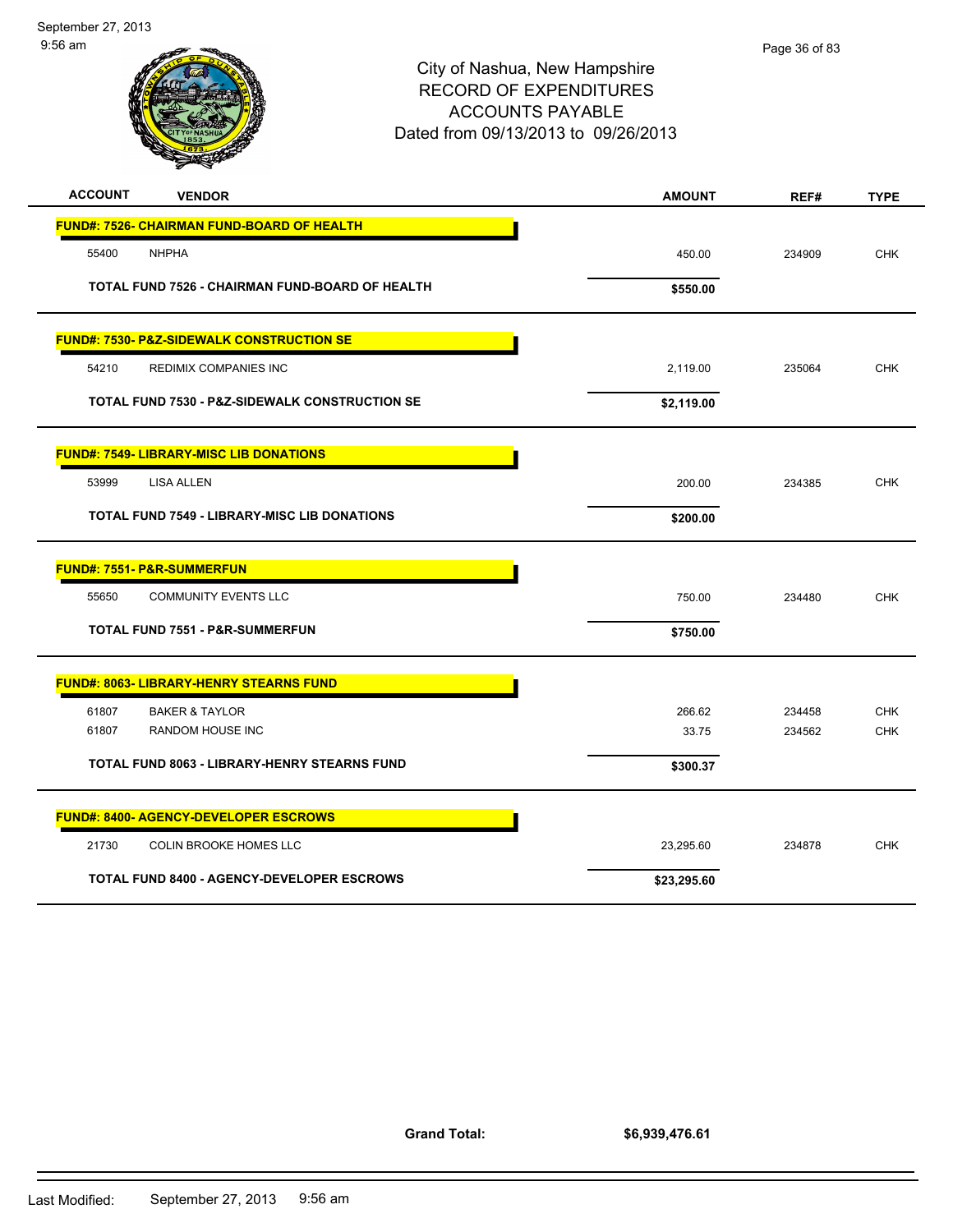

# City of Nashua, New Hampshire RECORD OF EXPENDITURES PAYROLL-GROSS WAGES Dated from 09/13/2013 - 09/26/2013

| A.                                | <b>PAY DATE</b>          | <b>ACCOUNT</b>                       | <b>DESCRIPTION</b>             | <b>AMOUNT</b> |
|-----------------------------------|--------------------------|--------------------------------------|--------------------------------|---------------|
| <b>FUND#: 1000 - GENERAL FUND</b> |                          |                                      |                                |               |
| 101                               | <b>MAYOR</b>             |                                      |                                |               |
|                                   | 9/19/13                  | 51100                                | CITIZEN SERVICES DIRECTOR      | 903.15        |
|                                   | 9/26/13                  | 51100                                | CITIZEN SERVICES DIRECTOR      | 903.15        |
|                                   | 9/19/13                  | 51100                                | EXECUTIVE SECRETARY AA         | 877.25        |
|                                   | 9/26/13                  | 51100                                | EXECUTIVE SECRETARY AA         | 877.25        |
|                                   | 9/19/13                  | 51100                                | HUNT BUILDING ADMINISTRATOR    | 413.87        |
|                                   | 9/26/13                  | 51100                                | HUNT BUILDING ADMINISTRATOR    | 413.87        |
|                                   | 9/19/13                  | 51100                                | <b>RESOURCE COORDINATOR</b>    | 452.45        |
|                                   | 9/26/13                  | 51100                                | RESOURCE COORDINATOR           | 452.45        |
|                                   | 9/19/13                  | 51100                                | <b>SECRETARY RECEPTIONIST</b>  | 546.80        |
|                                   | 9/26/13                  | 51100                                | SECRETARY RECEPTIONIST         | 546.80        |
|                                   | 9/19/13                  | 51200                                | <b>COMMUNICATIONS DIRECTOR</b> | 407.96        |
|                                   | 9/26/13                  | 51200                                | <b>COMMUNICATIONS DIRECTOR</b> | 444.18        |
|                                   | 9/19/13                  | 51500                                | <b>MAYOR</b>                   | 2,115.95      |
|                                   | 9/26/13                  | 51500                                | <b>MAYOR</b>                   | 2,115.95      |
|                                   | 9/26/13                  | 55118                                | TELEPHONE-CELLULAR             | 50.00         |
|                                   | <b>TOTAL 101 - MAYOR</b> |                                      |                                | \$11,521.08   |
| 102                               |                          |                                      |                                |               |
|                                   | <b>BOARD OF ALDERMEN</b> |                                      |                                |               |
|                                   | 9/19/13                  | 51100                                | ALDERMANIC LEGISLATION MANAGER | 1,404.70      |
|                                   | 9/26/13                  | 51100                                | ALDERMANIC LEGISLATION MANAGER | 1,404.70      |
|                                   |                          | <b>TOTAL 102 - BOARD OF ALDERMEN</b> |                                | \$2,809.40    |
| 103                               | <b>LEGAL</b>             |                                      |                                |               |
|                                   | 9/19/13                  | 51100                                | ASSISTANT CORP COUNSEL         | 1,324.89      |
|                                   | 9/26/13                  | 51100                                | ASSISTANT CORP COUNSEL         | 1,324.90      |
|                                   | 9/19/13                  | 51100                                | <b>CORPORATION COUNSEL</b>     | 2,183.75      |
|                                   | 9/26/13                  | 51100                                | <b>CORPORATION COUNSEL</b>     | 2,183.75      |
|                                   | 9/19/13                  | 51100                                | DEPUTY CORPORATION COUNSEL     | 1,986.70      |
|                                   | 9/26/13                  | 51100                                | DEPUTY CORPORATION COUNSEL     | 1,986.70      |
|                                   | 9/19/13                  | 51100                                | LEGAL ASSISTANT                | 1,846.55      |
|                                   | 9/26/13                  | 51100                                | <b>LEGAL ASSISTANT</b>         | 1,846.55      |
|                                   | 9/26/13                  | 55118                                | TELEPHONE-CELLULAR             | 100.00        |
|                                   | <b>TOTAL 103 - LEGAL</b> |                                      |                                | \$14,783.79   |
|                                   |                          |                                      |                                |               |
| 105                               | <b>CITI-STAT</b>         |                                      |                                |               |
|                                   | 9/19/13                  | 51100                                | DIRECTOR CITISTAT              | 1,529.80      |
|                                   | 9/26/13                  | 51100                                | <b>DIRECTOR CITISTAT</b>       | 1,529.80      |
|                                   | 9/19/13                  | 51100                                | OPERATIONS ANALYST             | 690.85        |
|                                   | 9/26/13                  | 51100                                | OPERATIONS ANALYST             | 690.85        |
|                                   | TOTAL 105 - CITI-STAT    |                                      |                                | \$4,441.30    |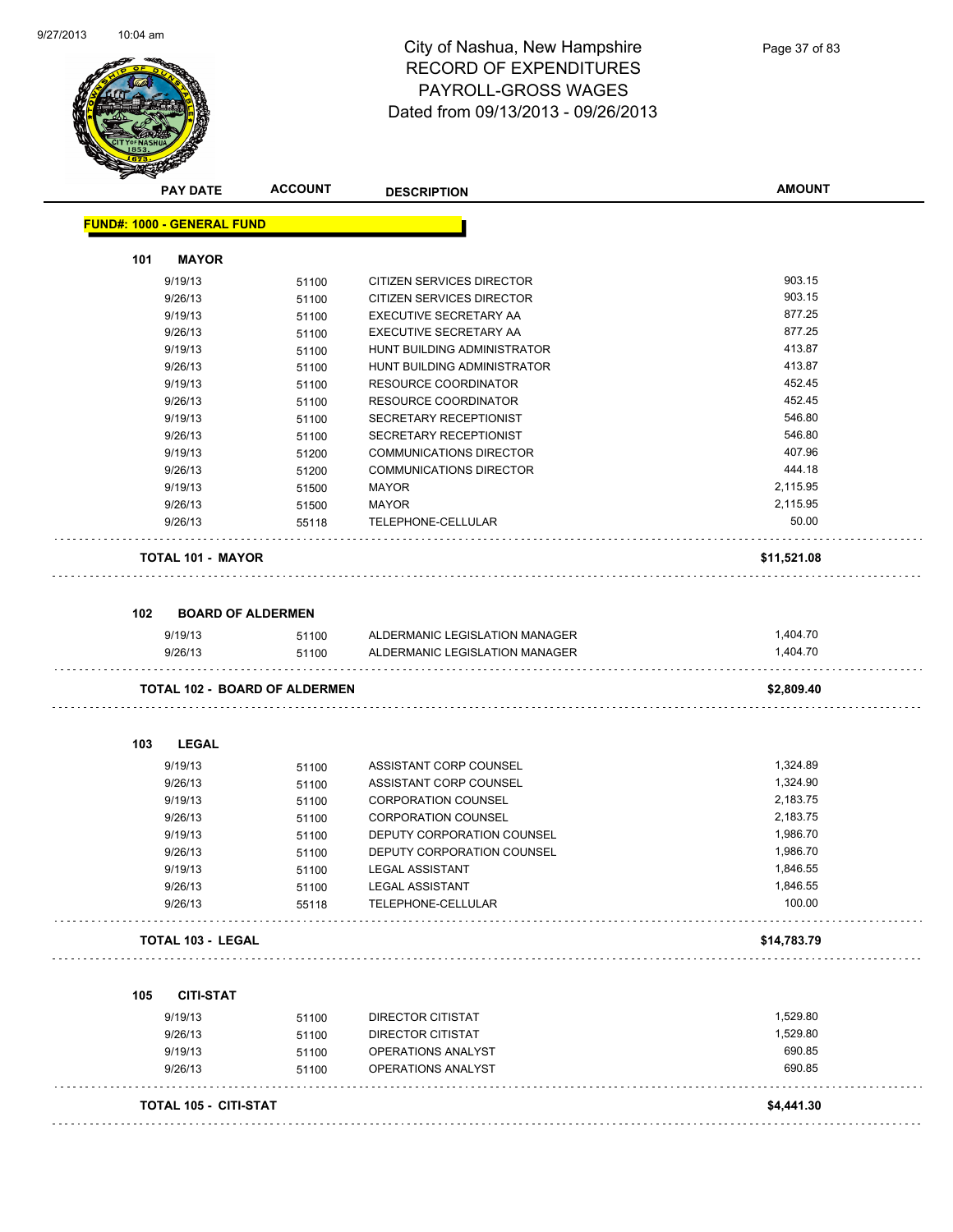

|     | <b>PAY DATE</b>                   | <b>ACCOUNT</b>                       | <b>DESCRIPTION</b>            | <b>AMOUNT</b> |
|-----|-----------------------------------|--------------------------------------|-------------------------------|---------------|
|     | <b>FUND#: 1000 - GENERAL FUND</b> |                                      |                               |               |
| 107 | <b>CITY CLERK</b>                 |                                      |                               |               |
|     | 9/19/13                           | 51100                                | <b>CITY CLERK</b>             | 1,771.20      |
|     | 9/26/13                           | 51100                                | <b>CITY CLERK</b>             | 1,771.20      |
|     | 9/19/13                           | 51100                                | <b>CLERK VITAL RECORDS II</b> | 2,089.95      |
|     | 9/26/13                           | 51100                                | CLERK VITAL RECORDS II        | 2,089.95      |
|     | 9/19/13                           | 51100                                | DEPARTMENT COORDINATOR, CC    | 791.45        |
|     | 9/26/13                           | 51100                                | DEPARTMENT COORDINATOR, CC    | 791.45        |
|     | 9/19/13                           | 51100                                | DEPUTY CITY CLERK             | 1,371.00      |
|     | 9/26/13                           | 51100                                | <b>DEPUTY CITY CLERK</b>      | 1,371.00      |
|     | 9/19/13                           | 51300                                | OVERTIME-REGULAR              | 14.84         |
|     | 9/26/13                           | 51300                                | OVERTIME-REGULAR              | 29.68         |
|     | 9/26/13                           | 51500                                | ELECTED SELECTMAN             | 495.00        |
|     | 9/26/13                           | 51512                                | WAGES APPOINTED OFFICIALS     | 1,523.75      |
|     | <b>TOTAL 107 - CITY CLERK</b>     |                                      |                               | \$14,110.47   |
|     |                                   |                                      |                               |               |
| 111 | 9/19/13                           | <b>HUMAN RESOURCES</b>               | <b>HR ANALYST</b>             | 1,014.70      |
|     |                                   | 51100                                |                               | 1,014.70      |
|     | 9/26/13<br>9/19/13                | 51100                                | HR ANALYST                    | 833.85        |
|     |                                   | 51100                                | HR SPEC                       | 833.85        |
|     | 9/26/13                           | 51100                                | HR SPEC                       |               |
|     | 9/19/13                           | 51100                                | HUMAN RESOURCES DIRECTOR      | 1,546.45      |
|     | 9/26/13                           | 51100                                | HUMAN RESOURCES DIRECTOR      | 1,546.45      |
|     | 9/19/13                           | 51200                                | ADMINISTRATIVE ASSISTANT I    | 255.60        |
|     | 9/26/13                           | 51200                                | ADMINISTRATIVE ASSISTANT I    | 255.60        |
|     | 9/26/13                           | 55118                                | TELEPHONE-CELLULAR            | 50.00         |
|     |                                   | <b>TOTAL 111 - HUMAN RESOURCES</b>   |                               | \$7,351.20    |
| 115 |                                   | <b>CITYWIDE PENSIONS</b>             |                               |               |
|     | 9/26/13                           | 52120                                | PENSION DISTRIBUTIONS         | 50.00         |
|     |                                   | <b>TOTAL 115 - CITYWIDE PENSIONS</b> |                               | \$50.00       |
| 122 |                                   | <b>INFORMATION TECHNOLOGY</b>        |                               |               |
|     | 9/19/13                           | 51100                                | ADMIN ASSISTANT II            | 665.60        |
|     | 9/26/13                           | 51100                                | ADMIN ASSISTANT II            | 665.60        |
|     | 9/19/13                           | 51100                                | ERP SYSTEM ADMIN DBA          | 1,622.10      |
|     | 9/26/13                           | 51100                                | ERP SYSTEM ADMIN DBA          | 1,622.10      |
|     | 9/19/13                           | 51100                                | INTER INTRA APPL DEV PROJ LDR | 1,579.20      |
|     | 9/26/13                           | 51100                                | INTER INTRA APPL DEV PROJ LDR | 1,579.20      |
|     | 9/19/13                           | 51100                                | INTERNET INTRANET APPL DEV    | 1,459.20      |
|     | 9/26/13                           | 51100                                | INTERNET INTRANET APPL DEV    | 1,459.20      |
|     | 9/19/13                           | 51100                                | IT APPLICATIONS ANALYST       | 1,143.65      |
|     | 9/26/13                           | 51100                                | IT APPLICATIONS ANALYST       | 1,143.65      |
|     |                                   |                                      |                               |               |

9/19/13 51100 IT DIVISION DIRECTOR 1,986.70 9/26/13 51100 IT DIVISION DIRECTOR 1,986.70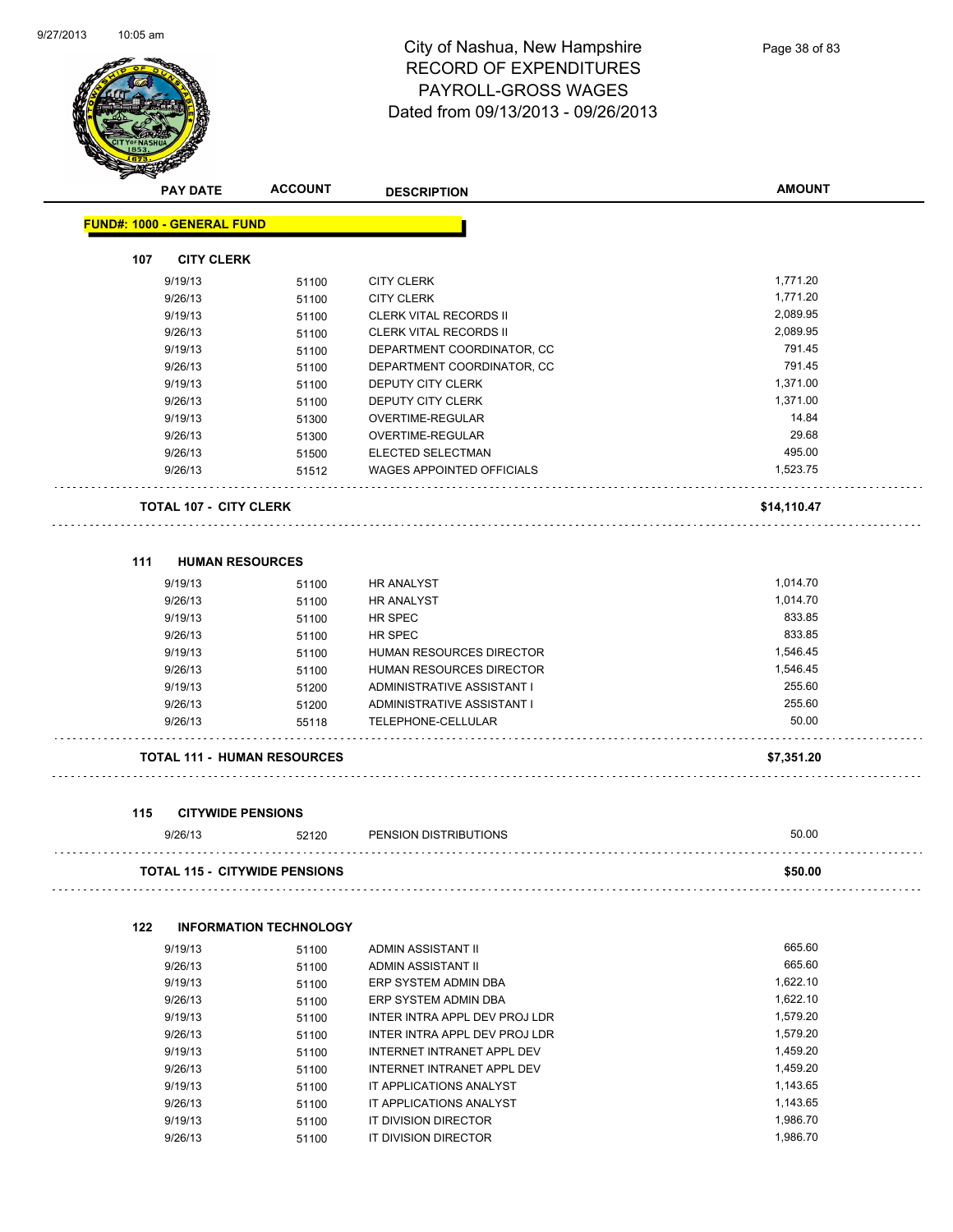$\Box$ 



## City of Nashua, New Hampshire RECORD OF EXPENDITURES PAYROLL-GROSS WAGES Dated from 09/13/2013 - 09/26/2013

| $\boldsymbol{z}$ | <b>PAY DATE</b>                   | <b>ACCOUNT</b>                            | <b>DESCRIPTION</b>            | <b>AMOUNT</b> |
|------------------|-----------------------------------|-------------------------------------------|-------------------------------|---------------|
|                  | <b>FUND#: 1000 - GENERAL FUND</b> |                                           |                               |               |
|                  | 122                               | <b>INFORMATION TECHNOLOGY</b>             |                               |               |
|                  | 9/19/13                           | 51100                                     | IT INFRASTRUCTURE ANALYST     | 1,194.35      |
|                  | 9/26/13                           | 51100                                     | IT INFRASTRUCTURE ANALYST     | 1,194.36      |
|                  | 9/19/13                           | 51100                                     | IT INFRASTRUCTURE TEAM LEADER | 1,713.00      |
|                  | 9/26/13                           | 51100                                     | IT INFRASTRUCTURE TEAM LEADER | 1,713.00      |
|                  | 9/19/13                           | 51100                                     | SYSTEMS ADM DATABASE ADM      | 1,611.15      |
|                  | 9/26/13                           | 51100                                     | SYSTEMS ADM DATABASE ADM      | 1,611.14      |
|                  | 9/19/13                           | 51100                                     | TECHNICAL SPEC II NET SUPPORT | 2,251.16      |
|                  | 9/26/13                           | 51100                                     | TECHNICAL SPEC II NET SUPPORT | 2,310.90      |
|                  | 9/19/13                           | 51100                                     | <b>TECHNICAL SPEC III</b>     | 1,444.15      |
|                  | 9/26/13                           | 51100                                     | <b>TECHNICAL SPEC III</b>     | 1,444.15      |
|                  | 9/19/13                           | 51100                                     | <b>WEB DESIGNER</b>           | 633.45        |
|                  | 9/26/13                           | 51100                                     | <b>WEB DESIGNER</b>           | 633.45        |
|                  | 9/26/13                           | 51300                                     | <b>OVERTIME-REGULAR</b>       | 61.09         |
|                  | 9/26/13                           | 55118                                     | TELEPHONE-CELLULAR            | 250.00        |
|                  |                                   | <b>TOTAL 122 - INFORMATION TECHNOLOGY</b> |                               | \$34,978.25   |

| 9/19/13 | 51100 | <b>ACCOUNTANT</b>                     | 898.10   |
|---------|-------|---------------------------------------|----------|
| 9/26/13 | 51100 | <b>ACCOUNTANT</b>                     | 898.10   |
| 9/19/13 | 51100 | ACCOUNTING COMPLIANCE MGR             | 1,073.50 |
| 9/26/13 | 51100 | ACCOUNTING COMPLIANCE MGR             | 1,073.50 |
| 9/19/13 | 51100 | ACCOUNTS PAYABLE COORDINATOR          | 1,510.60 |
| 9/26/13 | 51100 | <b>ACCOUNTS PAYABLE COORDINATOR</b>   | 1,508.57 |
| 9/19/13 | 51100 | ACCOUNTS PAYABLE SUPV                 | 929.80   |
| 9/26/13 | 51100 | <b>ACCOUNTS PAYABLE SUPV</b>          | 929.80   |
| 9/19/13 | 51100 | <b>ADMINISTRATIVE ASSISTANT I</b>     | 646.80   |
| 9/26/13 | 51100 | ADMINISTRATIVE ASSISTANT I            | 646.80   |
| 9/19/13 | 51100 | <b>CFO COMPTROLLER</b>                | 1,999.70 |
| 9/26/13 | 51100 | <b>CFO COMPTROLLER</b>                | 1,999.70 |
| 9/19/13 | 51100 | <b>COMPENSATION MANAGER</b>           | 1,533.60 |
| 9/26/13 | 51100 | <b>COMPENSATION MANAGER</b>           | 1,533.60 |
| 9/19/13 | 51100 | DEP TREASURER TAX COLLECTOR           | 1,076.19 |
| 9/26/13 | 51100 | DEP TREASURER TAX COLLECTOR           | 1,076.20 |
| 9/19/13 | 51100 | <b>FINANCE AND ADMIN MANAGER</b>      | 744.65   |
| 9/26/13 | 51100 | <b>FINANCE AND ADMIN MANAGER</b>      | 744.65   |
| 9/19/13 | 51100 | FINANCIAL MANAGER GENERAL GOVT        | 1,367.60 |
| 9/26/13 | 51100 | FINANCIAL MANAGER GENERAL GOVT        | 1,367.59 |
| 9/19/13 | 51100 | FINANCIAL SERVICES COORDINATOR        | 936.70   |
| 9/26/13 | 51100 | <b>FINANCIAL SERVICES COORDINATOR</b> | 936.70   |
| 9/19/13 | 51100 | <b>MOTOR VEHICLE COORDINATOR</b>      | 646.80   |
| 9/26/13 | 51100 | <b>MOTOR VEHICLE COORDINATOR</b>      | 646.79   |
| 9/19/13 | 51100 | <b>MV CLERK II REGISTRATION</b>       | 632.00   |
| 9/26/13 | 51100 | <b>MV CLERK II REGISTRATION</b>       | 632.00   |
| 9/19/13 | 51100 | PAYROLL ANALYST II                    | 1,487.21 |
| 9/26/13 | 51100 | PAYROLL ANALYST II                    | 1,770.32 |
| 9/19/13 | 51100 | REVENUE ACCOUNTS SPEC                 | 829.85   |
| 9/26/13 | 51100 | REVENUE ACCOUNTS SPEC                 | 829.85   |
| 9/19/13 | 51100 | <b>REVENUE COORDINATOR</b>            | 1,040.85 |
| 9/26/13 | 51100 | <b>REVENUE COORDINATOR</b>            | 1,040.85 |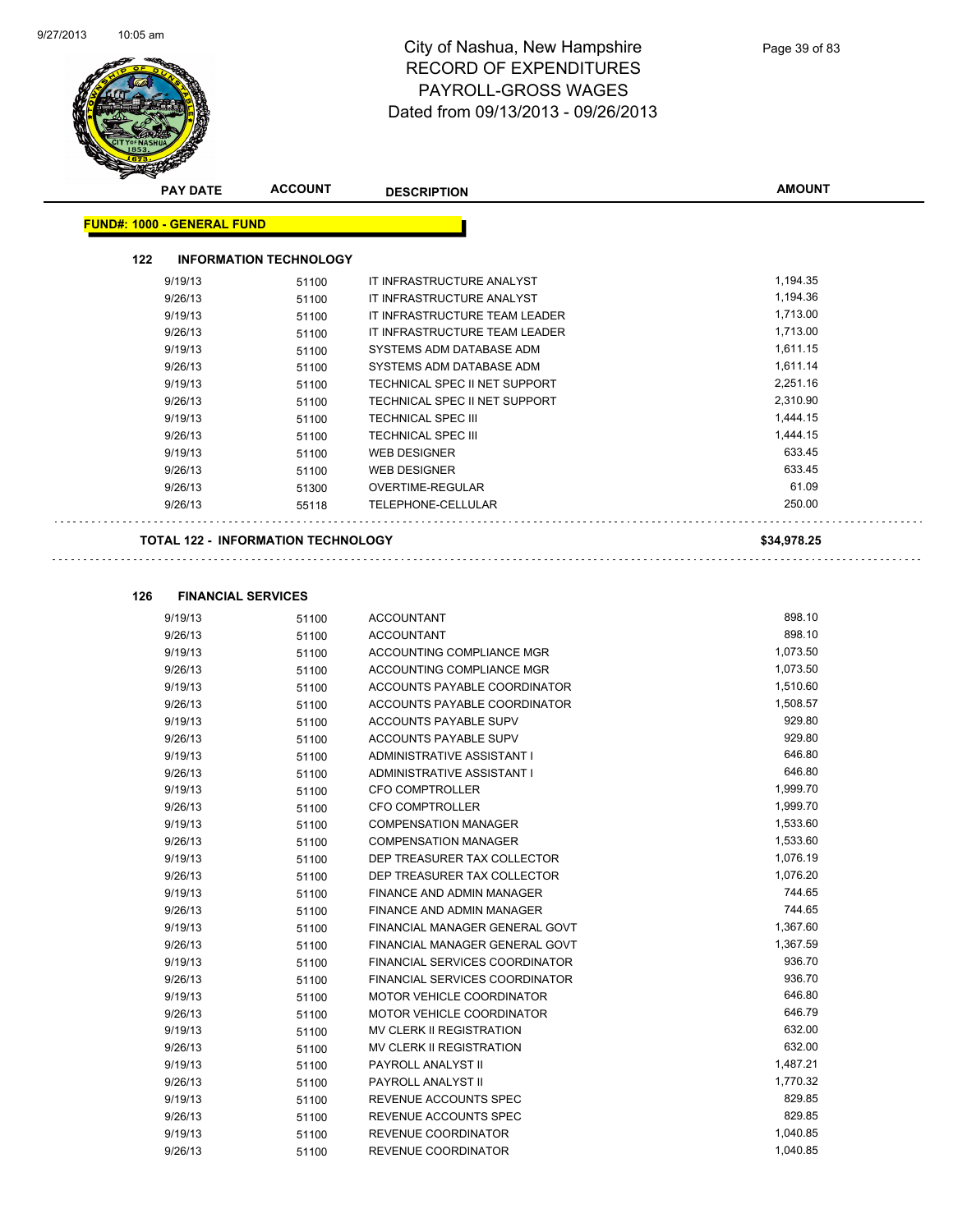

|     | <b>PAY DATE</b>                   | <b>ACCOUNT</b>                        | <b>DESCRIPTION</b>                | <b>AMOUNT</b> |
|-----|-----------------------------------|---------------------------------------|-----------------------------------|---------------|
|     | <b>FUND#: 1000 - GENERAL FUND</b> |                                       |                                   |               |
| 126 | <b>FINANCIAL SERVICES</b>         |                                       |                                   |               |
|     | 9/19/13                           | 51100                                 | SENIOR FINANCIAL ANALYST          | 1,100.45      |
|     | 9/26/13                           | 51100                                 | SENIOR FINANCIAL ANALYST          | 1,100.45      |
|     | 9/19/13                           | 51100                                 | SUPV VEHICLE REGISTRATION         | 1,014.70      |
|     | 9/26/13                           | 51100                                 | SUPV VEHICLE REGISTRATION         | 1,014.70      |
|     | 9/19/13                           | 51100                                 | TREASURER TAX COLLECTOR           | 1,771.20      |
|     | 9/26/13                           | 51100                                 | TREASURER TAX COLLECTOR           | 1,771.20      |
|     | 9/19/13                           | 51100                                 | <b>VEHICLE REGISTRATION CLERK</b> | 1,631.61      |
|     | 9/26/13                           | 51100                                 | <b>VEHICLE REGISTRATION CLERK</b> | 1,629.81      |
|     | 9/19/13                           | 51200                                 | <b>ACCOUNTING TEMP</b>            | 597.60        |
|     | 9/26/13                           | 51200                                 | <b>ACCOUNTING TEMP</b>            | 584.40        |
|     | 9/12/13                           | 51300                                 | OVERTIME-REGULAR                  | (3, 172.50)   |
|     | 9/19/13                           | 51300                                 | OVERTIME-REGULAR                  | (3.35)        |
|     | 9/26/13                           | 51300                                 | OVERTIME-REGULAR                  | 136.33        |
|     |                                   | <b>TOTAL 126 - FINANCIAL SERVICES</b> |                                   | \$44,165.57   |
| 129 | <b>CITY BUILDINGS</b>             |                                       |                                   |               |
|     | 9/19/13                           | 51100                                 | <b>BUILDING MANAGER</b>           | 788.60        |
|     | 9/26/13                           | 51100                                 | <b>BUILDING MANAGER</b>           | 787.21        |
|     | 9/19/13                           | 51100                                 | <b>CUSTODIAN I</b>                | 1,166.85      |
|     | 9/26/13                           | 51100                                 | <b>CUSTODIAN I</b>                | 1,166.85      |
|     | 9/19/13                           | 51100                                 | <b>MAINTENANCE SPEC</b>           | 663.85        |
|     | 9/26/13                           | 51100                                 | MAINTENANCE SPEC                  | 663.85        |
|     | 9/19/13                           | 51200                                 | <b>CUSTODIAN I</b>                | 306.75        |
|     | 9/26/13                           | 51200                                 | <b>CUSTODIAN I</b>                | 306.75        |
|     | <b>TOTAL 129 - CITY BUILDINGS</b> |                                       |                                   | \$5,850.71    |
| 130 | <b>PURCHASING</b>                 |                                       |                                   |               |
|     | 9/19/13                           | 51100                                 | PRINTING TECH MAIL DIST           | 972.30        |
|     | 9/26/13                           | 51100                                 | PRINTING TECH MAIL DIST           | 972.30        |
|     | 9/19/13                           | 51100                                 | PURCHASING AGENT I                | 661.95        |
|     | 9/26/13                           | 51100                                 | PURCHASING AGENT I                | 661.95        |
|     | 9/19/13                           | 51100                                 | PURCHASING AGENT II               | 1,020.45      |
|     | 9/26/13                           | 51100                                 | PURCHASING AGENT II               | 1,020.45      |
|     | 9/19/13                           | 51100                                 | PURCHASING MANAGER                | 1,364.20      |
|     | 9/26/13                           | 51100                                 | PURCHASING MANAGER                | 1,364.20      |
|     | 9/19/13                           | 51300                                 | OVERTIME-REGULAR                  | 15.68         |
|     | 9/26/13                           | 51300                                 | OVERTIME-REGULAR                  | 24.82         |
|     | <b>TOTAL 130 - PURCHASING</b>     |                                       |                                   | \$8,078.30    |

**131 HUNT BUILDING**

| 9/19/13 | 51100 | HUNT BUILDING ADMINISTRATOR | 319.05 |
|---------|-------|-----------------------------|--------|
| 9/26/13 | 51100 | HUNT BUILDING ADMINISTRATOR | 319.05 |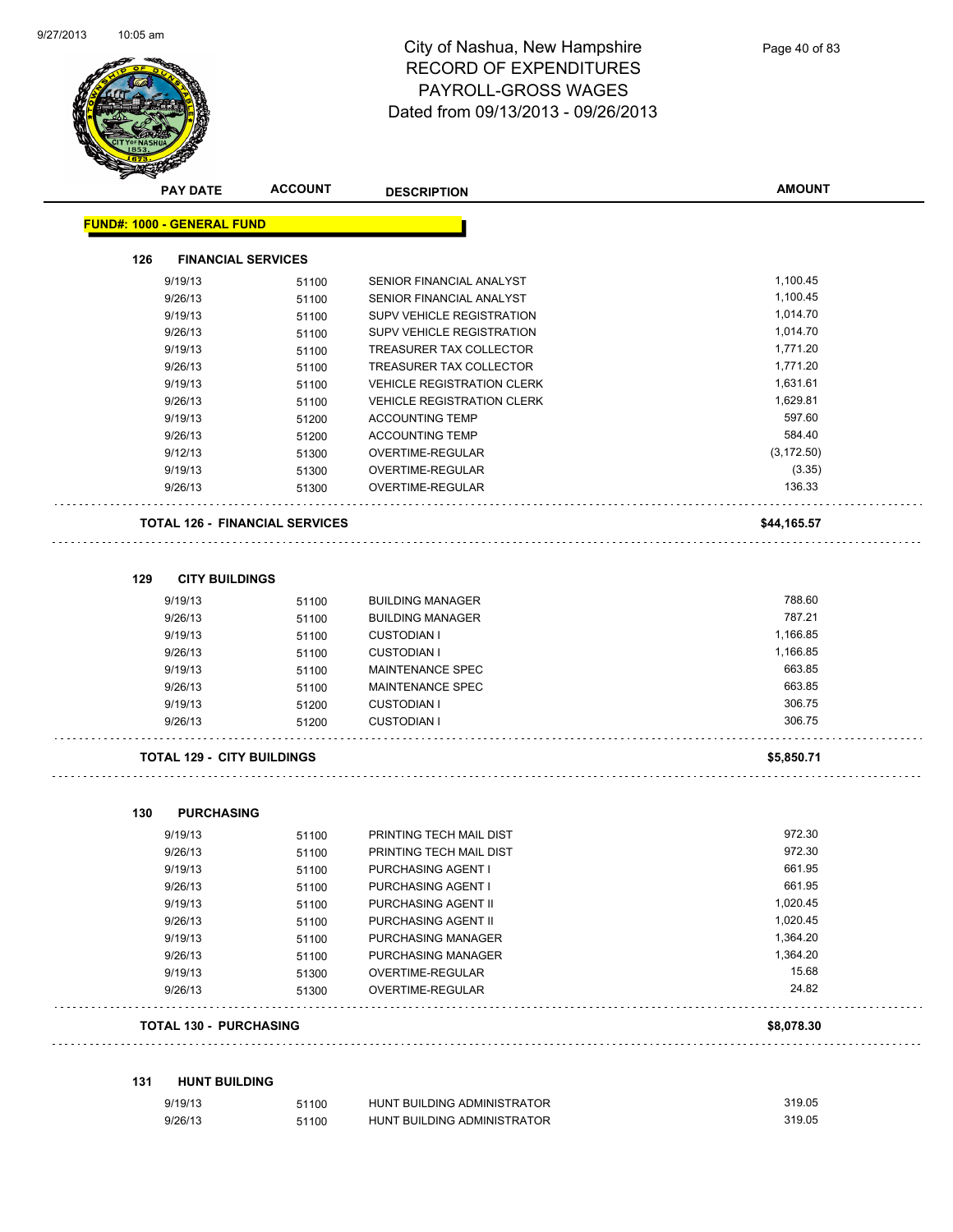| 9/27/2013 | $10:05$ am |                                   |                                      | City of Nashua, New Hampshire<br><b>RECORD OF EXPENDITURES</b><br>PAYROLL-GROSS WAGES<br>Dated from 09/13/2013 - 09/26/2013 | Page 41 of 83    |
|-----------|------------|-----------------------------------|--------------------------------------|-----------------------------------------------------------------------------------------------------------------------------|------------------|
|           |            | <b>PAY DATE</b>                   | <b>ACCOUNT</b>                       | <b>DESCRIPTION</b>                                                                                                          | <b>AMOUNT</b>    |
|           |            | <b>FUND#: 1000 - GENERAL FUND</b> |                                      |                                                                                                                             |                  |
|           |            | <b>TOTAL 131 - HUNT BUILDING</b>  |                                      |                                                                                                                             | \$638.10         |
|           |            | <b>ASSESSING</b>                  |                                      |                                                                                                                             |                  |
|           | 132        |                                   |                                      |                                                                                                                             |                  |
|           |            | 9/19/13                           | 51100                                | <b>APPRAISER I</b>                                                                                                          | 853.70<br>853.70 |
|           |            | 9/26/13<br>9/19/13                | 51100                                | <b>APPRAISER I</b><br><b>APPRAISER II</b>                                                                                   | 1,020.45         |
|           |            | 9/26/13                           | 51100                                | <b>APPRAISER II</b>                                                                                                         | 1,020.45         |
|           |            | 9/19/13                           | 51100<br>51100                       | <b>APPRAISER III</b>                                                                                                        | 1,162.45         |
|           |            | 9/26/13                           |                                      | <b>APPRAISER III</b>                                                                                                        | 1,162.45         |
|           |            | 9/19/13                           | 51100                                | ASSESSING ADMIN SPEC I CSR                                                                                                  | 558.14           |
|           |            | 9/26/13                           | 51100<br>51100                       | ASSESSING ADMIN SPEC I CSR                                                                                                  | 603.40           |
|           |            | 9/19/13                           | 51100                                | ASSESSING ADMIN SPEC II CSR                                                                                                 | 699.35           |
|           |            | 9/26/13                           | 51100                                | ASSESSING ADMIN SPEC II CSR                                                                                                 | 699.35           |
|           |            | 9/19/13                           | 51100                                | ASSESSING ADMIN SPEC III CSR                                                                                                | 888.75           |
|           |            | 9/26/13                           | 51100                                | ASSESSING ADMIN SPEC III CSR                                                                                                | 888.76           |
|           |            | 9/19/13                           | 51100                                | CHIEF ASSESSOR GIS MANAGER                                                                                                  | 2,077.26         |
|           |            | 9/26/13                           | 51100                                | CHIEF ASSESSOR GIS MANAGER                                                                                                  | 2,077.26         |
|           |            | 9/19/13                           | 51100                                | DEPARTMENT COORDINATOR                                                                                                      | 844.05           |
|           |            | 9/26/13                           | 51100                                | DEPARTMENT COORDINATOR                                                                                                      | 844.05           |
|           |            | 9/19/13                           | 51100                                | DEPUTY MANAGER APPRAISER IV                                                                                                 | 1,450.00         |
|           |            | 9/26/13                           |                                      | DEPUTY MANAGER APPRAISER IV                                                                                                 | 1,450.00         |
|           |            | 9/26/13                           | 51100                                | ELECTED BOARD MEMBER                                                                                                        | 250.00           |
|           |            |                                   | 51500                                |                                                                                                                             |                  |
|           |            | <b>TOTAL 132 - ASSESSING</b>      |                                      |                                                                                                                             | \$19,403.57      |
|           | 134        | <b>GIS</b>                        |                                      |                                                                                                                             |                  |
|           |            | 9/19/13                           | 51100                                | <b>GIS TECHNICIAN II</b>                                                                                                    | 1,042.60         |
|           |            | 9/26/13                           | 51100                                | <b>GIS TECHNICIAN II</b>                                                                                                    | 1,042.60         |
|           |            |                                   |                                      |                                                                                                                             |                  |
|           |            | TOTAL 134 - GIS                   |                                      |                                                                                                                             | \$2,085.20       |
|           | 140        |                                   | <b>PINEWOOD CEMETERY</b>             |                                                                                                                             |                  |
|           |            | 9/19/13                           | 51400                                | WAGES TEMP-SEASONAL                                                                                                         | 214.83           |
|           |            | 9/26/13                           | 51400                                | WAGES TEMP-SEASONAL                                                                                                         | 160.00           |
|           |            | 9/26/13                           | 51700                                | <b>STIPENDS</b>                                                                                                             | 1,000.00         |
|           |            |                                   | <b>TOTAL 140 - PINEWOOD CEMETERY</b> |                                                                                                                             | \$1,374.83       |
|           | 142        |                                   | <b>WOODLAWN CEMETERY</b>             |                                                                                                                             |                  |
|           |            | 9/19/13                           |                                      | <b>GROUNDSKEEPER CEMETERY</b>                                                                                               | 537.37           |
|           |            |                                   | 51100                                |                                                                                                                             | 632.20           |
|           |            | 9/26/13                           | 51100                                | <b>GROUNDSKEEPER CEMETERY</b>                                                                                               | 720.55           |
|           |            | 9/19/13                           | 51100                                | SUBFOREMAN CEMETERY                                                                                                         | 722.73           |
|           |            | 9/26/13                           | 51100                                | SUBFOREMAN CEMETERY                                                                                                         |                  |
|           |            | 9/19/13                           | 51100                                | SUPERINTENDENT CEMETERY I                                                                                                   | 1,014.70         |

9/26/13 51100 SUPERINTENDENT CEMETERY I 5014.70 9/26/13 51300 OVERTIME-REGULAR 7.69

9/27/2013

10:05 am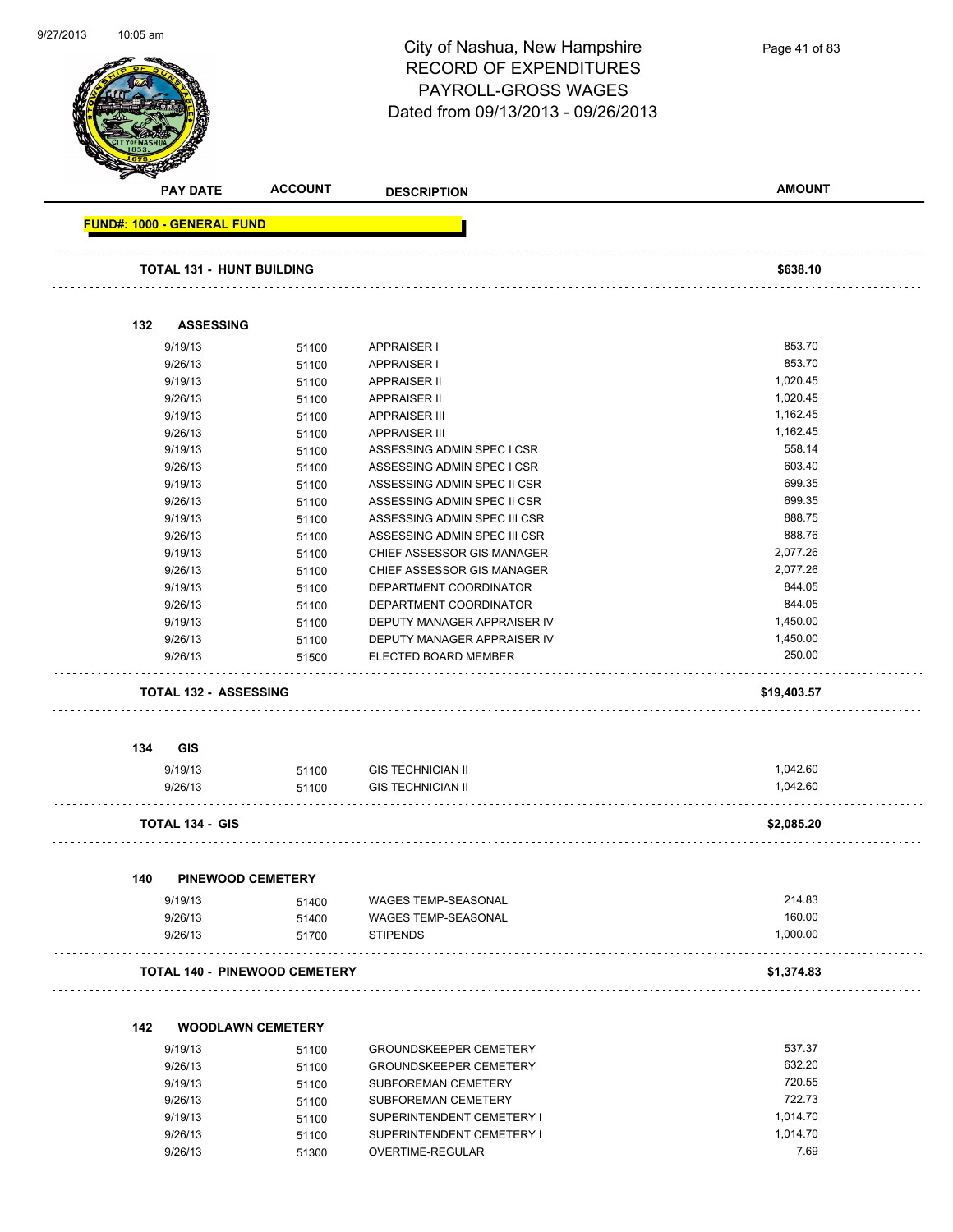| 9/27/2013 | 10:05 am                             |                          |                                    |               |
|-----------|--------------------------------------|--------------------------|------------------------------------|---------------|
|           |                                      |                          | City of Nashua, New Hampshire      | Page 42 of 83 |
|           |                                      |                          | <b>RECORD OF EXPENDITURES</b>      |               |
|           |                                      |                          |                                    |               |
|           |                                      |                          | PAYROLL-GROSS WAGES                |               |
|           |                                      |                          | Dated from 09/13/2013 - 09/26/2013 |               |
|           |                                      |                          |                                    |               |
|           |                                      |                          |                                    |               |
|           |                                      |                          |                                    |               |
|           |                                      |                          |                                    |               |
|           | <b>PAY DATE</b>                      | <b>ACCOUNT</b>           | <b>DESCRIPTION</b>                 | <b>AMOUNT</b> |
|           |                                      |                          |                                    |               |
|           | <b>FUND#: 1000 - GENERAL FUND</b>    |                          |                                    |               |
|           | 142                                  | <b>WOODLAWN CEMETERY</b> |                                    |               |
|           | 9/19/13                              | 51400                    | <b>WAGES TEMP-SEASONAL</b>         | 840.00        |
|           | 9/26/13                              | 51400                    | <b>WAGES TEMP-SEASONAL</b>         | 65.00         |
|           |                                      |                          |                                    |               |
|           | <b>TOTAL 142 - WOODLAWN CEMETERY</b> |                          |                                    | \$5,554.94    |
|           |                                      |                          |                                    |               |
|           |                                      |                          |                                    |               |
|           | 144                                  | <b>EDGEWOOD CEMETERY</b> |                                    |               |
|           | 9/19/13                              | 51100                    | <b>GROUNDSKEEPER CEMETERY</b>      | 1,094.45      |
|           | 9/26/13                              | 51100                    | <b>GROUNDSKEEPER CEMETERY</b>      | 1,094.45      |
|           | 9/19/13                              |                          | SUBFOREMAN CEMETERY                | 783.65        |
|           |                                      | 51100                    |                                    | 783.65        |
|           | 9/26/13                              | 51100                    | SUBFOREMAN CEMETERY                |               |
|           | 9/19/13                              | 51100                    | SUPERINTENDENT CEMETERY II         | 1,124.65      |
|           | 9/26/13                              | 51100                    | SUPERINTENDENT CEMETERY II         | 1,124.65      |
|           | 9/26/13                              | 51300                    | OVERTIME-REGULAR                   | 63.37         |
|           | 9/19/13                              | 51400                    | <b>WAGES TEMP-SEASONAL</b>         | 400.00        |
|           | 9/26/13                              | 51400                    | <b>WAGES TEMP-SEASONAL</b>         | 400.00        |
|           | 9/26/13                              | 51700                    | <b>STIPENDS</b>                    | 1,592.00      |
|           |                                      |                          |                                    |               |
|           | <b>TOTAL 144 - EDGEWOOD CEMETERY</b> |                          |                                    | \$8,460.87    |
|           |                                      |                          |                                    |               |
|           |                                      |                          |                                    |               |
|           | <b>POLICE</b><br>150                 |                          |                                    |               |
|           | 9/13/13                              | 51100                    | <b>1ST YEAR OFFICERS</b>           | (1,079.97)    |
|           | 9/19/13                              | 51100                    | <b>1ST YEAR OFFICERS</b>           | 8,217.13      |
|           | 9/26/13                              | 51100                    | <b>1ST YEAR OFFICERS</b>           | 7,512.80      |
|           | 9/19/13                              | 51100                    | 1ST YR OFFICERS CERTIFIED SPEC     | 1,987.45      |
|           | 9/26/13                              | 51100                    | 1ST YR OFFICERS CERTIFIED SPEC     | 1,962.92      |
|           | 9/19/13                              | 51100                    | <b>ACCOUNT CLERK III</b>           | 2,091.00      |
|           | 9/26/13                              | 51100                    | <b>ACCOUNT CLERK III</b>           | 2,091.00      |
|           |                                      |                          |                                    | 1,212.05      |
|           | 9/19/13                              | 51100                    | ADMINISTRATIVE PROJECT SPEC        |               |
|           | 9/26/13                              | 51100                    | ADMINISTRATIVE PROJECT SPEC        | 1,212.05      |
|           | 9/19/13                              | 51100                    | ANIMAL CONTROL OFFICER             | 904.75        |
|           | 9/26/13                              | 51100                    | ANIMAL CONTROL OFFICER             | 904.75        |
|           | 9/19/13                              | 51100                    | AUTO MECHANIC 1ST CLASS            | 781.35        |
|           | 9/26/13                              | 51100                    | AUTO MECHANIC 1ST CLASS            | 781.32        |
|           | 9/19/13                              | 51100                    | AUTO MECHANIC 2ND CLASS            | 776.55        |
|           | 9/26/13                              | 51100                    | AUTO MECHANIC 2ND CLASS            | 776.55        |
|           | 9/19/13                              | 51100                    | <b>BUILDING MAINTENANCE SUPV</b>   | 922.05        |
|           | 9/26/13                              | 51100                    | <b>BUILDING MAINTENANCE SUPV</b>   | 922.05        |
|           | 9/19/13                              |                          | <b>CAPTAIN</b>                     | 13,991.25     |
|           |                                      | 51100                    |                                    |               |
|           | 9/26/13                              | 51100                    | <b>CAPTAIN</b>                     | 13,991.25     |
|           | 9/19/13                              | 51100                    | CHIEF OF POLICE                    | 2,462.75      |
|           | 9/26/13                              | 51100                    | CHIEF OF POLICE                    | 2,462.75      |
|           | 9/19/13                              | 51100                    | COMM TECH ALL DESIGNATIONS         | 8,396.69      |
|           | 9/26/13                              | 51100                    | COMM TECH ALL DESIGNATIONS         | 8,493.90      |
|           | 9/19/13                              | 51100                    | COMMUNITY POLICE COORD CEMD        | 1,214.00      |
|           | 9/26/13                              | 51100                    | COMMUNITY POLICE COORD CEMD        | 1,214.00      |
|           | 9/19/13                              | 51100                    | <b>CRIME ANALYST</b>               | 1,199.75      |
|           | 9/26/13                              | 51100                    | <b>CRIME ANALYST</b>               | 1,199.75      |
|           |                                      |                          |                                    |               |
|           | 9/19/13                              | 51100                    | <b>CUSTODIAN II</b>                | 723.40        |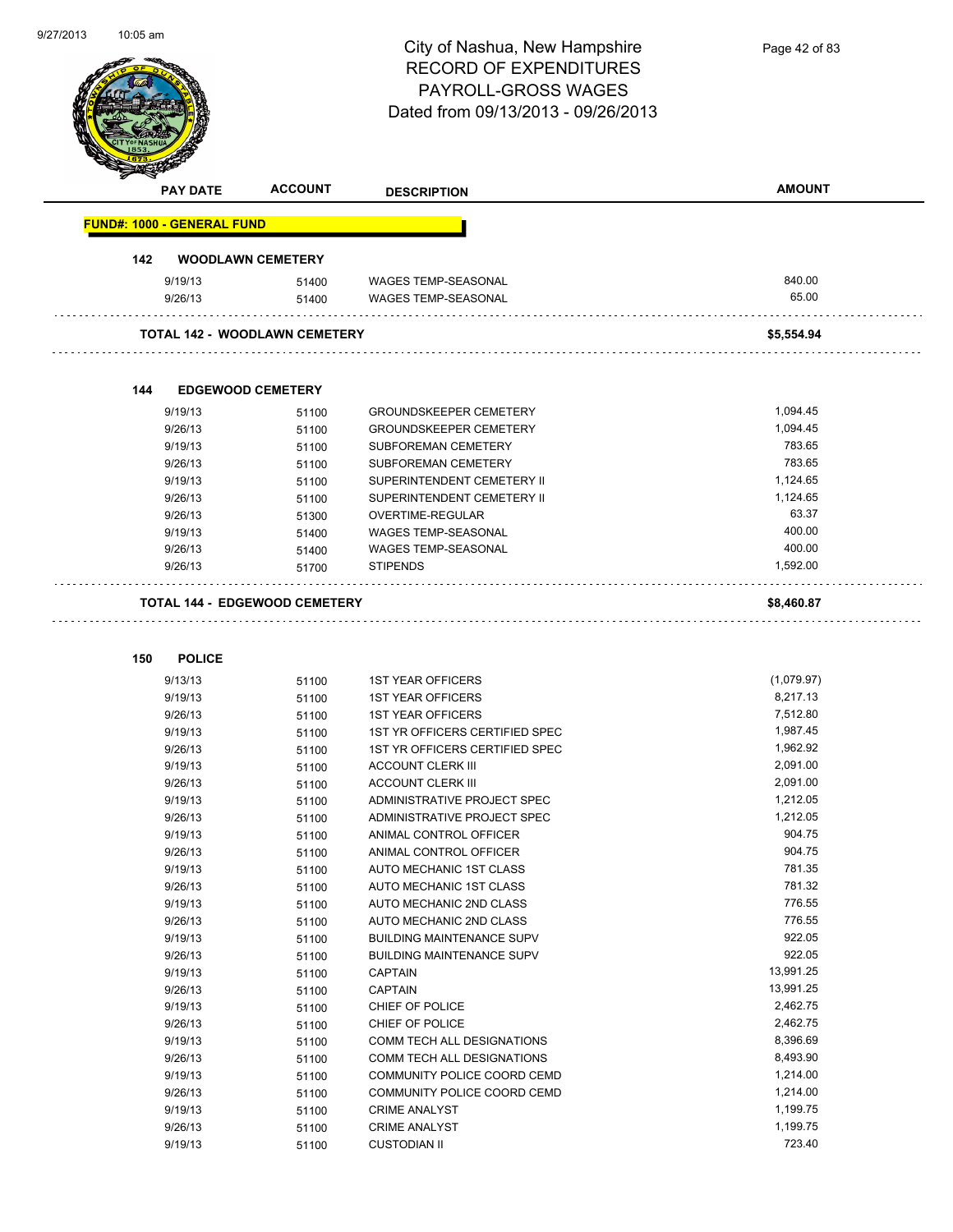

| <b>PAY DATE</b>            | <b>ACCOUNT</b> | <b>DESCRIPTION</b>           | <b>AMOUNT</b> |
|----------------------------|----------------|------------------------------|---------------|
| FUND#: 1000 - GENERAL FUND |                |                              |               |
|                            |                |                              |               |
| 150<br><b>POLICE</b>       |                |                              |               |
| 9/26/13                    | 51100          | <b>CUSTODIAN II</b>          | 723.40        |
| 9/19/13                    | 51100          | <b>CUSTODIAN III</b>         | 707.75        |
| 9/26/13                    | 51100          | <b>CUSTODIAN III</b>         | 1,807.25      |
| 9/19/13                    | 51100          | DEPUTY CHIEF OF POLICE       | 4,463.40      |
| 9/26/13                    | 51100          | DEPUTY CHIEF OF POLICE       | 4,463.40      |
| 9/19/13                    | 51100          | DETENTION SPEC               | 817.20        |
| 9/26/13                    | 51100          | <b>DETENTION SPEC</b>        | 817.20        |
| 9/19/13                    | 51100          | DISPATCHERS ALL DESIGNATIONS | 6,641.54      |
| 9/26/13                    | 51100          | DISPATCHERS ALL DESIGNATIONS | 6,634.95      |
| 9/19/13                    | 51100          | FLEET MAINTENANCE ASST SUPV  | 863.25        |
| 9/26/13                    | 51100          | FLEET MAINTENANCE ASST SUPV  | 863.24        |
| 9/19/13                    | 51100          | IT SYSTEM SUPPORT SPEC       | 996.71        |
| 9/26/13                    | 51100          | IT SYSTEM SUPPORT SPEC       | 1,067.92      |
| 9/19/13                    | 51100          | <b>LEGAL SECRETARY</b>       | 786.05        |
| 9/26/13                    | 51100          | <b>LEGAL SECRETARY</b>       | 661.85        |
| 9/12/13                    | 51100          | LIEUTENANT                   | (185.40)      |
| 9/19/13                    | 51100          | LIEUTENANT                   | 14,670.90     |
| 9/26/13                    | 51100          | LIEUTENANT                   | 14,485.50     |
| 9/19/13                    | 51100          | NPD BUSINESS COORDINATOR     | 922.05        |
| 9/26/13                    | 51100          | NPD BUSINESS COORDINATOR     | 922.05        |
| 9/19/13                    | 51100          | NPD BUSINESS MANAGER         | 1,674.50      |
| 9/26/13                    | 51100          | <b>NPD BUSINESS MANAGER</b>  | 1,674.50      |
| 9/19/13                    | 51100          | PARALEGAL                    | 925.55        |
| 9/26/13                    | 51100          | PARALEGAL                    | 925.55        |
| 9/12/13                    | 51100          | PATROLMAN ALL RANKS          | (1,082.93)    |
| 9/19/13                    | 51100          | PATROLMAN ALL RANKS          | 151,887.35    |
| 9/26/13                    | 51100          | PATROLMAN ALL RANKS          | 150,945.90    |
| 9/19/13                    | 51100          | POLICE ATTORNEY              | 1,496.60      |
| 9/26/13                    | 51100          | POLICE ATTORNEY              | 1,496.60      |
| 9/19/13                    | 51100          | <b>RECORDS MANAGER</b>       | 1,178.65      |
| 9/26/13                    | 51100          | <b>RECORDS MANAGER</b>       | 1,178.65      |
| 9/19/13                    | 51100          | <b>RECORDS TECHNICIAN I</b>  | 2,370.07      |
| 9/26/13                    | 51100          | <b>RECORDS TECHNICIAN I</b>  | 1,872.05      |
| 9/19/13                    | 51100          | RECORDS TECHNICIAN II        | 1,286.40      |
| 9/26/13                    | 51100          | <b>RECORDS TECHNICIAN II</b> | 1,688.40      |
| 9/19/13                    | 51100          | SEC DOMESTIC VIOLENCE UNIT   | 683.95        |
| 9/26/13                    | 51100          | SEC DOMESTIC VIOLENCE UNIT   | 683.95        |
| 9/19/13                    | 51100          | SECRETARIAL SUPV DET BUREAU  | 1,523.07      |
| 9/26/13                    | 51100          | SECRETARIAL SUPV DET BUREAU  | 846.15        |
| 9/19/13                    | 51100          | <b>SECRETARY III</b>         | 2,008.54      |
| 9/26/13                    | 51100          | <b>SECRETARY III</b>         | 2,008.55      |
| 9/19/13                    | 51100          | <b>SECRETARY V</b>           | 3,302.45      |
| 9/26/13                    | 51100          | <b>SECRETARY V</b>           | 3,033.86      |
| 9/12/13                    | 51100          | <b>SERGEANT</b>              | (1,022.50)    |
| 9/19/13                    | 51100          | <b>SERGEANT</b>              | 35,209.68     |
| 9/26/13                    | 51100          | <b>SERGEANT</b>              | 34,187.19     |
| 9/19/13                    | 51100          | SUPV POLICE FLEET            | 1,171.15      |
| 9/26/13                    | 51100          | <b>SUPV POLICE FLEET</b>     | 1,171.15      |
| 9/19/13                    | 51200          | <b>ACCREDITATION MANAGER</b> | 1,017.76      |
| 9/26/13                    | 51200          | <b>ACCREDITATION MANAGER</b> | 1,017.76      |
| 9/19/13                    | 51200          | DETENTION SPEC               | 524.37        |
|                            |                |                              |               |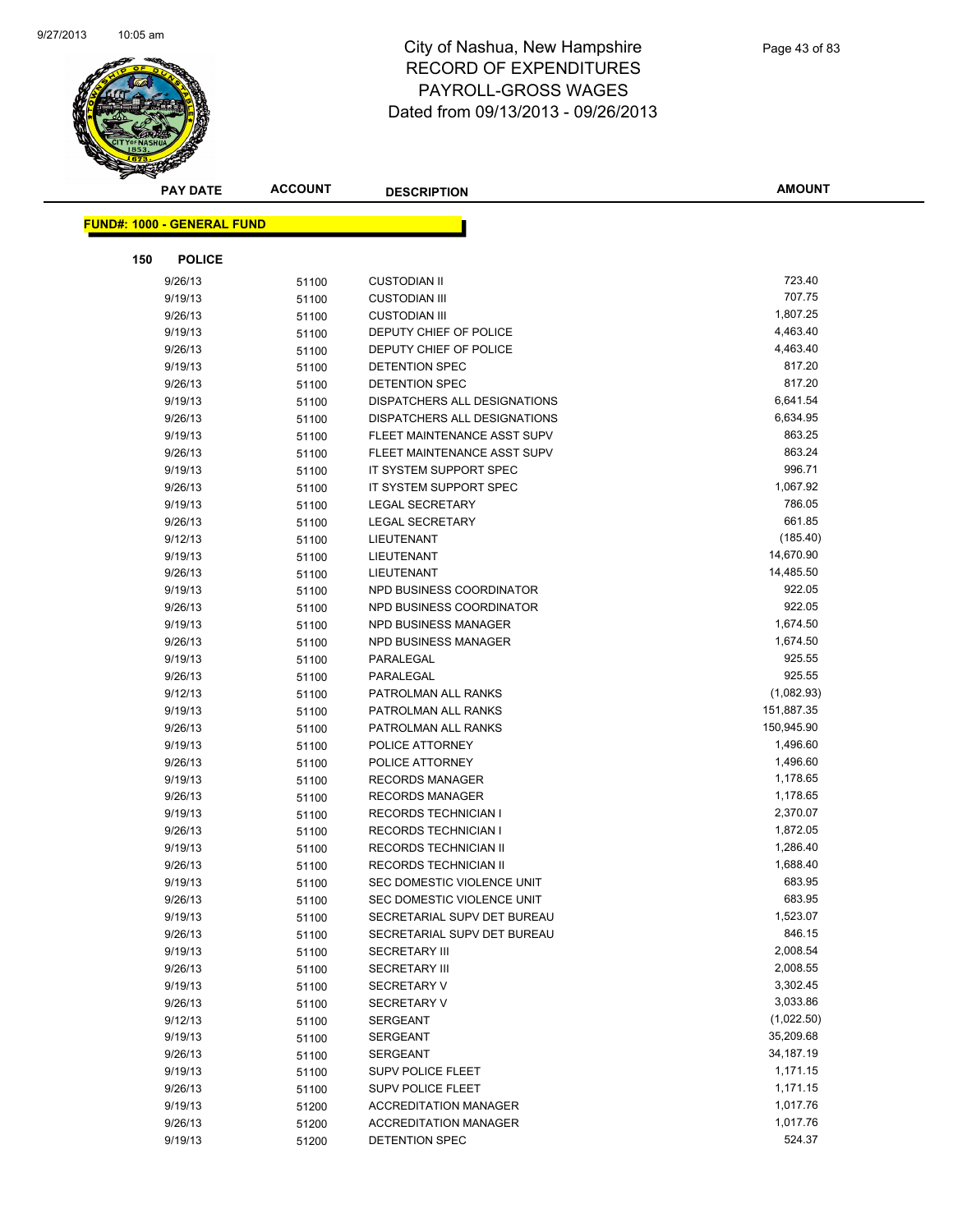

|     | <b>PAY DATE</b>                   | <b>ACCOUNT</b> | <b>DESCRIPTION</b>              | <b>AMOUNT</b> |
|-----|-----------------------------------|----------------|---------------------------------|---------------|
|     | <b>FUND#: 1000 - GENERAL FUND</b> |                |                                 |               |
|     |                                   |                |                                 |               |
| 150 | <b>POLICE</b>                     |                |                                 |               |
|     | 9/26/13                           | 51200          | <b>DETENTION SPEC</b>           | 699.16        |
|     | 9/19/13                           | 51200          | POLICE ATTORNEY PT              | 1,158.52      |
|     | 9/26/13                           | 51200          | POLICE ATTORNEY PT              | 1,158.52      |
|     | 9/13/13                           | 51200          | PRISONER TRANSPORT OFFICER      | (907.50)      |
|     | 9/19/13                           | 51200          | PRISONER TRANSPORT OFFICER      | 1,451.99      |
|     | 9/26/13                           | 51200          | PRISONER TRANSPORT OFFICER      | 726.00        |
|     | 9/19/13                           | 51300          | OVERTIME-REGULAR                | 3,323.54      |
|     | 9/26/13                           | 51300          | <b>OVERTIME-REGULAR</b>         | 16,639.34     |
|     | 9/19/13                           | 51309          | OVERTIME-TRAINING               | 5,721.85      |
|     | 9/26/13                           | 51309          | OVERTIME-TRAINING               | 2,312.03      |
|     | 9/19/13                           | 51315          | <b>OVERTIME-WITNESS</b>         | 4,006.06      |
|     | 9/26/13                           | 51315          | <b>OVERTIME-WITNESS</b>         | 4,432.15      |
|     | 9/19/13                           | 51322          | OVERTIME-INVESTIGATIVE          | 7,493.48      |
|     | 9/26/13                           | 51322          | OVERTIME-INVESTIGATIVE          | 5,973.17      |
|     | 9/19/13                           | 51330          | OVERTIME-COVERAGE               | 5,429.51      |
|     | 9/26/13                           | 51330          | OVERTIME-COVERAGE               | 4,564.00      |
|     | 9/19/13                           | 51412          | <b>WAGES PER DIEM</b>           | 1,783.12      |
|     | 9/26/13                           | 51412          | <b>WAGES PER DIEM</b>           | 1,875.90      |
|     | 9/19/13                           | 51600          | <b>LONGEVITY</b>                | 600.00        |
|     | 9/26/13                           | 51600          | <b>LONGEVITY</b>                | 2,900.00      |
|     | 9/13/13                           | 51628          | <b>EXTRA HOLIDAY</b>            | 67.48         |
|     | 9/26/13                           | 55118          | TELEPHONE-CELLULAR              | 67.00         |
|     | <b>TOTAL 150 - POLICE</b>         |                |                                 | \$628,815.74  |
| 152 | <b>FIRE</b>                       |                |                                 |               |
|     | 9/19/13                           | 51100          | ADMINISTRATIVE ASSISTANT II     | 2,206.25      |
|     | 9/26/13                           | 51100          | ADMINISTRATIVE ASSISTANT II     | 2,206.25      |
|     | 9/19/13                           | 51100          | <b>ASST FIRE CHIEF</b>          | 2,032.40      |
|     | 9/26/13                           | 51100          | <b>ASST FIRE CHIEF</b>          | 2,032.40      |
|     | 9/19/13                           | 51100          | ASST SUPERINTENDENT FIRE ALARM  | 1,425.60      |
|     | 9/26/13                           | 51100          | ASST SUPERINTENDENT FIRE ALARM  | 1,425.60      |
|     | 9/19/13                           | 51100          | ASST SUPERINTENDENT FIRE FLEET  | 1,411.48      |
|     | 9/26/13                           | 51100          | ASST SUPERINTENDENT FIRE FLEET  | 1,411.48      |
|     | 9/19/13                           | 51100          | ASST SUPERINTENDENT PREVENTION  | 2,802.64      |
|     | 9/26/13                           | 51100          | ASST SUPERINTENDENT PREVENTION  | 2,802.64      |
|     | 9/19/13                           | 51100          | <b>CAPTAIN</b>                  | 11,520.67     |
|     | 9/26/13                           | 51100          | CAPTAIN                         | 11,520.67     |
|     | 9/19/13                           | 51100          | CAPTAIN FIRE TRAINING SAFETY    | 1,605.92      |
|     | 9/26/13                           | 51100          | CAPTAIN FIRE TRAINING SAFETY    | 1,605.92      |
|     | 9/19/13                           | 51100          | DEPUTY FIRE CHIEF               | 6,993.51      |
|     | 9/26/13                           | 51100          | DEPUTY FIRE CHIEF               | 6,993.51      |
|     | 9/19/13                           | 51100          | DISPATCHERS ALL DESIGNATIONS    | 123.55        |
|     | 9/19/13                           | 51100          | <b>EXEC ASST BUSINESS COORD</b> | 1,041.35      |
|     | 9/26/13                           | 51100          | <b>EXEC ASST BUSINESS COORD</b> | 1,041.35      |
|     | 9/19/13                           | 51100          | <b>FIRE CHIEF</b>               | 2,331.28      |
|     | 9/26/13                           | 51100          | FIRE CHIEF                      | 2,331.28      |
|     | 9/19/13                           | 51100          | FIRE DISPATCH ALL RANKS         | 6,902.85      |
|     | 9/26/13                           | 51100          | FIRE DISPATCH ALL RANKS         | 6,996.54      |
|     | 9/19/13                           | 51100          | FIRE LIEUTENANT                 | 36,254.24     |
|     |                                   |                |                                 |               |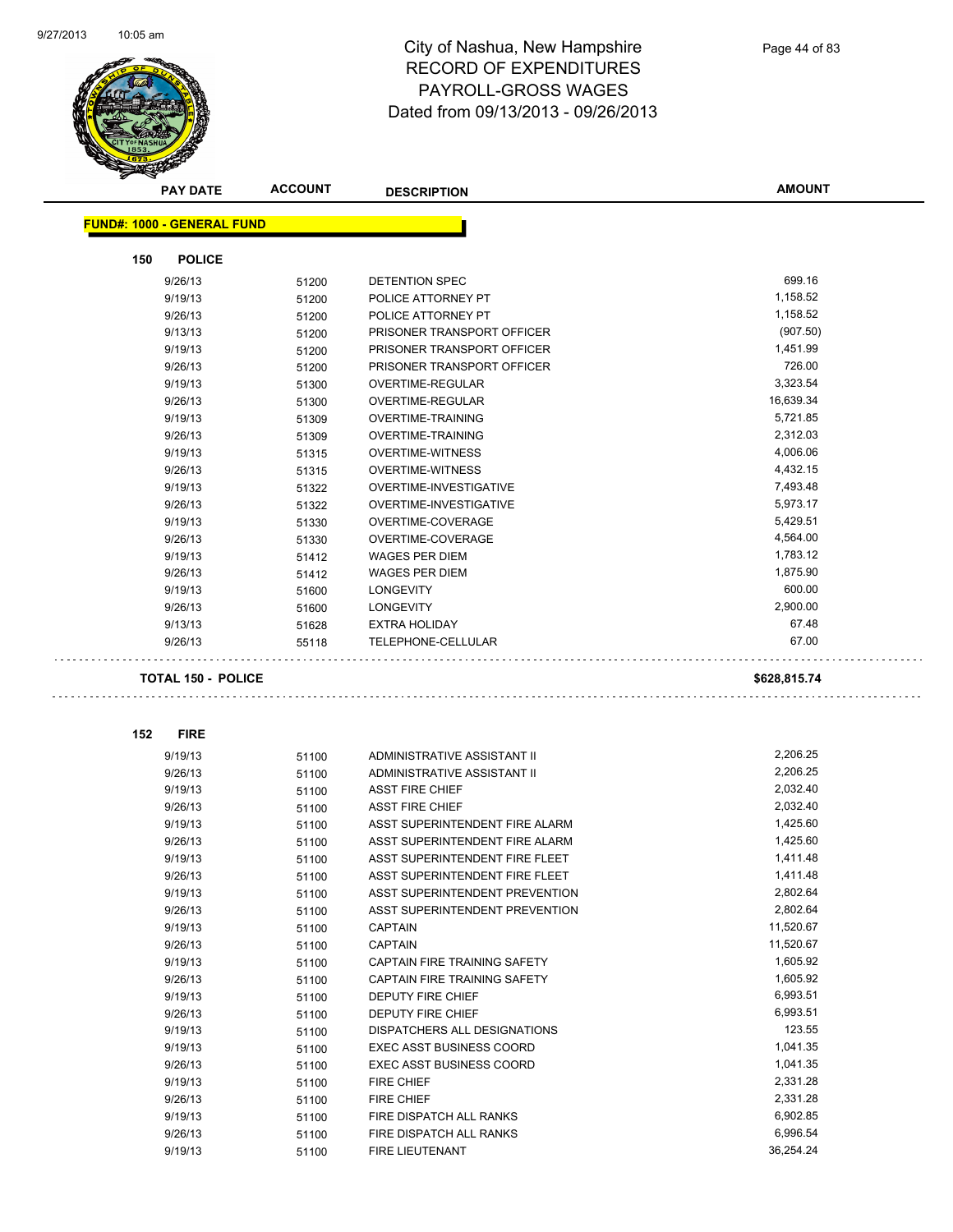$\ddotsc$ 

 $\sim$   $\sim$ 



## City of Nashua, New Hampshire RECORD OF EXPENDITURES PAYROLL-GROSS WAGES Dated from 09/13/2013 - 09/26/2013

| <b>FUND#: 1000 - GENERAL FUND</b><br>152<br><b>FIRE</b><br>36,254.23<br>9/26/13<br><b>FIRE LIEUTENANT</b><br>51100<br>1,276.56<br><b>FIRE MECHANIC</b><br>9/19/13<br>51100<br>1,276.56<br>9/26/13<br><b>FIRE MECHANIC</b><br>51100<br>9/19/13<br>1,411.48<br>FIRE TRAINING OFFICER<br>51100<br>1,411.48<br>9/26/13<br><b>FIRE TRAINING OFFICER</b><br>51100<br>9/12/13<br>(14,059.93)<br>FIREFIGHTERS ALL RANKS<br>51100<br>109,467.82<br>9/19/13<br><b>FIREFIGHTERS ALL RANKS</b><br>51100<br>109,637.20<br>9/26/13<br>FIREFIGHTERS ALL RANKS<br>51100<br>1,590.04<br>9/19/13<br>SUPERINTENDENT FIRE ALARM<br>51100<br>1,590.04<br>9/26/13<br>SUPERINTENDENT FIRE ALARM<br>51100<br>9/19/13<br>SUPERINTENDENT FIRE FLEET<br>1,590.04<br>51100<br>1,590.04<br>9/26/13<br>SUPERINTENDENT FIRE FLEET<br>51100<br>1,535.92<br>9/19/13<br>SUPERINTENDENT FIRE PREVENTION<br>51100<br>1,535.92<br>9/26/13<br>SUPERINTENDENT FIRE PREVENTION<br>51100<br>9/19/13<br>1,317.45<br>OVERTIME-REGULAR<br>51300<br>2,633.28<br>9/26/13<br><b>OVERTIME-REGULAR</b><br>51300<br>6,084.95<br>9/19/13<br>OVERTIME-COVERAGE<br>51330<br>6,923.97<br>9/26/13<br>51330<br>OVERTIME-COVERAGE<br>100.00<br>9/26/13<br><b>WAGES PER DIEM</b><br>51412<br>1,875.00<br><b>COMMISSIONERS</b><br>9/26/13<br>51500<br>20,325.60<br>9/19/13<br><b>ADDITIONAL HOURS</b><br>51650<br>22,470.87<br>9/26/13<br><b>ADDITIONAL HOURS</b><br>51650<br>4,265.49<br><b>STIPENDS</b><br>9/19/13<br>51700<br>4,265.49<br>9/26/13<br>51700<br><b>STIPENDS</b><br>14,059.93<br>9/12/13<br><b>RETIREMENT &amp; SEPARATION PAY</b><br>51750<br>284.00<br>9/26/13<br>TELEPHONE-CELLULAR<br>55118 | <b>PAY DATE</b> | <b>ACCOUNT</b> | <b>DESCRIPTION</b> | <b>AMOUNT</b> |
|------------------------------------------------------------------------------------------------------------------------------------------------------------------------------------------------------------------------------------------------------------------------------------------------------------------------------------------------------------------------------------------------------------------------------------------------------------------------------------------------------------------------------------------------------------------------------------------------------------------------------------------------------------------------------------------------------------------------------------------------------------------------------------------------------------------------------------------------------------------------------------------------------------------------------------------------------------------------------------------------------------------------------------------------------------------------------------------------------------------------------------------------------------------------------------------------------------------------------------------------------------------------------------------------------------------------------------------------------------------------------------------------------------------------------------------------------------------------------------------------------------------------------------------------------------------------------------------------------------------------------------------------------|-----------------|----------------|--------------------|---------------|
|                                                                                                                                                                                                                                                                                                                                                                                                                                                                                                                                                                                                                                                                                                                                                                                                                                                                                                                                                                                                                                                                                                                                                                                                                                                                                                                                                                                                                                                                                                                                                                                                                                                      |                 |                |                    |               |
|                                                                                                                                                                                                                                                                                                                                                                                                                                                                                                                                                                                                                                                                                                                                                                                                                                                                                                                                                                                                                                                                                                                                                                                                                                                                                                                                                                                                                                                                                                                                                                                                                                                      |                 |                |                    |               |
|                                                                                                                                                                                                                                                                                                                                                                                                                                                                                                                                                                                                                                                                                                                                                                                                                                                                                                                                                                                                                                                                                                                                                                                                                                                                                                                                                                                                                                                                                                                                                                                                                                                      |                 |                |                    |               |
|                                                                                                                                                                                                                                                                                                                                                                                                                                                                                                                                                                                                                                                                                                                                                                                                                                                                                                                                                                                                                                                                                                                                                                                                                                                                                                                                                                                                                                                                                                                                                                                                                                                      |                 |                |                    |               |
|                                                                                                                                                                                                                                                                                                                                                                                                                                                                                                                                                                                                                                                                                                                                                                                                                                                                                                                                                                                                                                                                                                                                                                                                                                                                                                                                                                                                                                                                                                                                                                                                                                                      |                 |                |                    |               |
|                                                                                                                                                                                                                                                                                                                                                                                                                                                                                                                                                                                                                                                                                                                                                                                                                                                                                                                                                                                                                                                                                                                                                                                                                                                                                                                                                                                                                                                                                                                                                                                                                                                      |                 |                |                    |               |
|                                                                                                                                                                                                                                                                                                                                                                                                                                                                                                                                                                                                                                                                                                                                                                                                                                                                                                                                                                                                                                                                                                                                                                                                                                                                                                                                                                                                                                                                                                                                                                                                                                                      |                 |                |                    |               |
|                                                                                                                                                                                                                                                                                                                                                                                                                                                                                                                                                                                                                                                                                                                                                                                                                                                                                                                                                                                                                                                                                                                                                                                                                                                                                                                                                                                                                                                                                                                                                                                                                                                      |                 |                |                    |               |
|                                                                                                                                                                                                                                                                                                                                                                                                                                                                                                                                                                                                                                                                                                                                                                                                                                                                                                                                                                                                                                                                                                                                                                                                                                                                                                                                                                                                                                                                                                                                                                                                                                                      |                 |                |                    |               |
|                                                                                                                                                                                                                                                                                                                                                                                                                                                                                                                                                                                                                                                                                                                                                                                                                                                                                                                                                                                                                                                                                                                                                                                                                                                                                                                                                                                                                                                                                                                                                                                                                                                      |                 |                |                    |               |
|                                                                                                                                                                                                                                                                                                                                                                                                                                                                                                                                                                                                                                                                                                                                                                                                                                                                                                                                                                                                                                                                                                                                                                                                                                                                                                                                                                                                                                                                                                                                                                                                                                                      |                 |                |                    |               |
|                                                                                                                                                                                                                                                                                                                                                                                                                                                                                                                                                                                                                                                                                                                                                                                                                                                                                                                                                                                                                                                                                                                                                                                                                                                                                                                                                                                                                                                                                                                                                                                                                                                      |                 |                |                    |               |
|                                                                                                                                                                                                                                                                                                                                                                                                                                                                                                                                                                                                                                                                                                                                                                                                                                                                                                                                                                                                                                                                                                                                                                                                                                                                                                                                                                                                                                                                                                                                                                                                                                                      |                 |                |                    |               |
|                                                                                                                                                                                                                                                                                                                                                                                                                                                                                                                                                                                                                                                                                                                                                                                                                                                                                                                                                                                                                                                                                                                                                                                                                                                                                                                                                                                                                                                                                                                                                                                                                                                      |                 |                |                    |               |
|                                                                                                                                                                                                                                                                                                                                                                                                                                                                                                                                                                                                                                                                                                                                                                                                                                                                                                                                                                                                                                                                                                                                                                                                                                                                                                                                                                                                                                                                                                                                                                                                                                                      |                 |                |                    |               |
|                                                                                                                                                                                                                                                                                                                                                                                                                                                                                                                                                                                                                                                                                                                                                                                                                                                                                                                                                                                                                                                                                                                                                                                                                                                                                                                                                                                                                                                                                                                                                                                                                                                      |                 |                |                    |               |
|                                                                                                                                                                                                                                                                                                                                                                                                                                                                                                                                                                                                                                                                                                                                                                                                                                                                                                                                                                                                                                                                                                                                                                                                                                                                                                                                                                                                                                                                                                                                                                                                                                                      |                 |                |                    |               |
|                                                                                                                                                                                                                                                                                                                                                                                                                                                                                                                                                                                                                                                                                                                                                                                                                                                                                                                                                                                                                                                                                                                                                                                                                                                                                                                                                                                                                                                                                                                                                                                                                                                      |                 |                |                    |               |
|                                                                                                                                                                                                                                                                                                                                                                                                                                                                                                                                                                                                                                                                                                                                                                                                                                                                                                                                                                                                                                                                                                                                                                                                                                                                                                                                                                                                                                                                                                                                                                                                                                                      |                 |                |                    |               |
|                                                                                                                                                                                                                                                                                                                                                                                                                                                                                                                                                                                                                                                                                                                                                                                                                                                                                                                                                                                                                                                                                                                                                                                                                                                                                                                                                                                                                                                                                                                                                                                                                                                      |                 |                |                    |               |
|                                                                                                                                                                                                                                                                                                                                                                                                                                                                                                                                                                                                                                                                                                                                                                                                                                                                                                                                                                                                                                                                                                                                                                                                                                                                                                                                                                                                                                                                                                                                                                                                                                                      |                 |                |                    |               |
|                                                                                                                                                                                                                                                                                                                                                                                                                                                                                                                                                                                                                                                                                                                                                                                                                                                                                                                                                                                                                                                                                                                                                                                                                                                                                                                                                                                                                                                                                                                                                                                                                                                      |                 |                |                    |               |
|                                                                                                                                                                                                                                                                                                                                                                                                                                                                                                                                                                                                                                                                                                                                                                                                                                                                                                                                                                                                                                                                                                                                                                                                                                                                                                                                                                                                                                                                                                                                                                                                                                                      |                 |                |                    |               |
|                                                                                                                                                                                                                                                                                                                                                                                                                                                                                                                                                                                                                                                                                                                                                                                                                                                                                                                                                                                                                                                                                                                                                                                                                                                                                                                                                                                                                                                                                                                                                                                                                                                      |                 |                |                    |               |
|                                                                                                                                                                                                                                                                                                                                                                                                                                                                                                                                                                                                                                                                                                                                                                                                                                                                                                                                                                                                                                                                                                                                                                                                                                                                                                                                                                                                                                                                                                                                                                                                                                                      |                 |                |                    |               |
|                                                                                                                                                                                                                                                                                                                                                                                                                                                                                                                                                                                                                                                                                                                                                                                                                                                                                                                                                                                                                                                                                                                                                                                                                                                                                                                                                                                                                                                                                                                                                                                                                                                      |                 |                |                    |               |
|                                                                                                                                                                                                                                                                                                                                                                                                                                                                                                                                                                                                                                                                                                                                                                                                                                                                                                                                                                                                                                                                                                                                                                                                                                                                                                                                                                                                                                                                                                                                                                                                                                                      |                 |                |                    |               |
|                                                                                                                                                                                                                                                                                                                                                                                                                                                                                                                                                                                                                                                                                                                                                                                                                                                                                                                                                                                                                                                                                                                                                                                                                                                                                                                                                                                                                                                                                                                                                                                                                                                      |                 |                |                    |               |
| <b>TOTAL 152 - FIRE</b><br>\$457,732.81                                                                                                                                                                                                                                                                                                                                                                                                                                                                                                                                                                                                                                                                                                                                                                                                                                                                                                                                                                                                                                                                                                                                                                                                                                                                                                                                                                                                                                                                                                                                                                                                              |                 |                |                    |               |

|  | 153 | <b>BUILDING INSPECTION</b> |
|--|-----|----------------------------|
|--|-----|----------------------------|

| <b>TOTAL 153 - BUILDING INSPECTION</b> |       |                                       | \$13.798.94 |
|----------------------------------------|-------|---------------------------------------|-------------|
| 9/26/13                                | 51200 | <b>BUILDING AND UTILITIES INSPCTR</b> | 891.59      |
| 9/19/13                                | 51200 | <b>BUILDING AND UTILITIES INSPCTR</b> | 795.77      |
| 9/26/13                                | 51100 | <b>PLANS EXAMINER</b>                 | 1,131.50    |
| 9/19/13                                | 51100 | <b>PLANS EXAMINER</b>                 | 1,131.50    |
| 9/26/13                                | 51100 | PERMIT TECHNICIAN III                 | 734.80      |
| 9/19/13                                | 51100 | PERMIT TECHNICIAN III                 | 734.80      |
| 9/26/13                                | 51100 | PERMIT TECHNICIAN I                   | 601.55      |
| 9/19/13                                | 51100 | PERMIT TECHNICIAN I                   | 601.55      |
| 9/26/13                                | 51100 | <b>BUILDING DEPARTMENT MANAGER</b>    | 1,367.60    |
| 9/19/13                                | 51100 | <b>BUILDING DEPARTMENT MANAGER</b>    | 1,367.60    |
| 9/26/13                                | 51100 | <b>BUILDING AND UTILITIES INSPCTR</b> | 2,220.34    |
| 9/19/13                                | 51100 | <b>BUILDING AND UTILITIES INSPCTR</b> | 2,220.34    |

**155 CODE ENFORCEMENT**

| 9/19/13 | 51100 | <b>CODE ENFORCEMENT OFFICER II</b> | 2.026.65 |
|---------|-------|------------------------------------|----------|
| 9/26/13 | 51100 | <b>CODE ENFORCEMENT OFFICER II</b> | 2.026.65 |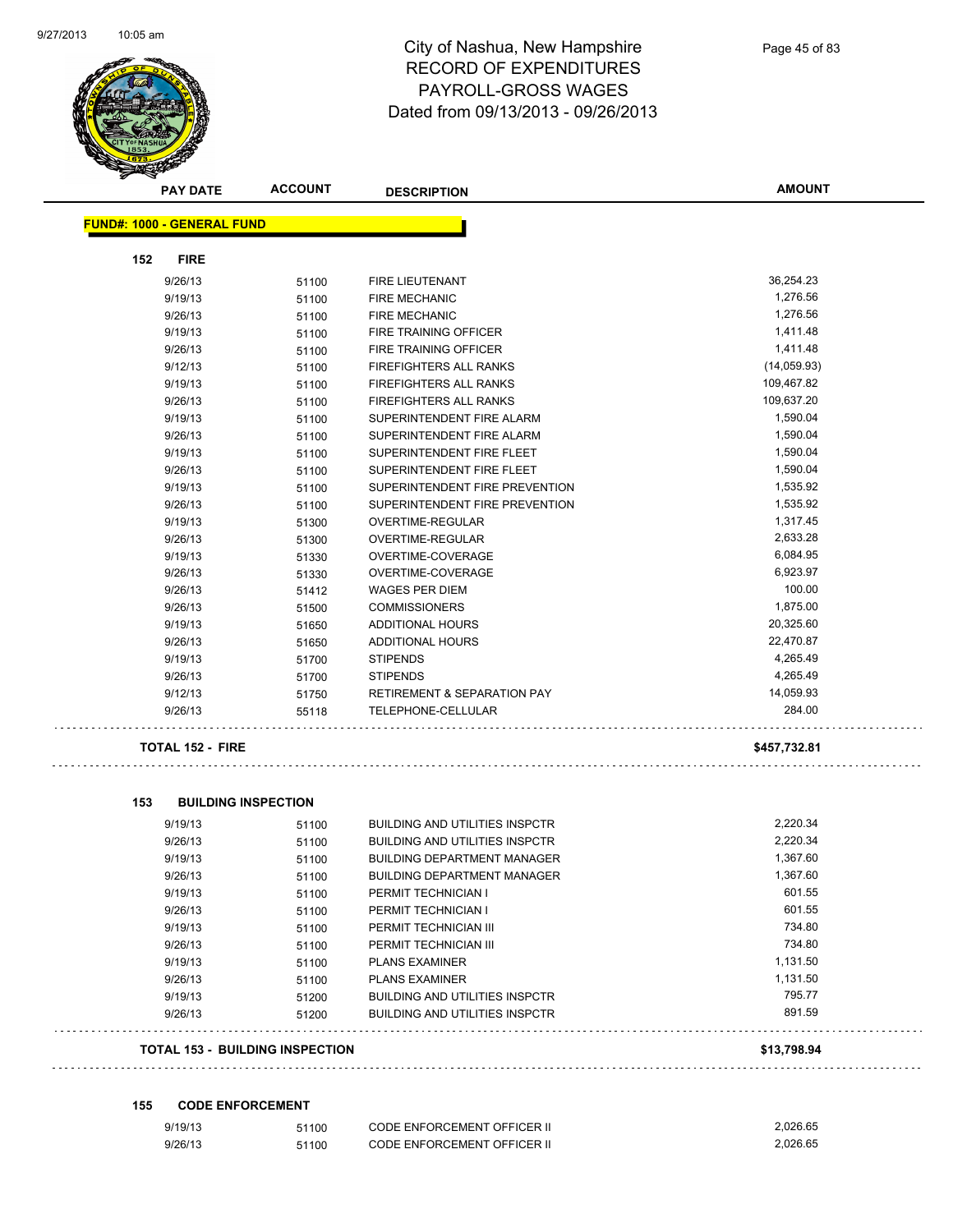

Page 46 of 83

|     | <b>PAY DATE</b>                   | <b>ACCOUNT</b>                             | <b>DESCRIPTION</b>                   | <b>AMOUNT</b> |
|-----|-----------------------------------|--------------------------------------------|--------------------------------------|---------------|
|     | <b>FUND#: 1000 - GENERAL FUND</b> |                                            |                                      |               |
| 155 |                                   | <b>CODE ENFORCEMENT</b>                    |                                      |               |
|     | 9/19/13                           | 51100                                      | MGR CODE ENFORCEMENT DEPT            | 1,289.90      |
|     | 9/26/13                           | 51100                                      | MGR CODE ENFORCEMENT DEPT            | 1,289.90      |
|     |                                   |                                            |                                      |               |
|     |                                   | <b>TOTAL 155 - CODE ENFORCEMENT</b>        |                                      | \$6,633.10    |
| 156 |                                   | <b>EMERGENCY MANAGEMENT</b>                |                                      |               |
|     | 9/19/13                           | 51100                                      | <b>EMERGENCY MANAGEMENT DIRECTOR</b> | 1,442.85      |
|     | 9/26/13                           | 51100                                      | EMERGENCY MANAGEMENT DIRECTOR        | 1,442.85      |
|     | 9/26/13                           | 55118                                      | TELEPHONE-CELLULAR                   | 50.00         |
|     |                                   | <b>TOTAL 156 - EMERGENCY MANAGEMENT</b>    |                                      | \$2,935.70    |
| 157 |                                   | <b>CITYWIDE COMMUNICATIONS</b>             |                                      |               |
|     | 9/19/13                           | 51100                                      | <b>COMM SYS ENGR TECH 536</b>        | 1,449.60      |
|     | 9/26/13                           | 51100                                      | COMM SYS ENGR TECH 536               | 1,449.60      |
|     | 9/19/13                           | 51200                                      | RADIO SYSTEMS MANAGER 536            | 1,230.12      |
|     | 9/26/13                           | 51200                                      | RADIO SYSTEMS MANAGER 536            | 1,230.12      |
|     | 9/26/13                           | 55118                                      | TELEPHONE-CELLULAR                   | 100.00        |
|     |                                   | <b>TOTAL 157 - CITYWIDE COMMUNICATIONS</b> |                                      | \$5,459.44    |
|     |                                   |                                            |                                      |               |
| 160 |                                   | <b>PUBLIC WORKS-ADMIN/ENGINEERING</b>      |                                      |               |
|     | 9/19/13                           | 51100                                      | ADMINISTRATIVE ASSISTANT II          | 665.60        |
|     | 9/26/13                           | 51100                                      | ADMINISTRATIVE ASSISTANT II          | 665.60        |
|     | 9/19/13                           | 51100                                      | <b>CITY ENGINEER</b>                 | 993.35        |
|     | 9/26/13                           | 51100                                      | <b>CITY ENGINEER</b>                 | 993.35        |
|     | 9/19/13                           | 51100                                      | DEPUTY MANAGER OF ENGINEERING        | 670.20        |
|     | 9/26/13                           | 51100                                      | DEPUTY MANAGER OF ENGINEERING        | 670.20        |
|     | 9/19/13                           | 51100                                      | DIRECTOR PUBLIC WORKS                | 1,441.50      |
|     | 9/26/13                           | 51100                                      | DIRECTOR PUBLIC WORKS                | 1,441.50      |
|     | 9/19/13                           | 51100                                      | DIVISION OPERATIONS MANAGER          | 1,372.55      |
|     | 9/26/13                           | 51100                                      | DIVISION OPERATIONS MANAGER          | 1,372.55      |
|     | 9/19/13                           | 51100                                      | DPW CONTRACT ADMINISTRATOR           | 324.85        |
|     | 9/26/13                           | 51100                                      | DPW CONTRACT ADMINISTRATOR           | 324.84        |
|     | 9/19/13                           | 51100                                      | ENGINEERING DESIGNER INSP            | 912.75        |
|     | 9/26/13                           | 51100                                      | <b>ENGINEERING DESIGNER INSP</b>     | 912.77        |
|     | 9/19/13                           | 51100                                      | <b>ENGINEERING INSPECTORS</b>        | 1,805.20      |
|     | 9/26/13                           | 51100                                      | <b>ENGINEERING INSPECTORS</b>        | 1,805.20      |
|     | 9/19/13                           | 51100                                      | <b>EXECUTIVE ADMINISTRATOR</b>       | 673.10        |
|     | 9/26/13                           | 51100                                      | <b>EXECUTIVE ADMINISTRATOR</b>       | 673.10        |
|     | 9/19/13                           | 51100                                      | SENIOR STAFF ENGINEER                | 1,219.70      |
|     | 9/26/13                           | 51100                                      | SENIOR STAFF ENGINEER                | 1,219.70      |
|     | 9/19/13                           | 51100                                      | SENIOR TRAFFIC ENGINEER              | 1,533.60      |
|     | 9/26/13                           | 51100                                      | SENIOR TRAFFIC ENGINEER              | 1,533.60      |
|     | 9/19/13                           | 51100                                      | <b>STAFF ENGINEER</b>                | 400.15        |
|     | 9/26/13                           | 51100                                      | <b>STAFF ENGINEER</b>                | 400.15        |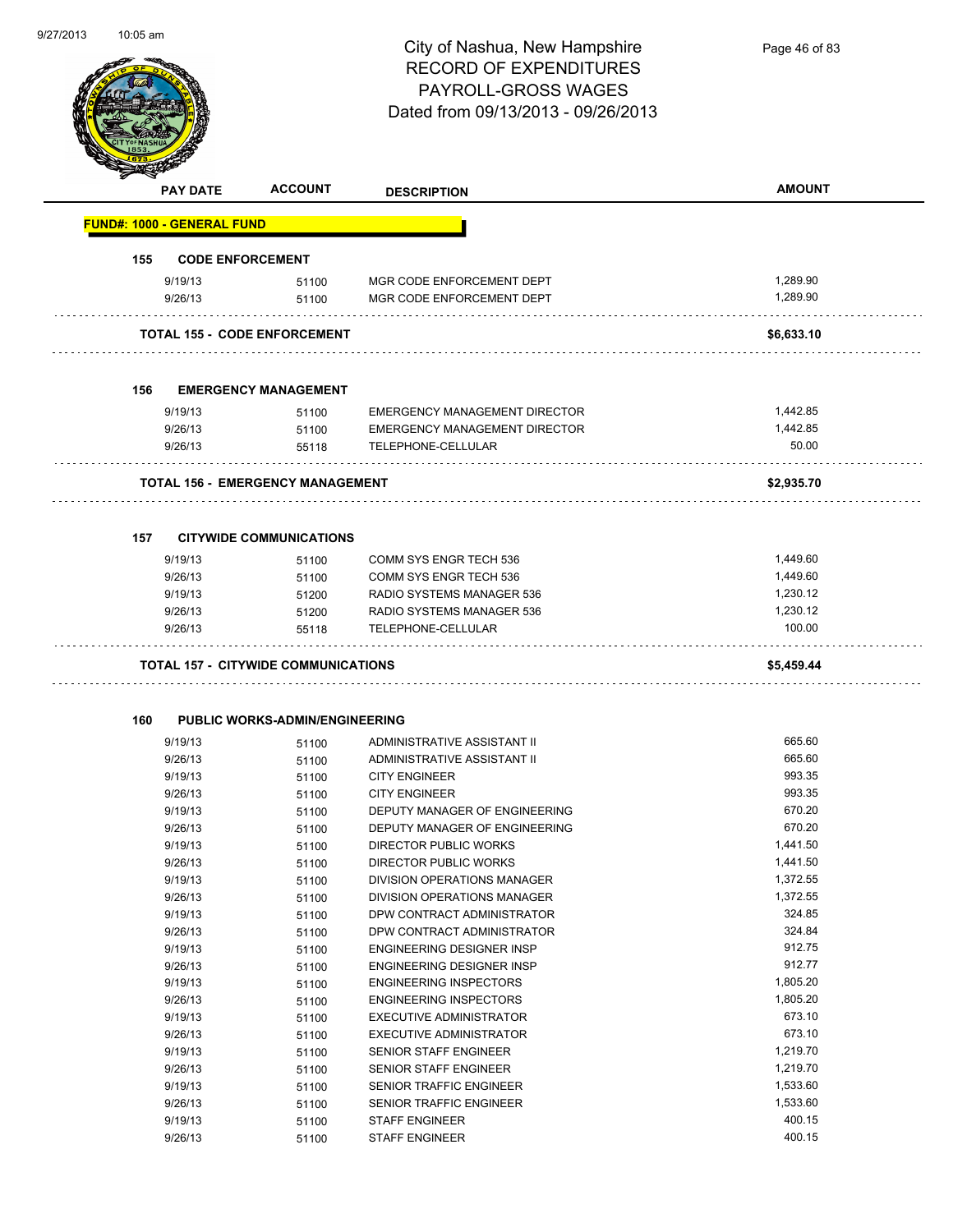$\ddotsc$ 

 $\sim$   $\sim$   $\sim$ 



## City of Nashua, New Hampshire RECORD OF EXPENDITURES PAYROLL-GROSS WAGES Dated from 09/13/2013 - 09/26/2013

**AMOUNT**

|     | <b>FUND#: 1000 - GENERAL FUND</b>                 |       |                                     |             |
|-----|---------------------------------------------------|-------|-------------------------------------|-------------|
| 160 | <b>PUBLIC WORKS-ADMIN/ENGINEERING</b>             |       |                                     |             |
|     | 9/19/13                                           | 51100 | STREET CONSTRUCTION ENGINEER        | 1,285.00    |
|     | 9/26/13                                           | 51100 | STREET CONSTRUCTION ENGINEER        | 1,285.00    |
|     | 9/19/13                                           | 51100 | <b>SURVEY TECHNICIAN</b>            | 1,096.65    |
|     | 9/26/13                                           | 51100 | <b>SURVEY TECHNICIAN</b>            | 1,096.65    |
|     | 9/19/13                                           | 51300 | OVERTIME-REGULAR                    | 92.39       |
|     | 9/26/13                                           | 51300 | OVERTIME-REGULAR                    | 393.11      |
|     | 9/26/13                                           | 51500 | ELECTED BOARD MEMBER                | 2,000.00    |
|     | 9/26/13                                           | 55118 | TELEPHONE-CELLULAR                  | 201.00      |
|     | 9/26/13                                           | 55314 | <b>FIXED RATE MILEAGE ALLOWANCE</b> | 600.00      |
|     | <b>TOTAL 160 - PUBLIC WORKS-ADMIN/ENGINEERING</b> |       |                                     | \$32,074.91 |
| 161 | <b>STREETS</b>                                    |       |                                     |             |
|     | 9/19/13                                           | 51100 | ADMINISTRATIVE ASSISTANT III        | 953.25      |
|     | 9/26/13                                           | 51100 | ADMINISTRATIVE ASSISTANT III        | 963.32      |
|     | 9/19/13                                           | 51100 | AUTO MECH 1ST CLASS NIGHTS          | 3,033.60    |
|     | 9/26/13                                           | 51100 | AUTO MECH 1ST CLASS NIGHTS          | 3.033.60    |
|     | 9/19/13                                           | 51100 | AUTO MECH 2ND CLASS                 | 1,818.40    |
|     | 9/26/13                                           | 51100 | AUTO MECH 2ND CLASS                 | 1,818.40    |
|     | 9/19/13                                           | 51100 | AUTO MECH 2ND CLASS NIGHTS          | 921.20      |
|     | 9/26/13                                           | 51100 | AUTO MECH 2ND CLASS NIGHTS          | 921.20      |
|     | 9/19/13                                           | 51100 | EQUIP OPR STREET REPAIR             | 7,273.60    |
|     | 9/26/13                                           | 51100 | EQUIP OPR STREET REPAIR             | 5,672.93    |
|     | 9/19/13                                           | 51100 | FLEET MANAGER STREET DEPT           | 1,056.15    |
|     | 9/26/13                                           | 51100 | FLEET MANAGER STREET DEPT           | 1,056.15    |
|     | 9/19/13                                           | 51100 | FOREMAN LABOR SHOP EQUIP            | 1,096.65    |
|     | 9/26/13                                           | 51100 | FOREMAN LABOR SHOP EQUIP            | 1,096.64    |
|     | 9/19/13                                           | 51100 | <b>MASON PIPELAYER</b>              | 2,608.80    |
|     | 9/26/13                                           | 51100 | <b>MASON PIPELAYER</b>              | 891.34      |
|     | 9/19/13                                           | 51100 | MECHANIC AUTO 1ST CLASS             | 2,993.61    |
|     | 9/26/13                                           | 51100 | MECHANIC AUTO 1ST CLASS             | 2,993.61    |
|     | 9/19/13                                           | 51100 | OPERATIONS COORDINATOR              | 1,011.60    |
|     | 9/26/13                                           | 51100 | OPERATIONS COORDINATOR              | 1,007.80    |
|     | 9/19/13                                           | 51100 | <b>SIGN MAINTENANCE</b>             | 865.60      |
|     | 9/26/13                                           | 51100 | <b>SIGN MAINTENANCE</b>             | 865.60      |
|     | 9/19/13                                           | 51100 | SIGN MAINTENANCE ASSISTANT          | 807.20      |
|     | 9/26/13                                           | 51100 | SIGN MAINTENANCE ASSISTANT          | 807.20      |
|     | 9/19/13                                           | 51100 | STOREKEEPER PWD                     | 895.65      |
|     | 9/26/13                                           | 51100 | STOREKEEPER PWD                     | 895.65      |
|     | 9/19/13                                           | 51100 | STR CONSTR RPR AND PERMT COORD      | 1,071.66    |
|     | 9/26/13                                           | 51100 | STR CONSTR RPR AND PERMT COORD      | 1,075.15    |
|     | 9/19/13                                           | 51100 | <b>STREET FOREMAN</b>               | 4,386.58    |
|     | 9/26/13                                           | 51100 | <b>STREET FOREMAN</b>               | 3,351.64    |
|     | 9/19/13                                           | 51100 | TRAFFIC MAINTENANCE ASSISTANT       | 860.80      |
|     | 9/26/13                                           | 51100 | TRAFFIC MAINTENANCE ASSISTANT       | 860.80      |
|     | 9/19/13                                           | 51100 | <b>TRAFFIC MANAGER</b>              | 1,331.45    |
|     | 9/26/13                                           | 51100 | <b>TRAFFIC MANAGER</b>              | 1,331.45    |
|     | 9/19/13                                           | 51100 | <b>TRAFFIC TECHNICIAN I</b>         | 2,067.32    |
|     | 9/26/13                                           | 51100 | <b>TRAFFIC TECHNICIAN I</b>         | 2,071.20    |
|     |                                                   |       | TRUCK DRIVER STREET REPAIR          | 17, 177.34  |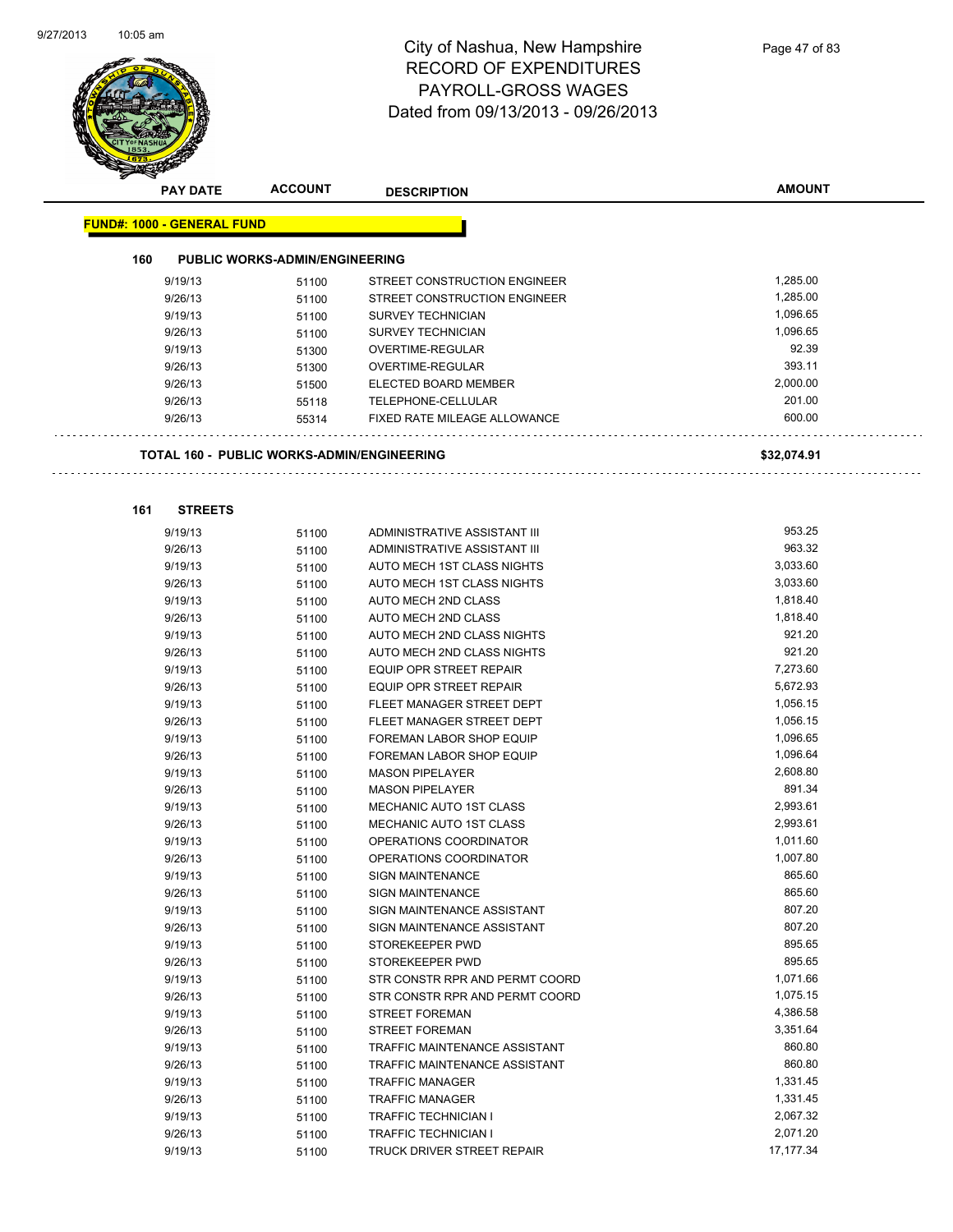

|     | <b>PAY DATE</b>                   | <b>ACCOUNT</b>                 | <b>DESCRIPTION</b>                    | <b>AMOUNT</b> |
|-----|-----------------------------------|--------------------------------|---------------------------------------|---------------|
|     | <b>FUND#: 1000 - GENERAL FUND</b> |                                |                                       |               |
| 161 | <b>STREETS</b>                    |                                |                                       |               |
|     | 9/26/13                           | 51100                          | TRUCK DRIVER STREET REPAIR            | 11,273.11     |
|     | 9/19/13                           | 51100                          | <b>WELDER FIRST CLASS</b>             | 1,968.80      |
|     | 9/26/13                           | 51100                          | <b>WELDER FIRST CLASS</b>             | 1,968.80      |
|     | 9/19/13                           | 51300                          | OVERTIME-REGULAR                      | 2,030.76      |
|     | 9/26/13                           | 51300                          | <b>OVERTIME-REGULAR</b>               | 2,520.19      |
|     | 9/19/13                           | 51400                          | WAGES TEMP-SEASONAL                   | 385.00        |
|     | 9/26/13                           | 51400                          | WAGES TEMP-SEASONAL                   | 400.00        |
|     | 9/26/13                           | 51600                          | <b>LONGEVITY</b>                      | 1,200.00      |
|     | 9/26/13                           | 55118                          | TELEPHONE-CELLULAR                    | 17.00         |
|     | <b>TOTAL 161 - STREETS</b>        |                                |                                       | \$104,707.80  |
| 166 | <b>PARKING LOTS</b>               |                                |                                       |               |
|     | 9/19/13                           | 51100                          | ADMINISTRATIVE ASSISTANT II           | 332.80        |
|     | 9/26/13                           | 51100                          | ADMINISTRATIVE ASSISTANT II           | 665.60        |
|     | 9/19/13                           | 51100                          | PARKING MAINTENANCE                   | 1,315.20      |
|     | 9/26/13                           | 51100                          | PARKING MAINTENANCE                   | 1,313.56      |
|     | 9/19/13                           | 51100                          | <b>TRANSIT UTILITY SERVICE WORKER</b> | 146.32        |
|     | 9/19/13                           | 51100                          | <b>TRANSPORTATION DEPT MANAGER</b>    | 76.85         |
|     | 9/26/13                           | 51100                          | TRANSPORTATION DEPT MANAGER           | 76.85         |
|     | 9/26/13                           | 55118                          | TELEPHONE-CELLULAR<br>.               | 51.00         |
|     | <b>TOTAL 166 - PARKING LOTS</b>   |                                |                                       | \$3,978.18    |
| 171 | <b>COMMUNITY SERVICES</b>         |                                |                                       |               |
|     | 9/19/13                           | 51100                          | DIRECTOR HEALTH AND COMM SVS          | 1,677.05      |
|     | 9/26/13                           | 51100                          | DIRECTOR HEALTH AND COMM SVS          | 1,677.05      |
|     | 9/19/13                           | 51100                          | PROGRAM COORDINATOR                   | 903.15        |
|     | 9/26/13                           | 51100                          | PROGRAM COORDINATOR                   | 903.15        |
|     | 9/26/13                           | 55118                          | <b>TELEPHONE-CELLULAR</b>             | 100.00        |
|     |                                   | TOTAL 171 - COMMUNITY SERVICES |                                       | \$5,260.40    |
| 172 | <b>COMMUNITY HEALTH</b>           |                                |                                       |               |
|     | 9/19/13                           | 51100                          | ADMINISTRATIVE ASSISTANT II           | 686.65        |
|     | 9/26/13                           | 51100                          | ADMINISTRATIVE ASSISTANT II           | 694.66        |
|     | 9/19/13                           | 51100                          | BILINGUAL OUTREACH WORKER             | 708.00        |
|     | 9/26/13                           | 51100                          | BILINGUAL OUTREACH WORKER             | 708.00        |
|     | 9/19/13                           | 51100                          | MANAGER COMMUNITY HEALTH              | 1,364.20      |
|     | 9/26/13                           | 51100                          | MANAGER COMMUNITY HEALTH              | 1,364.20      |
|     | 9/19/13                           | 51100                          | PUB HEALTH NURSE                      | 2,636.28      |
|     | 9/26/13                           | 51100                          | PUB HEALTH NURSE                      | 3,342.60      |
|     | 9/19/13                           | 51412                          | <b>WAGES PER DIEM</b>                 | 118.94        |
|     | 9/26/13                           | 51412                          | WAGES PER DIEM                        | 108.30        |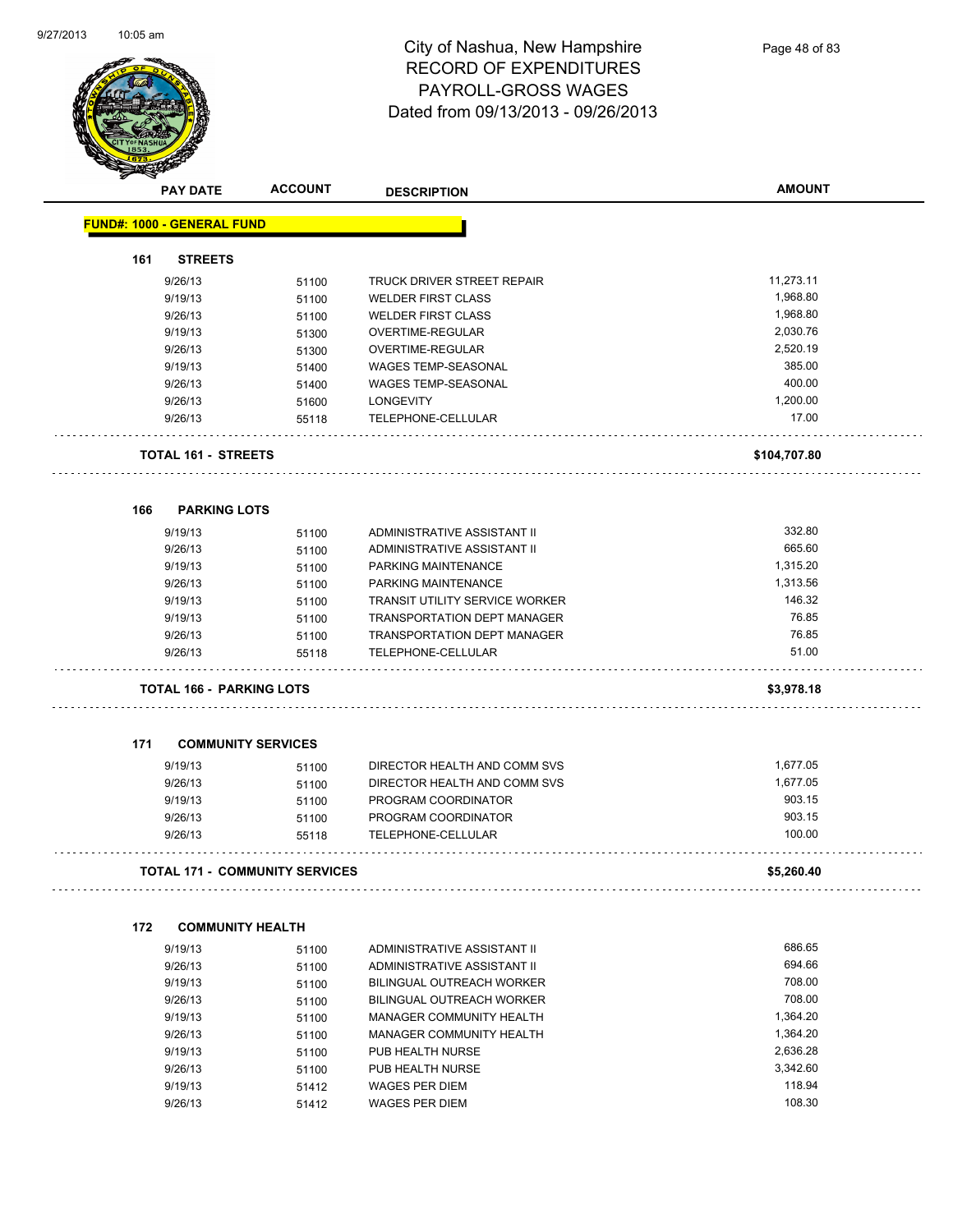| 9/27/2013 | $10:05$ am                                     |                               | City of Nashua, New Hampshire<br><b>RECORD OF EXPENDITURES</b><br>PAYROLL-GROSS WAGES<br>Dated from 09/13/2013 - 09/26/2013 | Page 49 of 83 |
|-----------|------------------------------------------------|-------------------------------|-----------------------------------------------------------------------------------------------------------------------------|---------------|
|           | <b>PAY DATE</b>                                | <b>ACCOUNT</b>                | <b>DESCRIPTION</b>                                                                                                          | <b>AMOUNT</b> |
|           | <b>FUND#: 1000 - GENERAL FUND</b>              |                               |                                                                                                                             |               |
|           | <b>TOTAL 172 - COMMUNITY HEALTH</b>            |                               |                                                                                                                             | \$11,731.83   |
|           | 173                                            | <b>ENVIRONMENTAL HEALTH</b>   |                                                                                                                             |               |
|           | 9/19/13                                        | 51100                         | ENVIRONMENTAL HEALTH SPEC I                                                                                                 | 1,598.15      |
|           | 9/26/13                                        | 51100                         | ENVIRONMENTAL HEALTH SPEC I                                                                                                 | 1,598.15      |
|           | 9/19/13                                        | 51100                         | ENVIRONMENTAL HEALTH SPEC II                                                                                                | 1,044.25      |
|           | 9/26/13                                        | 51100                         | ENVIRONMENTAL HEALTH SPEC II                                                                                                | 1,044.25      |
|           | 9/19/13                                        | 51100                         | ENVIRONMENTAL TECH OFFICE MGR                                                                                               | 964.35        |
|           | 9/26/13                                        | 51100                         | ENVIRONMENTAL TECH OFFICE MGR                                                                                               | 964.35        |
|           | 9/19/13                                        | 51100                         | MANAGER ENVIRONMENTAL HEALTH                                                                                                | 1,404.70      |
|           | 9/26/13                                        | 51100                         | MANAGER ENVIRONMENTAL HEALTH                                                                                                | 1,404.70      |
|           | 9/26/13                                        | 55118                         | TELEPHONE-CELLULAR                                                                                                          | 84.00         |
|           | <b>TOTAL 173 - ENVIRONMENTAL HEALTH</b><br>174 | <b>WELFARE ADMINISTRATION</b> |                                                                                                                             | \$10,106.90   |
|           | 9/19/13                                        | 51100                         | ADMINISTRATIVE ASSISTANT I                                                                                                  | 812.25        |
|           | 9/26/13                                        | 51100                         | ADMINISTRATIVE ASSISTANT I                                                                                                  | 812.25        |
|           | 9/19/13                                        | 51100                         | CASE TECHNICIAN WELFARE                                                                                                     | 1,574.30      |
|           | 9/26/13                                        | 51100                         | CASE TECHNICIAN WELFARE                                                                                                     | 1,574.30      |
|           | 9/19/13                                        | 51100                         | INTAKE WORKER ACCOUNTANT                                                                                                    | 909.85        |
|           | 9/26/13                                        | 51100                         | INTAKE WORKER ACCOUNTANT                                                                                                    | 909.85        |
|           | 9/19/13                                        | 51100                         | SENIOR CASE TECHNICIAN                                                                                                      | 929.80        |
|           | 9/26/13                                        | 51100                         | SENIOR CASE TECHNICIAN                                                                                                      | 929.80        |
|           | 9/19/13                                        | 51100                         | <b>WELFARE OFFICER</b>                                                                                                      | 1,408.20      |
|           | 9/26/13                                        | 51100                         | <b>WELFARE OFFICER</b>                                                                                                      | 1,408.20      |
|           | 9/26/13                                        | 55118                         | TELEPHONE-CELLULAR                                                                                                          | 50.00         |
|           | <b>TOTAL 174 - WELFARE ADMINISTRATION</b>      |                               |                                                                                                                             | \$11,318.80   |
|           | 177                                            | <b>PARKS &amp; RECREATION</b> |                                                                                                                             |               |
|           | 9/26/13                                        | 44549                         | <b>BASEBALL</b>                                                                                                             | 135.00        |
|           | 9/26/13                                        | 44549                         | <b>BASKETBALL</b>                                                                                                           | 135.00        |
|           | 9/26/13                                        | 44549                         | <b>CAMPS</b>                                                                                                                | 135.00        |
|           | 9/26/13                                        | 44549                         | RECREATIONAL PROGRAM FEES                                                                                                   | 135.00        |
|           | 9/26/13                                        | 44549                         | <b>SWIMMING</b>                                                                                                             | 135.00        |
|           | 9/26/13                                        | 44549                         | <b>TRIPS</b>                                                                                                                | 135.00        |
|           | 9/19/13                                        | 51100                         | ADMINISTRATIVE ASSISTANT II                                                                                                 | 734.80        |
|           | 9/26/13                                        | 51100                         | ADMINISTRATIVE ASSISTANT II                                                                                                 | 734.80        |
|           | 9/26/13                                        | 51100                         | EQUIPMENT OPERATOR, PARKS                                                                                                   | 912.40        |
|           | 9/19/13                                        | 51100                         | FOREMAN LABOR PARK                                                                                                          | 3,289.95      |

9/26/13 51100 FOREMAN LABOR PARK 3,289.95 9/19/13 6,663.22<br>
51100 GROUNDS KEEPER PARK MAINT 9/26/13 51100 GROUNDS KEEPER PARK MAINT 6,605.20 9/19/13 51100 GROUNDSMAN I PARKS 2,364.72

9/19/13 51100 GROUNDSMAN II PARKS 818.81

9/26/13 51100 GROUNDSMAN I PARKS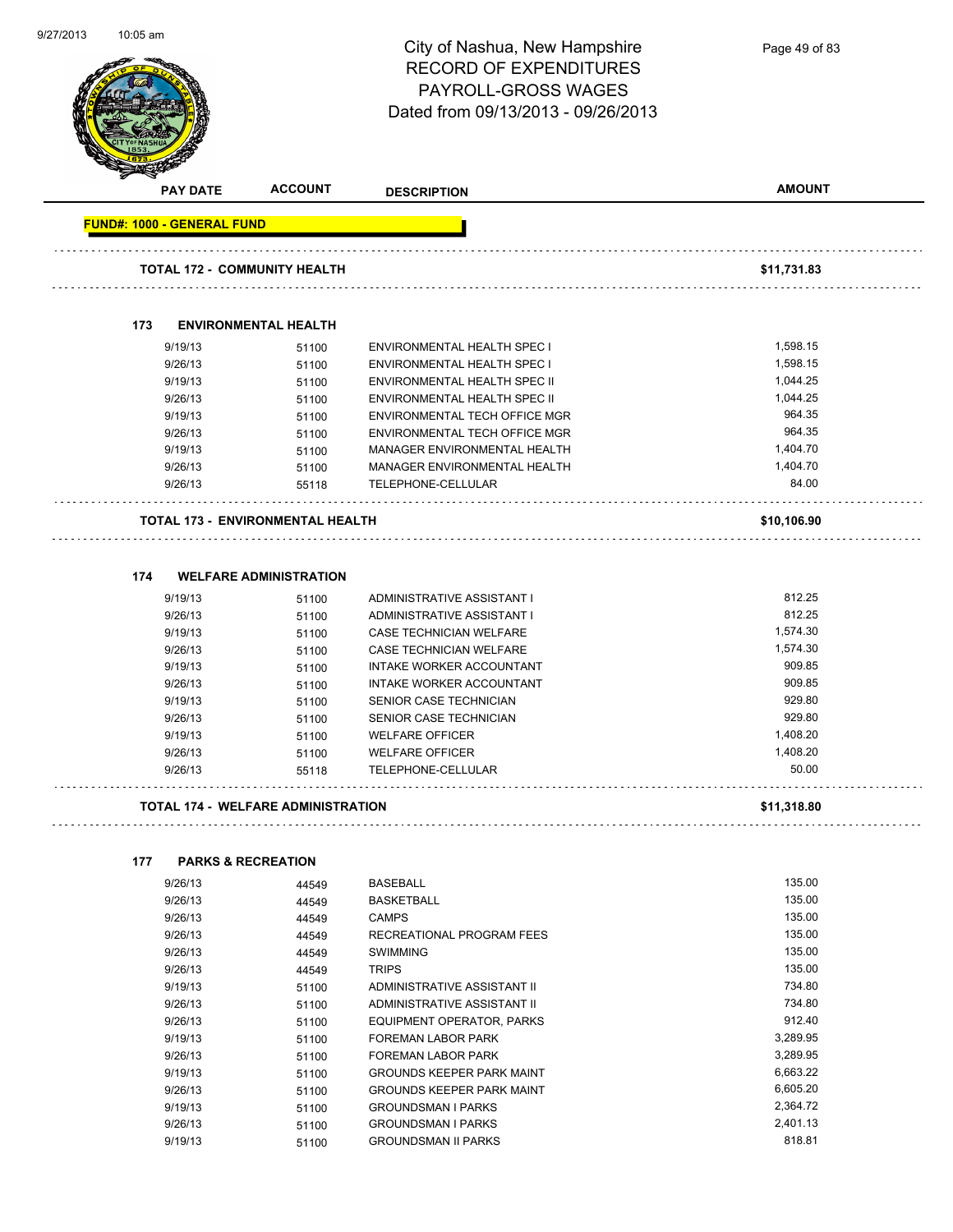Ġ,



| <b>PAY DATE</b>                           | <b>ACCOUNT</b>                | <b>DESCRIPTION</b>                | <b>AMOUNT</b> |
|-------------------------------------------|-------------------------------|-----------------------------------|---------------|
| <b>FUND#: 1000 - GENERAL FUND</b>         |                               |                                   |               |
| 177                                       | <b>PARKS &amp; RECREATION</b> |                                   |               |
| 9/26/13                                   | 51100                         | <b>GROUNDSMAN II PARKS</b>        | 818.80        |
| 9/19/13                                   | 51100                         | <b>LEAD GROUNDSMAN</b>            | 2,758.80      |
| 9/26/13                                   | 51100                         | <b>LEAD GROUNDSMAN</b>            | 2,758.80      |
| 9/19/13                                   | 51100                         | NURSERY WORKER PARKS              | 865.60        |
| 9/26/13                                   | 51100                         | NURSERY WORKER PARKS              | 865.60        |
| 9/19/13                                   | 51100                         | PROGRAM COORDINATOR               | 347.85        |
| 9/26/13                                   | 51100                         | PROGRAM COORDINATOR               | 347.85        |
| 9/19/13                                   | 51100                         | <b>RECREATION PROGRAM MANAGER</b> | 1,075.60      |
| 9/26/13                                   | 51100                         | <b>RECREATION PROGRAM MANAGER</b> | 1,075.60      |
| 9/19/13                                   | 51100                         | STELLOS STADIUM ATTENDANT         | 909.20        |
| 9/26/13                                   | 51100                         | STELLOS STADIUM ATTENDANT         | 909.20        |
| 9/19/13                                   | 51100                         | SUPERINTENDENT OF PARKS RECR      | 1,670.35      |
| 9/26/13                                   | 51100                         | SUPERINTENDENT OF PARKS RECR      | 1,670.35      |
| 9/19/13                                   | 51100                         | <b>TRUCK DRIVER PARKS RECR</b>    | 832.00        |
| 9/26/13                                   | 51100                         | TRUCK DRIVER PARKS RECR           | 832.00        |
| 9/19/13                                   | 51300                         | OVERTIME-REGULAR                  | 2,628.46      |
| 9/26/13                                   | 51300                         | OVERTIME-REGULAR                  | 4,908.79      |
| 9/19/13                                   | 51400                         | <b>WAGES TEMP-SEASONAL</b>        | 1,257.50      |
| 9/19/13                                   | 51600                         | <b>LONGEVITY</b>                  | 1,200.00      |
| 9/26/13                                   | 55118                         | TELEPHONE-CELLULAR                | 67.00         |
| <b>TOTAL 177 - PARKS &amp; RECREATION</b> |                               |                                   | \$56,424.33   |
| 179<br><b>LIBRARY</b>                     |                               |                                   |               |
| 9/19/13                                   | 51100                         | ADMIN ASST COST ACCOUNTANT        | 782.40        |
| 9/26/13                                   | 51100                         | ADMIN ASST COST ACCOUNTANT        | 782.40        |
| 9/19/13                                   | 51100                         | ASSISTANT DIRECTOR LIBRARY        | 1,255.85      |
| 9/26/13                                   | 51100                         | <b>ASSISTANT DIRECTOR LIBRARY</b> | 1,255.85      |
| 9/19/13                                   | 51100                         | ASSISTANT LIBRARIAN CIRCULATIO    | 921.99        |
| 9/26/13                                   | 51100                         | ASSISTANT LIBRARIAN CIRCULATIO    | 921.99        |
| 9/19/13                                   | 51100                         | ASSISTANT LIBRARIAN MEDIA SERV    | 715.90        |
| $\sim$ $\sim$ $\sim$ $\sim$               |                               |                                   | 74504         |

| 9/19/13 | 51100 | ASSISTANT LIBRARIAN MEDIA SERV  | 715.90   |
|---------|-------|---------------------------------|----------|
| 9/26/13 | 51100 | ASSISTANT LIBRARIAN MEDIA SERV  | 715.91   |
| 9/19/13 | 51100 | ASSISTANT LIBRARIAN TECH SVS    | 951.66   |
| 9/26/13 | 51100 | ASSISTANT LIBRARIAN TECH SVS    | 951.65   |
| 9/19/13 | 51100 | ASSISTANT LIBRARIAN YOUTH SERV  | 738.90   |
| 9/26/13 | 51100 | ASSISTANT LIBRARIAN YOUTH SERV  | 738.90   |
| 9/19/13 | 51100 | <b>DIRECTOR LIBRARY</b>         | 1,831.21 |
| 9/26/13 | 51100 | <b>DIRECTOR LIBRARY</b>         | 1,831.20 |
| 9/19/13 | 51100 | EXECUTIVE ASST OFFICE MANAGER   | 833.85   |
| 9/26/13 | 51100 | EXECUTIVE ASST OFFICE MANAGER   | 833.85   |
| 9/19/13 | 51100 | <b>JANITOR</b>                  | 464.60   |
| 9/26/13 | 51100 | <b>JANITOR</b>                  | 464.60   |
| 9/19/13 | 51100 | LIBRARIAN ADULT SERVICES        | 928.20   |
| 9/26/13 | 51100 | LIBRARIAN ADULT SERVICES        | 911.80   |
| 9/19/13 | 51100 | <b>LIBRARIAN CIRCULATION</b>    | 950.25   |
| 9/26/13 | 51100 | <b>LIBRARIAN CIRCULATION</b>    | 950.24   |
| 9/19/13 | 51100 | <b>LIBRARIAN MEDIA SERVICES</b> | 865.39   |
| 9/26/13 | 51100 | LIBRARIAN MEDIA SERVICES        | 865.39   |
| 9/19/13 | 51100 | <b>LIBRARIAN OUTREACH SVS</b>   | 946.43   |
| 9/26/13 | 51100 | <b>LIBRARIAN OUTREACH SVS</b>   | 946.44   |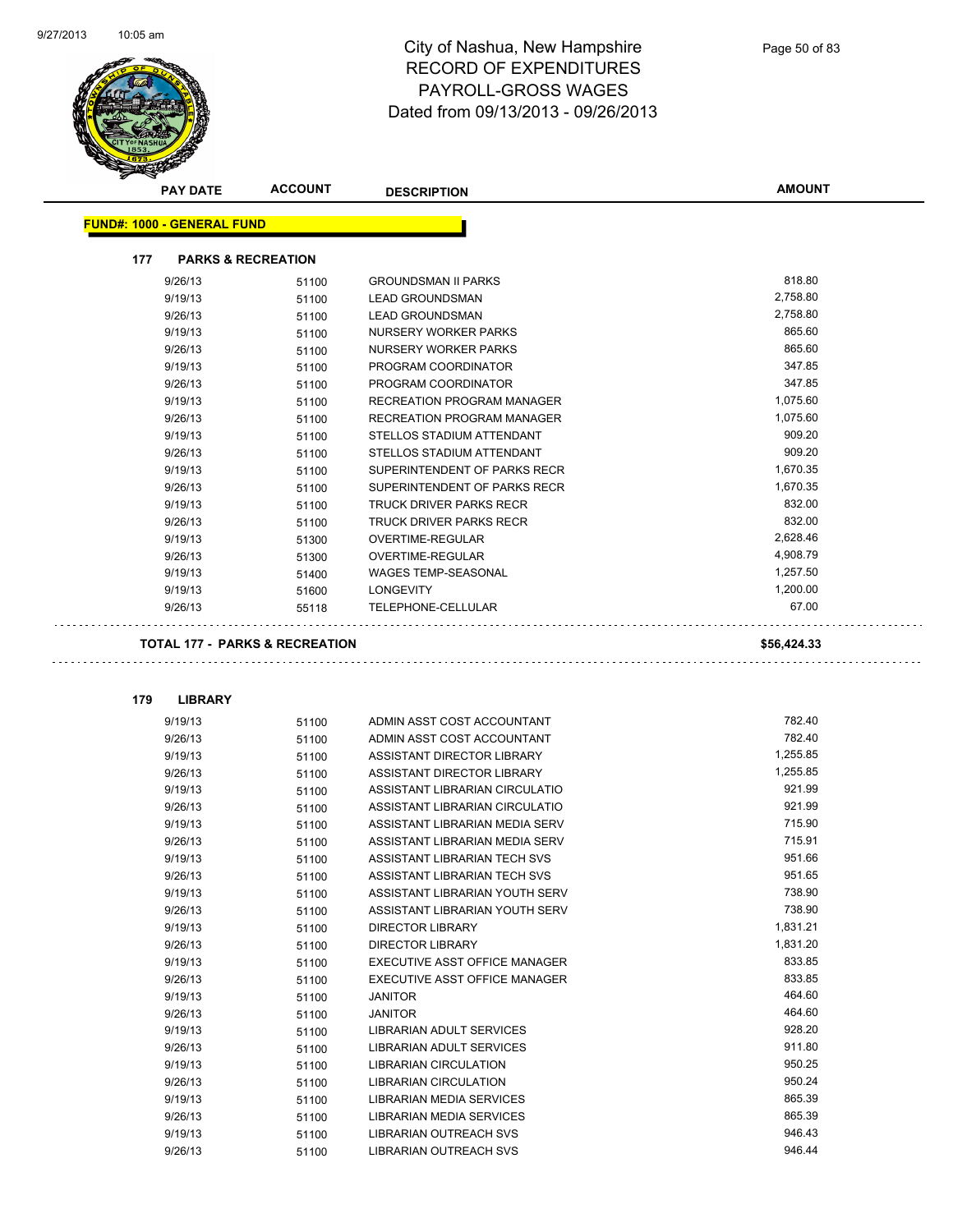

| <b>PAY DATE</b>                   | <b>ACCOUNT</b> | <b>DESCRIPTION</b>                     | <b>AMOUNT</b> |
|-----------------------------------|----------------|----------------------------------------|---------------|
| <b>FUND#: 1000 - GENERAL FUND</b> |                |                                        |               |
|                                   |                |                                        |               |
| 179<br><b>LIBRARY</b>             |                |                                        |               |
| 9/19/13                           | 51100          | <b>LIBRARIAN TECH SERVICES</b>         | 982.40        |
| 9/26/13                           | 51100          | <b>LIBRARIAN TECH SERVICES</b>         | 982.40        |
| 9/19/13                           | 51100          | <b>LIBRARIAN YOUTH SERVICES</b>        | 2,195.20      |
| 9/26/13                           | 51100          | <b>LIBRARIAN YOUTH SERVICES</b>        | 2,162.86      |
| 9/19/13                           | 51100          | LIBRARY ASSISTANT ADULT SERVIC         | 629.70        |
| 9/26/13                           | 51100          | LIBRARY ASSISTANT ADULT SERVIC         | 629.70        |
| 9/19/13                           | 51100          | LIBRARY ASSISTANT CIRCULATION          | 3,334.53      |
| 9/26/13                           | 51100          | <b>LIBRARY ASSISTANT CIRCULATION</b>   | 3,325.84      |
| 9/19/13                           | 51100          | <b>LIBRARY ASSISTANT MEDIA SERVIC</b>  | 1,941.95      |
| 9/26/13                           | 51100          | <b>LIBRARY ASSISTANT MEDIA SERVIC</b>  | 1,941.62      |
| 9/19/13                           | 51100          | <b>LIBRARY ASSISTANT TECH SVS</b>      | 669.55        |
| 9/26/13                           | 51100          | <b>LIBRARY ASSISTANT TECH SVS</b>      | 669.55        |
| 9/19/13                           | 51100          | LIBRARY ASSISTANT YOUTH SERVIC         | 1,258.10      |
| 9/26/13                           | 51100          | LIBRARY ASSISTANT YOUTH SERVIC         | 1,135.02      |
| 9/19/13                           | 51100          | MAINTENANCE SUPV                       | 807.50        |
| 9/26/13                           | 51100          | MAINTENANCE SUPV                       | 740.28        |
| 9/19/13                           | 51100          | <b>MEDIA SERVICES COORDINATOR</b>      | 1,138.58      |
| 9/26/13                           | 51100          | <b>MEDIA SERVICES COORDINATOR</b>      | 1,141.43      |
| 9/19/13                           | 51100          | REFERENCE LIBRARIAN ADULT SERV         | 2,276.72      |
| 9/26/13                           | 51100          | REFERENCE LIBRARIAN ADULT SERV         | 2,997.51      |
| 9/19/13                           | 51100          | REFERENCE LIBRARIAN TECH SVS           | 716.50        |
| 9/26/13                           | 51100          | REFERENCE LIBRARIAN TECH SVS           | 716.50        |
| 9/19/13                           | 51100          | <b>SECURITY LIBRARY</b>                | 649.95        |
| 9/26/13                           | 51100          | <b>SECURITY LIBRARY</b>                | 649.95        |
| 9/19/13                           | 51200          | <b>LIBRARY ASSISTANT CIRCULATION</b>   | 472.15        |
| 9/26/13                           | 51200          | <b>LIBRARY ASSISTANT CIRCULATION</b>   | 471.70        |
| 9/19/13                           | 51200          | <b>LIBRARY ASSISTANT TECH SVS</b>      | 393.56        |
| 9/26/13                           | 51200          | <b>LIBRARY ASSISTANT TECH SVS</b>      | 393.87        |
| 9/19/13                           | 51200          | LIBRARY ASSISTANT YOUTH SERVIC         | 294.50        |
| 9/19/13                           | 51200          | <b>LIBRARY PAGE YOUTH SERVICES</b>     | 220.54        |
| 9/26/13                           | 51200          | LIBRARY PAGE YOUTH SERVICES            | 274.92        |
| 9/19/13                           | 51200          | <b>LIBRARY PAGES CIRCULATION</b>       | 644.72        |
| 9/26/13                           | 51200          | <b>LIBRARY PAGES CIRCULATION</b>       | 781.71        |
| 9/19/13                           | 51200          | LIBRARY PAGES MEDIA SERVICES           | 501.52        |
| 9/26/13                           | 51200          | <b>LIBRARY PAGES MEDIA SERVICES</b>    | 535.71        |
| 9/19/13                           | 51300          | OVERTIME-REGULAR                       | 1,180.89      |
| 9/26/13                           | 51300          | OVERTIME-REGULAR                       | 1,477.95      |
| 9/19/13                           | 51400          | WAGES TEMP-SEASONAL                    | 420.69        |
| 9/26/13                           | 51750          | <b>RETIREMENT &amp; SEPARATION PAY</b> | 103.23        |
|                                   |                |                                        |               |

#### **TOTAL 179 - LIBRARY \$66,217.85**

#### **181 COMMUNITY DEVELOPMENT**

| 9/19/13 | 51100 | ADMINISTRATIVE ASSISTANT II | 665.60 |
|---------|-------|-----------------------------|--------|
| 9/26/13 | 51100 | ADMINISTRATIVE ASSISTANT II | 665.60 |
| 9/19/13 | 51200 | CLERK TYPIST II PT          | 323.31 |
| 9/26/13 | 51200 | CLERK TYPIST II PT          | 323.31 |
| 9/19/13 | 51400 | WAGES TEMP-SEASONAL         | 100.00 |
| 9/26/13 | 51400 | WAGES TEMP-SEASONAL         | 100.00 |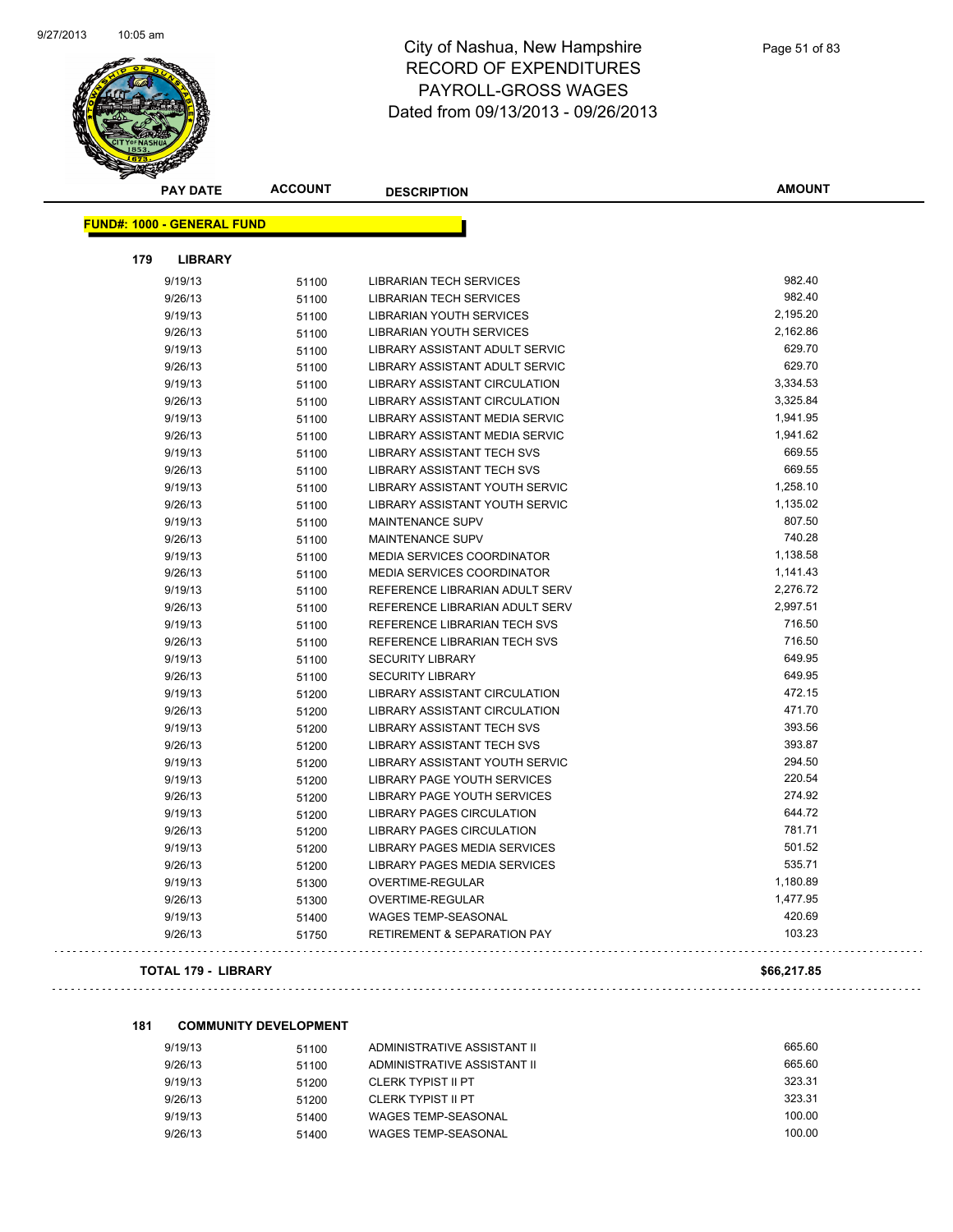| 9/27/2013 | 10:05 am                          |                                          |                                    |               |
|-----------|-----------------------------------|------------------------------------------|------------------------------------|---------------|
|           |                                   |                                          | City of Nashua, New Hampshire      | Page 52 of 83 |
|           |                                   |                                          | <b>RECORD OF EXPENDITURES</b>      |               |
|           |                                   |                                          |                                    |               |
|           |                                   |                                          | PAYROLL-GROSS WAGES                |               |
|           |                                   |                                          | Dated from 09/13/2013 - 09/26/2013 |               |
|           |                                   |                                          |                                    |               |
|           |                                   |                                          |                                    |               |
|           |                                   |                                          |                                    |               |
|           | <b>PAY DATE</b>                   | <b>ACCOUNT</b>                           |                                    | <b>AMOUNT</b> |
|           |                                   |                                          | <b>DESCRIPTION</b>                 |               |
|           | <b>FUND#: 1000 - GENERAL FUND</b> |                                          |                                    |               |
|           |                                   | <b>TOTAL 181 - COMMUNITY DEVELOPMENT</b> |                                    | \$2,177.82    |
|           |                                   |                                          |                                    |               |
|           | 182                               | <b>PLANNING &amp; ZONING</b>             |                                    |               |
|           | 9/19/13                           | 51100                                    | DEPARTMENT COORDINATOR             | 913.60        |
|           | 9/26/13                           | 51100                                    | DEPARTMENT COORDINATOR             | 913.60        |
|           | 9/19/13                           | 51100                                    | <b>DEPUTY PLANNING MANAGER</b>     | 2,589.60      |
|           | 9/26/13                           |                                          | <b>DEPUTY PLANNING MANAGER</b>     | 2,589.60      |
|           |                                   | 51100                                    |                                    | 1,865.85      |
|           | 9/19/13                           | 51100                                    | MANAGER PLANNING DEPT              | 1,865.85      |
|           | 9/26/13                           | 51100                                    | MANAGER PLANNING DEPT              |               |
|           | 9/19/13                           | 51100                                    | PLANNER I                          | 1,675.35      |
|           | 9/26/13                           | 51100                                    | PLANNER I                          | 1,925.35      |
|           | 9/19/13                           | 51100                                    | <b>PLANNER II</b>                  | 1,095.40      |
|           | 9/26/13                           | 51100                                    | <b>PLANNER II</b>                  | 1,095.40      |
|           | 9/19/13                           | 51100                                    | ZONING COORDINATOR                 | 682.30        |
|           | 9/26/13                           | 51100                                    | ZONING COORDINATOR                 | 682.30        |
|           | 9/19/13                           | 53428                                    | STENOGRAPHIC SERVICES              | 200.00        |
|           | 9/26/13                           | 53428                                    | STENOGRAPHIC SERVICES              | 200.00        |
|           | 9/26/13                           | 55118                                    | TELEPHONE-CELLULAR                 | 17.00         |
|           |                                   | <b>TOTAL 182 - PLANNING &amp; ZONING</b> |                                    | \$18,311.20   |
|           |                                   |                                          |                                    |               |
|           | 183                               | <b>ECONOMIC DEVELOPMENT</b>              |                                    |               |
|           | 9/19/13                           | 51100                                    | ECONOMIC DEV DIRECTOR              | 1,819.35      |
|           | 9/26/13                           | 51100                                    | ECONOMIC DEV DIRECTOR              | 1,819.35      |
|           | 9/19/13                           | 51100                                    | OED PROGRAM COORDINATOR            | 385.00        |
|           | 9/26/13                           | 51100                                    | OED PROGRAM COORDINATOR            | 385.00        |
|           |                                   | <b>TOTAL 183 - ECONOMIC DEVELOPMENT</b>  |                                    | \$4,408.70    |
|           |                                   |                                          |                                    |               |
|           | <b>SCHOOL</b><br>191              |                                          |                                    |               |
|           | 9/26/13                           | 51100                                    | 21 CENTURY ELEM MFAM RES COORD     | 722.20        |
|           | 9/26/13                           | 51100                                    | ASSISTANT PRINCIPAL AMH            | 2,762.62      |
|           | 9/26/13                           | 51100                                    | ASSISTANT PRINCIPAL BIC            | 2,873.98      |
|           | 9/26/13                           | 51100                                    | ASSISTANT PRINCIPAL BRO            | 1,403.84      |
|           | 9/26/13                           | 51100                                    | ASSISTANT PRINCIPAL CHARL          | 2,915.05      |
|           | 9/26/13                           | 51100                                    | ASSISTANT PRINCIPAL DR CRSP        | 2,873.96      |
|           | 9/26/13                           | 51100                                    | ASSISTANT PRINCIPAL ELM            | 6,488.04      |
|           | 9/26/13                           | 51100                                    | ASSISTANT PRINCIPAL FES            | 2,915.05      |
|           | 9/26/13                           | 51100                                    | ASSISTANT PRINCIPAL FMS            | 3,411.12      |
|           | 9/26/13                           |                                          | ASSISTANT PRINCIPAL LEDGE          | 2,762.62      |
|           |                                   | 51100                                    |                                    | 4,273.85      |
|           | 9/26/13                           | 51100                                    | ASSISTANT PRINCIPAL MDE            | 12,750.61     |
|           | 9/26/13                           | 51100                                    | ASSISTANT PRINCIPAL NHN            |               |
|           | 9/26/13                           | 51100                                    | ASSISTANT PRINCIPAL NHS            | 12,407.26     |
|           | 9/26/13                           | 51100                                    | ASSISTANT PRINCIPAL PMS            | 3,214.75      |

9/26/13 51100 ASSISTANT PRINCIPAL SHE 2,807.69 9/26/13 51100 ASSISTANT SUPERINTENDENT 8,186.73 9/26/13 51100 ASST DIRECTOR PLANT OPS 4,219.70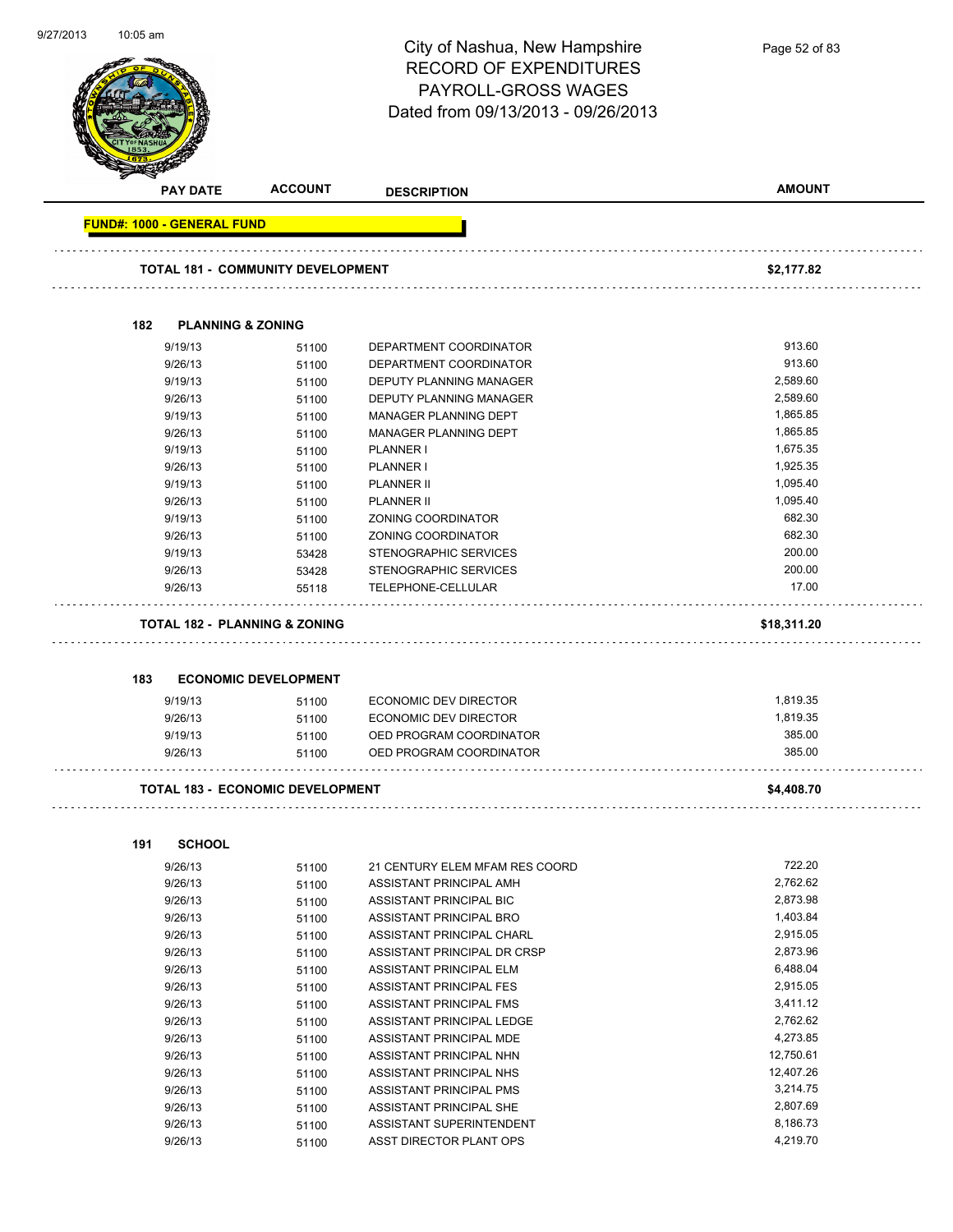

| <b>PAY DATE</b>                   | <b>ACCOUNT</b> | <b>DESCRIPTION</b>              | <b>AMOUNT</b> |
|-----------------------------------|----------------|---------------------------------|---------------|
| <b>FUND#: 1000 - GENERAL FUND</b> |                |                                 |               |
|                                   |                |                                 |               |
| 191<br><b>SCHOOL</b>              |                |                                 |               |
| 9/26/13                           | 51100          | ASST DIRECTOR SPED              | 5,972.01      |
| 9/26/13                           | 51100          | ASST SYSTEMS ADMIN FULL YEAR    | 12,221.28     |
| 9/19/13                           | 51100          | ASST SYSTEMS ADMIN SCH YEAR     | 791.65        |
| 9/26/13                           | 51100          | ASST SYSTEMS ADMIN SCH YEAR     | 781.09        |
| 9/26/13                           | 51100          | ATTENDANCE OFFICER              | 2,225.67      |
| 9/26/13                           | 51100          | AYP FACILITATOR DRC             | 859.94        |
| 9/26/13                           | 51100          | AYP FACILITATOR FES             | 1,911.92      |
| 9/26/13                           | 51100          | CAREER CENTER COORD NHN         | 1,449.39      |
| 9/26/13                           | 51100          | CAREER CENTER COORD NHS         | 1,449.39      |
| 9/26/13                           | 51100          | CHIEF OPERATING OFFICER         | 3,868.07      |
| 9/19/13                           | 51100          | CLERICAL ACADEMY NHN            | 2,644.20      |
| 9/26/13                           | 51100          | CLERICAL ACADEMY NHN            | 2,644.20      |
| 9/19/13                           | 51100          | CLERICAL ACADEMY NHS            | 2,612.30      |
| 9/26/13                           | 51100          | CLERICAL ACADEMY NHS            | 2,731.97      |
| 9/19/13                           | 51100          | <b>CLERICAL ASST SUPER SUP</b>  | 2,003.45      |
| 9/26/13                           | 51100          | <b>CLERICAL ASST SUPER SUP</b>  | 2,014.13      |
| 9/19/13                           | 51100          | <b>CLERICAL ATHLETIC NHN</b>    | 690.40        |
| 9/26/13                           | 51100          | CLERICAL ATHLETIC NHN           | 690.40        |
| 9/19/13                           | 51100          | CLERICAL ATHLETIC NHS           | 679.15        |
| 9/26/13                           | 51100          | CLERICAL ATHLETIC NHS           | 679.15        |
| 9/19/13                           | 51100          | CLERICAL BOARD OF ED SUP        | 759.55        |
| 9/26/13                           | 51100          | CLERICAL BOARD OF ED SUP        | 739.29        |
| 9/19/13                           | 51100          | <b>CLERICAL BUSINESS</b>        | 3,458.66      |
| 9/26/13                           | 51100          | <b>CLERICAL BUSINESS</b>        | 3,455.35      |
| 9/19/13                           | 51100          | CLERICAL CHIEF OP OFFICER SUP   | 779.18        |
| 9/26/13                           | 51100          | CLERICAL CHIEF OP OFFICER SUP   | 779.40        |
| 9/19/13                           | 51100          | CLERICAL CTE NHN                | 718.90        |
| 9/26/13                           | 51100          | <b>CLERICAL CTE NHN</b>         | 720.90        |
| 9/19/13                           | 51100          | CLERICAL CTE NHS                | 690.40        |
| 9/26/13                           | 51100          | CLERICAL CTE NHS                | 690.40        |
| 9/19/13                           | 51100          | <b>CLERICAL GUIDANCE ELM</b>    | 723.57        |
| 9/26/13                           | 51100          | <b>CLERICAL GUIDANCE ELM</b>    | 724.15        |
| 9/19/13                           | 51100          | <b>CLERICAL GUIDANCE NHN</b>    | 2,648.26      |
| 9/26/13                           | 51100          | <b>CLERICAL GUIDANCE NHN</b>    | 2,648.25      |
| 9/19/13                           | 51100          | <b>CLERICAL GUIDANCE NHS</b>    | 2,697.75      |
| 9/26/13                           | 51100          | CLERICAL GUIDANCE NHS           | 2,697.75      |
| 9/19/13                           | 51100          | <b>CLERICAL HUMAN RESOURCES</b> | 2,636.87      |
| 9/26/13                           | 51100          | <b>CLERICAL HUMAN RESOURCES</b> | 2,646.05      |
| 9/19/13                           | 51100          | <b>CLERICAL PAYROLL SUP</b>     | 647.65        |
| 9/26/13                           | 51100          | <b>CLERICAL PAYROLL SUP</b>     | 647.65        |
| 9/19/13                           | 51100          | <b>CLERICAL PLANT OPS</b>       | 724.15        |
| 9/26/13                           | 51100          | <b>CLERICAL PLANT OPS</b>       | 724.73        |
| 9/19/13                           | 51100          | <b>CLERICAL PRINCIPAL AMH</b>   | 1,231.50      |
| 9/26/13                           | 51100          | <b>CLERICAL PRINCIPAL AMH</b>   | 1,231.50      |
| 9/19/13                           | 51100          | <b>CLERICAL PRINCIPAL BIC</b>   | 1,208.52      |
| 9/26/13                           | 51100          | <b>CLERICAL PRINCIPAL BIC</b>   | 690.40        |
| 9/19/13                           | 51100          | <b>CLERICAL PRINCIPAL BIR</b>   | 1,380.80      |
| 9/26/13                           | 51100          | <b>CLERICAL PRINCIPAL BIR</b>   | 1,380.80      |
| 9/19/13                           | 51100          | <b>CLERICAL PRINCIPAL BRO</b>   | 1,414.55      |
| 9/26/13                           | 51100          | CLERICAL PRINCIPAL BRO          | 1,414.55      |
| 9/19/13                           | 51100          | CLERICAL PRINCIPAL CHA          | 1,296.50      |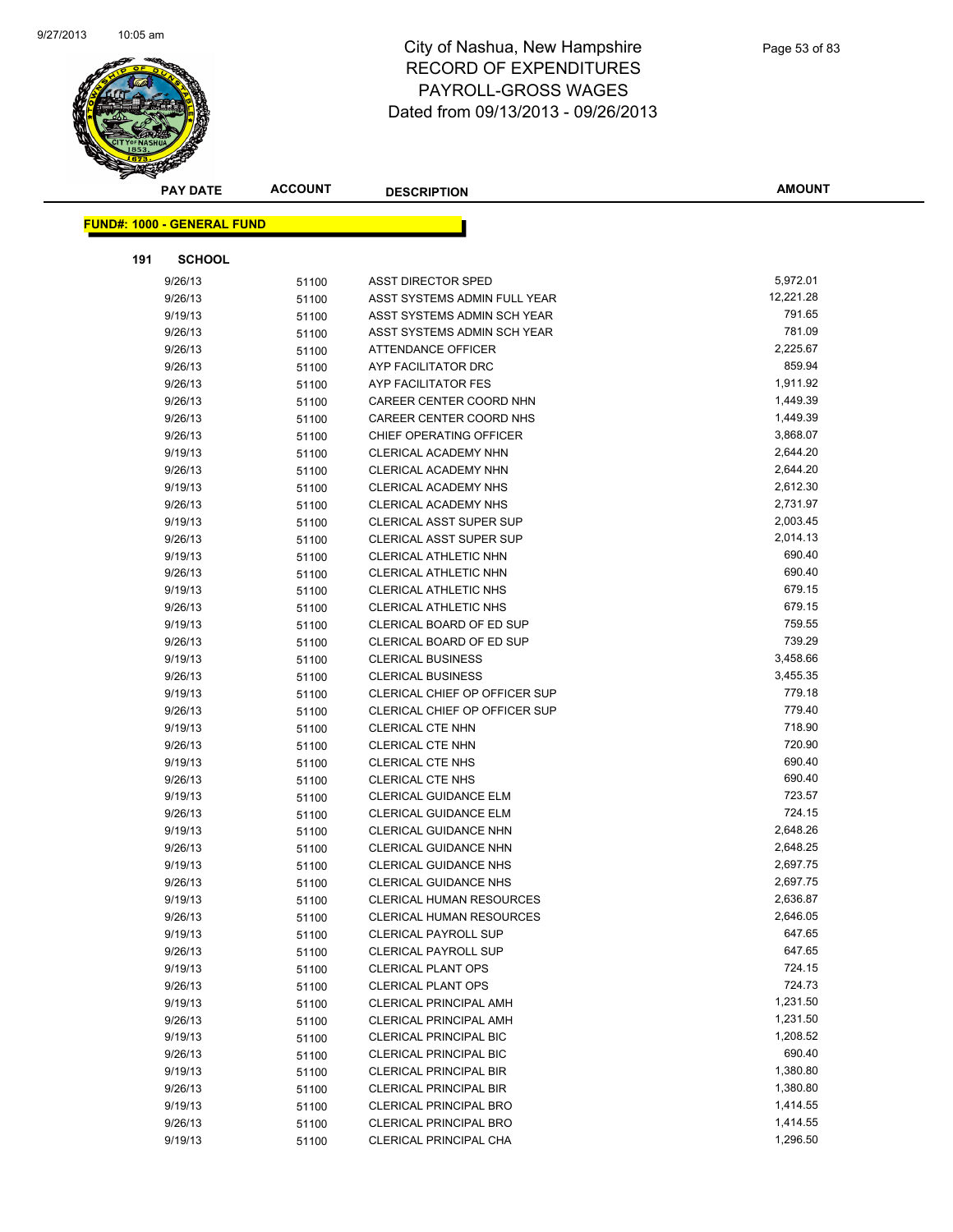

| <b>FUND#: 1000 - GENERAL FUND</b><br><b>SCHOOL</b><br>191<br>1,295.30<br>9/26/13<br>51100<br><b>CLERICAL PRINCIPAL CHA</b><br>9/19/13<br>1,295.30<br><b>CLERICAL PRINCIPAL DRC</b><br>51100<br>1,295.30<br><b>CLERICAL PRINCIPAL DRC</b><br>9/26/13<br>51100<br>CLERICAL PRINCIPAL ELM<br>3,130.80<br>9/19/13<br>51100<br>3,139.80<br>9/26/13<br><b>CLERICAL PRINCIPAL ELM</b><br>51100<br>1,363.02<br>9/19/13<br><b>CLERICAL PRINCIPAL FES</b><br>51100<br>1,326.80<br>9/26/13<br><b>CLERICAL PRINCIPAL FES</b><br>51100<br>2,048.70<br>9/19/13<br><b>CLERICAL PRINCIPAL FMS</b><br>51100<br>2,046.34<br>9/26/13<br><b>CLERICAL PRINCIPAL FMS</b><br>51100<br>1,263.40<br>9/19/13<br>CLERICAL PRINCIPAL LDG<br>51100<br>1,267.36<br>9/26/13<br><b>CLERICAL PRINCIPAL LDG</b><br>51100<br>1,400.22<br>9/19/13<br><b>CLERICAL PRINCIPAL MDE</b><br>51100<br>9/26/13<br><b>CLERICAL PRINCIPAL MDE</b><br>1,432.27<br>51100<br>1,452.38<br>9/19/13<br>51100<br><b>CLERICAL PRINCIPAL MTP</b><br>9/26/13<br>1,338.05<br><b>CLERICAL PRINCIPAL MTP</b><br>51100<br>2,533.10<br>9/19/13<br>CLERICAL PRINCIPAL NHN<br>51100<br>2,574.85<br>9/26/13<br>CLERICAL PRINCIPAL NHN<br>51100<br>1,182.03<br>9/19/13<br><b>CLERICAL PRINCIPAL NHS</b><br>51100<br>1,361.01<br>9/26/13<br>CLERICAL PRINCIPAL NHS<br>51100<br>1,369.55<br>9/19/13<br>51100<br><b>CLERICAL PRINCIPAL NSE</b><br>9/26/13<br>1,369.55<br><b>CLERICAL PRINCIPAL NSE</b><br>51100<br>2,019.60<br>9/19/13<br>51100<br><b>CLERICAL PRINCIPAL PMS</b><br>1,893.44<br><b>CLERICAL PRINCIPAL PMS</b><br>9/26/13<br>51100<br>1,414.55<br>CLERICAL PRINCIPAL SHE<br>9/19/13<br>51100<br>1,414.55<br>9/26/13<br><b>CLERICAL PRINCIPAL SHE</b><br>51100<br>685.53<br>9/19/13<br>CLERICAL SPECIAL ED NHS<br>51100<br>704.84<br>9/26/13<br>CLERICAL SPECIAL ED NHS<br>51100<br>1,448.30<br>9/19/13<br>CLERICAL SPECIAL ED SUP<br>51100<br>1,448.30<br>9/26/13<br>CLERICAL SPECIAL ED SUP<br>51100<br>768.70<br>9/19/13<br><b>CLERICAL STUDENT SERV SUP</b><br>51100<br>768.70<br>9/26/13<br><b>CLERICAL STUDENT SERV SUP</b><br>51100<br>747.40<br>9/19/13<br><b>CLERICAL SUB SERVICE SUP</b><br>51100<br>747.40<br>9/26/13<br><b>CLERICAL SUB SERVICE SUP</b><br>51100<br>907.65<br>9/19/13<br>CLERICAL SUPERINTENDANT SUP<br>51100<br>907.65<br><b>CLERICAL SUPERINTENDANT SUP</b><br>9/26/13<br>51100<br>9/19/13<br>51100<br>CLERICAL TRANSPORTATION SUP<br>719.31<br>724.15<br>9/26/13<br><b>CLERICAL TRANSPORTATION SUP</b><br>51100<br>724.15<br>9/19/13<br>CLERICAL VOCATIONAL NHN<br>51100<br>878.63<br>9/26/13<br>51100<br>CLERICAL VOCATIONAL NHN<br>5,797.26<br>9/26/13<br><b>CURRICULUM SUPERVISOR</b><br>51100<br>1,941.60<br>9/19/13<br><b>CUSTODIAN AMH</b><br>51100<br>1,941.60<br>9/26/13<br><b>CUSTODIAN AMH</b><br>51100<br>736.80<br>9/19/13<br><b>CUSTODIAN ASST HEAD FMS</b><br>51100<br>736.80<br>9/26/13<br><b>CUSTODIAN ASST HEAD FMS</b><br>51100<br>1,595.31<br>9/19/13<br><b>CUSTODIAN ASST HEAD NHN</b><br>51100<br>1,616.01<br>9/26/13<br><b>CUSTODIAN ASST HEAD NHN</b><br>51100<br>1,618.00<br>9/19/13<br><b>CUSTODIAN ASST HEAD NHS</b><br>51100<br>1,618.01<br><b>CUSTODIAN ASST HEAD NHS</b><br>9/26/13<br>51100<br>1,941.60<br>9/19/13<br><b>CUSTODIAN BIC</b><br>51100<br>1,941.60<br>9/26/13<br><b>CUSTODIAN BIC</b><br>51100 | <b>PAY DATE</b> | <b>ACCOUNT</b> | <b>DESCRIPTION</b>   | <b>AMOUNT</b> |
|--------------------------------------------------------------------------------------------------------------------------------------------------------------------------------------------------------------------------------------------------------------------------------------------------------------------------------------------------------------------------------------------------------------------------------------------------------------------------------------------------------------------------------------------------------------------------------------------------------------------------------------------------------------------------------------------------------------------------------------------------------------------------------------------------------------------------------------------------------------------------------------------------------------------------------------------------------------------------------------------------------------------------------------------------------------------------------------------------------------------------------------------------------------------------------------------------------------------------------------------------------------------------------------------------------------------------------------------------------------------------------------------------------------------------------------------------------------------------------------------------------------------------------------------------------------------------------------------------------------------------------------------------------------------------------------------------------------------------------------------------------------------------------------------------------------------------------------------------------------------------------------------------------------------------------------------------------------------------------------------------------------------------------------------------------------------------------------------------------------------------------------------------------------------------------------------------------------------------------------------------------------------------------------------------------------------------------------------------------------------------------------------------------------------------------------------------------------------------------------------------------------------------------------------------------------------------------------------------------------------------------------------------------------------------------------------------------------------------------------------------------------------------------------------------------------------------------------------------------------------------------------------------------------------------------------------------------------------------------------------------------------------------------------------------------------------------------------------------------------------------------------------------------------------------------------------------------------------------------------------------------------------------------------------------------------------|-----------------|----------------|----------------------|---------------|
|                                                                                                                                                                                                                                                                                                                                                                                                                                                                                                                                                                                                                                                                                                                                                                                                                                                                                                                                                                                                                                                                                                                                                                                                                                                                                                                                                                                                                                                                                                                                                                                                                                                                                                                                                                                                                                                                                                                                                                                                                                                                                                                                                                                                                                                                                                                                                                                                                                                                                                                                                                                                                                                                                                                                                                                                                                                                                                                                                                                                                                                                                                                                                                                                                                                                                                                    |                 |                |                      |               |
|                                                                                                                                                                                                                                                                                                                                                                                                                                                                                                                                                                                                                                                                                                                                                                                                                                                                                                                                                                                                                                                                                                                                                                                                                                                                                                                                                                                                                                                                                                                                                                                                                                                                                                                                                                                                                                                                                                                                                                                                                                                                                                                                                                                                                                                                                                                                                                                                                                                                                                                                                                                                                                                                                                                                                                                                                                                                                                                                                                                                                                                                                                                                                                                                                                                                                                                    |                 |                |                      |               |
|                                                                                                                                                                                                                                                                                                                                                                                                                                                                                                                                                                                                                                                                                                                                                                                                                                                                                                                                                                                                                                                                                                                                                                                                                                                                                                                                                                                                                                                                                                                                                                                                                                                                                                                                                                                                                                                                                                                                                                                                                                                                                                                                                                                                                                                                                                                                                                                                                                                                                                                                                                                                                                                                                                                                                                                                                                                                                                                                                                                                                                                                                                                                                                                                                                                                                                                    |                 |                |                      |               |
|                                                                                                                                                                                                                                                                                                                                                                                                                                                                                                                                                                                                                                                                                                                                                                                                                                                                                                                                                                                                                                                                                                                                                                                                                                                                                                                                                                                                                                                                                                                                                                                                                                                                                                                                                                                                                                                                                                                                                                                                                                                                                                                                                                                                                                                                                                                                                                                                                                                                                                                                                                                                                                                                                                                                                                                                                                                                                                                                                                                                                                                                                                                                                                                                                                                                                                                    |                 |                |                      |               |
|                                                                                                                                                                                                                                                                                                                                                                                                                                                                                                                                                                                                                                                                                                                                                                                                                                                                                                                                                                                                                                                                                                                                                                                                                                                                                                                                                                                                                                                                                                                                                                                                                                                                                                                                                                                                                                                                                                                                                                                                                                                                                                                                                                                                                                                                                                                                                                                                                                                                                                                                                                                                                                                                                                                                                                                                                                                                                                                                                                                                                                                                                                                                                                                                                                                                                                                    |                 |                |                      |               |
|                                                                                                                                                                                                                                                                                                                                                                                                                                                                                                                                                                                                                                                                                                                                                                                                                                                                                                                                                                                                                                                                                                                                                                                                                                                                                                                                                                                                                                                                                                                                                                                                                                                                                                                                                                                                                                                                                                                                                                                                                                                                                                                                                                                                                                                                                                                                                                                                                                                                                                                                                                                                                                                                                                                                                                                                                                                                                                                                                                                                                                                                                                                                                                                                                                                                                                                    |                 |                |                      |               |
|                                                                                                                                                                                                                                                                                                                                                                                                                                                                                                                                                                                                                                                                                                                                                                                                                                                                                                                                                                                                                                                                                                                                                                                                                                                                                                                                                                                                                                                                                                                                                                                                                                                                                                                                                                                                                                                                                                                                                                                                                                                                                                                                                                                                                                                                                                                                                                                                                                                                                                                                                                                                                                                                                                                                                                                                                                                                                                                                                                                                                                                                                                                                                                                                                                                                                                                    |                 |                |                      |               |
|                                                                                                                                                                                                                                                                                                                                                                                                                                                                                                                                                                                                                                                                                                                                                                                                                                                                                                                                                                                                                                                                                                                                                                                                                                                                                                                                                                                                                                                                                                                                                                                                                                                                                                                                                                                                                                                                                                                                                                                                                                                                                                                                                                                                                                                                                                                                                                                                                                                                                                                                                                                                                                                                                                                                                                                                                                                                                                                                                                                                                                                                                                                                                                                                                                                                                                                    |                 |                |                      |               |
|                                                                                                                                                                                                                                                                                                                                                                                                                                                                                                                                                                                                                                                                                                                                                                                                                                                                                                                                                                                                                                                                                                                                                                                                                                                                                                                                                                                                                                                                                                                                                                                                                                                                                                                                                                                                                                                                                                                                                                                                                                                                                                                                                                                                                                                                                                                                                                                                                                                                                                                                                                                                                                                                                                                                                                                                                                                                                                                                                                                                                                                                                                                                                                                                                                                                                                                    |                 |                |                      |               |
|                                                                                                                                                                                                                                                                                                                                                                                                                                                                                                                                                                                                                                                                                                                                                                                                                                                                                                                                                                                                                                                                                                                                                                                                                                                                                                                                                                                                                                                                                                                                                                                                                                                                                                                                                                                                                                                                                                                                                                                                                                                                                                                                                                                                                                                                                                                                                                                                                                                                                                                                                                                                                                                                                                                                                                                                                                                                                                                                                                                                                                                                                                                                                                                                                                                                                                                    |                 |                |                      |               |
|                                                                                                                                                                                                                                                                                                                                                                                                                                                                                                                                                                                                                                                                                                                                                                                                                                                                                                                                                                                                                                                                                                                                                                                                                                                                                                                                                                                                                                                                                                                                                                                                                                                                                                                                                                                                                                                                                                                                                                                                                                                                                                                                                                                                                                                                                                                                                                                                                                                                                                                                                                                                                                                                                                                                                                                                                                                                                                                                                                                                                                                                                                                                                                                                                                                                                                                    |                 |                |                      |               |
|                                                                                                                                                                                                                                                                                                                                                                                                                                                                                                                                                                                                                                                                                                                                                                                                                                                                                                                                                                                                                                                                                                                                                                                                                                                                                                                                                                                                                                                                                                                                                                                                                                                                                                                                                                                                                                                                                                                                                                                                                                                                                                                                                                                                                                                                                                                                                                                                                                                                                                                                                                                                                                                                                                                                                                                                                                                                                                                                                                                                                                                                                                                                                                                                                                                                                                                    |                 |                |                      |               |
|                                                                                                                                                                                                                                                                                                                                                                                                                                                                                                                                                                                                                                                                                                                                                                                                                                                                                                                                                                                                                                                                                                                                                                                                                                                                                                                                                                                                                                                                                                                                                                                                                                                                                                                                                                                                                                                                                                                                                                                                                                                                                                                                                                                                                                                                                                                                                                                                                                                                                                                                                                                                                                                                                                                                                                                                                                                                                                                                                                                                                                                                                                                                                                                                                                                                                                                    |                 |                |                      |               |
|                                                                                                                                                                                                                                                                                                                                                                                                                                                                                                                                                                                                                                                                                                                                                                                                                                                                                                                                                                                                                                                                                                                                                                                                                                                                                                                                                                                                                                                                                                                                                                                                                                                                                                                                                                                                                                                                                                                                                                                                                                                                                                                                                                                                                                                                                                                                                                                                                                                                                                                                                                                                                                                                                                                                                                                                                                                                                                                                                                                                                                                                                                                                                                                                                                                                                                                    |                 |                |                      |               |
|                                                                                                                                                                                                                                                                                                                                                                                                                                                                                                                                                                                                                                                                                                                                                                                                                                                                                                                                                                                                                                                                                                                                                                                                                                                                                                                                                                                                                                                                                                                                                                                                                                                                                                                                                                                                                                                                                                                                                                                                                                                                                                                                                                                                                                                                                                                                                                                                                                                                                                                                                                                                                                                                                                                                                                                                                                                                                                                                                                                                                                                                                                                                                                                                                                                                                                                    |                 |                |                      |               |
|                                                                                                                                                                                                                                                                                                                                                                                                                                                                                                                                                                                                                                                                                                                                                                                                                                                                                                                                                                                                                                                                                                                                                                                                                                                                                                                                                                                                                                                                                                                                                                                                                                                                                                                                                                                                                                                                                                                                                                                                                                                                                                                                                                                                                                                                                                                                                                                                                                                                                                                                                                                                                                                                                                                                                                                                                                                                                                                                                                                                                                                                                                                                                                                                                                                                                                                    |                 |                |                      |               |
|                                                                                                                                                                                                                                                                                                                                                                                                                                                                                                                                                                                                                                                                                                                                                                                                                                                                                                                                                                                                                                                                                                                                                                                                                                                                                                                                                                                                                                                                                                                                                                                                                                                                                                                                                                                                                                                                                                                                                                                                                                                                                                                                                                                                                                                                                                                                                                                                                                                                                                                                                                                                                                                                                                                                                                                                                                                                                                                                                                                                                                                                                                                                                                                                                                                                                                                    |                 |                |                      |               |
|                                                                                                                                                                                                                                                                                                                                                                                                                                                                                                                                                                                                                                                                                                                                                                                                                                                                                                                                                                                                                                                                                                                                                                                                                                                                                                                                                                                                                                                                                                                                                                                                                                                                                                                                                                                                                                                                                                                                                                                                                                                                                                                                                                                                                                                                                                                                                                                                                                                                                                                                                                                                                                                                                                                                                                                                                                                                                                                                                                                                                                                                                                                                                                                                                                                                                                                    |                 |                |                      |               |
|                                                                                                                                                                                                                                                                                                                                                                                                                                                                                                                                                                                                                                                                                                                                                                                                                                                                                                                                                                                                                                                                                                                                                                                                                                                                                                                                                                                                                                                                                                                                                                                                                                                                                                                                                                                                                                                                                                                                                                                                                                                                                                                                                                                                                                                                                                                                                                                                                                                                                                                                                                                                                                                                                                                                                                                                                                                                                                                                                                                                                                                                                                                                                                                                                                                                                                                    |                 |                |                      |               |
|                                                                                                                                                                                                                                                                                                                                                                                                                                                                                                                                                                                                                                                                                                                                                                                                                                                                                                                                                                                                                                                                                                                                                                                                                                                                                                                                                                                                                                                                                                                                                                                                                                                                                                                                                                                                                                                                                                                                                                                                                                                                                                                                                                                                                                                                                                                                                                                                                                                                                                                                                                                                                                                                                                                                                                                                                                                                                                                                                                                                                                                                                                                                                                                                                                                                                                                    |                 |                |                      |               |
|                                                                                                                                                                                                                                                                                                                                                                                                                                                                                                                                                                                                                                                                                                                                                                                                                                                                                                                                                                                                                                                                                                                                                                                                                                                                                                                                                                                                                                                                                                                                                                                                                                                                                                                                                                                                                                                                                                                                                                                                                                                                                                                                                                                                                                                                                                                                                                                                                                                                                                                                                                                                                                                                                                                                                                                                                                                                                                                                                                                                                                                                                                                                                                                                                                                                                                                    |                 |                |                      |               |
|                                                                                                                                                                                                                                                                                                                                                                                                                                                                                                                                                                                                                                                                                                                                                                                                                                                                                                                                                                                                                                                                                                                                                                                                                                                                                                                                                                                                                                                                                                                                                                                                                                                                                                                                                                                                                                                                                                                                                                                                                                                                                                                                                                                                                                                                                                                                                                                                                                                                                                                                                                                                                                                                                                                                                                                                                                                                                                                                                                                                                                                                                                                                                                                                                                                                                                                    |                 |                |                      |               |
|                                                                                                                                                                                                                                                                                                                                                                                                                                                                                                                                                                                                                                                                                                                                                                                                                                                                                                                                                                                                                                                                                                                                                                                                                                                                                                                                                                                                                                                                                                                                                                                                                                                                                                                                                                                                                                                                                                                                                                                                                                                                                                                                                                                                                                                                                                                                                                                                                                                                                                                                                                                                                                                                                                                                                                                                                                                                                                                                                                                                                                                                                                                                                                                                                                                                                                                    |                 |                |                      |               |
|                                                                                                                                                                                                                                                                                                                                                                                                                                                                                                                                                                                                                                                                                                                                                                                                                                                                                                                                                                                                                                                                                                                                                                                                                                                                                                                                                                                                                                                                                                                                                                                                                                                                                                                                                                                                                                                                                                                                                                                                                                                                                                                                                                                                                                                                                                                                                                                                                                                                                                                                                                                                                                                                                                                                                                                                                                                                                                                                                                                                                                                                                                                                                                                                                                                                                                                    |                 |                |                      |               |
|                                                                                                                                                                                                                                                                                                                                                                                                                                                                                                                                                                                                                                                                                                                                                                                                                                                                                                                                                                                                                                                                                                                                                                                                                                                                                                                                                                                                                                                                                                                                                                                                                                                                                                                                                                                                                                                                                                                                                                                                                                                                                                                                                                                                                                                                                                                                                                                                                                                                                                                                                                                                                                                                                                                                                                                                                                                                                                                                                                                                                                                                                                                                                                                                                                                                                                                    |                 |                |                      |               |
|                                                                                                                                                                                                                                                                                                                                                                                                                                                                                                                                                                                                                                                                                                                                                                                                                                                                                                                                                                                                                                                                                                                                                                                                                                                                                                                                                                                                                                                                                                                                                                                                                                                                                                                                                                                                                                                                                                                                                                                                                                                                                                                                                                                                                                                                                                                                                                                                                                                                                                                                                                                                                                                                                                                                                                                                                                                                                                                                                                                                                                                                                                                                                                                                                                                                                                                    |                 |                |                      |               |
|                                                                                                                                                                                                                                                                                                                                                                                                                                                                                                                                                                                                                                                                                                                                                                                                                                                                                                                                                                                                                                                                                                                                                                                                                                                                                                                                                                                                                                                                                                                                                                                                                                                                                                                                                                                                                                                                                                                                                                                                                                                                                                                                                                                                                                                                                                                                                                                                                                                                                                                                                                                                                                                                                                                                                                                                                                                                                                                                                                                                                                                                                                                                                                                                                                                                                                                    |                 |                |                      |               |
|                                                                                                                                                                                                                                                                                                                                                                                                                                                                                                                                                                                                                                                                                                                                                                                                                                                                                                                                                                                                                                                                                                                                                                                                                                                                                                                                                                                                                                                                                                                                                                                                                                                                                                                                                                                                                                                                                                                                                                                                                                                                                                                                                                                                                                                                                                                                                                                                                                                                                                                                                                                                                                                                                                                                                                                                                                                                                                                                                                                                                                                                                                                                                                                                                                                                                                                    |                 |                |                      |               |
|                                                                                                                                                                                                                                                                                                                                                                                                                                                                                                                                                                                                                                                                                                                                                                                                                                                                                                                                                                                                                                                                                                                                                                                                                                                                                                                                                                                                                                                                                                                                                                                                                                                                                                                                                                                                                                                                                                                                                                                                                                                                                                                                                                                                                                                                                                                                                                                                                                                                                                                                                                                                                                                                                                                                                                                                                                                                                                                                                                                                                                                                                                                                                                                                                                                                                                                    |                 |                |                      |               |
|                                                                                                                                                                                                                                                                                                                                                                                                                                                                                                                                                                                                                                                                                                                                                                                                                                                                                                                                                                                                                                                                                                                                                                                                                                                                                                                                                                                                                                                                                                                                                                                                                                                                                                                                                                                                                                                                                                                                                                                                                                                                                                                                                                                                                                                                                                                                                                                                                                                                                                                                                                                                                                                                                                                                                                                                                                                                                                                                                                                                                                                                                                                                                                                                                                                                                                                    |                 |                |                      |               |
|                                                                                                                                                                                                                                                                                                                                                                                                                                                                                                                                                                                                                                                                                                                                                                                                                                                                                                                                                                                                                                                                                                                                                                                                                                                                                                                                                                                                                                                                                                                                                                                                                                                                                                                                                                                                                                                                                                                                                                                                                                                                                                                                                                                                                                                                                                                                                                                                                                                                                                                                                                                                                                                                                                                                                                                                                                                                                                                                                                                                                                                                                                                                                                                                                                                                                                                    |                 |                |                      |               |
|                                                                                                                                                                                                                                                                                                                                                                                                                                                                                                                                                                                                                                                                                                                                                                                                                                                                                                                                                                                                                                                                                                                                                                                                                                                                                                                                                                                                                                                                                                                                                                                                                                                                                                                                                                                                                                                                                                                                                                                                                                                                                                                                                                                                                                                                                                                                                                                                                                                                                                                                                                                                                                                                                                                                                                                                                                                                                                                                                                                                                                                                                                                                                                                                                                                                                                                    |                 |                |                      |               |
|                                                                                                                                                                                                                                                                                                                                                                                                                                                                                                                                                                                                                                                                                                                                                                                                                                                                                                                                                                                                                                                                                                                                                                                                                                                                                                                                                                                                                                                                                                                                                                                                                                                                                                                                                                                                                                                                                                                                                                                                                                                                                                                                                                                                                                                                                                                                                                                                                                                                                                                                                                                                                                                                                                                                                                                                                                                                                                                                                                                                                                                                                                                                                                                                                                                                                                                    |                 |                |                      |               |
|                                                                                                                                                                                                                                                                                                                                                                                                                                                                                                                                                                                                                                                                                                                                                                                                                                                                                                                                                                                                                                                                                                                                                                                                                                                                                                                                                                                                                                                                                                                                                                                                                                                                                                                                                                                                                                                                                                                                                                                                                                                                                                                                                                                                                                                                                                                                                                                                                                                                                                                                                                                                                                                                                                                                                                                                                                                                                                                                                                                                                                                                                                                                                                                                                                                                                                                    |                 |                |                      |               |
|                                                                                                                                                                                                                                                                                                                                                                                                                                                                                                                                                                                                                                                                                                                                                                                                                                                                                                                                                                                                                                                                                                                                                                                                                                                                                                                                                                                                                                                                                                                                                                                                                                                                                                                                                                                                                                                                                                                                                                                                                                                                                                                                                                                                                                                                                                                                                                                                                                                                                                                                                                                                                                                                                                                                                                                                                                                                                                                                                                                                                                                                                                                                                                                                                                                                                                                    |                 |                |                      |               |
|                                                                                                                                                                                                                                                                                                                                                                                                                                                                                                                                                                                                                                                                                                                                                                                                                                                                                                                                                                                                                                                                                                                                                                                                                                                                                                                                                                                                                                                                                                                                                                                                                                                                                                                                                                                                                                                                                                                                                                                                                                                                                                                                                                                                                                                                                                                                                                                                                                                                                                                                                                                                                                                                                                                                                                                                                                                                                                                                                                                                                                                                                                                                                                                                                                                                                                                    |                 |                |                      |               |
|                                                                                                                                                                                                                                                                                                                                                                                                                                                                                                                                                                                                                                                                                                                                                                                                                                                                                                                                                                                                                                                                                                                                                                                                                                                                                                                                                                                                                                                                                                                                                                                                                                                                                                                                                                                                                                                                                                                                                                                                                                                                                                                                                                                                                                                                                                                                                                                                                                                                                                                                                                                                                                                                                                                                                                                                                                                                                                                                                                                                                                                                                                                                                                                                                                                                                                                    |                 |                |                      |               |
|                                                                                                                                                                                                                                                                                                                                                                                                                                                                                                                                                                                                                                                                                                                                                                                                                                                                                                                                                                                                                                                                                                                                                                                                                                                                                                                                                                                                                                                                                                                                                                                                                                                                                                                                                                                                                                                                                                                                                                                                                                                                                                                                                                                                                                                                                                                                                                                                                                                                                                                                                                                                                                                                                                                                                                                                                                                                                                                                                                                                                                                                                                                                                                                                                                                                                                                    |                 |                |                      |               |
|                                                                                                                                                                                                                                                                                                                                                                                                                                                                                                                                                                                                                                                                                                                                                                                                                                                                                                                                                                                                                                                                                                                                                                                                                                                                                                                                                                                                                                                                                                                                                                                                                                                                                                                                                                                                                                                                                                                                                                                                                                                                                                                                                                                                                                                                                                                                                                                                                                                                                                                                                                                                                                                                                                                                                                                                                                                                                                                                                                                                                                                                                                                                                                                                                                                                                                                    |                 |                |                      |               |
|                                                                                                                                                                                                                                                                                                                                                                                                                                                                                                                                                                                                                                                                                                                                                                                                                                                                                                                                                                                                                                                                                                                                                                                                                                                                                                                                                                                                                                                                                                                                                                                                                                                                                                                                                                                                                                                                                                                                                                                                                                                                                                                                                                                                                                                                                                                                                                                                                                                                                                                                                                                                                                                                                                                                                                                                                                                                                                                                                                                                                                                                                                                                                                                                                                                                                                                    |                 |                |                      |               |
|                                                                                                                                                                                                                                                                                                                                                                                                                                                                                                                                                                                                                                                                                                                                                                                                                                                                                                                                                                                                                                                                                                                                                                                                                                                                                                                                                                                                                                                                                                                                                                                                                                                                                                                                                                                                                                                                                                                                                                                                                                                                                                                                                                                                                                                                                                                                                                                                                                                                                                                                                                                                                                                                                                                                                                                                                                                                                                                                                                                                                                                                                                                                                                                                                                                                                                                    |                 |                |                      |               |
|                                                                                                                                                                                                                                                                                                                                                                                                                                                                                                                                                                                                                                                                                                                                                                                                                                                                                                                                                                                                                                                                                                                                                                                                                                                                                                                                                                                                                                                                                                                                                                                                                                                                                                                                                                                                                                                                                                                                                                                                                                                                                                                                                                                                                                                                                                                                                                                                                                                                                                                                                                                                                                                                                                                                                                                                                                                                                                                                                                                                                                                                                                                                                                                                                                                                                                                    |                 |                |                      |               |
|                                                                                                                                                                                                                                                                                                                                                                                                                                                                                                                                                                                                                                                                                                                                                                                                                                                                                                                                                                                                                                                                                                                                                                                                                                                                                                                                                                                                                                                                                                                                                                                                                                                                                                                                                                                                                                                                                                                                                                                                                                                                                                                                                                                                                                                                                                                                                                                                                                                                                                                                                                                                                                                                                                                                                                                                                                                                                                                                                                                                                                                                                                                                                                                                                                                                                                                    |                 |                |                      |               |
|                                                                                                                                                                                                                                                                                                                                                                                                                                                                                                                                                                                                                                                                                                                                                                                                                                                                                                                                                                                                                                                                                                                                                                                                                                                                                                                                                                                                                                                                                                                                                                                                                                                                                                                                                                                                                                                                                                                                                                                                                                                                                                                                                                                                                                                                                                                                                                                                                                                                                                                                                                                                                                                                                                                                                                                                                                                                                                                                                                                                                                                                                                                                                                                                                                                                                                                    |                 |                |                      |               |
|                                                                                                                                                                                                                                                                                                                                                                                                                                                                                                                                                                                                                                                                                                                                                                                                                                                                                                                                                                                                                                                                                                                                                                                                                                                                                                                                                                                                                                                                                                                                                                                                                                                                                                                                                                                                                                                                                                                                                                                                                                                                                                                                                                                                                                                                                                                                                                                                                                                                                                                                                                                                                                                                                                                                                                                                                                                                                                                                                                                                                                                                                                                                                                                                                                                                                                                    |                 |                |                      |               |
|                                                                                                                                                                                                                                                                                                                                                                                                                                                                                                                                                                                                                                                                                                                                                                                                                                                                                                                                                                                                                                                                                                                                                                                                                                                                                                                                                                                                                                                                                                                                                                                                                                                                                                                                                                                                                                                                                                                                                                                                                                                                                                                                                                                                                                                                                                                                                                                                                                                                                                                                                                                                                                                                                                                                                                                                                                                                                                                                                                                                                                                                                                                                                                                                                                                                                                                    |                 |                |                      |               |
|                                                                                                                                                                                                                                                                                                                                                                                                                                                                                                                                                                                                                                                                                                                                                                                                                                                                                                                                                                                                                                                                                                                                                                                                                                                                                                                                                                                                                                                                                                                                                                                                                                                                                                                                                                                                                                                                                                                                                                                                                                                                                                                                                                                                                                                                                                                                                                                                                                                                                                                                                                                                                                                                                                                                                                                                                                                                                                                                                                                                                                                                                                                                                                                                                                                                                                                    |                 |                |                      |               |
|                                                                                                                                                                                                                                                                                                                                                                                                                                                                                                                                                                                                                                                                                                                                                                                                                                                                                                                                                                                                                                                                                                                                                                                                                                                                                                                                                                                                                                                                                                                                                                                                                                                                                                                                                                                                                                                                                                                                                                                                                                                                                                                                                                                                                                                                                                                                                                                                                                                                                                                                                                                                                                                                                                                                                                                                                                                                                                                                                                                                                                                                                                                                                                                                                                                                                                                    |                 |                |                      |               |
|                                                                                                                                                                                                                                                                                                                                                                                                                                                                                                                                                                                                                                                                                                                                                                                                                                                                                                                                                                                                                                                                                                                                                                                                                                                                                                                                                                                                                                                                                                                                                                                                                                                                                                                                                                                                                                                                                                                                                                                                                                                                                                                                                                                                                                                                                                                                                                                                                                                                                                                                                                                                                                                                                                                                                                                                                                                                                                                                                                                                                                                                                                                                                                                                                                                                                                                    |                 |                |                      |               |
|                                                                                                                                                                                                                                                                                                                                                                                                                                                                                                                                                                                                                                                                                                                                                                                                                                                                                                                                                                                                                                                                                                                                                                                                                                                                                                                                                                                                                                                                                                                                                                                                                                                                                                                                                                                                                                                                                                                                                                                                                                                                                                                                                                                                                                                                                                                                                                                                                                                                                                                                                                                                                                                                                                                                                                                                                                                                                                                                                                                                                                                                                                                                                                                                                                                                                                                    |                 |                |                      |               |
|                                                                                                                                                                                                                                                                                                                                                                                                                                                                                                                                                                                                                                                                                                                                                                                                                                                                                                                                                                                                                                                                                                                                                                                                                                                                                                                                                                                                                                                                                                                                                                                                                                                                                                                                                                                                                                                                                                                                                                                                                                                                                                                                                                                                                                                                                                                                                                                                                                                                                                                                                                                                                                                                                                                                                                                                                                                                                                                                                                                                                                                                                                                                                                                                                                                                                                                    |                 |                |                      |               |
|                                                                                                                                                                                                                                                                                                                                                                                                                                                                                                                                                                                                                                                                                                                                                                                                                                                                                                                                                                                                                                                                                                                                                                                                                                                                                                                                                                                                                                                                                                                                                                                                                                                                                                                                                                                                                                                                                                                                                                                                                                                                                                                                                                                                                                                                                                                                                                                                                                                                                                                                                                                                                                                                                                                                                                                                                                                                                                                                                                                                                                                                                                                                                                                                                                                                                                                    |                 |                |                      |               |
|                                                                                                                                                                                                                                                                                                                                                                                                                                                                                                                                                                                                                                                                                                                                                                                                                                                                                                                                                                                                                                                                                                                                                                                                                                                                                                                                                                                                                                                                                                                                                                                                                                                                                                                                                                                                                                                                                                                                                                                                                                                                                                                                                                                                                                                                                                                                                                                                                                                                                                                                                                                                                                                                                                                                                                                                                                                                                                                                                                                                                                                                                                                                                                                                                                                                                                                    | 9/19/13         | 51100          | <b>CUSTODIAN BIR</b> | 1,955.30      |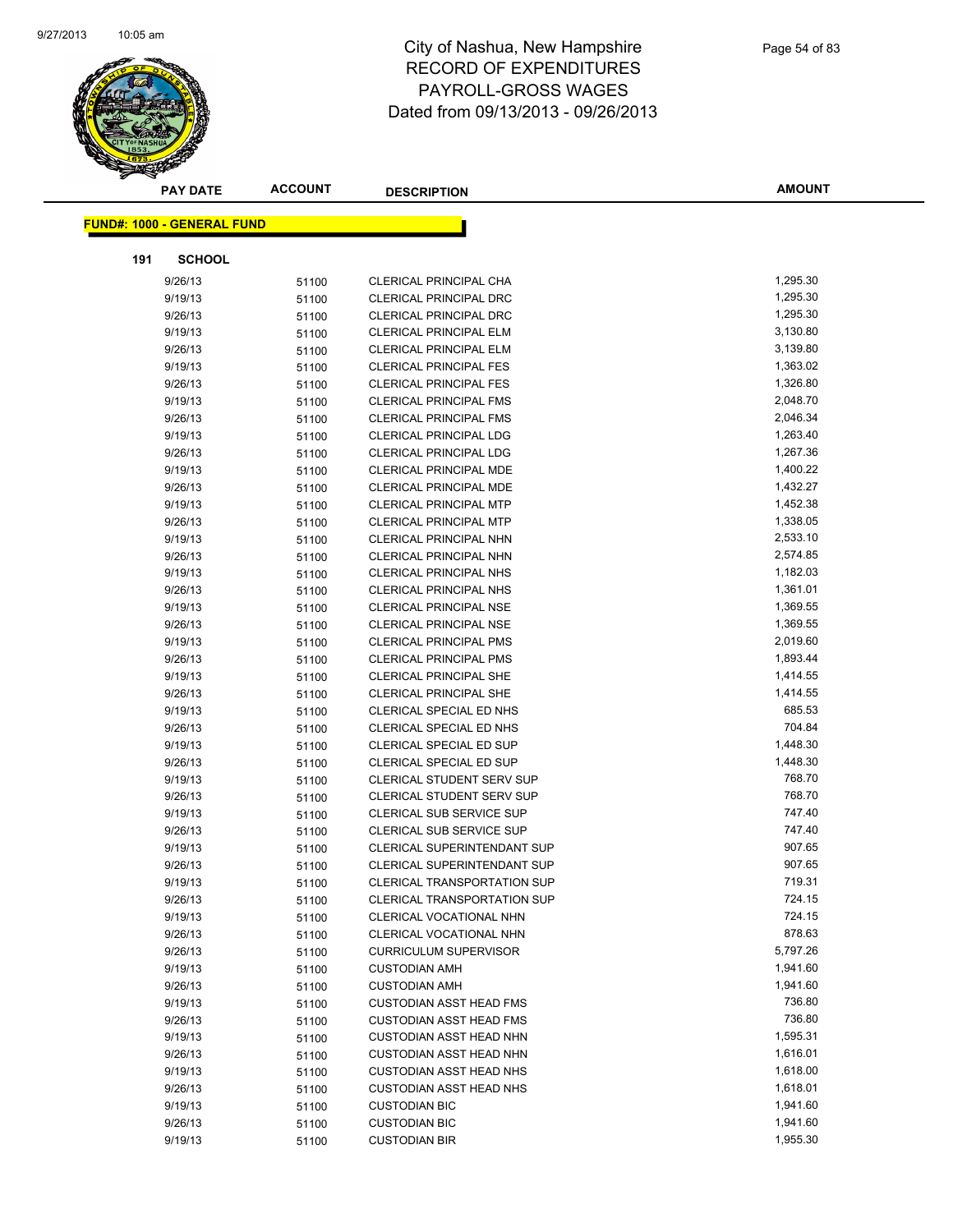

| <b>PAY DATE</b>                   | <b>ACCOUNT</b> | <b>DESCRIPTION</b>                                     | <b>AMOUNT</b>    |
|-----------------------------------|----------------|--------------------------------------------------------|------------------|
|                                   |                |                                                        |                  |
| <b>FUND#: 1000 - GENERAL FUND</b> |                |                                                        |                  |
| 191<br><b>SCHOOL</b>              |                |                                                        |                  |
| 9/26/13                           | 51100          | <b>CUSTODIAN BIR</b>                                   | 1,941.60         |
| 9/19/13                           | 51100          | <b>CUSTODIAN BRO</b>                                   | 1,289.22         |
| 9/26/13                           | 51100          | <b>CUSTODIAN BRO</b>                                   | 1,292.46         |
| 9/19/13                           | 51100          | <b>CUSTODIAN CHA</b>                                   | 1,294.40         |
| 9/26/13                           | 51100          | <b>CUSTODIAN CHA</b>                                   | 1,294.40         |
| 9/19/13                           | 51100          | <b>CUSTODIAN DRC</b>                                   | 1,294.40         |
| 9/26/13                           | 51100          | <b>CUSTODIAN DRC</b>                                   | 1,294.40         |
| 9/19/13                           | 51100          | <b>CUSTODIAN ELM</b>                                   | 5,227.91         |
| 9/26/13                           | 51100          | <b>CUSTODIAN ELM</b>                                   | 4,657.94         |
| 9/19/13                           | 51100          | <b>CUSTODIAN FES</b>                                   | 1,294.40         |
| 9/26/13                           | 51100          | <b>CUSTODIAN FES</b>                                   | 1,294.40         |
| 9/19/13                           | 51100          | <b>CUSTODIAN FMS</b>                                   | 2,588.80         |
| 9/26/13                           | 51100          | <b>CUSTODIAN FMS</b>                                   | 2,588.48         |
| 9/19/13                           | 51100          | <b>CUSTODIAN HEAD AMH</b>                              | 736.80           |
| 9/26/13                           | 51100          | <b>CUSTODIAN HEAD AMH</b>                              | 736.80           |
| 9/19/13                           | 51100          | <b>CUSTODIAN HEAD BIC</b>                              | 736.80           |
| 9/26/13                           | 51100          | <b>CUSTODIAN HEAD BIC</b>                              | 736.80           |
| 9/19/13                           | 51100          | <b>CUSTODIAN HEAD BIR</b>                              | 736.80           |
| 9/26/13                           | 51100          | <b>CUSTODIAN HEAD BIR</b>                              | 736.80           |
| 9/19/13                           | 51100          | <b>CUSTODIAN HEAD BRO</b>                              | 736.80           |
| 9/26/13                           | 51100          | <b>CUSTODIAN HEAD BRO</b>                              | 736.80           |
| 9/19/13                           | 51100          | <b>CUSTODIAN HEAD CHA</b>                              | 736.80           |
| 9/26/13                           | 51100          | <b>CUSTODIAN HEAD CHA</b>                              | 736.80           |
| 9/19/13                           | 51100          | <b>CUSTODIAN HEAD DRC</b>                              | 736.80           |
| 9/26/13                           | 51100          | <b>CUSTODIAN HEAD DRC</b>                              | 736.80           |
| 9/19/13                           | 51100          | <b>CUSTODIAN HEAD ELM</b>                              | 873.20           |
| 9/26/13                           | 51100          | <b>CUSTODIAN HEAD ELM</b>                              | 873.20           |
| 9/19/13                           | 51100          | <b>CUSTODIAN HEAD FES</b>                              | 724.46           |
| 9/26/13                           | 51100          | <b>CUSTODIAN HEAD FES</b>                              | 736.80           |
| 9/19/13                           | 51100          | <b>CUSTODIAN HEAD FMS</b>                              | 873.20           |
| 9/26/13                           | 51100          | <b>CUSTODIAN HEAD FMS</b>                              | 873.20           |
| 9/19/13                           | 51100          | <b>CUSTODIAN HEAD LDG</b>                              | 736.80           |
| 9/26/13                           | 51100          | <b>CUSTODIAN HEAD LDG</b>                              | 736.80           |
| 9/19/13                           | 51100          | <b>CUSTODIAN HEAD MDE</b>                              | 736.80<br>698.12 |
| 9/26/13<br>9/19/13                | 51100          | <b>CUSTODIAN HEAD MDE</b>                              |                  |
|                                   | 51100          | <b>CUSTODIAN HEAD MTP</b>                              | 736.80<br>736.80 |
| 9/26/13<br>9/19/13                | 51100          | <b>CUSTODIAN HEAD MTP</b>                              | 878.40           |
| 9/26/13                           | 51100          | <b>CUSTODIAN HEAD NHN</b>                              | 878.40           |
| 9/19/13                           | 51100          | <b>CUSTODIAN HEAD NHN</b><br><b>CUSTODIAN HEAD NHS</b> | 878.40           |
| 9/26/13                           | 51100          | <b>CUSTODIAN HEAD NHS</b>                              | 878.40           |
| 9/19/13                           | 51100<br>51100 | <b>CUSTODIAN HEAD NSE</b>                              | 736.80           |
| 9/26/13                           | 51100          | <b>CUSTODIAN HEAD NSE</b>                              | 736.80           |
| 9/19/13                           | 51100          | <b>CUSTODIAN HEAD PMS</b>                              | 1,130.85         |
| 9/26/13                           | 51100          | <b>CUSTODIAN HEAD PMS</b>                              | 1,141.66         |
| 9/19/13                           | 51100          | <b>CUSTODIAN HEAD SHE</b>                              | 736.80           |
| 9/26/13                           | 51100          | <b>CUSTODIAN HEAD SHE</b>                              | 736.80           |
| 9/19/13                           | 51100          | <b>CUSTODIAN LDG</b>                                   | 1,294.40         |
| 9/26/13                           | 51100          | <b>CUSTODIAN LDG</b>                                   | 1,294.40         |
| 9/19/13                           | 51100          | <b>CUSTODIAN MDE</b>                                   | 1,294.40         |
| 9/26/13                           | 51100          | <b>CUSTODIAN MDE</b>                                   | 1,294.40         |
|                                   |                |                                                        |                  |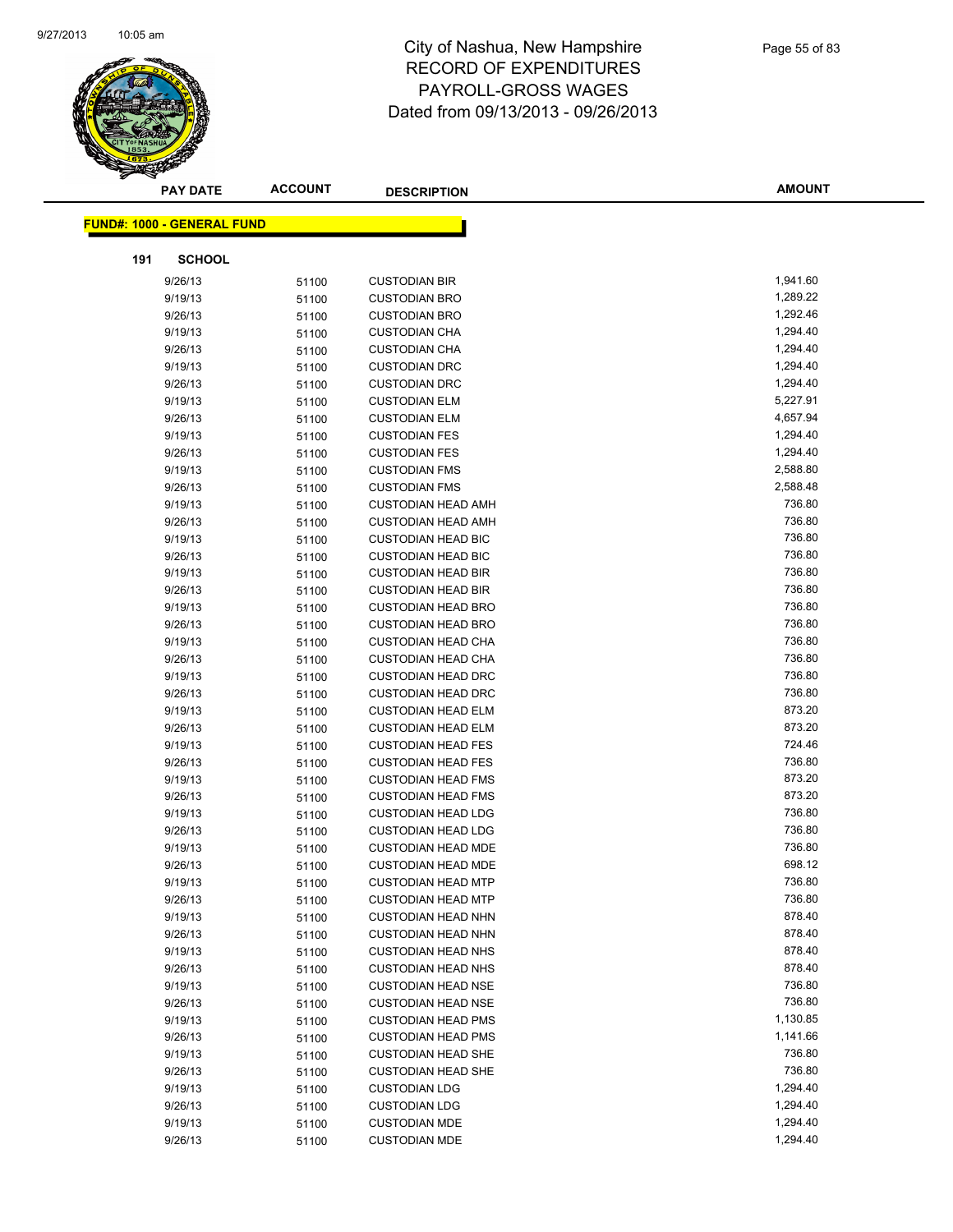

| <b>PAY DATE</b>                   | <b>ACCOUNT</b> | <b>DESCRIPTION</b>              | <b>AMOUNT</b> |
|-----------------------------------|----------------|---------------------------------|---------------|
| <b>FUND#: 1000 - GENERAL FUND</b> |                |                                 |               |
|                                   |                |                                 |               |
| 191<br><b>SCHOOL</b>              |                |                                 |               |
| 9/19/13                           | 51100          | <b>CUSTODIAN MTP</b>            | 1,362.90      |
| 9/26/13                           | 51100          | <b>CUSTODIAN MTP</b>            | 1,294.40      |
| 9/19/13                           | 51100          | <b>CUSTODIAN NHN</b>            | 10,059.99     |
| 9/26/13                           | 51100          | <b>CUSTODIAN NHN</b>            | 10,442.64     |
| 9/19/13                           | 51100          | <b>CUSTODIAN NHS</b>            | 10,390.04     |
| 9/26/13                           | 51100          | <b>CUSTODIAN NHS</b>            | 10,416.23     |
| 9/19/13                           | 51100          | <b>CUSTODIAN NSE</b>            | 1,294.40      |
| 9/26/13                           | 51100          | <b>CUSTODIAN NSE</b>            | 1,294.40      |
| 9/19/13                           | 51100          | <b>CUSTODIAN PMS</b>            | 1,941.60      |
| 9/26/13                           | 51100          | <b>CUSTODIAN PMS</b>            | 1,941.60      |
| 9/19/13                           | 51100          | <b>CUSTODIAN SHE</b>            | 1,941.60      |
| 9/26/13                           | 51100          | <b>CUSTODIAN SHE</b>            | 2,031.20      |
| 9/26/13                           | 51100          | <b>CUSTODIAN SUPERVISOR WPO</b> | 1,950.58      |
| 9/19/13                           | 51100          | <b>CUSTODIAN WID</b>            | 1,164.96      |
| 9/26/13                           | 51100          | <b>CUSTODIAN WID</b>            | 1,269.00      |
| 9/26/13                           | 51100          | DATA ANALYST                    | 1,726.32      |
| 9/26/13                           | 51100          | DIRECTOR ADULT ED               | 3,076.92      |
| 9/26/13                           | 51100          | <b>DIRECTOR ATHLETICS</b>       | 3,342.30      |
| 9/26/13                           | 51100          | <b>DIRECTOR BUSINESS</b>        | 2,841.83      |
| 9/26/13                           | 51100          | DIRECTOR COM GRANTS             | 2,955.69      |
| 9/26/13                           | 51100          | <b>DIRECTOR GUIDANCE</b>        | 3,214.76      |
| 9/26/13                           | 51100          | DIRECTOR HUMAN RESOURCES        | 3,061.85      |
| 9/26/13                           | 51100          | <b>DIRECTOR PLANT OPS</b>       | 3,451.21      |
| 9/26/13                           | 51100          | DIRECTOR PRE SCHOOL             | 2,469.96      |
| 9/26/13                           | 51100          | DIRECTOR SPECIAL ED             | 3,591.75      |
| 9/26/13                           | 51100          | DIRECTOR STUDENT SERVICES       | 3,081.79      |
| 9/26/13                           | 51100          | DIRECTOR TECHNOLOGY             | 3,881.70      |
| 9/26/13                           | 51100          | DIRECTOR TRANSPORTATION         | 2,933.70      |
| 9/26/13                           | 51100          | <b>DIRECTOR VOCATIONAL</b>      | 6,776.09      |
| 9/26/13                           | 51100          | ELL OUTREACH WORKER             | 1,802.31      |
| 9/26/13                           | 51100          | ELL OUTREACH WORKER HOURLY      | 600.00        |
| 9/26/13                           | 51100          | GUIDANCE COUNSELOR AMH          | 1,650.69      |
| 9/26/13                           | 51100          | GUIDANCE COUNSELOR BIC          | 1,718.29      |
| 9/26/13                           | 51100          | <b>GUIDANCE COUNSELOR BIR</b>   | 2,717.58      |
| 9/26/13                           | 51100          | <b>GUIDANCE COUNSELOR BRO</b>   | 1,650.69      |
| 9/26/13                           | 51100          | GUIDANCE COUNSELOR CHA          | 2,717.58      |
| 9/26/13                           | 51100          | GUIDANCE COUNSELOR DRC          | 2,631.00      |
| 9/26/13                           | 51100          | <b>GUIDANCE COUNSELOR ELM</b>   | 10,528.93     |
| 9/26/13                           | 51100          | <b>GUIDANCE COUNSELOR FES</b>   | 2,631.00      |
| 9/26/13                           | 51100          | GUIDANCE COUNSELOR FMS          | 6,456.09      |
| 9/26/13                           | 51100          | GUIDANCE COUNSELOR LDG          | 2,496.38      |
| 9/26/13                           | 51100          | <b>GUIDANCE COUNSELOR MDE</b>   | 2,075.46      |
| 9/26/13                           | 51100          | <b>GUIDANCE COUNSELOR MTP</b>   | 2,631.00      |
| 9/26/13                           | 51100          | GUIDANCE COUNSELOR NHN          | 18,553.02     |
| 9/26/13                           | 51100          | GUIDANCE COUNSELOR NHS          | 19,618.17     |
| 9/26/13                           | 51100          | <b>GUIDANCE COUNSELOR NSE</b>   | 2,631.00      |
| 9/26/13                           | 51100          | GUIDANCE COUNSELOR PMS          | 9,071.91      |
| 9/26/13                           | 51100          | GUIDANCE COUNSELOR SHE          | 2,414.73      |
| 9/26/13                           | 51100          | JOB DEVELOPER SPED NHN          | 2,717.58      |
| 9/26/13                           | 51100          | <b>LIBRARIAN AMH</b>            | 2,414.73      |
| 9/26/13                           | 51100          | <b>LIBRARIAN BIC</b>            | 1,718.27      |
|                                   |                |                                 |               |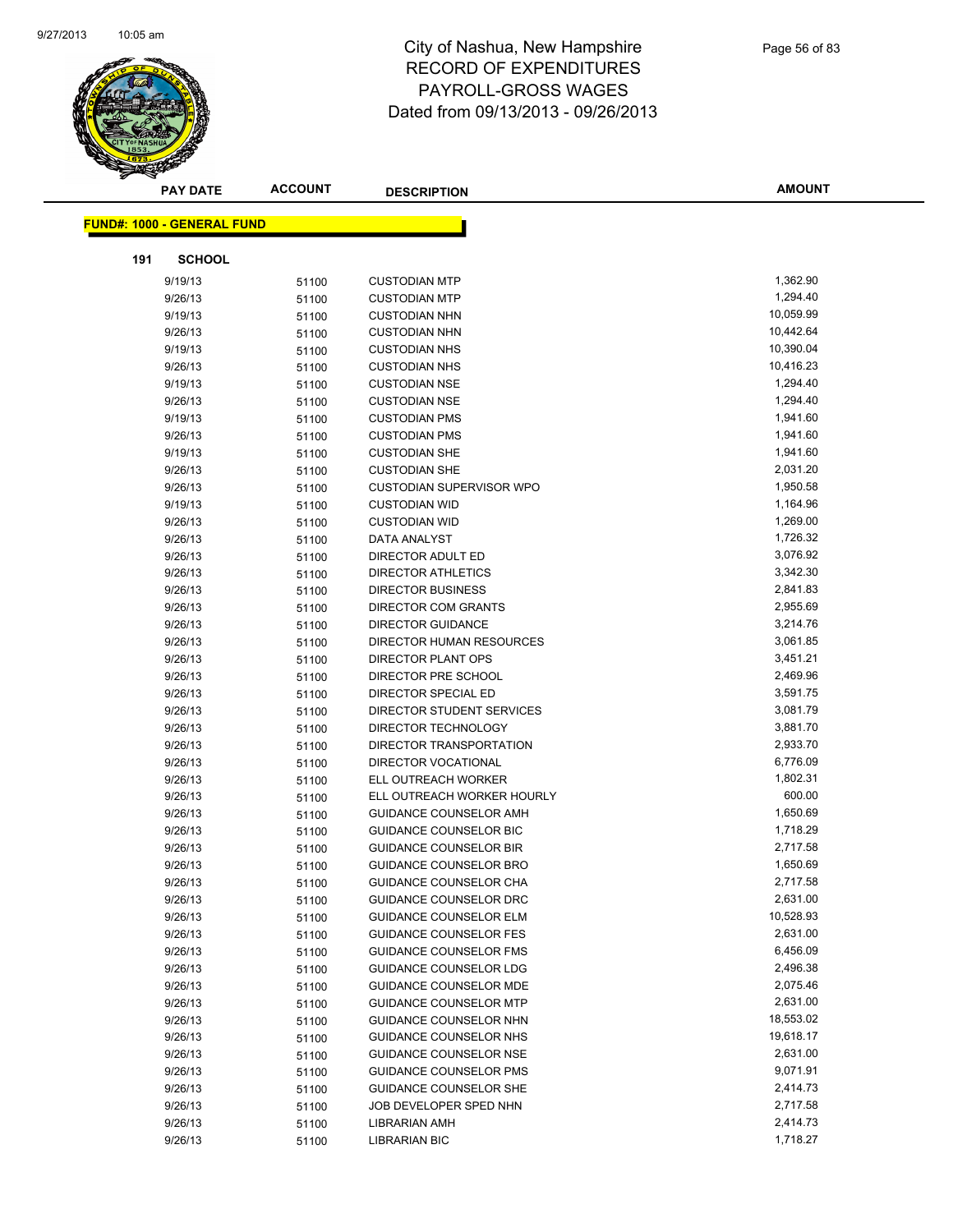

|     | <b>PAY DATE</b>                   | <b>ACCOUNT</b> | <b>DESCRIPTION</b>           | <b>AMOUNT</b> |
|-----|-----------------------------------|----------------|------------------------------|---------------|
|     | <b>FUND#: 1000 - GENERAL FUND</b> |                |                              |               |
|     |                                   |                |                              |               |
| 191 | <b>SCHOOL</b>                     |                |                              |               |
|     | 9/26/13                           | 51100          | <b>LIBRARIAN BIR</b>         | 1,779.23      |
|     | 9/26/13                           | 51100          | <b>LIBRARIAN BRO</b>         | 1,639.62      |
|     | 9/26/13                           | 51100          | <b>LIBRARIAN CHA</b>         | 2,717.58      |
|     | 9/26/13                           | 51100          | <b>LIBRARIAN DRC</b>         | 1,639.62      |
|     | 9/26/13                           | 51100          | <b>LIBRARIAN ELM</b>         | 1,510.92      |
|     | 9/26/13                           | 51100          | <b>LIBRARIAN FES</b>         | 2,102.73      |
|     | 9/26/13                           | 51100          | <b>LIBRARIAN FMS</b>         | 3,109.36      |
|     | 9/26/13                           | 51100          | <b>LIBRARIAN LDG</b>         | 1,779.23      |
|     | 9/26/13                           | 51100          | <b>LIBRARIAN MDE</b>         | 2,075.46      |
|     | 9/26/13                           | 51100          | <b>LIBRARIAN MTP</b>         | 2,252.08      |
|     | 9/19/13                           | 51100          | <b>LIBRARIAN NHN</b>         | (2,846.76)    |
|     | 9/26/13                           | 51100          | <b>LIBRARIAN NHN</b>         | 4,306.46      |
|     | 9/26/13                           | 51100          | <b>LIBRARIAN NHS</b>         | 4,494.51      |
|     | 9/26/13                           | 51100          | <b>LIBRARIAN NSE</b>         | 2,075.46      |
|     | 9/26/13                           | 51100          | <b>LIBRARIAN PMS</b>         | 2,717.58      |
|     | 9/26/13                           | 51100          | <b>LIBRARIAN SHE</b>         | 2,631.00      |
|     | 9/26/13                           | 51100          | LICENSED PRACTICAL NURSE AMH | 1,104.24      |
|     | 9/26/13                           | 51100          | LICENSED PRACTICAL NURSE ELM | 1,408.99      |
|     | 9/19/13                           | 51100          | MAINTENANCE ALARM WPO        | 930.40        |
|     | 9/26/13                           | 51100          | MAINTENANCE ALARM WPO        | 930.40        |
|     | 9/19/13                           | 51100          | MAINTENANCE CARPENTER WPO    | 909.20        |
|     | 9/26/13                           | 51100          | MAINTENANCE CARPENTER WPO    | 909.20        |
|     | 9/19/13                           | 51100          | MAINTENANCE ELECTRICIAN WPO  | 1,859.64      |
|     | 9/26/13                           | 51100          | MAINTENANCE ELECTRICIAN WPO  | 1,860.80      |
|     | 9/19/13                           | 51100          | MAINTENANCE GRDS FORMEN WPO  | 909.20        |
|     | 9/26/13                           | 51100          | MAINTENANCE GRDS FORMEN WPO  | 908.75        |
|     | 9/13/13                           | 51100          | MAINTENANCE GROUNDS WPO      | (744.80)      |
|     | 9/19/13                           | 51100          | MAINTENANCE GROUNDS WPO      | 3,119.69      |
|     | 9/26/13                           | 51100          | MAINTENANCE GROUNDS WPO      | 4,280.00      |
|     | 9/19/13                           | 51100          | MAINTENANCE HVAC WPO         | 3,544.74      |
|     | 9/26/13                           | 51100          | MAINTENANCE HVAC WPO         | 5,273.36      |
|     | 9/19/13                           | 51100          | MAINTENANCE MESSENGER WPO    | 873.20        |
|     | 9/26/13                           | 51100          | MAINTENANCE MESSENGER WPO    | 873.20        |
|     | 9/19/13                           | 51100          | MAINTENANCE PLUMBER WPO      | 1,860.80      |
|     | 9/26/13                           | 51100          | MAINTENANCE PLUMBER WPO      | 1,860.80      |
|     | 9/19/13                           | 51100          | MAINTENANCE TRADES WPO       | 1,777.90      |
|     | 9/26/13                           | 51100          | MAINTENANCE TRADES WPO       | 1,810.41      |
|     | 9/26/13                           | 51100          | MARKETING TEACHER NHS        | 2,075.46      |
|     | 9/26/13                           | 51100          | <b>NURSE AMH</b>             | 2,288.31      |
|     | 9/26/13                           | 51100          | <b>NURSE BIC</b>             | 2,020.48      |
|     | 9/26/13                           | 51100          | NURSE BIR                    | 1,795.65      |
|     | 9/26/13                           | 51100          | <b>NURSE BRO</b>             | 1,946.19      |
|     | 9/26/13                           | 51100          | <b>NURSE CHA</b>             | 2,288.31      |
|     | 9/26/13                           | 51100          | <b>NURSE DRC</b>             | 2,288.31      |
|     | 9/26/13                           | 51100          | <b>NURSE ELM</b>             | 2,704.36      |
|     | 9/26/13                           | 51100          | <b>NURSE FES</b>             | 1,407.50      |
|     | 9/26/13                           | 51100          | <b>NURSE FMS</b>             | 2,288.31      |
|     | 9/26/13                           | 51100          | NURSE LDG                    | 1,795.65      |
|     | 9/26/13                           | 51100          | NURSE MDE                    | 2,288.31      |
|     | 9/26/13                           | 51100          | <b>NURSE MTP</b>             | 1,407.50      |
|     | 9/26/13                           | 51100          | <b>NURSE NHN</b>             | 4,385.08      |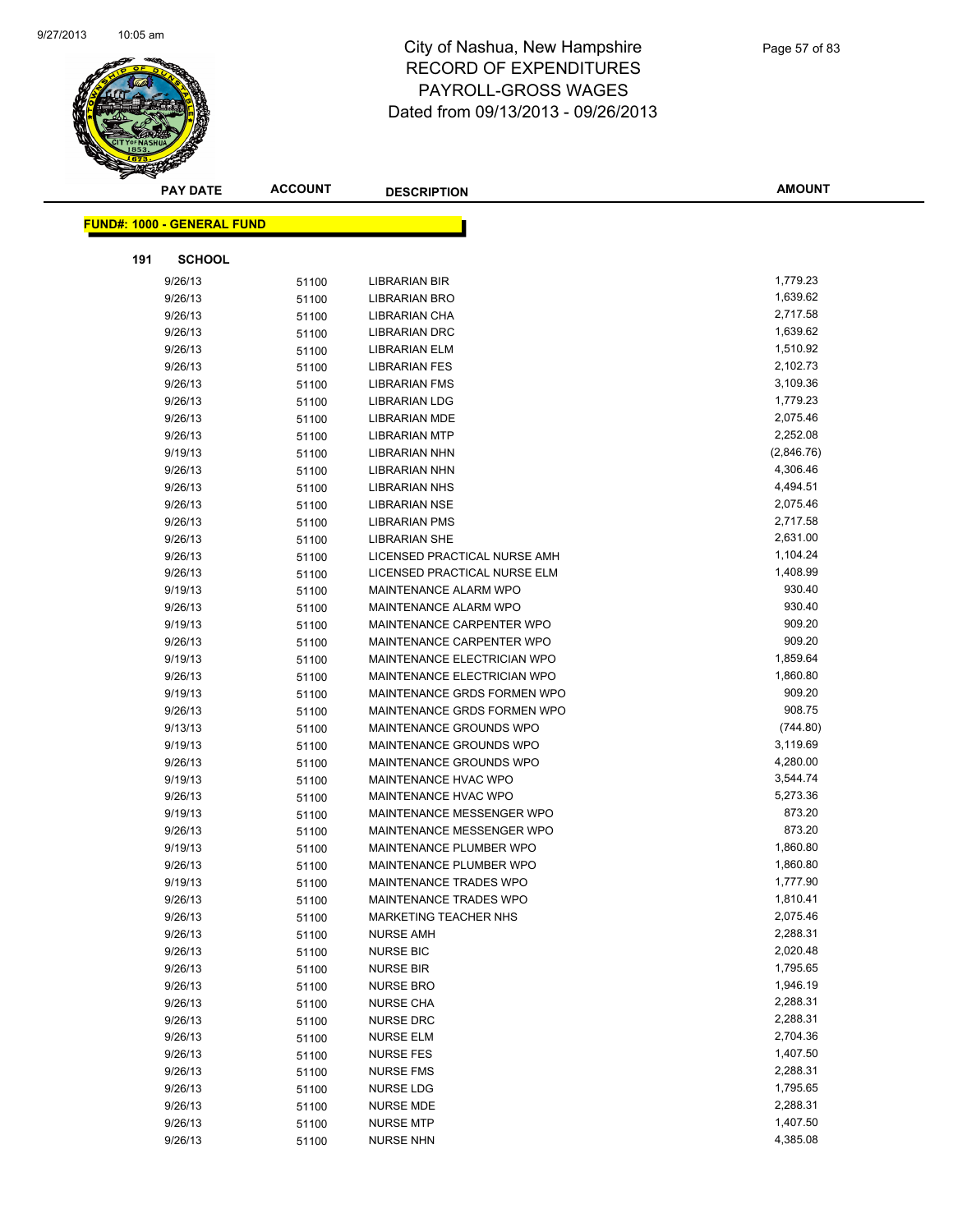

| <b>PAY DATE</b>                   | <b>ACCOUNT</b> | <b>DESCRIPTION</b>                         | <b>AMOUNT</b>        |
|-----------------------------------|----------------|--------------------------------------------|----------------------|
| <b>FUND#: 1000 - GENERAL FUND</b> |                |                                            |                      |
|                                   |                |                                            |                      |
| 191<br><b>SCHOOL</b>              |                |                                            |                      |
| 9/26/13                           | 51100          | <b>NURSE NHS</b>                           | 4,576.62             |
| 9/26/13                           | 51100          | <b>NURSE NSE</b>                           | 2,096.77             |
| 9/26/13                           | 51100          | <b>NURSE PMS</b>                           | 4,576.62             |
| 9/26/13                           | 51100          | <b>NURSE SHE</b>                           | 2,704.36             |
| 9/26/13                           | 51100          | OFFICE MANAGER BUSINESS                    | 2,346.89             |
| 9/26/13                           | 51100          | OFFICE MANAGER PLANT OPS                   | 1,829.27             |
| 9/26/13                           | 51100          | OFFICE MANAGER SPED                        | 1,795.47             |
| 9/26/13                           | 51100          | <b>OUT DISTRICT COORDINATOR</b>            | 2,925.04             |
| 9/19/13                           | 51100          | PARA ALT AMH                               | 543.90               |
| 9/26/13                           | 51100          | PARA ALT AMH                               | 547.16               |
| 9/19/13                           | 51100          | PARA ALT DRC                               | 419.35               |
| 9/26/13                           | 51100          | PARA ALT DRC                               | 429.41               |
| 9/19/13                           | 51100          | PARA ALT FMS                               | 568.73               |
| 9/26/13                           | 51100          | PARA ALT FMS                               | 575.26               |
| 9/19/13                           | 51100          | PARA ALT MTP                               | 407.40               |
| 9/26/13                           | 51100          | PARA ALT MTP                               | 407.40               |
| 9/19/13                           | 51100          | PARA ALT PMS                               | 548.75               |
| 9/26/13                           | 51100          | PARA ALT PMS                               | 548.75               |
| 9/12/13                           | 51100          | PARA DW SPEC ED AMH                        | (181.22)             |
| 9/19/13                           | 51100          | PARA DW SPEC ED AMH                        | 8,933.07             |
| 9/26/13                           | 51100          | PARA DW SPEC ED AMH                        | 9,688.40             |
| 9/19/13                           | 51100          | PARA DW SPEC ED BIC                        | 555.00               |
| 9/26/13                           | 51100          | PARA DW SPEC ED BIC                        | 564.25               |
| 9/19/13                           | 51100          | PARA DW SPEC ED BIR                        | 1,525.53             |
| 9/26/13                           | 51100          | PARA DW SPEC ED BIR                        | 1,516.45             |
| 9/19/13                           | 51100          | PARA DW SPEC ED BRO                        | 3,868.82<br>3,833.71 |
| 9/26/13<br>9/19/13                | 51100          | PARA DW SPEC ED BRO<br>PARA DW SPEC ED CHA | 6,750.22             |
| 9/26/13                           | 51100<br>51100 | PARA DW SPEC ED CHA                        | 6,363.24             |
| 9/19/13                           | 51100          | PARA DW SPEC ED DRC                        | 471.22               |
| 9/26/13                           | 51100          | PARA DW SPEC ED DRC                        | 463.50               |
| 9/19/13                           | 51100          | PARA DW SPEC ED FMS                        | 1,611.63             |
| 9/26/13                           | 51100          | PARA DW SPEC ED FMS                        | 1,594.32             |
| 9/19/13                           | 51100          | PARA DW SPEC ED LDG                        | 677.30               |
| 9/26/13                           | 51100          | PARA DW SPEC ED LDG                        | 555.00               |
| 9/19/13                           | 51100          | PARA DW SPEC ED MDE                        | 7,976.65             |
| 9/26/13                           | 51100          | PARA DW SPEC ED MDE                        | 7,969.86             |
| 9/19/13                           | 51100          | PARA DW SPEC ED NHN                        | 3,889.37             |
| 9/26/13                           | 51100          | PARA DW SPEC ED NHN                        | 5,047.01             |
| 9/19/13                           | 51100          | PARA DW SPEC ED NHS                        | 7,365.44             |
| 9/26/13                           | 51100          | PARA DW SPEC ED NHS                        | 7,204.54             |
| 9/19/13                           | 51100          | PARA DW SPEC ED NSE                        | 4,849.89             |
| 9/26/13                           | 51100          | PARA DW SPEC ED NSE                        | 4,735.11             |
| 9/19/13                           | 51100          | PARA DW SPEC ED PMS                        | 5,771.62             |
| 9/26/13                           | 51100          | PARA DW SPEC ED PMS                        | 5,744.87             |
| 9/19/13                           | 51100          | PARA DW SPEC ED SHE                        | 8,268.59             |
| 9/26/13                           | 51100          | PARA DW SPEC ED SHE                        | 8,274.01             |
| 9/19/13                           | 51100          | PARA DW SPEC ED WID                        | 2,078.29             |
| 9/26/13                           | 51100          | PARA DW SPEC ED WID                        | 2,062.27             |
| 9/19/13                           | 51100          | PARA DW SPEC ELM                           | 4,865.45             |
| 9/26/13                           | 51100          | PARA DW SPEC ELM                           | 3,968.48             |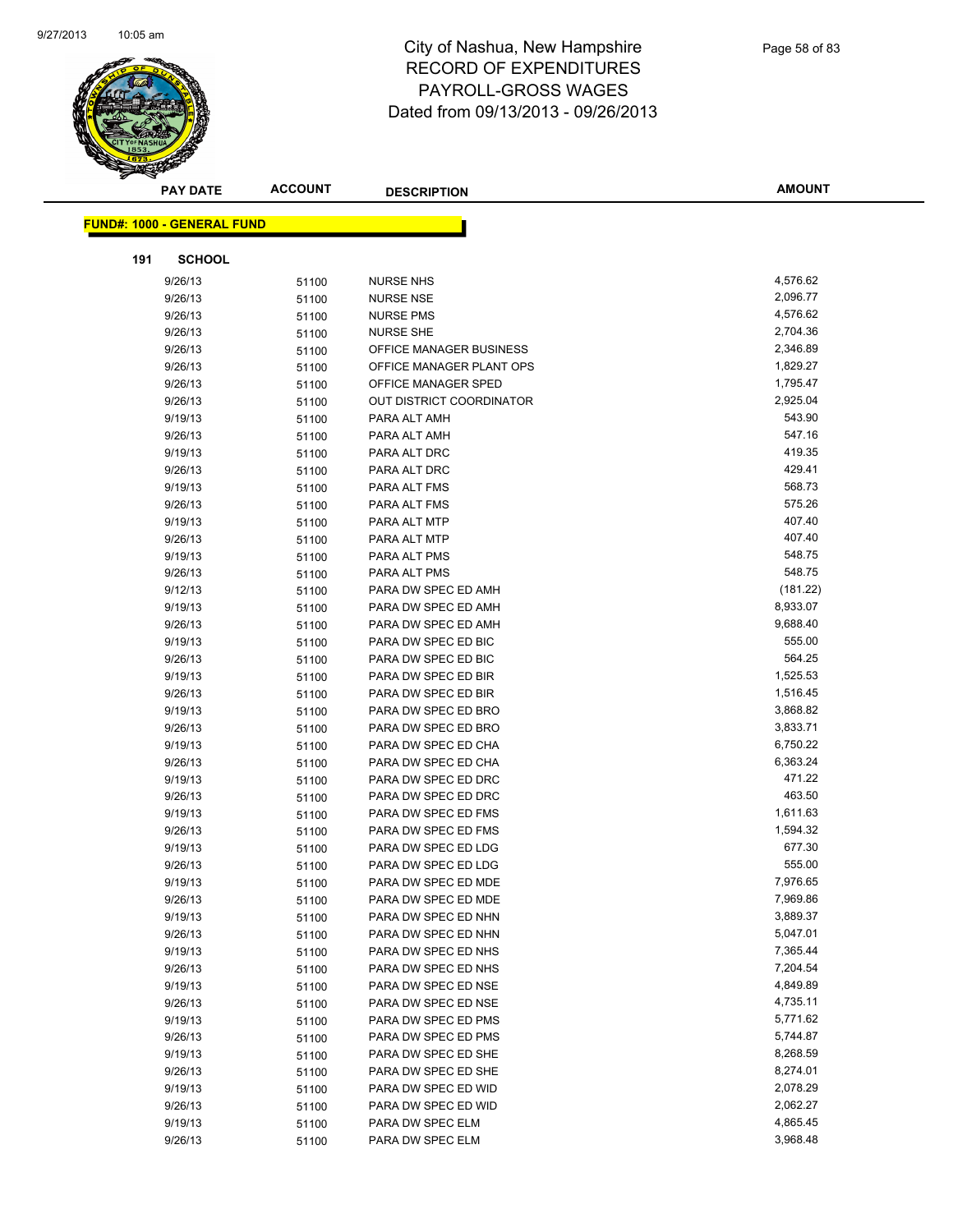

|     | <b>PAY DATE</b>                   | <b>ACCOUNT</b> | <b>DESCRIPTION</b> | <b>AMOUNT</b> |  |
|-----|-----------------------------------|----------------|--------------------|---------------|--|
|     |                                   |                |                    |               |  |
|     | <b>FUND#: 1000 - GENERAL FUND</b> |                |                    |               |  |
| 191 | <b>SCHOOL</b>                     |                |                    |               |  |
|     | 9/19/13                           | 51100          | PARA ELL BIR       | 515.40        |  |
|     | 9/26/13                           | 51100          | PARA ELL BIR       | 515.40        |  |
|     | 9/19/13                           | 51100          | PARA ELL DRC       | 536.89        |  |
|     | 9/26/13                           | 51100          | PARA ELL DRC       | 535.50        |  |
|     | 9/19/13                           | 51100          | PARA ELL ELM       | 949.70        |  |
|     | 9/26/13                           | 51100          | PARA ELL ELM       | 952.62        |  |
|     | 9/19/13                           | 51100          | PARA ELL FES       | 441.30        |  |
|     | 9/26/13                           | 51100          | PARA ELL FES       | 441.30        |  |
|     | 9/19/13                           | 51100          | PARA ELL FMS       | 408.18        |  |
|     | 9/26/13                           | 51100          | PARA ELL FMS       | 422.18        |  |
|     | 9/19/13                           | 51100          | PARA ELL LDG       | 524.84        |  |
|     | 9/26/13                           | 51100          | PARA ELL LDG       | 515.40        |  |
|     | 9/19/13                           | 51100          | PARA ELL MTP       | 373.74        |  |
|     | 9/26/13                           | 51100          | PARA ELL MTP       | 372.00        |  |
|     | 9/19/13                           | 51100          | PARA ELL NHS       | 536.90        |  |
|     | 9/26/13                           | 51100          | PARA ELL NHS       | 551.82        |  |
|     | 9/19/13                           | 51100          | PARA ELL PMS       | 554.40        |  |
|     | 9/26/13                           | 51100          | PARA ELL PMS       | 554.40        |  |
|     | 9/19/13                           | 51100          | PARA ELL SHE       | 519.52        |  |
|     | 9/26/13                           | 51100          | PARA ELL SHE       | 519.69        |  |
|     | 9/19/13                           | 51100          | PARA GRAPH NHN     | 583.25        |  |
|     | 9/26/13                           | 51100          | PARA GRAPH NHN     | 566.55        |  |
|     | 9/19/13                           | 51100          | PARA INST AMH      | 2,430.77      |  |
|     | 9/26/13                           | 51100          | PARA INST AMH      | 2,414.10      |  |
|     | 9/19/13                           | 51100          | PARA INST BIC      | 6,204.63      |  |
|     | 9/26/13                           | 51100          | PARA INST BIC      | 6,212.50      |  |
|     | 9/19/13                           | 51100          | PARA INST BIR      | 3,986.74      |  |
|     | 9/26/13                           | 51100          | PARA INST BIR      | 3,988.42      |  |
|     | 9/19/13                           | 51100          | PARA INST BRO      | 3,241.84      |  |
|     | 9/26/13                           | 51100          | PARA INST BRO      | 3,209.61      |  |
|     | 9/19/13                           | 51100          | PARA INST CHA      | 5,647.00      |  |
|     | 9/26/13                           | 51100          | PARA INST CHA      | 5,347.64      |  |
|     | 9/19/13                           | 51100          | PARA INST DRC      | 4,504.47      |  |
|     | 9/26/13                           | 51100          | PARA INST DRC      | 4,490.77      |  |
|     | 9/19/13                           | 51100          | PARA INST ELM      | 5,844.76      |  |
|     | 9/26/13                           | 51100          | PARA INST ELM      | 5,614.04      |  |
|     | 9/19/13                           | 51100          | PARA INST FES      | 5,522.41      |  |
|     | 9/26/13                           | 51100          | PARA INST FES      | 5,608.02      |  |
|     | 9/19/13                           | 51100          | PARA INST FMS      | 5,157.33      |  |
|     | 9/26/13                           | 51100          | PARA INST FMS      | 5,152.88      |  |
|     | 9/19/13                           | 51100          | PARA INST LDG      | 7,575.90      |  |
|     | 9/26/13                           | 51100          | PARA INST LDG      | 7,472.82      |  |
|     | 9/19/13                           | 51100          | PARA INST MDE      | 4,194.68      |  |
|     | 9/26/13                           | 51100          | PARA INST MDE      | 4,137.79      |  |
|     | 9/19/13                           | 51100          | PARA INST MTP      | 2,636.57      |  |
|     | 9/26/13                           | 51100          | PARA INST MTP      | 2,650.39      |  |
|     | 9/19/13                           | 51100          | PARA INST NHN      | 2,588.33      |  |
|     | 9/26/13                           | 51100          | PARA INST NHN      | 2,578.20      |  |
|     | 9/19/13                           | 51100          | PARA INST NHS      | 2,058.99      |  |
|     | 9/26/13                           | 51100          | PARA INST NHS      | 2,036.28      |  |
|     | 9/19/13                           | 51100          | PARA INST NSE      | 1,490.16      |  |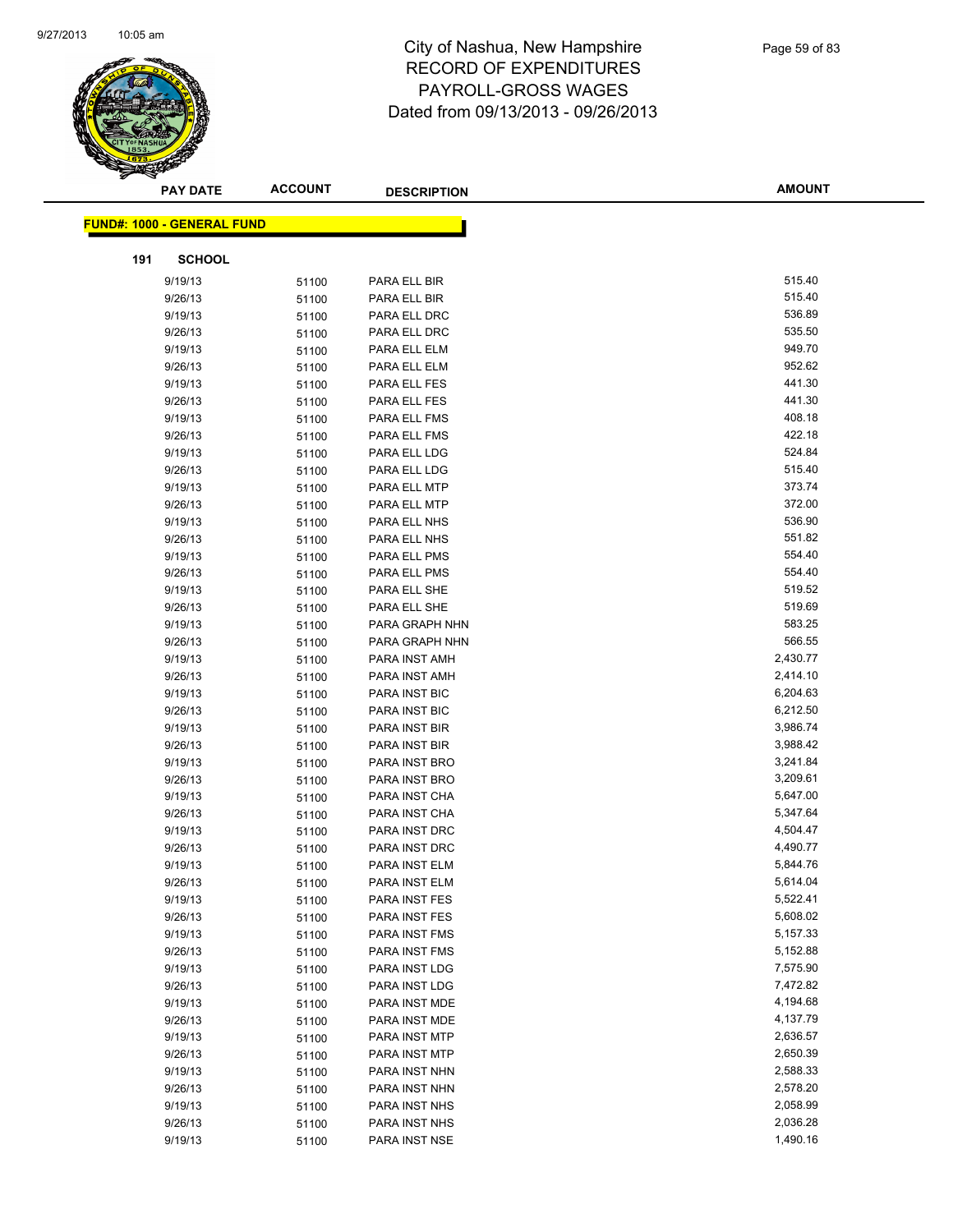

|     | <b>PAY DATE</b>                   | <b>ACCOUNT</b> | <b>DESCRIPTION</b>             | <b>AMOUNT</b>    |  |
|-----|-----------------------------------|----------------|--------------------------------|------------------|--|
|     | <b>FUND#: 1000 - GENERAL FUND</b> |                |                                |                  |  |
|     |                                   |                |                                |                  |  |
| 191 | <b>SCHOOL</b>                     |                |                                |                  |  |
|     | 9/26/13                           | 51100          | PARA INST NSE                  | 1,474.57         |  |
|     | 9/19/13                           | 51100          | PARA INST PMS                  | 4,265.61         |  |
|     | 9/26/13                           | 51100          | PARA INST PMS                  | 4,339.60         |  |
|     | 9/19/13                           | 51100          | PARA INST SHE                  | 3,729.05         |  |
|     | 9/26/13                           | 51100          | PARA INST SHE                  | 3,724.02         |  |
|     | 9/19/13                           | 51100          | PARA JOB COACH                 | 471.25           |  |
|     | 9/26/13                           | 51100          | PARA JOB COACH                 | 471.25           |  |
|     | 9/19/13                           | 51100          | PARA KIND AMH                  | 759.81           |  |
|     | 9/26/13                           | 51100          | PARA KIND AMH                  | 754.31           |  |
|     | 9/19/13                           | 51100          | PARA KIND BIC                  | 532.20           |  |
|     | 9/26/13                           | 51100          | PARA KIND BIC                  | 541.78           |  |
|     | 9/19/13                           | 51100          | PARA KIND BIR                  | 522.62           |  |
|     | 9/26/13                           | 51100          | PARA KIND BIR                  | 523.99           |  |
|     | 9/19/13                           | 51100          | PARA KIND BRO                  | 547.81           |  |
|     | 9/26/13                           | 51100          | PARA KIND BRO                  | 542.49           |  |
|     | 9/19/13                           | 51100          | PARA KIND CHA                  | 890.10           |  |
|     | 9/26/13                           | 51100          | PARA KIND CHA                  | 441.30           |  |
|     | 9/19/13                           | 51100          | PARA KIND DRC                  | 515.40           |  |
|     | 9/26/13                           | 51100          | PARA KIND DRC                  | 521.76           |  |
|     | 9/19/13                           | 51100          | PARA KIND FES                  | 815.60           |  |
|     | 9/26/13                           | 51100          | PARA KIND FES                  | 719.55           |  |
|     | 9/19/13                           | 51100          | PARA KIND LDG                  | 396.30           |  |
|     | 9/26/13                           | 51100          | PARA KIND LDG                  | 396.30           |  |
|     | 9/19/13                           | 51100          | PARA KIND MDE                  | 534.51           |  |
|     | 9/26/13                           | 51100          | PARA KIND MDE                  | 536.64           |  |
|     | 9/19/13                           | 51100          | PARA KIND MTP                  | 1,066.18         |  |
|     | 9/26/13                           | 51100          | PARA KIND MTP                  | 1,064.40         |  |
|     | 9/19/13                           | 51100          | PARA KIND NSE                  | 534.33<br>541.25 |  |
|     | 9/26/13                           | 51100          | PARA KIND NSE                  | 598.75           |  |
|     | 9/19/13                           | 51100          | PARA KIND SHE<br>PARA KIND SHE | 598.75           |  |
|     | 9/26/13                           | 51100          | PARA MEDIA NHN                 | 628.39           |  |
|     | 9/19/13                           | 51100          | PARA MEDIA NHN                 | 617.15           |  |
|     | 9/26/13<br>9/19/13                | 51100          | PARA MEDIA NHS                 | 1,123.55         |  |
|     | 9/26/13                           | 51100<br>51100 | PARA MEDIA NHS                 | 1,118.89         |  |
|     | 9/19/13                           | 51100          | PARA PRE SCH BIC               | 1,374.96         |  |
|     | 9/26/13                           | 51100          | PARA PRE SCH BIC               | 1,381.95         |  |
|     | 9/19/13                           | 51100          | PARA PRE SCH BRO               | 3,572.48         |  |
|     | 9/26/13                           | 51100          | PARA PRE SCH BRO               | 3,233.25         |  |
|     | 9/19/13                           | 51100          | PARA PRE SCH DRC               | 385.28           |  |
|     | 9/26/13                           | 51100          | PARA PRE SCH DRC               | 410.72           |  |
|     | 9/13/13                           | 51100          | PARA PRE SCH MTP               | (314.88)         |  |
|     | 9/19/13                           | 51100          | PARA PRE SCH MTP               | 952.99           |  |
|     | 9/26/13                           | 51100          | PARA PRE SCH MTP               | 411.12           |  |
|     | 9/19/13                           | 51100          | PARA PRE SCH NSE               | 459.20           |  |
|     | 9/26/13                           | 51100          | PARA PRE SCH NSE               | 196.80           |  |
|     | 9/19/13                           | 51100          | PARA READ ELM                  | 554.40           |  |
|     | 9/26/13                           | 51100          | PARA READ ELM                  | 554.40           |  |
|     | 9/19/13                           | 51100          | PARA SCI NHN                   | 568.01           |  |
|     | 9/26/13                           | 51100          | PARA SCI NHN                   | 566.74           |  |
|     | 9/19/13                           | 51100          | PARA SCI NHS                   | 526.80           |  |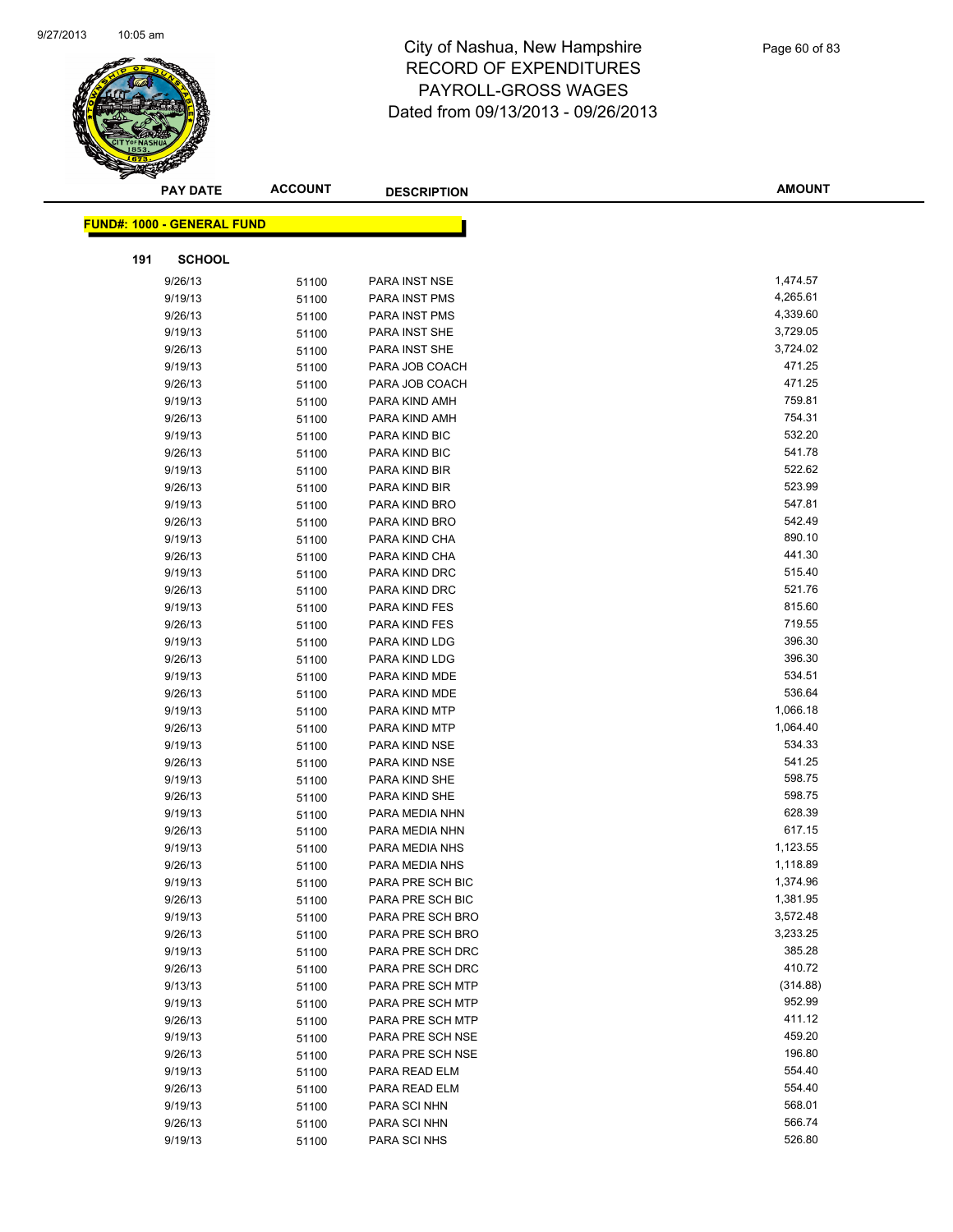

|     | <b>PAY DATE</b>                   | <b>ACCOUNT</b> | <b>DESCRIPTION</b>                                  | <b>AMOUNT</b>         |
|-----|-----------------------------------|----------------|-----------------------------------------------------|-----------------------|
|     |                                   |                |                                                     |                       |
|     | <b>FUND#: 1000 - GENERAL FUND</b> |                |                                                     |                       |
| 191 | <b>SCHOOL</b>                     |                |                                                     |                       |
|     | 9/26/13                           | 51100          | PARA SCI NHS                                        | 591.42                |
|     | 9/12/13                           | 51100          | PARA TTI AMH                                        | (155.00)              |
|     | 9/19/13                           | 51100          | PARA TTI AMH                                        | 446.40                |
|     | 9/26/13                           | 51100          | PARA TTI AMH                                        | 372.00                |
|     | 9/19/13                           | 51100          | PARA TTI DRC                                        | 198.15                |
|     | 9/26/13                           | 51100          | PARA TTI DRC                                        | 277.41                |
|     | 9/19/13                           | 51100          | PARA TTI LDG                                        | 508.00                |
|     | 9/26/13                           | 51100          | PARA TTI LDG                                        | 393.60                |
|     | 9/19/13                           | 51100          | PARA TTI NURSERY                                    | 279.00                |
|     | 9/26/13                           | 51100          | PARA TTI NURSERY                                    | 285.20                |
|     | 9/19/13                           | 51100          | PARA VOC NHS                                        | 947.50                |
|     | 9/26/13                           | 51100          | PARA VOC NHS                                        | 980.49                |
|     | 9/26/13                           | 51100          | PEER COACH MATH                                     | 3,701.74              |
|     | 9/26/13                           | 51100          | PEER COACH SCIENCE                                  | 9,188.72              |
|     | 9/26/13                           | 51100          | PRINCIPAL AMH                                       | 3,365.39              |
|     | 9/26/13                           | 51100          | PRINCIPAL BIC                                       | 3,724.45              |
|     | 9/26/13                           | 51100          | PRINCIPAL BIR                                       | 3,469.23              |
|     | 9/26/13                           | 51100          | PRINCIPAL BRO                                       | 3,509.48              |
|     | 9/26/13                           | 51100          | PRINCIPAL CHA                                       | 3,413.41              |
|     | 9/26/13                           | 51100          | PRINCIPAL DRC                                       | 3,572.10              |
|     | 9/26/13                           | 51100          | PRINCIPAL ELM                                       | 3,630.58              |
|     | 9/26/13                           | 51100          | <b>PRINCIPAL FES</b>                                | 3,365.39              |
|     | 9/26/13                           | 51100          | PRINCIPAL FMS                                       | 3,909.87              |
|     | 9/26/13                           | 51100          | PRINCIPAL LDG                                       | 3,727.95              |
|     | 9/26/13                           | 51100          | PRINCIPAL MDE                                       | 3,413.41              |
|     | 9/26/13                           | 51100          | PRINCIPAL MTP                                       | 3,509.48              |
|     | 9/26/13                           | 51100          | PRINCIPAL NHN                                       | 4,021.49              |
|     | 9/26/13                           | 51100          | PRINCIPAL NHS                                       | 3,961.54              |
|     | 9/26/13                           | 51100          | PRINCIPAL NSE                                       | 3,469.23              |
|     | 9/26/13                           | 51100          | PRINCIPAL PMS                                       | 3,615.39              |
|     | 9/26/13                           | 51100          | PRINCIPAL SHE                                       | 3,773.83              |
|     | 9/26/13                           | 51100          | SCHOOL PSYCHOLOGIST WID                             | 36,207.77             |
|     | 9/26/13                           | 51100          | SCHOOL PSYCHOLOGY INTERN                            | 318.10                |
|     | 9/19/13                           | 51100          | <b>SECURITY GUARD NHS</b>                           | 1,384.00              |
|     | 9/26/13                           | 51100          | SECURITY GUARD NHS                                  | 1,384.00              |
|     | 9/19/13                           | 51100          | SECURITY MONITOR NHN                                | 1,934.65              |
|     | 9/26/13                           | 51100          | SECURITY MONITOR NHN                                | 1,941.11              |
|     | 9/19/13                           | 51100          | SECURITY MONITOR NHS                                | 1,292.78              |
|     | 9/26/13                           | 51100          | <b>SECURITY MONITOR NHS</b>                         | 1,294.08              |
|     | 9/19/13                           | 51100          | SIGN LANGUAGE INTERPRETER                           | 1,985.30              |
|     | 9/26/13                           | 51100          | SIGN LANGUAGE INTERPRETER                           | 1,989.52              |
|     | 9/26/13                           | 51100          | <b>SLC GRANT DIRECTOR</b>                           | 3,310.28              |
|     | 9/26/13                           | 51100          | SOCIAL WORKER FMS                                   | 2,496.39              |
|     | 9/26/13                           | 51100          | SPEECH LANG PATHOLOGIST WID                         | 49,496.10             |
|     | 9/26/13                           | 51100          | STUDENT ACTIVITY COORD NHN                          | 1,143.00<br>1,074.36  |
|     | 9/26/13                           | 51100          | STUDENT ACTIVITY COORD NHS<br><b>SUPERINTENDENT</b> |                       |
|     | 9/26/13                           | 51100          |                                                     | 5,407.85<br>12,918.07 |
|     | 9/26/13                           | 51100          | SYSTEMS ADMIN FULL YEAR                             | 2,458.00              |
|     | 9/26/13                           | 51100          | <b>TEACHER ART AMH</b>                              | 1,779.23              |
|     | 9/26/13                           | 51100          | <b>TEACHER ART BIC</b>                              |                       |
|     | 9/26/13                           | 51100          | <b>TEACHER ART BIR</b>                              | 2,458.00              |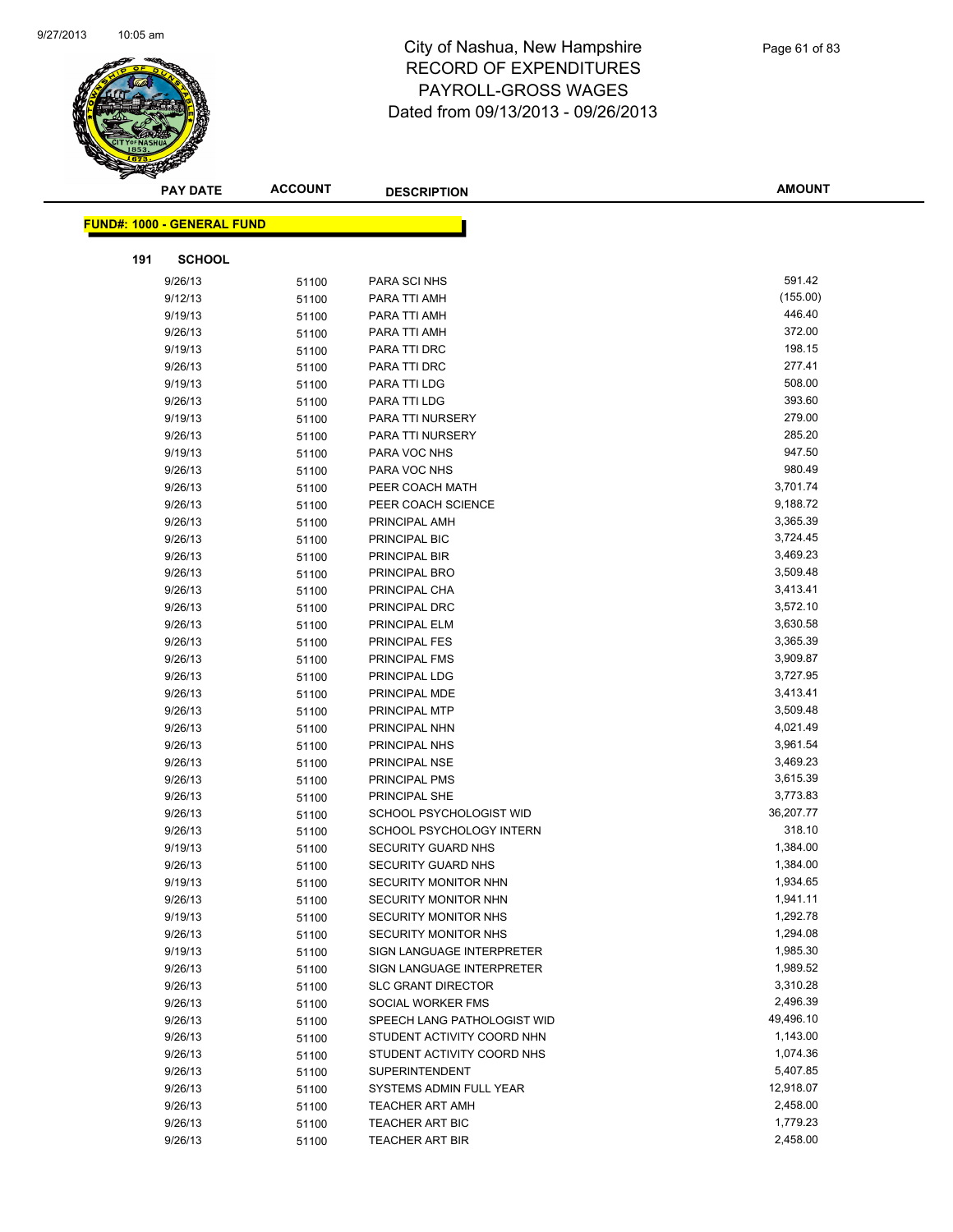

| <b>PAY DATE</b>                   | <b>ACCOUNT</b> | <b>DESCRIPTION</b>                          | <b>AMOUNT</b>        |
|-----------------------------------|----------------|---------------------------------------------|----------------------|
|                                   |                |                                             |                      |
| <b>FUND#: 1000 - GENERAL FUND</b> |                |                                             |                      |
| 191<br><b>SCHOOL</b>              |                |                                             |                      |
| 9/26/13                           | 51100          | <b>TEACHER ART BRO</b>                      | 2,653.32             |
| 9/26/13                           | 51100          | <b>TEACHER ART CHA</b>                      | 2,631.00             |
| 9/26/13                           | 51100          | <b>TEACHER ART DRC</b>                      | 1,718.27             |
| 9/26/13                           | 51100          | <b>TEACHER ART ELM</b>                      | 4,806.96             |
| 9/26/13                           | 51100          | <b>TEACHER ART FES</b>                      | 2,631.00             |
| 9/26/13                           | 51100          | <b>TEACHER ART FMS</b>                      | 4,548.15             |
| 9/26/13                           | 51100          | <b>TEACHER ART LDG</b>                      | 1,928.27             |
| 9/26/13                           | 51100          | <b>TEACHER ART MDE</b>                      | 1,718.27             |
| 9/26/13                           | 51100          | <b>TEACHER ART NHN</b>                      | 9,737.93             |
| 9/26/13                           | 51100          | <b>TEACHER ART NHS</b>                      | 11,239.13            |
| 9/26/13                           | 51100          | <b>TEACHER ART NSE</b>                      | 2,717.58             |
| 9/26/13                           | 51100          | <b>TEACHER ART PMS</b>                      | 3,298.19             |
| 9/19/13                           | 51100          | <b>TEACHER ART SHE</b>                      | 1,765.33             |
| 9/26/13                           | 51100          | <b>TEACHER ART SHE</b>                      | 1,765.31             |
| 9/26/13                           | 51100          | <b>TEACHER AUTO NHN</b>                     | 4,916.00             |
| 9/26/13                           | 51100          | <b>TEACHER BEHAVIOR SPEC WID</b>            | 5,262.00             |
| 9/26/13                           | 51100          | TEACHER BIO TEC NHN                         | 2,047.35             |
| 9/26/13                           | 51100          | TEACHER BUILD CONST NHS                     | 2,458.00             |
| 9/26/13                           | 51100          | <b>TEACHER BUSINESS NHN</b>                 | 10,337.56            |
| 9/26/13                           | 51100          | <b>TEACHER BUSINESS NHS</b>                 | 4,962.70             |
| 9/26/13                           | 51100          | <b>TEACHER COMPUTER ELM</b>                 | 4,133.00             |
| 9/26/13                           | 51100          | <b>TEACHER COMPUTER FMS</b>                 | 2,631.00             |
| 9/26/13                           | 51100          | TEACHER COMPUTER NHN                        | 2,102.73             |
| 9/26/13                           | 51100          | <b>TEACHER COMPUTER NHS</b>                 | 4,831.19             |
| 9/26/13                           | 51100          | TEACHER COMPUTER PMS                        | 8,246.75             |
| 9/26/13                           | 51100          | <b>TEACHER COSMETOLOGY NHN</b>              | 5,311.77             |
| 9/26/13                           | 51100          | TEACHER CULINARY NHN                        | 4,916.00             |
| 9/26/13                           | 51100          | <b>TEACHER DEAF NSE</b>                     | 4,141.92             |
| 9/26/13                           | 51100          | <b>TEACHER DEAF WID</b>                     | 1,721.46             |
| 9/26/13                           | 51100          | <b>TEACHER DWSE AMH</b>                     | 6,696.42             |
| 9/26/13                           | 51100          | <b>TEACHER DWSE BIR</b>                     | 3,902.77             |
| 9/26/13                           | 51100          | <b>TEACHER DWSE BRO</b>                     | 7,007.46             |
| 9/26/13                           | 51100          | <b>TEACHER DWSE CHA</b>                     | 4,024.35             |
| 9/19/13                           | 51100          | <b>TEACHER DWSE ELM</b>                     | 2,717.58             |
| 9/26/13                           | 51100          | <b>TEACHER DWSE ELM</b>                     | 11,396.31            |
| 9/26/13                           | 51100          | TEACHER DWSE MDE                            | 2,414.73<br>1,779.23 |
| 9/26/13                           | 51100          | <b>TEACHER DWSE NSE</b><br>TEACHER DWSE PMS | 6,844.01             |
| 9/26/13                           | 51100          |                                             | 5,576.34             |
| 9/26/13<br>9/26/13                | 51100          | TEACHER DWSE SHE<br>TEACHER ECE NHS         | 5,262.00             |
| 9/26/13                           | 51100          | TEACHER ELECTRICAL NHS                      | 2,458.00             |
| 9/26/13                           | 51100          | <b>TEACHER ELL AMH</b>                      | 1,639.62             |
| 9/26/13                           | 51100<br>51100 | TEACHER ELL BIR                             | 2,631.00             |
| 9/26/13                           | 51100          | TEACHER ELL DRC                             | 5,442.48             |
| 9/26/13                           | 51100          | <b>TEACHER ELL ELM</b>                      | 4,209.58             |
| 9/26/13                           | 51100          | <b>TEACHER ELL FES</b>                      | 7,676.73             |
| 9/26/13                           | 51100          | <b>TEACHER ELL FMS</b>                      | 1,905.81             |
| 9/26/13                           | 51100          | TEACHER ELL LDG                             | 5,691.66             |
| 9/26/13                           | 51100          | <b>TEACHER ELL MTP</b>                      | 2,631.00             |
| 9/26/13                           | 51100          | TEACHER ELL NHN                             | 3,929.08             |
| 9/26/13                           | 51100          | TEACHER ELL NHS                             | 6,571.15             |
|                                   |                |                                             |                      |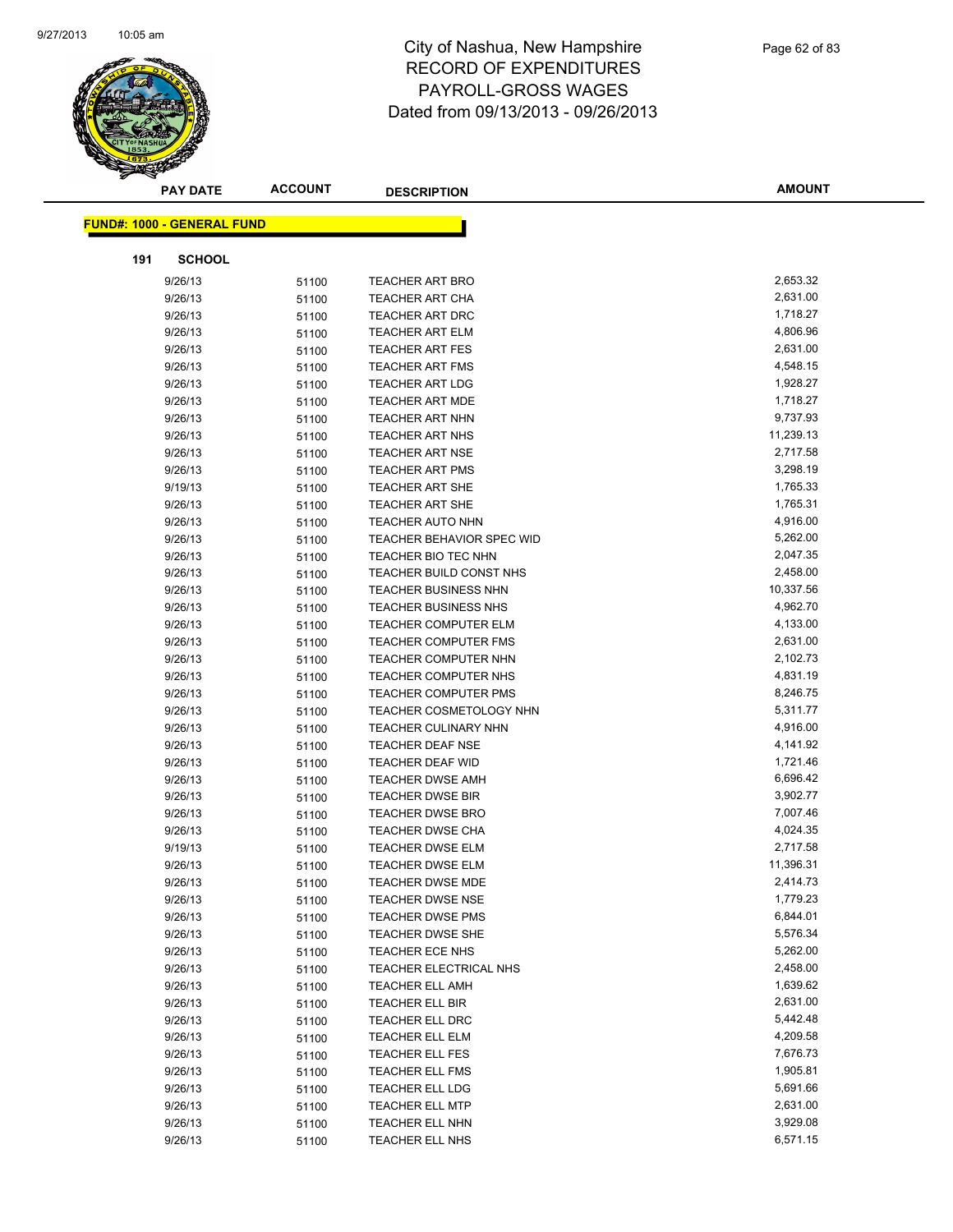

|     | <b>PAY DATE</b>                   | <b>ACCOUNT</b> | <b>DESCRIPTION</b>          | <b>AMOUNT</b> |
|-----|-----------------------------------|----------------|-----------------------------|---------------|
|     |                                   |                |                             |               |
|     | <b>FUND#: 1000 - GENERAL FUND</b> |                |                             |               |
| 191 | <b>SCHOOL</b>                     |                |                             |               |
|     | 9/26/13                           | 51100          | <b>TEACHER ELL PMS</b>      | 1,779.23      |
|     | 9/26/13                           | 51100          | <b>TEACHER ELL SHE</b>      | 1,911.92      |
|     | 9/26/13                           | 51100          | <b>TEACHER ENGINEER NHS</b> | 2,149.85      |
|     | 9/26/13                           | 51100          | <b>TEACHER ENGLISH ELM</b>  | 22,067.82     |
|     | 9/26/13                           | 51100          | TEACHER ENGLISH FMS         | 16,626.77     |
|     | 9/26/13                           | 51100          | <b>TEACHER ENGLISH NHN</b>  | 35,511.36     |
|     | 9/19/13                           | 51100          | <b>TEACHER ENGLISH NHS</b>  | 2,332.02      |
|     | 9/26/13                           | 51100          | TEACHER ENGLISH NHS         | 39,654.86     |
|     | 9/26/13                           | 51100          | <b>TEACHER ENGLISH PMS</b>  | 15,149.12     |
|     | 9/26/13                           | 51100          | <b>TEACHER FACS ELM</b>     | 3,212.54      |
|     | 9/26/13                           | 51100          | <b>TEACHER FACS FMS</b>     | 4,326.65      |
|     | 9/19/13                           | 51100          | <b>TEACHER FACS NHN</b>     | 3,260.00      |
|     | 9/26/13                           | 51100          | <b>TEACHER FACS NHN</b>     | 5,546.65      |
|     | 9/26/13                           | 51100          | TEACHER FACS NHS            | 1,928.27      |
|     | 9/26/13                           | 51100          | <b>TEACHER FACS PMS</b>     | 5,089.00      |
|     | 9/26/13                           | 51100          | TEACHER FOREIGN LANG ELM    | 5,348.58      |
|     | 9/26/13                           | 51100          | TEACHER FOREIGN LANG FMS    | 3,531.83      |
|     | 9/26/13                           | 51100          | TEACHER FOREIGN LANG NHN    | 12,307.96     |
|     | 9/26/13                           | 51100          | TEACHER FOREIGN LANG NHS    | 16,459.12     |
|     | 9/26/13                           | 51100          | TEACHER FOREIGN LANG PMS    | 5,175.58      |
|     | 9/26/13                           | 51100          | <b>TEACHER GR1 AMH</b>      | 7,246.19      |
|     | 9/26/13                           | 51100          | <b>TEACHER GR1 BIC</b>      | 9,263.33      |
|     | 9/26/13                           | 51100          | TEACHER GR1 BIR             | 9,588.65      |
|     | 9/26/13                           | 51100          | TEACHER GR1 BRO             | 6,240.26      |
|     | 9/26/13                           | 51100          | <b>TEACHER GR1 CHA</b>      | 6,426.92      |
|     | 9/26/13                           | 51100          | <b>TEACHER GR1 DRC</b>      | 8,037.73      |
|     | 9/26/13                           | 51100          | <b>TEACHER GR1 FES</b>      | 9,686.46      |
|     | 9/26/13                           | 51100          | <b>TEACHER GR1 LDG</b>      | 8,595.47      |
|     | 9/26/13                           | 51100          | <b>TEACHER GR1 MDE</b>      | 9,356.32      |
|     | 9/26/13                           | 51100          | <b>TEACHER GR1 MTP</b>      | 5,089.00      |
|     | 9/26/13                           | 51100          | <b>TEACHER GR1 NSE</b>      | 5,262.00      |
|     | 9/26/13                           | 51100          | <b>TEACHER GR1 SHE</b>      | 9,409.53      |
|     | 9/26/13                           | 51100          | <b>TEACHER GR2 AMH</b>      | 5,608.54      |
|     | 9/26/13                           | 51100          | TEACHER GR2 BIC             | 11,383.46     |
|     | 9/26/13                           | 51100          | <b>TEACHER GR2 BIR</b>      | 9,327.42      |
|     | 9/26/13                           | 51100          | TEACHER GR2 BRO             | 6,672.65      |
|     | 9/26/13                           | 51100          | <b>TEACHER GR2 CHA</b>      | 7,846.77      |
|     | 9/26/13                           | 51100          | TEACHER GR2 DRC             | 5,831.50      |
|     | 9/26/13                           | 51100          | <b>TEACHER GR2 FES</b>      | 7,596.04      |
|     | 9/26/13                           | 51100          | <b>TEACHER GR2 LDG</b>      | 9,327.42      |
|     | 9/26/13                           | 51100          | <b>TEACHER GR2 MDE</b>      | 6,169.00      |
|     | 9/26/13                           | 51100          | <b>TEACHER GR2 MTP</b>      | 8,759.50      |
|     | 9/26/13                           | 51100          | <b>TEACHER GR2 NSE</b>      | 6,327.38      |
|     | 9/26/13                           | 51100          | <b>TEACHER GR2 SHE</b>      | 5,643.92      |
|     | 9/26/13                           | 51100          | <b>TEACHER GR3 AMH</b>      | 4,368.27      |
|     | 9/26/13                           | 51100          | TEACHER GR3 BIC             | 9,692.68      |
|     | 9/26/13                           | 51100          | <b>TEACHER GR3 BIR</b>      | 8,067.57      |
|     | 9/26/13                           | 51100          | <b>TEACHER GR3 BRO</b>      | 7,495.63      |
|     | 9/26/13                           | 51100          | <b>TEACHER GR3 CHA</b>      | 5,198.08      |
|     | 9/26/13                           | 51100          | <b>TEACHER GR3 DRC</b>      | 5,209.15      |
|     | 9/26/13                           | 51100          | TEACHER GR3 FES             | 8,279.89      |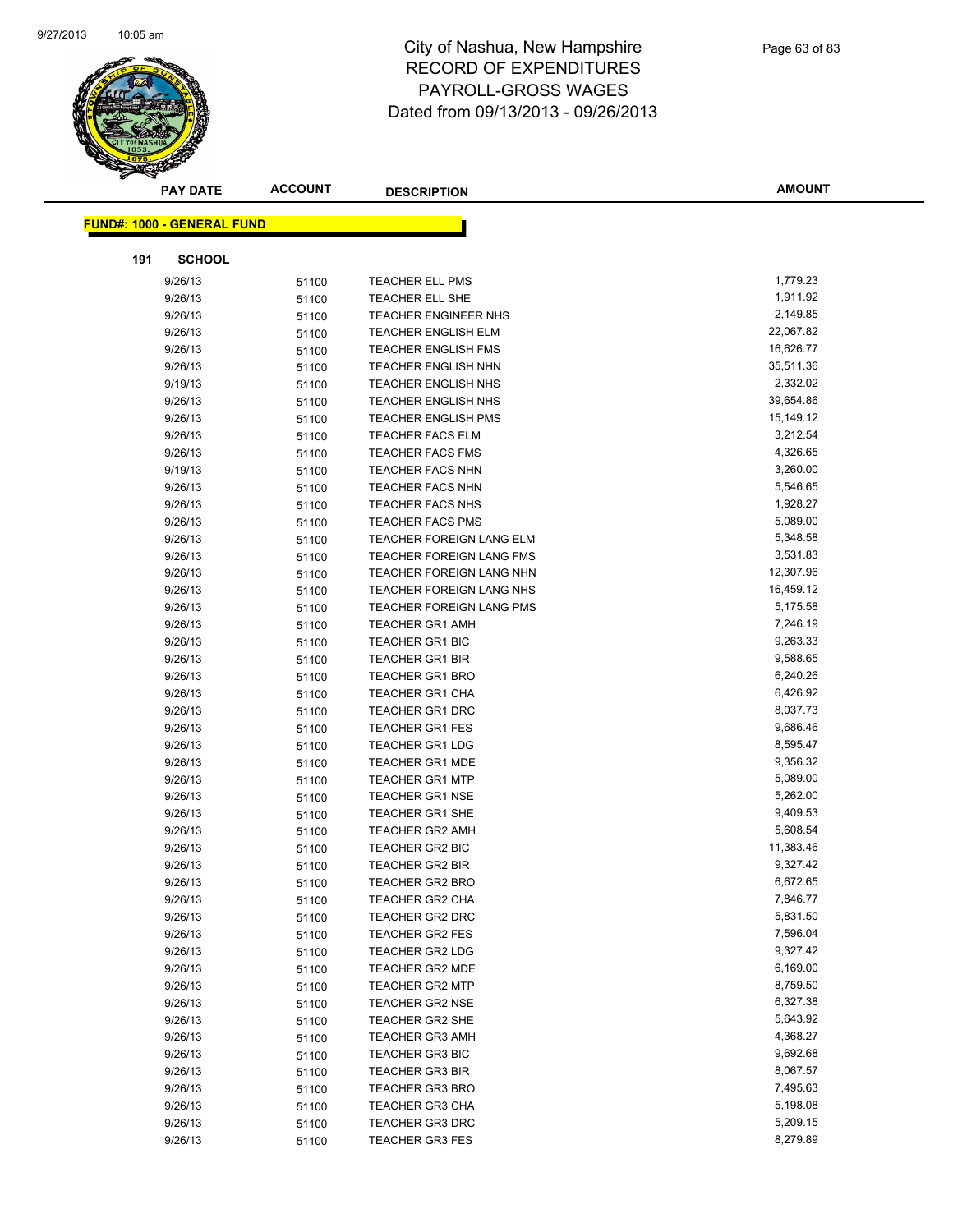

|     | <b>PAY DATE</b>                   | <b>ACCOUNT</b> | <b>DESCRIPTION</b>            | <b>AMOUNT</b> |
|-----|-----------------------------------|----------------|-------------------------------|---------------|
|     |                                   |                |                               |               |
|     | <b>FUND#: 1000 - GENERAL FUND</b> |                |                               |               |
| 191 | <b>SCHOOL</b>                     |                |                               |               |
|     | 9/26/13                           | 51100          | <b>TEACHER GR3 LDG</b>        | 6,739.69      |
|     | 9/26/13                           | 51100          | <b>TEACHER GR3 MDE</b>        | 13,332.96     |
|     | 9/26/13                           | 51100          | <b>TEACHER GR3 MTP</b>        | 4,913.63      |
|     | 9/26/13                           | 51100          | <b>TEACHER GR3 NSE</b>        | 3,780.31      |
|     | 9/26/13                           | 51100          | TEACHER GR3 SHE               | 13,135.77     |
|     | 9/26/13                           | 51100          | <b>TEACHER GR4 AMH</b>        | 3,730.05      |
|     | 9/26/13                           | 51100          | <b>TEACHER GR4 BIC</b>        | 6,974.00      |
|     | 9/26/13                           | 51100          | <b>TEACHER GR4 BIR</b>        | 6,048.04      |
|     | 9/26/13                           | 51100          | <b>TEACHER GR4 BRO</b>        | 6,724.27      |
|     | 9/19/13                           | 51100          | <b>TEACHER GR4 CHA</b>        | 1,939.62      |
|     | 9/26/13                           | 51100          | <b>TEACHER GR4 CHA</b>        | 11,777.82     |
|     | 9/26/13                           | 51100          | <b>TEACHER GR4 DRC</b>        | 4,809.11      |
|     | 9/26/13                           | 51100          | <b>TEACHER GR4 FES</b>        | 11,252.54     |
|     | 9/26/13                           | 51100          | TEACHER GR4 LDG               | 8,540.96      |
|     | 9/26/13                           | 51100          | <b>TEACHER GR4 MDE</b>        | 7,838.19      |
|     | 9/26/13                           | 51100          | <b>TEACHER GR4 MTP</b>        | 7,126.40      |
|     | 9/26/13                           | 51100          | TEACHER GR4 NSE               | 8,544.85      |
|     | 9/26/13                           | 51100          | <b>TEACHER GR4 SHE</b>        | 5,604.27      |
|     | 9/26/13                           | 51100          | <b>TEACHER GR5 AMH</b>        | 5,089.00      |
|     | 9/26/13                           | 51100          | <b>TEACHER GR5 BIC</b>        | 10,932.54     |
|     | 9/26/13                           | 51100          | <b>TEACHER GR5 BIR</b>        | 6,970.46      |
|     | 9/26/13                           | 51100          | <b>TEACHER GR5 BRO</b>        | 9,916.82      |
|     | 9/26/13                           | 51100          | <b>TEACHER GR5 CHA</b>        | 6,288.65      |
|     | 9/26/13                           | 51100          | <b>TEACHER GR5 DRC</b>        | 5,118.66      |
|     | 9/26/13                           | 51100          | <b>TEACHER GR5 FES</b>        | 7,567.66      |
|     | 9/26/13                           | 51100          | <b>TEACHER GR5 LDG</b>        | 9,582.53      |
|     | 9/26/13                           | 51100          | <b>TEACHER GR5 MDE</b>        | 9,097.08      |
|     | 9/26/13                           | 51100          | <b>TEACHER GR5 MTP</b>        | 5,433.35      |
|     | 9/26/13                           | 51100          | <b>TEACHER GR5 NSE</b>        | 7,590.23      |
|     | 9/26/13                           | 51100          | <b>TEACHER GR5 SHE</b>        | 5,089.00      |
|     | 9/26/13                           | 51100          | <b>TEACHER GR6 ELM</b>        | 28,536.10     |
|     | 9/26/13                           | 51100          | <b>TEACHER GR6 FMS</b>        | 25,614.63     |
|     | 9/26/13                           | 51100          | <b>TEACHER GR6 PMS</b>        | 22,327.33     |
|     | 9/26/13                           | 51100          | <b>TEACHER GRAPH NHS</b>      | 8,954.23      |
|     | 9/26/13                           | 51100          | <b>TEACHER GRAPHICS NHN</b>   | 2,458.00      |
|     | 9/26/13                           | 51100          | TEACHER HEALTH ELM            | 2,333.12      |
|     | 9/26/13                           | 51100          | TEACHER HEALTH NHN            | 2,745.50      |
|     | 9/26/13                           | 51100          | TEACHER HEALTH NHS            | 2,458.00      |
|     | 9/26/13                           | 51100          | <b>TEACHER HEALTHOC NHS</b>   | 7,720.00      |
|     | 9/26/13                           | 51100          | TEACHER IN SCH SUSPENSION ELM | 1,510.92      |
|     | 9/26/13                           | 51100          | TEACHER IN SCH SUSPENSION NHS | 2,414.73      |
|     | 9/26/13                           | 51100          | TEACHER INST SPED WID         | 4,076.37      |
|     | 9/26/13                           | 51100          | <b>TEACHER KIND AMH</b>       | 4,659.85      |
|     | 9/26/13                           | 51100          | TEACHER KIND BIC              | 3,860.00      |
|     | 9/26/13                           | 51100          | <b>TEACHER KIND BIR</b>       | 2,244.10      |
|     | 9/26/13                           | 51100          | <b>TEACHER KIND BRO</b>       | 2,458.00      |
|     | 9/26/13                           | 51100          | <b>TEACHER KIND CHA</b>       | 6,739.69      |
|     | 9/26/13                           | 51100          | <b>TEACHER KIND DRC</b>       | 6,060.92      |
|     | 9/26/13                           | 51100          | <b>TEACHER KIND FES</b>       | 8,776.77      |
|     | 9/26/13                           | 51100          | <b>TEACHER KIND LDG</b>       | 10,784.04     |
|     | 9/26/13                           | 51100          | <b>TEACHER KIND MDE</b>       | 4,398.58      |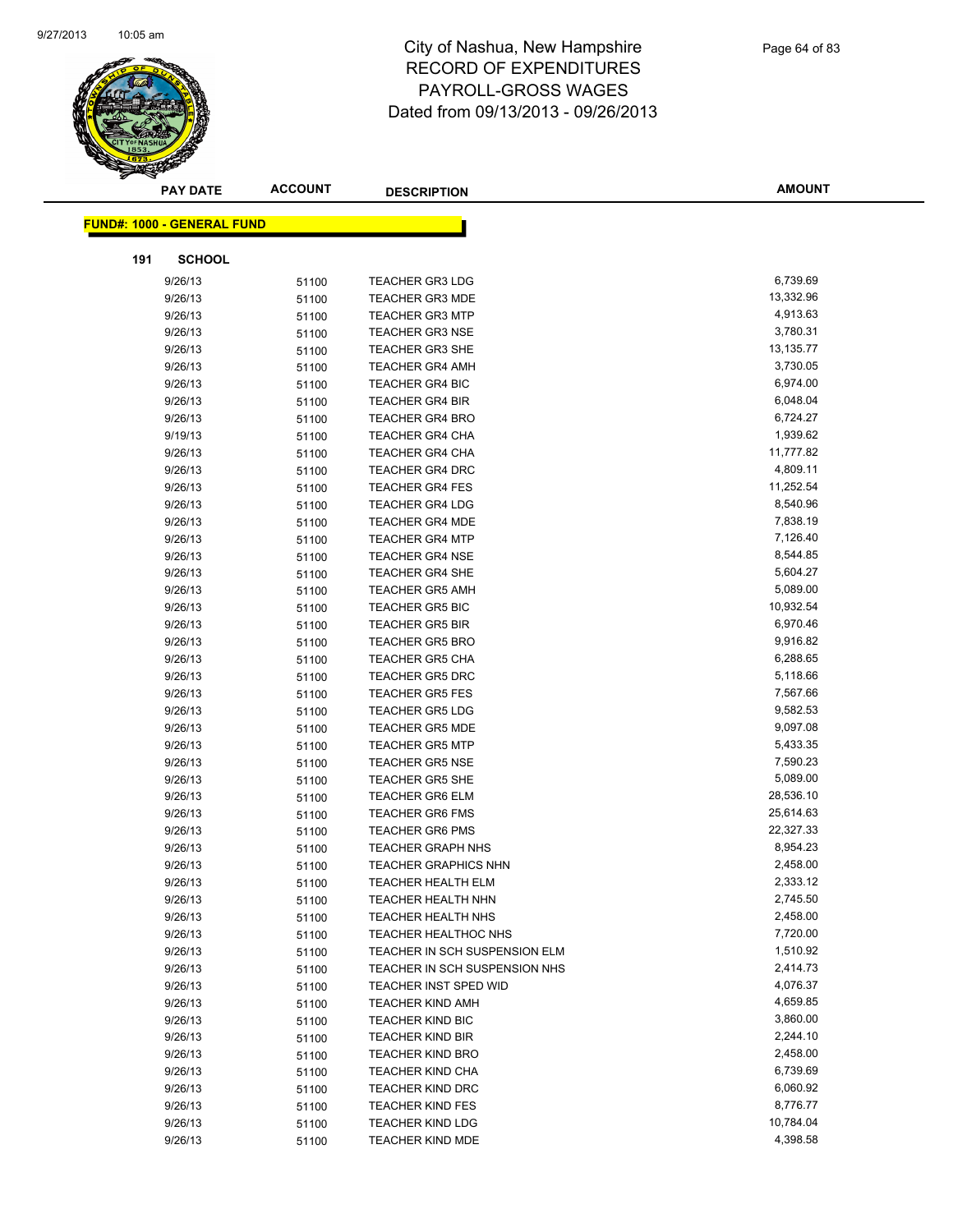

| <b>PAY DATE</b>                   | <b>ACCOUNT</b> | <b>DESCRIPTION</b>           | <b>AMOUNT</b> |
|-----------------------------------|----------------|------------------------------|---------------|
|                                   |                |                              |               |
| <b>FUND#: 1000 - GENERAL FUND</b> |                |                              |               |
| 191<br><b>SCHOOL</b>              |                |                              |               |
| 9/26/13                           | 51100          | <b>TEACHER KIND MTP</b>      | 5,070.38      |
| 9/26/13                           | 51100          | <b>TEACHER KIND NSE</b>      | 3,586.38      |
| 9/26/13                           | 51100          | <b>TEACHER KIND SHE</b>      | 2,013.94      |
| 9/26/13                           | 51100          | <b>TEACHER MATH ELM</b>      | 19,154.34     |
| 9/26/13                           | 51100          | <b>TEACHER MATH FMS</b>      | 13,695.86     |
| 9/26/13                           | 51100          | <b>TEACHER MATH NHN</b>      | 33,624.62     |
| 9/19/13                           | 51100          | <b>TEACHER MATH NHS</b>      | (1,874.85)    |
| 9/26/13                           | 51100          | <b>TEACHER MATH NHS</b>      | 36,828.23     |
| 9/26/13                           | 51100          | <b>TEACHER MATH PMS</b>      | 10,015.38     |
| 9/26/13                           | 51100          | <b>TEACHER MUSIC AMH</b>     | 1,510.92      |
| 9/26/13                           | 51100          | <b>TEACHER MUSIC BIC</b>     | 2,458.00      |
| 9/26/13                           | 51100          | <b>TEACHER MUSIC BIR</b>     | 2,458.00      |
| 9/26/13                           | 51100          | <b>TEACHER MUSIC BRO</b>     | 2,631.00      |
| 9/26/13                           | 51100          | <b>TEACHER MUSIC CHA</b>     | 2,631.00      |
| 9/26/13                           | 51100          | <b>TEACHER MUSIC DRC</b>     | 2,458.00      |
| 9/26/13                           | 51100          | <b>TEACHER MUSIC ELM</b>     | 3,480.81      |
| 9/26/13                           | 51100          | <b>TEACHER MUSIC FMS</b>     | 4,659.85      |
| 9/26/13                           | 51100          | <b>TEACHER MUSIC LDG</b>     | 2,496.38      |
| 9/26/13                           | 51100          | <b>TEACHER MUSIC MDE</b>     | 1,779.23      |
| 9/26/13                           | 51100          | <b>TEACHER MUSIC NHN</b>     | 5,262.00      |
| 9/26/13                           | 51100          | <b>TEACHER MUSIC NHS</b>     | 4,710.08      |
| 9/26/13                           | 51100          | <b>TEACHER MUSIC NSE</b>     | 1,835.08      |
| 9/26/13                           | 51100          | <b>TEACHER MUSIC PMS</b>     | 4,037.92      |
| 9/26/13                           | 51100          | <b>TEACHER MUSIC SHE</b>     | 2,252.08      |
| 9/26/13                           | 51100          | TEACHER PE BIC               | 1,841.19      |
| 9/26/13                           | 51100          | TEACHER PE BIR               | 2,496.38      |
| 9/26/13                           | 51100          | <b>TEACHER PE BRO</b>        | 2,544.50      |
| 9/26/13                           | 51100          | <b>TEACHER PE CHA</b>        | 2,458.00      |
| 9/26/13                           | 51100          | <b>TEACHER PE DRC</b>        | 2,631.00      |
| 9/26/13                           | 51100          | TEACHER PE ELM               | 7,277.75      |
| 9/26/13                           | 51100          | TEACHER PE FES               | 1,779.23      |
| 9/26/13                           | 51100          | <b>TEACHER PE FMS</b>        | 4,916.00      |
| 9/26/13                           | 51100          | <b>TEACHER PE LDG</b>        | 1,639.62      |
| 9/26/13                           | 51100          | <b>TEACHER PE MDE</b>        | 2,414.73      |
| 9/26/13                           | 51100          | <b>TEACHER PE MTP</b>        | 1,806.63      |
| 9/26/13                           | 51100          | TEACHER PE NHN               | 7,566.29      |
| 9/26/13                           | 51100          | <b>TEACHER PE NHS</b>        | 6,901.62      |
| 9/26/13                           | 51100          | <b>TEACHER PE NSE</b>        | 2,252.32      |
| 9/26/13                           | 51100          | <b>TEACHER PE PMS</b>        | 5,089.00      |
| 9/26/13                           | 51100          | TEACHER PE SHE               | 1,928.27      |
| 9/26/13                           | 51100          | <b>TEACHER PRESCHOOL BIC</b> | 7,299.40      |
| 9/26/13                           | 51100          | TEACHER PRESCHOOL BRO        | 6,918.89      |
| 9/26/13                           | 51100          | <b>TEACHER PRESCHOOL DRC</b> | 2,458.00      |
| 9/26/13                           | 51100          | <b>TEACHER PRESCHOOL MTP</b> | 4,270.62      |
| 9/26/13                           | 51100          | TEACHER PRESCHOOL NHS        | 2,631.00      |
| 9/18/13                           | 51100          | TEACHER PRESCHOOL NSE        | (1,715.40)    |
| 9/26/13                           | 51100          | <b>TEACHER PRESCHOOL NSE</b> | 7,041.12      |
| 9/26/13                           | 51100          | TEACHER PRESCHOOL WID        | 869.63        |
| 9/26/13                           | 51100          | TEACHER READ AMH             | 2,717.58      |
| 9/26/13                           | 51100          | TEACHER READ BIC             | 4,962.70      |
| 9/26/13                           | 51100          | TEACHER READ BIR             | 2,631.00      |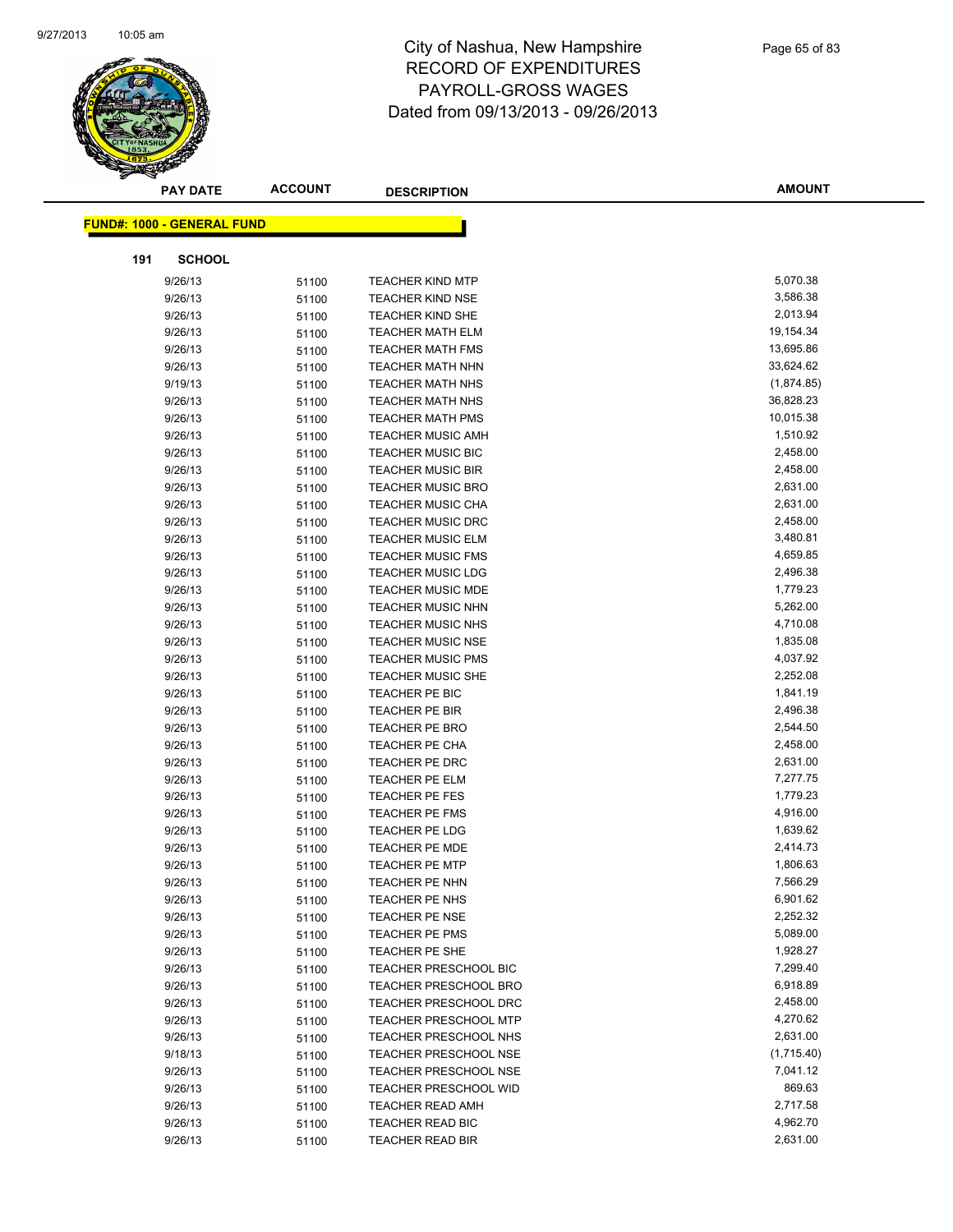

|     | <b>PAY DATE</b>                   | <b>ACCOUNT</b> | <b>DESCRIPTION</b>           | <b>AMOUNT</b> |
|-----|-----------------------------------|----------------|------------------------------|---------------|
|     |                                   |                |                              |               |
|     | <b>FUND#: 1000 - GENERAL FUND</b> |                |                              |               |
| 191 | <b>SCHOOL</b>                     |                |                              |               |
|     | 9/26/13                           | 51100          | <b>TEACHER READ BRO</b>      | 1,708.46      |
|     | 9/26/13                           | 51100          | <b>TEACHER READ ELM</b>      | 5,826.94      |
|     | 9/26/13                           | 51100          | <b>TEACHER READ FMS</b>      | 5,045.73      |
|     | 9/26/13                           | 51100          | <b>TEACHER READ LDG</b>      | 2,245.12      |
|     | 9/26/13                           | 51100          | TEACHER READ MDE             | 2,631.00      |
|     | 9/26/13                           | 51100          | <b>TEACHER READ NHN</b>      | 1,510.92      |
|     | 9/26/13                           | 51100          | TEACHER READ NSE             | 3,109.36      |
|     | 9/26/13                           | 51100          | <b>TEACHER READ PMS</b>      | 4,133.00      |
|     | 9/18/13                           | 51100          | <b>TEACHER READ SHE</b>      | (2,716.57)    |
|     | 9/26/13                           | 51100          | <b>TEACHER READ SHE</b>      | 2,414.73      |
|     | 9/26/13                           | 51100          | <b>TEACHER READ WID</b>      | 10,307.94     |
|     | 9/26/13                           | 51100          | <b>TEACHER SCIENCE ELM</b>   | 20,257.94     |
|     | 9/26/13                           | 51100          | <b>TEACHER SCIENCE FMS</b>   | 10,026.42     |
|     | 9/26/13                           | 51100          | TEACHER SCIENCE NHN          | 29,172.58     |
|     | 9/26/13                           | 51100          | <b>TEACHER SCIENCE NHS</b>   | 40,633.53     |
|     | 9/26/13                           | 51100          | <b>TEACHER SCIENCE PMS</b>   | 10,394.31     |
|     | 9/26/13                           | 51100          | TEACHER SOCIAL STUDIES ELM   | 14,285.27     |
|     | 9/26/13                           | 51100          | TEACHER SOCIAL STUDIES FMS   | 12,563.46     |
|     | 9/26/13                           | 51100          | TEACHER SOCIAL STUDIES NHN   | 34,249.84     |
|     | 9/26/13                           | 51100          | TEACHER SOCIAL STUDIES NHS   | 36,628.87     |
|     | 9/26/13                           | 51100          | TEACHER SOCIAL STUDIES PMS   | 10,833.35     |
|     | 9/26/13                           | 51100          | <b>TEACHER SPED AMH</b>      | 3,290.15      |
|     | 9/18/13                           | 51100          | TEACHER SPED BIC             | (2,629.99)    |
|     | 9/26/13                           | 51100          | <b>TEACHER SPED BIC</b>      | 5,719.82      |
|     | 9/26/13                           | 51100          | <b>TEACHER SPED BIR</b>      | 5,682.00      |
|     | 9/26/13                           | 51100          | <b>TEACHER SPED BRO</b>      | 5,348.58      |
|     | 9/26/13                           | 51100          | <b>TEACHER SPED CHA</b>      | 7,633.58      |
|     | 9/26/13                           | 51100          | <b>TEACHER SPED DRC</b>      | 5,705.04      |
|     | 9/26/13                           | 51100          | TEACHER SPED ELM             | 21,808.64     |
|     | 9/26/13                           | 51100          | <b>TEACHER SPED FES</b>      | 8,112.27      |
|     | 9/26/13                           | 51100          | <b>TEACHER SPED FMS</b>      | 10,334.19     |
|     | 9/26/13                           | 51100          | <b>TEACHER SPED LDG</b>      | 5,494.31      |
|     | 9/26/13                           | 51100          | TEACHER SPED MDE             | 7,415.69      |
|     | 9/26/13                           | 51100          | <b>TEACHER SPED MTP</b>      | 5,089.00      |
|     | 9/26/13                           | 51100          | <b>TEACHER SPED NHN</b>      | 25,296.84     |
|     | 9/26/13                           | 51100          | TEACHER SPED NHS             | 23,660.75     |
|     | 9/26/13                           | 51100          | <b>TEACHER SPED NSE</b>      | 3,413.66      |
|     | 9/18/13                           | 51100          | <b>TEACHER SPED PMS</b>      | (1,573.76)    |
|     | 9/26/13                           | 51100          | <b>TEACHER SPED PMS</b>      | 10,995.69     |
|     | 9/26/13                           | 51100          | TEACHER SPED SHE             | 6,868.23      |
|     | 9/26/13                           | 51100          | TEACHER TEAM FACILITATOR NHS | 1,229.00      |
|     | 9/26/13                           | 51100          | <b>TEACHER TECHED ELM</b>    | 7,932.83      |
|     | 9/26/13                           | 51100          | <b>TEACHER TECHED FMS</b>    | 5,132.31      |
|     | 9/26/13                           | 51100          | <b>TEACHER TECHED NHN</b>    | 8,022.56      |
|     | 9/26/13                           | 51100          | <b>TEACHER TECHED NHS</b>    | 7,374.00      |
|     | 9/26/13                           | 51100          | <b>TEACHER TECHED PMS</b>    | 2,631.00      |
|     | 9/26/13                           | 51100          | <b>TEACHER TTI LDG</b>       | 1,262.77      |
|     | 9/26/13                           | 51100          | <b>TEACHER TTI MTP</b>       | 2,623.88      |
|     | 9/26/13                           | 51100          | <b>TEACHER TTIDRC</b>        | 1,238.65      |
|     | 9/26/13                           | 51100          | TEACHER TV PROD NHS          | 2,414.73      |
|     | 9/26/13                           | 51100          | <b>TEACHER VISION WID</b>    | 3,211.68      |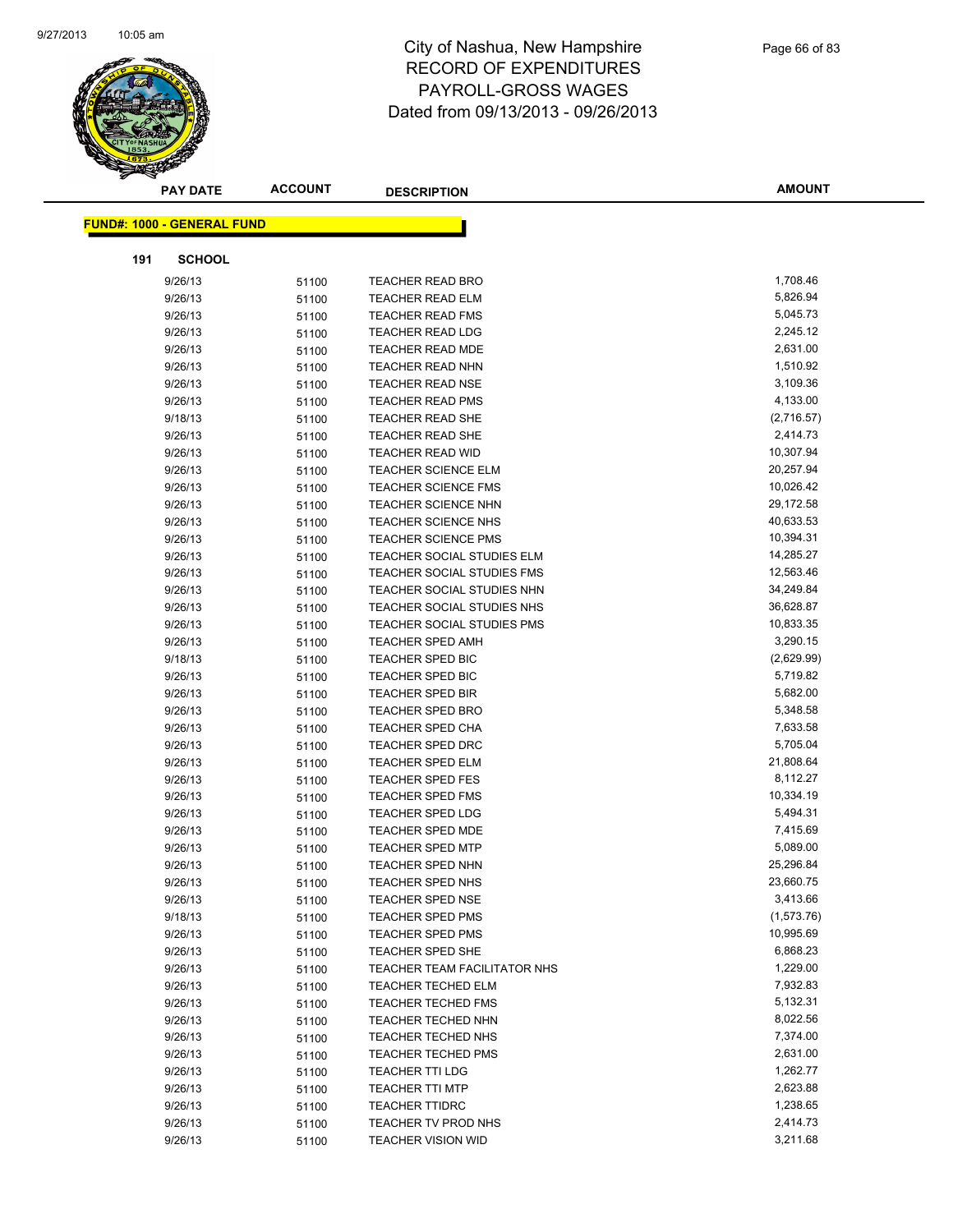

|     | <b>PAY DATE</b>                   | <b>ACCOUNT</b> | <b>DESCRIPTION</b>             | <b>AMOUNT</b> |
|-----|-----------------------------------|----------------|--------------------------------|---------------|
|     | <b>FUND#: 1000 - GENERAL FUND</b> |                |                                |               |
|     |                                   |                |                                |               |
| 191 | <b>SCHOOL</b>                     |                |                                |               |
|     | 9/19/13                           | 51100          | TECH INTERGRATION ASST AMH     | 642.30        |
|     | 9/26/13                           | 51100          | TECH INTERGRATION ASST AMH     | 424.88        |
|     | 9/19/13                           | 51100          | TECH INTERGRATION ASST BIC     | 648.88        |
|     | 9/26/13                           | 51100          | TECH INTERGRATION ASST BIC     | 456.67        |
|     | 9/19/13                           | 51100          | TECH INTERGRATION ASST CHA     | 562.50        |
|     | 9/26/13                           | 51100          | TECH INTERGRATION ASST CHA     | 376.52        |
|     | 9/19/13                           | 51100          | TECH INTERGRATION ASST LDG     | 609.40        |
|     | 9/26/13                           | 51100          | TECH INTERGRATION ASST LDG     | 440.62        |
|     | 9/19/13                           | 51100          | TECH INTERGRATION ASST MDE     | 666.80        |
|     | 9/26/13                           | 51100          | TECH INTERGRATION ASST MDE     | 350.97        |
|     | 9/19/13                           | 51100          | TECH INTERGRATION ASST NSE     | 607.10        |
|     | 9/26/13                           | 51100          | TECH INTERGRATION ASST NSE     | 475.19        |
|     | 9/19/13                           | 51100          | TECH INTERGRATION ASST SHE     | 547.80        |
|     | 9/26/13                           | 51100          | TECH INTERGRATION ASST SHE     | 465.63        |
|     | 9/26/13                           | 51200          | ADULT ED INSTRUCTOR            | 400.00        |
|     | 9/26/13                           | 51200          | ASSISTANT PRINCIPAL BIR        | 1,516.44      |
|     | 9/19/13                           | 51200          | ATHLETIC EQUIPMENT MANAGER NHN | 100.00        |
|     | 9/26/13                           | 51200          | ATHLETIC EQUIPMENT MANAGER NHN | 100.00        |
|     | 9/19/13                           | 51200          | ATHLETIC EQUIPMENT MANAGER NHS | 45.00         |
|     | 9/26/13                           | 51200          | ATHLETIC EQUIPMENT MANAGER NHS | 40.00         |
|     | 9/19/13                           | 51200          | <b>CLERICAL VOLUNTEER SUP</b>  | 336.78        |
|     | 9/26/13                           | 51200          | <b>CLERICAL VOLUNTEER SUP</b>  | 336.78        |
|     | 9/13/13                           | 51200          | <b>CROSSING GUARD WPO</b>      | (222.63)      |
|     | 9/19/13                           | 51200          | <b>CROSSING GUARD WPO</b>      | 2,635.54      |
|     | 9/26/13                           | 51200          | <b>CROSSING GUARD WPO</b>      | 1,665.95      |
|     | 9/19/13                           | 51200          | <b>CUSTODIAN CHA</b>           | 326.35        |
|     | 9/26/13                           | 51200          | <b>CUSTODIAN CHA</b>           | 323.75        |
|     | 9/19/13                           | 51200          | <b>INSTRUMENTAL MUSIC</b>      | 350.00        |
|     | 9/19/13                           | 51200          | LUNCH MONITOR AMH              | 477.28        |
|     | 9/26/13                           | 51200          | LUNCH MONITOR AMH              | 473.50        |
|     | 9/19/13                           | 51200          | LUNCH MONITOR BIC              | 515.47        |
|     | 9/26/13                           | 51200          | LUNCH MONITOR BIC              | 563.35        |
|     | 9/19/13                           | 51200          | LUNCH MONITOR BIR              | 628.75        |
|     | 9/26/13                           | 51200          | LUNCH MONITOR BIR              | 592.60        |
|     | 9/19/13                           | 51200          | LUNCH MONITOR BRO              | 433.98        |
|     | 9/26/13                           | 51200          | LUNCH MONITOR BRO              | 432.30        |
|     | 9/19/13                           | 51200          | LUNCH MONITOR CHA              | 539.00        |
|     | 9/26/13                           | 51200          | LUNCH MONITOR CHA              | 458.15        |
|     | 9/19/13                           | 51200          | LUNCH MONITOR DRC              | 500.51        |
|     | 9/26/13                           | 51200          | LUNCH MONITOR DRC              | 517.34        |
|     | 9/19/13                           | 51200          | LUNCH MONITOR ELM              | 454.93        |
|     | 9/26/13                           | 51200          | LUNCH MONITOR ELM              | 378.24        |
|     | 9/19/13                           | 51200          | LUNCH MONITOR FES              | 808.50        |
|     | 9/26/13                           | 51200          | LUNCH MONITOR FES              | 792.33        |
|     | 9/19/13                           | 51200          | LUNCH MONITOR FMS              | 208.72        |
|     | 9/26/13                           | 51200          | LUNCH MONITOR FMS              | 225.97        |
|     | 9/19/13                           | 51200          | LUNCH MONITOR LDG              | 598.12        |
|     | 9/26/13                           | 51200          | LUNCH MONITOR LDG              | 598.12        |
|     | 9/13/13                           | 51200          | LUNCH MONITOR MDE              | (130.44)      |
|     | 9/19/13                           | 51200          | LUNCH MONITOR MDE              | 577.21        |
|     | 9/26/13                           | 51200          | LUNCH MONITOR MDE              | 667.44        |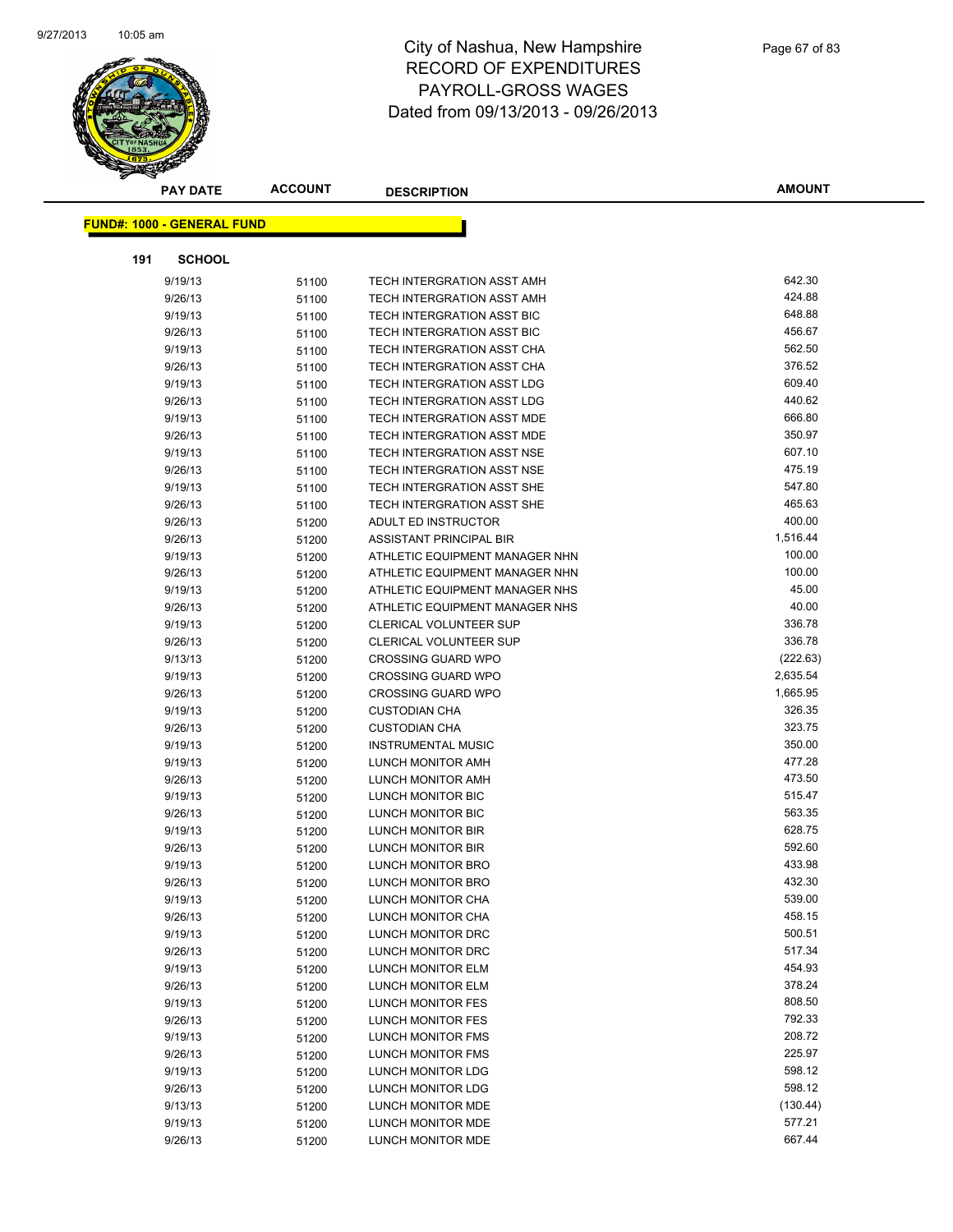

|     | <b>PAY DATE</b>            | <b>ACCOUNT</b> | <b>DESCRIPTION</b>          | <b>AMOUNT</b> |
|-----|----------------------------|----------------|-----------------------------|---------------|
|     | FUND#: 1000 - GENERAL FUND |                |                             |               |
|     |                            |                |                             |               |
| 191 | <b>SCHOOL</b>              |                |                             |               |
|     | 9/19/13                    | 51200          | <b>LUNCH MONITOR MTP</b>    | 318.35        |
|     | 9/26/13                    | 51200          | LUNCH MONITOR MTP           | 275.23        |
|     | 9/19/13                    | 51200          | LUNCH MONITOR NHN           | 390.68        |
|     | 9/26/13                    | 51200          | LUNCH MONITOR NHN           | 394.01        |
|     | 9/19/13                    | 51200          | LUNCH MONITOR NHS           | 269.50        |
|     | 9/26/13                    | 51200          | LUNCH MONITOR NHS           | 268.21        |
|     | 9/19/13                    | 51200          | LUNCH MONITOR NSE           | 431.20        |
|     | 9/26/13                    | 51200          | LUNCH MONITOR NSE           | 431.20        |
|     | 9/19/13                    | 51200          | LUNCH MONITOR PMS           | 242.55        |
|     | 9/26/13                    | 51200          | LUNCH MONITOR PMS           | 269.50        |
|     | 9/19/13                    | 51200          | LUNCH MONITOR SHE           | 585.56        |
|     | 9/26/13                    | 51200          | LUNCH MONITOR SHE           | 603.29        |
|     | 9/19/13                    | 51200          | PARA DW SPEC ED BIR         | 474.03        |
|     | 9/26/13                    | 51200          | PARA DW SPEC ED BIR         | 320.00        |
|     | 9/26/13                    | 51200          | PARA DW SPEC ED PMS         | 80.85         |
|     | 9/19/13                    | 51200          | PARA INST AMH               | 676.43        |
|     | 9/26/13                    | 51200          | PARA INST AMH               | 787.66        |
|     | 9/19/13                    | 51200          | PARA INST BIC               | 595.38        |
|     | 9/26/13                    | 51200          | PARA INST BIC               | 650.64        |
|     | 9/19/13                    | 51200          | PARA INST MTP               | 327.50        |
|     | 9/26/13                    | 51200          | PARA INST MTP               | 325.55        |
|     | 9/19/13                    | 51200          | PARA INST NHN               | 473.16        |
|     | 9/26/13                    | 51200          | PARA INST NHN               | 473.16        |
|     | 9/19/13                    | 51200          | PARA INST SHE               | 176.52        |
|     | 9/26/13                    | 51200          | PARA INST SHE               | 176.52        |
|     | 9/19/13                    | 51200          | PARA LIB NHN                | 268.76        |
|     | 9/26/13                    | 51200          | PARA LIB NHN                | 268.58        |
|     | 9/19/13                    | 51200          | PARA LIB PMS                | 224.56        |
|     | 9/26/13                    | 51200          | PARA LIB PMS                | 224.57        |
|     | 9/19/13                    | 51200          | PARA MUSIC FMS              | 257.70        |
|     | 9/26/13                    | 51200          | PARA MUSIC FMS              | 257.70        |
|     | 9/19/13                    | 51200          | PARA PRE SCH BIC            | 2,306.46      |
|     | 9/26/13                    | 51200          | PARA PRE SCH BIC            | 2,326.63      |
|     | 9/19/13                    | 51200          | PARA PRE SCH BRO            | 1,685.58      |
|     | 9/26/13                    | 51200          | PARA PRE SCH BRO            | 1,676.37      |
|     | 9/13/13                    | 51200          | PARA PRE SCH DRC            | (27.88)       |
|     | 9/19/13                    | 51200          | PARA PRE SCH DRC            | 303.20        |
|     | 9/26/13                    | 51200          | PARA PRE SCH DRC            | 296.64        |
|     | 9/19/13                    | 51200          | PARA PRE SCH MTP            | 775.62        |
|     | 9/26/13                    | 51200          | PARA PRE SCH MTP            | 1,447.39      |
|     | 9/19/13                    | 51200          | PARA PRE SCH NSE            | 3,192.23      |
|     | 9/26/13                    | 51200          | PARA PRE SCH NSE            | 3,173.94      |
|     | 9/19/13                    | 51200          | PARA SCI NHS                | 40.00         |
|     | 9/26/13                    | 51200          | PARA SCI NHS                | 90.00         |
|     | 9/19/13                    | 51200          | PARA TECH ELM               | 274.98        |
|     | 9/26/13                    | 51200          | PARA TECH ELM               | 271.15        |
|     | 9/26/13                    | 51200          | SCHOOL PSYCHOLOGIST WID     | 4,434.38      |
|     | 9/19/13                    | 51200          | <b>SCOREKEEPER NHS</b>      | 25.00         |
|     | 9/19/13                    | 51200          | SPECIAL EDUCATION TUTOR     | 400.00        |
|     | 9/26/13                    | 51200          | SPECIAL EDUCATION TUTOR     | 500.00        |
|     | 9/26/13                    | 51200          | SPEECH LANG PATHOLOGIST WID | 11,375.19     |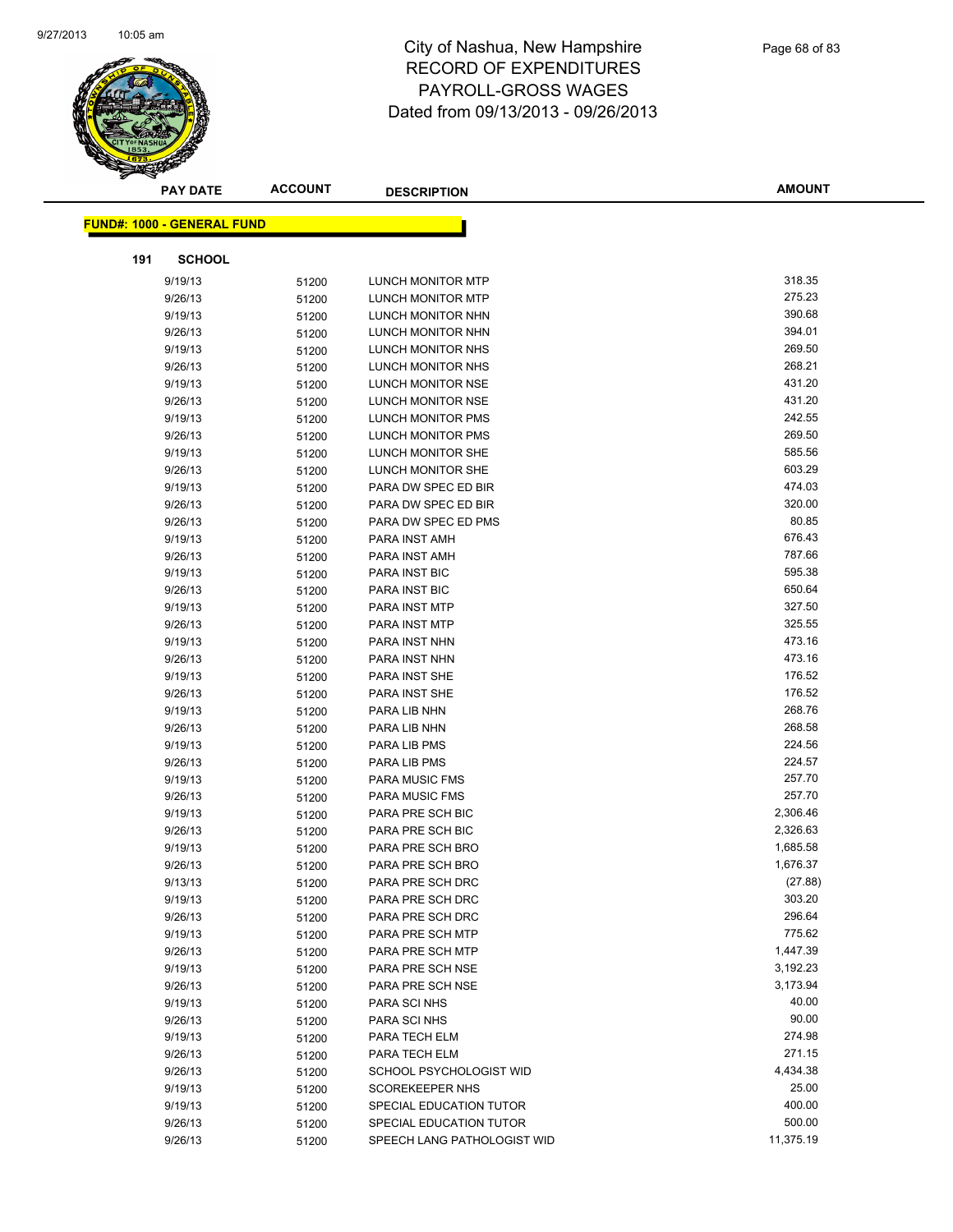

| <b>PAY DATE</b>                   | <b>ACCOUNT</b> | <b>DESCRIPTION</b>                     | <b>AMOUNT</b>  |
|-----------------------------------|----------------|----------------------------------------|----------------|
| <b>FUND#: 1000 - GENERAL FUND</b> |                |                                        |                |
| 191<br><b>SCHOOL</b>              |                |                                        |                |
| 9/19/13                           | 51200          | SPEECH LANGUAGE ASST                   | 639.45         |
| 9/26/13                           | 51200          | SPEECH LANGUAGE ASST                   | 681.16         |
| 9/19/13                           | 51200          | <b>SUB CLERICAL</b>                    | 383.36         |
| 9/19/13                           | 51200          | <b>SUB TEACHER</b>                     | 50.00          |
| 9/26/13                           | 51200          | <b>TEACHER ART NHS</b>                 | 1,229.00       |
| 9/26/13                           | 51200          | <b>TEACHER ENGLISH NHS</b>             | 158.00         |
| 9/26/13                           | 51200          | TEACHER FOREIGN LANG NHN               | 2,737.89       |
| 9/26/13                           | 51200          | TEACHER HVAC NHS                       | 1,166.56       |
| 9/26/13                           | 51200          | <b>TEACHER KIND BIC</b>                | 1,315.50       |
| 9/26/13                           | 51200          | <b>TEACHER KIND BIR</b>                | 825.35         |
| 9/26/13                           | 51200          | <b>TEACHER MUSIC ELM</b>               | 906.55         |
| 9/26/13                           | 51200          | TEACHER PE NHN                         | 488.86         |
| 9/26/13                           | 51200          | TEACHER PE NHS                         | 615.00         |
| 9/26/13                           | 51200          | TEACHER READ WID                       | 1,554.68       |
| 9/26/13                           | 51200          | <b>TEACHER SCIENCE ELM</b>             | 450.00         |
| 9/26/13                           | 51200          | TEACHER SCIENCE NHS                    | 37.50          |
| 9/26/13                           | 51200          | TEACHER SOCIAL STUDIES NHS             | 40.00          |
| 9/26/13                           | 51200          | <b>TEACHER SPED NHN</b>                | 1,830.55       |
| 9/26/13                           | 51200          | TEACHER TECHED NHS                     | 90.00          |
| 9/26/13                           | 51200          | <b>TEACHER VISION WIDE</b>             | 1,315.50       |
| 9/19/13                           | 51200          | <b>TICKETSELLER</b>                    | 160.00         |
| 9/26/13                           | 51200          | <b>TICKETSELLER</b>                    | 160.00         |
| 9/19/13                           | 51300          | OVERTIME-REGULAR                       | 8,654.62       |
| 9/26/13                           | 51300          | OVERTIME-REGULAR                       | 5,421.89       |
| 9/12/13                           | 51400          | <b>WAGES TEMP-SEASONAL</b>             | (8,260.00)     |
| 9/19/13                           | 51400          | <b>WAGES TEMP-SEASONAL</b>             | 2,145.60       |
| 9/26/13                           | 51400          | <b>WAGES TEMP-SEASONAL</b>             | 1,488.48       |
| 9/19/13                           | 51412          | <b>WAGES PER DIEM</b>                  | 22,733.77      |
| 9/26/13                           | 51412          | <b>WAGES PER DIEM</b>                  | 29,266.18      |
| 9/26/13                           | 51500          | ELECTED SCHOOL BOARD                   | 9,000.00       |
| 9/19/13                           | 51600          | <b>LONGEVITY</b>                       | 3,013.25       |
| 9/26/13                           | 51600          | <b>LONGEVITY</b>                       | 3,013.25       |
| 9/19/13                           | 51650          | <b>ADDITIONAL HOURS</b>                | 35.94          |
| 9/26/13                           | 51650          | <b>ADDITIONAL HOURS</b>                | 1,975.00       |
| 9/19/13                           | 51700          | <b>STIPENDS</b>                        | 161.86         |
| 9/26/13                           | 51700          | <b>STIPENDS</b>                        | 2,903.27       |
| 9/19/13                           | 51750          | <b>RETIREMENT &amp; SEPARATION PAY</b> | 12,725.25      |
| 9/26/13                           | 55118          | TELEPHONE-CELLULAR                     | 2,380.00       |
| <b>TOTAL 191 - SCHOOL</b>         |                |                                        | \$3,128,410.74 |

**TOTAL FUND 1000 - GENERAL FUND \$4,756,162.77** 

. . . . . . . . . . . . . . . . . . .

**FUND#: 1001 - GF-CAPITAL IMPROVEMENTS**

**161 STREETS-CAP IMP**

9/26/13 51100 EQUIP OPR STREET REPAIR 1,672.45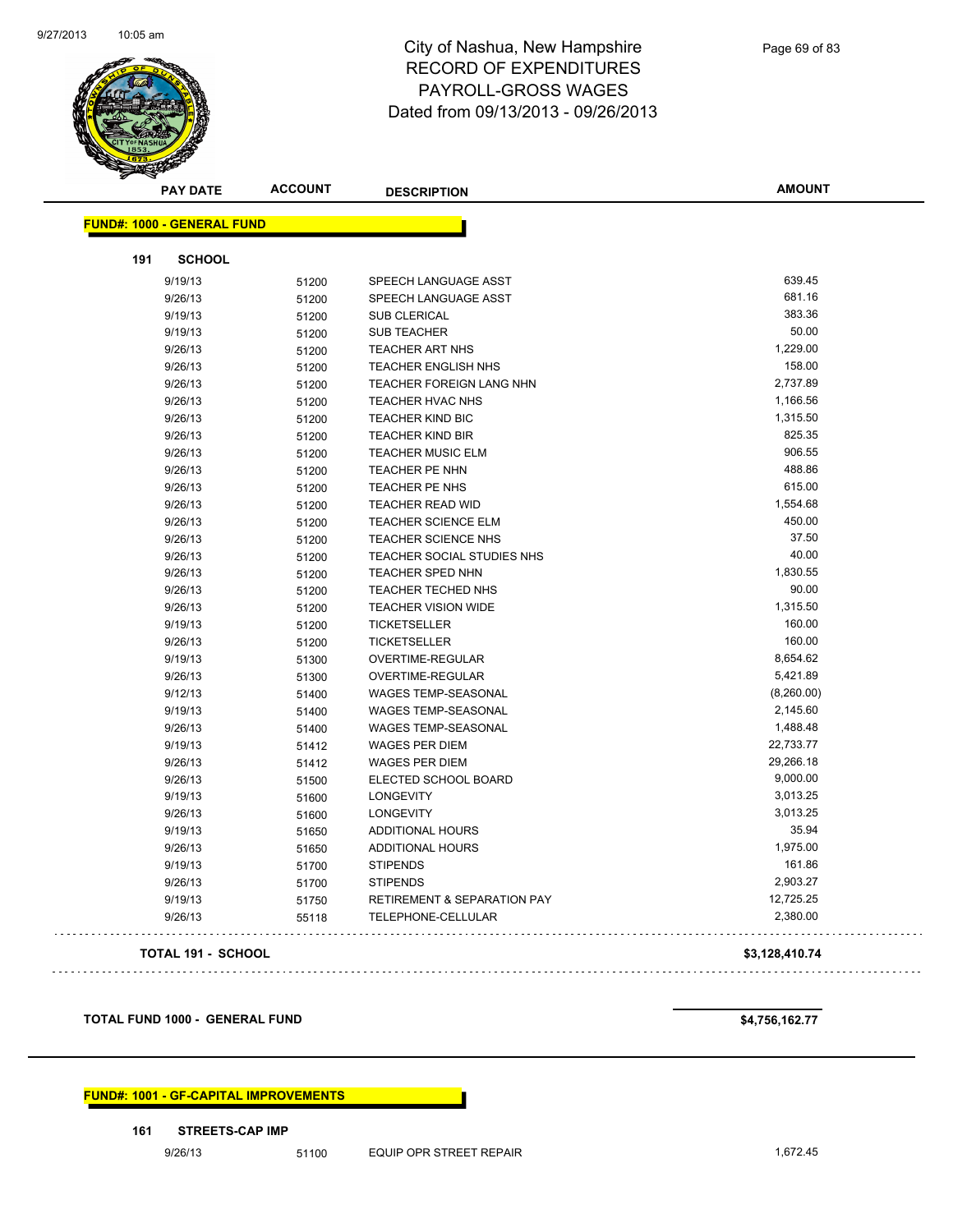

Page 70 of 83

| <b>PAY DATE</b>                              | <b>ACCOUNT</b> | <b>DESCRIPTION</b>                | <b>AMOUNT</b> |
|----------------------------------------------|----------------|-----------------------------------|---------------|
| <b>FUND#: 1001 - GF-CAPITAL IMPROVEMENTS</b> |                |                                   |               |
| 161<br><b>STREETS-CAP IMP</b>                |                |                                   |               |
| 9/26/13                                      | 51100          | <b>MASON PIPELAYER</b>            | 1,717.46      |
| 9/26/13                                      | 51100          | <b>STREET FOREMAN</b>             | 1,034.96      |
| 9/26/13                                      | 51100          | <b>TRUCK DRIVER STREET REPAIR</b> | 5,941.14      |
| 9/19/13                                      | 51300          | OVERTIME-REGULAR                  | 1.237.82      |
| 9/26/13                                      | 51300          | <b>OVERTIME-REGULAR</b>           | 1,445.52      |
| <b>TOTAL 161 - STREETS-CAP IMP</b>           |                |                                   | \$13,049.35   |

h

**TOTAL FUND 1001 - GF-CAPITAL IMPROVEMENTS \$13,049.35** 

#### **FUND#: 2100 - FOOD SERVICES**

| 9/19/13 | 51100 | CLERICAL FOOD SERVICE NHS     | 675.16   |
|---------|-------|-------------------------------|----------|
| 9/26/13 | 51100 | CLERICAL FOOD SERVICE NHS     | 724.58   |
| 9/19/13 | 51100 | DELIVERY DRIVER FOOD SERVICE  | 847.59   |
| 9/26/13 | 51100 | DELIVERY DRIVER FOOD SERVICE  | 738.95   |
| 9/26/13 | 51100 | DIRECTOR FOOD SERVICE         | 2,972.70 |
| 9/26/13 | 51100 | FOOD SERVICE BUSINESS MANAGER | 1,994.59 |
| 9/19/13 | 51100 | FOOD SERVICE COOK AMH         | 439.75   |
| 9/26/13 | 51100 | <b>FOOD SERVICE COOK AMH</b>  | 507.38   |
| 9/19/13 | 51100 | FOOD SERVICE COOK BIC         | 439.75   |
| 9/26/13 | 51100 | FOOD SERVICE COOK BIC         | 507.38   |
| 9/19/13 | 51100 | <b>FOOD SERVICE COOK BIR</b>  | 439.75   |
| 9/26/13 | 51100 | FOOD SERVICE COOK BIR         | 507.38   |
| 9/19/13 | 51100 | <b>FOOD SERVICE COOK BRO</b>  | 415.21   |
| 9/26/13 | 51100 | FOOD SERVICE COOK BRO         | 466.88   |
| 9/19/13 | 51100 | FOOD SERVICE COOK CHA         | 439.75   |
| 9/26/13 | 51100 | FOOD SERVICE COOK CHA         | 507.38   |
| 9/19/13 | 51100 | FOOD SERVICE COOK DRC         | 425.55   |
| 9/26/13 | 51100 | FOOD SERVICE COOK DRC         | 488.63   |
| 9/19/13 | 51100 | FOOD SERVICE COOK ELM         | 898.30   |
| 9/26/13 | 51100 | FOOD SERVICE COOK ELM         | 1,071.74 |
| 9/19/13 | 51100 | <b>FOOD SERVICE COOK FES</b>  | 386.10   |
| 9/26/13 | 51100 | <b>FOOD SERVICE COOK FES</b>  | 445.50   |
| 9/19/13 | 51100 | <b>FOOD SERVICE COOK FMS</b>  | 449.15   |
| 9/26/13 | 51100 | <b>FOOD SERVICE COOK FMS</b>  | 518.25   |
| 9/19/13 | 51100 | FOOD SERVICE COOK LDG         | 423.50   |
| 9/26/13 | 51100 | <b>FOOD SERVICE COOK LDG</b>  | 488.63   |
| 9/19/13 | 51100 | FOOD SERVICE COOK MDE         | 436.21   |
| 9/26/13 | 51100 | <b>FOOD SERVICE COOK MDE</b>  | 505.76   |
| 9/19/13 | 51100 | FOOD SERVICE COOK NHN         | 923.64   |
| 9/26/13 | 51100 | <b>FOOD SERVICE COOK NHN</b>  | 1,069.13 |
| 9/19/13 | 51100 | FOOD SERVICE COOK NHS         | 950.21   |
| 9/26/13 | 51100 | <b>FOOD SERVICE COOK NHS</b>  | 1,069.51 |
| 9/19/13 | 51100 | FOOD SERVICE COOK NSE         | 420.90   |
| 9/26/13 | 51100 | <b>FOOD SERVICE COOK NSE</b>  | 485.63   |
| 9/19/13 | 51100 | <b>FOOD SERVICE COOK PMS</b>  | 449.15   |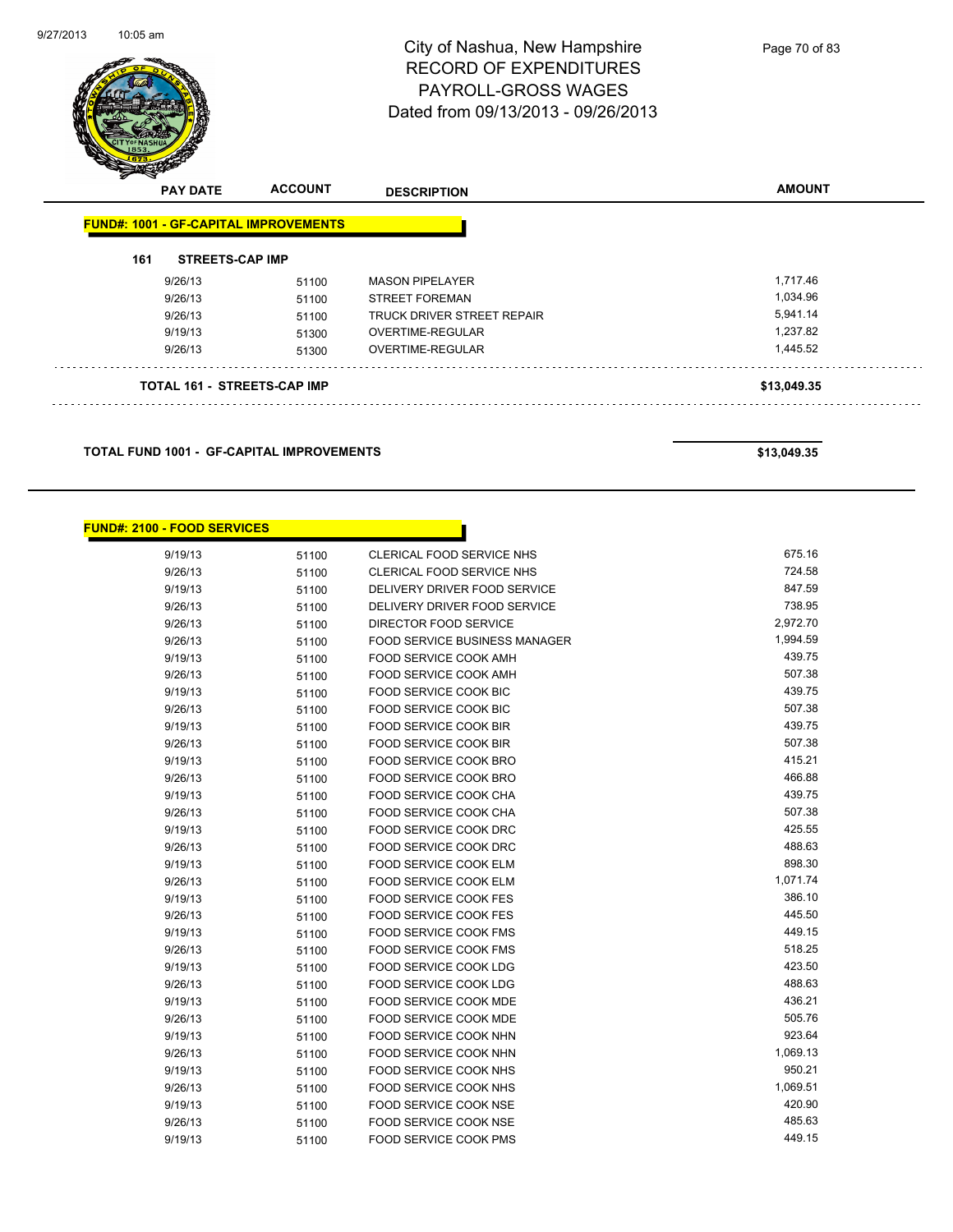

**AMOUNT**

| <u> FUND#: 2100 - FOOD SERVICES</u> |       |                                 |           |
|-------------------------------------|-------|---------------------------------|-----------|
| 9/26/13                             | 51100 | FOOD SERVICE COOK PMS           | 518.25    |
| 9/19/13                             | 51100 | <b>FOOD SERVICE COOK SHE</b>    | 423.50    |
| 9/26/13                             | 51100 | FOOD SERVICE COOK SHE           | 514.69    |
| 9/26/13                             | 51100 | <b>FOOD SERVICE SITE CORD</b>   | 11,323.93 |
| 9/19/13                             | 51100 | <b>FOOD SERVICECOOK MTP</b>     | 385.03    |
| 9/26/13                             | 51100 | <b>FOOD SERVICECOOK MTP</b>     | 445.50    |
| 9/19/13                             | 51200 | <b>FOOD SERVICE ASST PT AMH</b> | 431.84    |
| 9/26/13                             | 51200 | <b>FOOD SERVICE ASST PT AMH</b> | 435.05    |
| 9/19/13                             | 51200 | <b>FOOD SERVICE ASST PT BIC</b> | 514.65    |
| 9/26/13                             | 51200 | FOOD SERVICE ASST PT BIC        | 512.90    |
| 9/19/13                             | 51200 | <b>FOOD SERVICE ASST PT BIR</b> | 619.34    |
| 9/26/13                             | 51200 | <b>FOOD SERVICE ASST PT BIR</b> | 626.67    |
| 9/19/13                             | 51200 | FOOD SERVICE ASST PT BRO        | 306.10    |
| 9/26/13                             | 51200 | <b>FOOD SERVICE ASST PT BRO</b> | 361.73    |
| 9/19/13                             | 51200 | FOOD SERVICE ASST PT CHA        | 647.89    |
| 9/26/13                             | 51200 | FOOD SERVICE ASST PT CHA        | 621.75    |
| 9/19/13                             | 51200 | <b>FOOD SERVICE ASST PT DRC</b> | 1,094.56  |
| 9/26/13                             | 51200 | FOOD SERVICE ASST PT DRC        | 898.08    |
| 9/19/13                             | 51200 | <b>FOOD SERVICE ASST PT ELM</b> | 2,342.77  |
| 9/26/13                             | 51200 | FOOD SERVICE ASST PT ELM        | 2,425.94  |
| 9/19/13                             | 51200 | <b>FOOD SERVICE ASST PT FES</b> | 997.20    |
| 9/26/13                             | 51200 | FOOD SERVICE ASST PT FES        | 1,084.68  |
| 9/19/13                             | 51200 | <b>FOOD SERVICE ASST PT FMS</b> | 2,219.82  |
| 9/26/13                             | 51200 | <b>FOOD SERVICE ASST PT FMS</b> | 2,256.70  |
| 9/19/13                             | 51200 | FOOD SERVICE ASST PT LDG        | 855.24    |
| 9/26/13                             | 51200 | FOOD SERVICE ASST PT LDG        | 926.87    |
| 9/19/13                             | 51200 | FOOD SERVICE ASST PT MDE        | 632.36    |
| 9/26/13                             | 51200 | <b>FOOD SERVICE ASST PT MDE</b> | 632.35    |
| 9/19/13                             | 51200 | FOOD SERVICE ASST PT MTP        | 455.45    |
| 9/26/13                             | 51200 | FOOD SERVICE ASST PT MTP        | 471.68    |
| 9/19/13                             | 51200 | FOOD SERVICE ASST PT NHN        | 4,528.27  |
| 9/26/13                             | 51200 | FOOD SERVICE ASST PT NHN        | 4,820.44  |
| 9/19/13                             | 51200 | <b>FOOD SERVICE ASST PT NHS</b> | 4,588.34  |
| 9/26/13                             | 51200 | <b>FOOD SERVICE ASST PT NHS</b> | 4,759.74  |
| 9/13/13                             | 51200 | FOOD SERVICE ASST PT PMS        | (71.28)   |
| 9/19/13                             | 51200 | FOOD SERVICE ASST PT PMS        | 2,216.65  |
| 9/26/13                             | 51200 | FOOD SERVICE ASST PT PMS        | 2,223.04  |
| 9/19/13                             | 51200 | FOOD SERVICE ASST PT SHE        | 502.90    |
| 9/26/13                             | 51200 | FOOD SERVICE ASST PT SHE        | 502.90    |
| 9/19/13                             | 51300 | OVERTIME-REGULAR                | 151.70    |
| 9/26/13                             | 51300 | <b>OVERTIME-REGULAR</b>         | 46.61     |
| 9/19/13                             | 51412 | <b>WAGES PER DIEM</b>           | 2,888.34  |
| 9/26/13                             | 51412 | <b>WAGES PER DIEM</b>           | 2,893.80  |
| 9/26/13                             | 55118 | TELEPHONE-CELLULAR              | 80.00     |
|                                     |       |                                 |           |

#### **TOTAL FUND 2100 - FOOD SERVICES \$90,643.64**

#### **FUND#: 2201 - DRIVERS EDUCATION**

9/26/13 51200 ADULT ED DRIVERS ED INST ADDITED ASSAULT A 25.00 9/26/13 51200 DRIVER INSTRUCTOR 600.00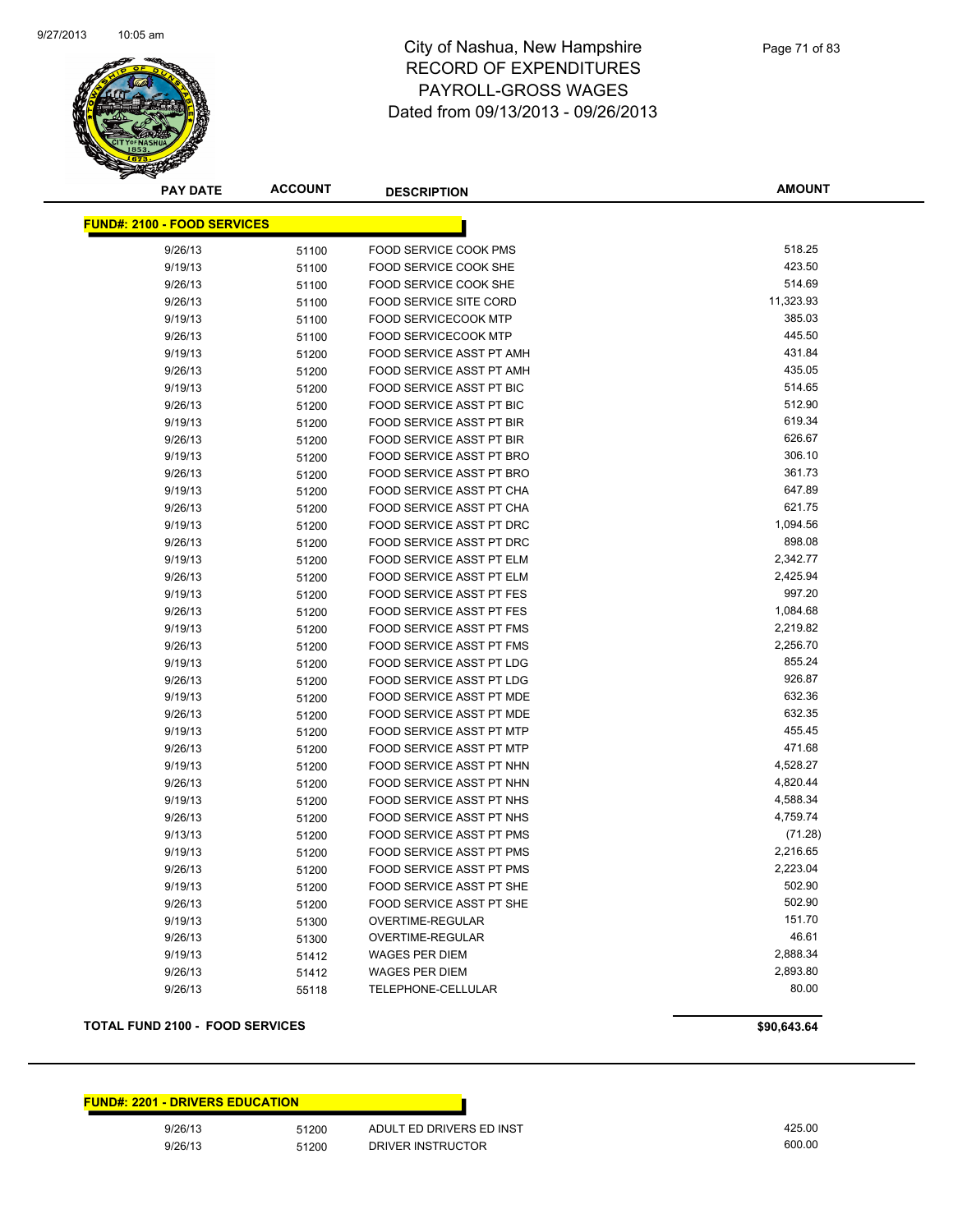

| <b>PAY DATE</b>                        | <b>ACCOUNT</b>                             | <b>DESCRIPTION</b>        | <b>AMOUNT</b> |
|----------------------------------------|--------------------------------------------|---------------------------|---------------|
| <b>FUND#: 2201 - DRIVERS EDUCATION</b> |                                            |                           |               |
| 9/26/13                                | 51200                                      | <b>TEACHER TECHED ELM</b> | 325.00        |
| 9/26/13                                | 51200                                      | <b>TEACHER TECHED FMS</b> | 375.00        |
| 9/26/13                                | 51300                                      | OVERTIME-REGULAR          | 57.03         |
|                                        | <b>TOTAL FUND 2201 - DRIVERS EDUCATION</b> |                           | \$1,782.03    |

|        |                                   |       | <b>FUND#: 2207 - ADULT ED/CONTINUING ED</b> |
|--------|-----------------------------------|-------|---------------------------------------------|
| 75.00  | <b>21ST CENTURY INSTRUCTOR</b>    | 51100 | 9/19/13                                     |
| 112.50 | ADULT ED ENRICHMENT INST          | 51100 | 9/19/13                                     |
| 150.00 | ADULT ED INSTRUCTOR               | 51100 | 9/19/13                                     |
| 25.00  | <b>LIBRARIAN NHN</b>              | 51100 | 9/26/13                                     |
| 25.00  | <b>LIBRARIAN NHS</b>              | 51100 | 9/26/13                                     |
| 75.00  | ADULT ED DIPOLMA INST             | 51200 | 9/19/13                                     |
| 75.00  | ADULT ED DIPOLMA INST             | 51200 | 9/26/13                                     |
| 75.00  | ADULT ED ENRICHMENT INST          | 51200 | 9/19/13                                     |
| 75.00  | ADULT ED ENRICHMENT INST          | 51200 | 9/26/13                                     |
| 100.00 | ADULT ED ENRICHMENT TEACHER       | 51200 | 9/26/13                                     |
| 212.50 | ASST SYSTEMS ADMIN FULL YEAR      | 51200 | 9/26/13                                     |
| 50.00  | <b>CLERICAL PRINCIPAL NHN</b>     | 51200 | 9/19/13                                     |
| 125.00 | <b>GUIDANCE COUNSELOR NHN</b>     | 51200 | 9/26/13                                     |
| 25.00  | <b>LIBRARIAN NHN</b>              | 51200 | 9/26/13                                     |
| 25.00  | <b>LIBRARIAN NHS</b>              | 51200 | 9/26/13                                     |
| 150.00 | <b>SUB TEACHER</b>                | 51200 | 9/19/13                                     |
| 75.00  | <b>TEACHER MATH NHS</b>           | 51200 | 9/26/13                                     |
| 75.00  | <b>TEACHER SOCIAL STUDIES NHN</b> | 51200 | 9/26/13                                     |
| 150.00 | <b>TEACHER SOCIAL STUDIES NHS</b> | 51200 | 9/26/13                                     |
| 75.00  | <b>TEACHER SOCIAL STUDIES PMS</b> | 51200 | 9/26/13                                     |
| 75.00  | <b>TEACHER TECHED NHN</b>         | 51200 | 9/26/13                                     |

#### **TOTAL FUND 2207 - ADULT ED/CONTINUING ED \$1,825.00**

| <b>FUND#: 2222 - AFTER SCHOOL PROGRAM</b> |       |                                |          |
|-------------------------------------------|-------|--------------------------------|----------|
| 9/26/13                                   | 51100 | DIRECTOR 21 CENTURY            | 2,157.90 |
| 9/26/13                                   | 51200 | 21 CENTURY ELEM MFAM RES COORD | 180.06   |
| 9/19/13                                   | 51200 | 21ST CENTURY INSTRUCTOR        | 1,612.10 |
| 9/26/13                                   | 51200 | 21ST CENTURY INSTRUCTOR        | 2,186.71 |
| 9/26/13                                   | 51200 | AYP FACILITATOR DRC            | 100.00   |
| 9/19/13                                   | 51200 | <b>CLERICAL PRINCIPAL AMH</b>  | 33.38    |
| 9/19/13                                   | 51200 | FOOD SERVICE COOK LDG          | 76.68    |
| 9/26/13                                   | 51200 | FOOD SERVICE COOK LDG          | 73.34    |
| 9/26/13                                   | 51200 | <b>GUIDANCE COUNSELOR FES</b>  | 67.93    |
| 9/26/13                                   | 51200 | <b>LIBRARIAN FMS</b>           | 135.00   |
| 9/19/13                                   | 51200 | LUNCH MONITOR DRC              | 114.20   |
| 9/26/13                                   | 51200 | LUNCH MONITOR DRC              | 228.40   |
| 9/19/13                                   | 51200 | LUNCH MONITOR SHE              | 115.01   |
| 9/26/13                                   | 51200 | LUNCH MONITOR SHE              | 83.35    |
| 9/19/13                                   | 51200 | PARA ALT MTP                   | 30.85    |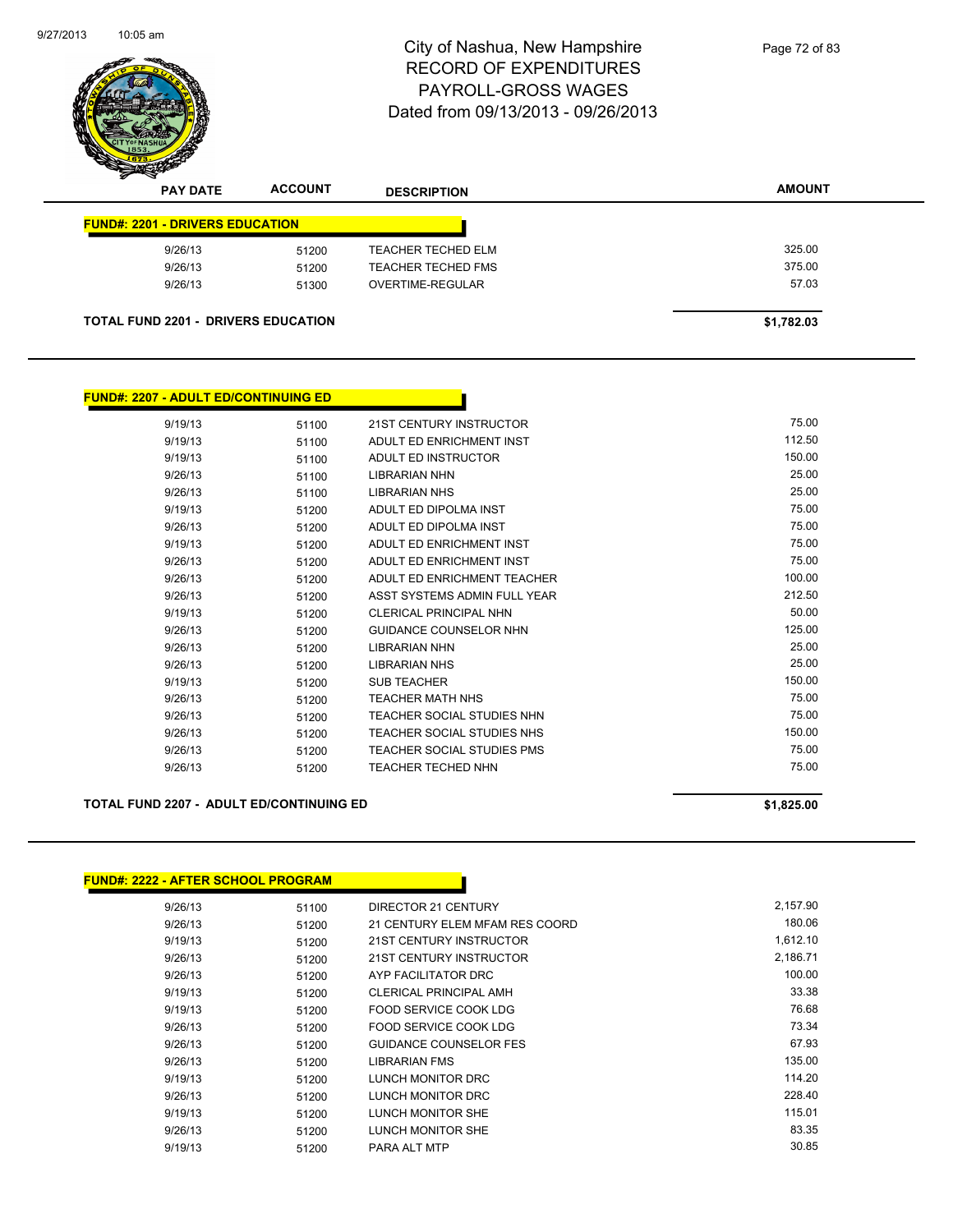

| <b>PAY DATE</b>                           | <b>ACCOUNT</b> | <b>DESCRIPTION</b>         | <b>AMOUNT</b> |
|-------------------------------------------|----------------|----------------------------|---------------|
| <b>FUND#: 2222 - AFTER SCHOOL PROGRAM</b> |                |                            |               |
|                                           |                |                            |               |
| 9/19/13                                   | 51200          | PARA DW SPEC ED AMH        | 233.45        |
| 9/26/13                                   | 51200          | PARA DW SPEC ED AMH        | 236.79        |
| 9/19/13                                   | 51200          | PARA DW SPEC ED PMS        | 146.68        |
| 9/26/13                                   | 51200          | PARA DW SPEC ED PMS        | 166.25        |
| 9/19/13                                   | 51200          | PARA DW SPEC ED WID        | 41.68         |
| 9/26/13                                   | 51200          | PARA DW SPEC ED WID        | 35.00         |
| 9/19/13                                   | 51200          | PARA DW SPEC ELM           | 192.50        |
| 9/26/13                                   | 51200          | PARA DW SPEC ELM           | 87.50         |
| 9/19/13                                   | 51200          | PARA ELL ELM               | 70.00         |
| 9/26/13                                   | 51200          | PARA ELL ELM               | 70.00         |
| 9/26/13                                   | 51200          | PARA ELL MTP               | 34.19         |
| 9/26/13                                   | 51200          | PARA INST AMH              | 41.68         |
| 9/19/13                                   | 51200          | PARA INST DRC              | 413.50        |
| 9/26/13                                   | 51200          | PARA INST DRC              | 413.50        |
| 9/19/13                                   | 51200          | <b>PARA INST FES</b>       | 286.68        |
| 9/26/13                                   | 51200          | PARA INST FES              | 306.70        |
| 9/19/13                                   | 51200          | <b>PARA INST FMS</b>       | 105.00        |
| 9/26/13                                   | 51200          | <b>PARA INST FMS</b>       | 105.00        |
| 9/19/13                                   | 51200          | PARA INST LDG              | 185.01        |
| 9/26/13                                   | 51200          | PARA INST LDG              | 255.01        |
| 9/19/13                                   | 51200          | PARA INST NHN              | 70.00         |
| 9/26/13                                   | 51200          | PARA INST NHN              | 140.00        |
| 9/19/13                                   | 51200          | <b>PARA INST PMS</b>       | 225.89        |
| 9/26/13                                   | 51200          | PARA INST PMS              | 202.51        |
| 9/19/13                                   | 51200          | PARA KIND AMH              | 35.00         |
| 9/26/13                                   | 51200          | PARA KIND AMH              | 105.00        |
| 9/19/13                                   | 51200          | PARA MEDIA NHN             | 121.69        |
| 9/26/13                                   | 51200          | PARA MEDIA NHN             | 115.01        |
| 9/19/13                                   | 51200          | PARA PRE SCH MTP           | 140.00        |
| 9/26/13                                   | 51200          | PARA PRE SCH MTP           | 245.00        |
| 9/19/13                                   | 51200          | PARA TTI DRC               | 70.00         |
| 9/26/13                                   | 51200          | PARA TTI DRC               | 70.00         |
| 9/19/13                                   | 51200          | PARA TTI LDG               | 70.00         |
| 9/26/13                                   | 51200          | PARA TTI LDG               | 70.00         |
| 9/26/13                                   | 51200          | SOCIAL WORKER FMS          | 166.25        |
| 9/19/13                                   | 51200          | <b>SUB TEACHER</b>         | 194.23        |
| 9/26/13                                   | 51200          | <b>SUB TEACHER</b>         | 160.63        |
| 9/19/13                                   | 51200          | SUB TEACHER LONG TERM      | 612.50        |
| 9/26/13                                   | 51200          | TEACHER DEAF WID           | 17.50         |
| 9/26/13                                   | 51200          | <b>TEACHER ENGLISH ELM</b> | 50.00         |
| 9/26/13                                   | 51200          | <b>TEACHER ENGLISH FMS</b> | 279.20        |
| 9/26/13                                   | 51200          | <b>TEACHER ENGLISH PMS</b> | 74.18         |
| 9/26/13                                   | 51200          | <b>TEACHER GR1 LDG</b>     | 85.00         |
| 9/26/13                                   | 51200          | TEACHER GR2 DRC            | 100.00        |
| 9/26/13                                   | 51200          | TEACHER GR3 DRC            | 100.00        |
| 9/26/13                                   | 51200          | <b>TEACHER GR3 SHE</b>     | 70.00         |
| 9/26/13                                   | 51200          | <b>TEACHER GR5 DRC</b>     | 70.00         |
| 9/26/13                                   | 51200          | <b>TEACHER GR5 MTP</b>     | 85.00         |
| 9/26/13                                   | 51200          | <b>TEACHER GR6 ELM</b>     | 490.00        |
| 9/26/13                                   | 51200          | <b>TEACHER GR6 FMS</b>     | 129.18        |
| 9/26/13                                   | 51200          | <b>TEACHER GR6 PMS</b>     | 94.18         |
| 9/26/13                                   | 51200          | <b>TEACHER MATH ELM</b>    | 125.00        |
| 9/26/13                                   | 51200          | <b>TEACHER MATH PMS</b>    | 106.68        |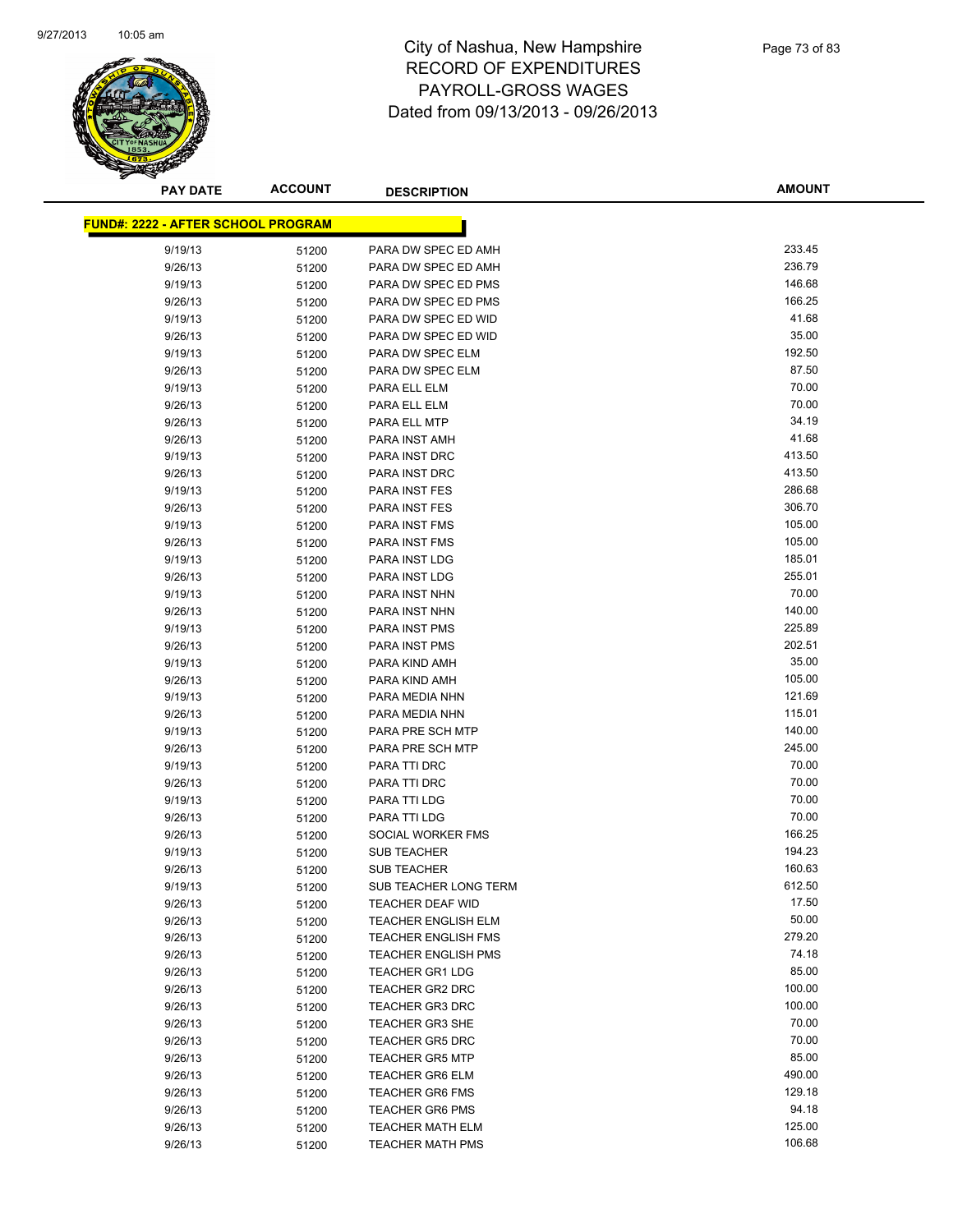| 9/27/2013 | $10:05$ am |
|-----------|------------|
|           |            |



|                                                             |       | <b>DESCRIPTION</b>            |             |
|-------------------------------------------------------------|-------|-------------------------------|-------------|
| <b>FUND#: 2222 - AFTER SCHOOL PROGRAM</b>                   |       |                               |             |
| 9/26/13                                                     | 51200 | <b>TEACHER READ PMS</b>       | 41.68       |
| 9/26/13                                                     | 51200 | <b>TEACHER SCIENCE PMS</b>    | 174.18      |
| 9/26/13                                                     | 51200 | TEACHER SOCIAL STUDIES ELM    | 50.00       |
| 9/26/13                                                     | 51200 | <b>TEACHER SPED FMS</b>       | 250.00      |
| 9/26/13                                                     | 51200 | <b>TEACHER SPED LDG</b>       | 515.00      |
| 9/19/13                                                     | 51200 | <b>TEACHER TTI LDG</b>        | 50.00       |
| 9/26/13                                                     | 51200 | <b>TEACHER TTI LDG</b>        | 190.00      |
| TOTAL FUND 2222 - AFTER SCHOOL PROGRAM                      |       |                               | \$16,581.52 |
| <b>FUND#: 2252 - DAY CARE</b>                               |       |                               |             |
| 9/26/13                                                     | 51100 | PANTHER PRESCHOOL TEACHER     | 846.15      |
|                                                             |       |                               |             |
| <b>TOTAL FUND 2252 - DAY CARE</b>                           |       |                               | \$846.15    |
|                                                             |       |                               |             |
| <b>FUND#: 2503 - PARKS &amp; REC PROGRAMS FUND</b>          |       |                               |             |
| 9/19/13                                                     | 51100 | PROGRAM COORDINATOR           | 347.90      |
| 9/26/13                                                     | 51100 | PROGRAM COORDINATOR           | 347.90      |
| <b>TOTAL FUND 2503 - PARKS &amp; REC PROGRAMS FUND</b>      |       |                               | \$695.80    |
|                                                             |       |                               |             |
| <b>FUND#: 2505 - GOVT &amp; EDUCATION CHANNELS FUND</b>     |       |                               |             |
| 9/19/13                                                     | 51100 | ECHANNEL ACCESS ADMINISTRATOR | 1,014.70    |
| 9/26/13                                                     | 51100 | ECHANNEL ACCESS ADMINISTRATOR | 1,014.70    |
| 9/19/13                                                     | 51100 | PEG PROGRAM MANAGER           | 1,139.75    |
| 9/26/13                                                     | 51100 | PEG PROGRAM MANAGER           | 1,139.75    |
| 9/26/13                                                     | 55118 | TELEPHONE-CELLULAR            | 100.00      |
| <b>TOTAL FUND 2505 - GOVT &amp; EDUCATION CHANNELS FUND</b> |       |                               | \$4,408.90  |

| <b>FUND#: 3050 - POLICE GRANTS FUND</b> |       |                            |          |
|-----------------------------------------|-------|----------------------------|----------|
| 9/19/13                                 | 51100 | DOMESTIC VIOLENCE ADVOCATE | 717.45   |
| 9/26/13                                 | 51100 | DOMESTIC VIOLENCE ADVOCATE | 717.45   |
| 9/12/13                                 | 51100 | PATROLMAN ALL RANKS        | (248.98) |
| 9/19/13                                 | 51100 | PATROLMAN ALL RANKS        | (995.92) |
| 9/12/13                                 | 51300 | OVERTIME-REGULAR           | 2,680.68 |
| 9/19/13                                 | 51300 | OVERTIME-REGULAR           | 1,296.82 |
| 9/26/13                                 | 51300 | OVERTIME-REGULAR           | 1.366.99 |
| 9/12/13                                 | 51628 | <b>EXTRA HOLIDAY</b>       | (248.98) |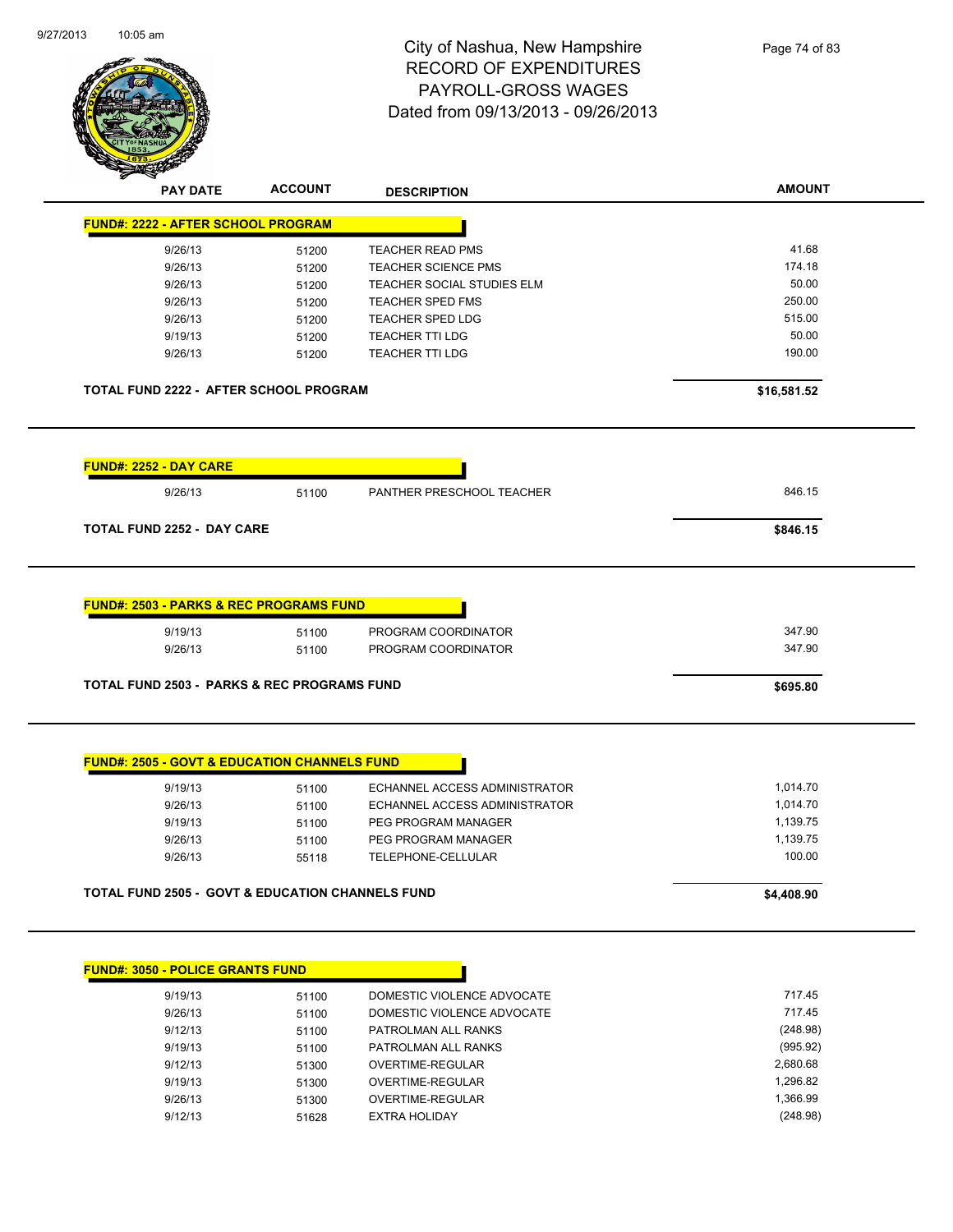| <b>ACCOUNT</b><br><b>PAY DATE</b><br><b>DESCRIPTION</b>                                                                     |                            |
|-----------------------------------------------------------------------------------------------------------------------------|----------------------------|
|                                                                                                                             | <b>AMOUNT</b>              |
| <b>TOTAL FUND 3050 - POLICE GRANTS FUND</b>                                                                                 | \$5,285.51                 |
| <b>FUND#: 3068 - COMMUNITY SERVICES GRANTS</b>                                                                              |                            |
| 9/19/13<br><b>EPIDEMIOLOGIST</b><br>51100                                                                                   | 1,302.65                   |
| 9/26/13<br><b>EPIDEMIOLOGIST</b><br>51100                                                                                   | 1,302.65                   |
| 9/19/13<br>51100<br>INTAKE SPECIALIST PROGRAM ASST                                                                          | 366.50                     |
| 9/26/13<br>INTAKE SPECIALIST PROGRAM ASST<br>51100                                                                          | 366.50                     |
| 9/19/13<br>PROGRAM ASSISTANT<br>51100                                                                                       | 839.65                     |
| 9/26/13<br>PROGRAM ASSISTANT<br>51100                                                                                       | 839.65                     |
| 9/19/13<br>PUB HEALTH NURSE<br>51100                                                                                        | 132.25                     |
| 9/26/13<br>PUB HEALTH NURSE<br>51100                                                                                        | 132.25                     |
| 9/26/13<br>OVERTIME-REGULAR<br>51300                                                                                        | 12.37                      |
| 9/19/13<br>TELEPHONE-CELLULAR<br>55118                                                                                      | 1,117.45                   |
| 9/26/13<br>TELEPHONE-CELLULAR<br>55118                                                                                      | 1,167.45                   |
| <b>TOTAL FUND 3068 - COMMUNITY SERVICES GRANTS</b>                                                                          | \$7,579.37                 |
| <b>FUND#: 3070 - COMMUNITY HEALTH GRANTS FUND</b>                                                                           |                            |
|                                                                                                                             |                            |
|                                                                                                                             |                            |
|                                                                                                                             |                            |
| <b>TOTAL FUND 3070 - COMMUNITY HEALTH GRANTS FUND</b>                                                                       | \$1,770.30                 |
| <b>FUND#: 3080 - COMMUNITY DEVELOPMENT GRANTS</b>                                                                           |                            |
|                                                                                                                             |                            |
| 9/26/13<br>OED PROGRAM COORDINATOR<br>51100                                                                                 | 154.00                     |
| <b>TOTAL FUND 3080 - COMMUNITY DEVELOPMENT GRANTS</b>                                                                       | \$308.00                   |
| 9/19/13<br>PUB HEALTH NURSE<br>51100<br>9/26/13<br>PUB HEALTH NURSE<br>51100<br>9/19/13<br>OED PROGRAM COORDINATOR<br>51100 | 885.15<br>885.15<br>154.00 |

9/19/13 51100 PROGRAM COORDINATOR LP&HH 9/26/13 51100 PROGRAM COORDINATOR LP&HH 1,073.90

9/26/13 51100 PROJECT ADMINISTRATOR 1,162.45 9/19/13 51100 PROJECT ADMINISTRATOR LP&HH 1,000.40 9/26/13 51100 PROJECT ADMINISTRATOR LP&HH 1,000.40

9/19/13 51100 PROJECT ADMINISTRATOR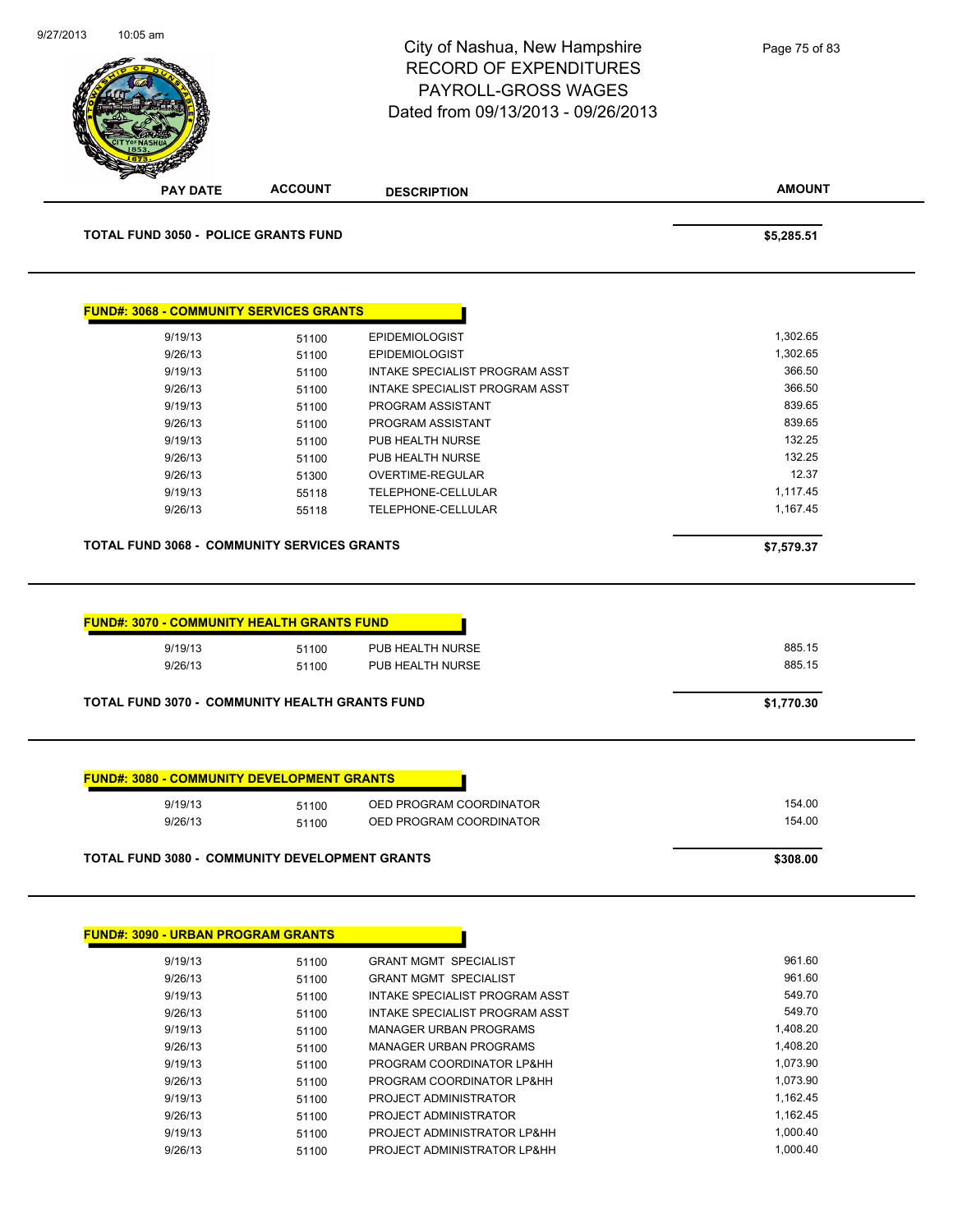

| <b>PAY DATE</b> | <b>ACCOUNT</b> | <b>DESCRIPTION</b>                        | <b>AMOUNT</b>                                 |
|-----------------|----------------|-------------------------------------------|-----------------------------------------------|
|                 |                |                                           |                                               |
| 9/19/13         | 51200          | <b>CODE ENFORCEMENT OFFICER II</b>        | 559.68                                        |
| 9/26/13         | 51200          | CODE ENFORCEMENT OFFICER II               | 559.68                                        |
| 9/26/13         | 51300          | OVERTIME-REGULAR                          | 18.56                                         |
| 9/26/13         | 55118          | TELEPHONE-CELLULAR                        | 34.00                                         |
|                 |                |                                           |                                               |
|                 |                |                                           | \$13,484.42                                   |
|                 |                | <b>FUND#: 3090 - URBAN PROGRAM GRANTS</b> | <b>TOTAL FUND 3090 - URBAN PROGRAM GRANTS</b> |

## **FUND#: 3120 - TRANSIT GRANTS**

| 9/19/13 | 51100 | OED PROGRAM COORDINATOR               | 154.00   |
|---------|-------|---------------------------------------|----------|
| 9/26/13 | 51100 | OED PROGRAM COORDINATOR               | 154.00   |
| 9/19/13 | 51100 | <b>TRANSIT FINANCE COORDINATOR</b>    | 1,139.65 |
| 9/26/13 | 51100 | <b>TRANSIT FINANCE COORDINATOR</b>    | 1,139.65 |
| 9/19/13 | 51100 | <b>TRANSIT FLEET FACILITIES SUPV</b>  | 961.60   |
| 9/26/13 | 51100 | <b>TRANSIT FLEET FACILITIES SUPV</b>  | 961.60   |
| 9/19/13 | 51100 | <b>TRANSIT MECHANICS</b>              | 1,744.00 |
| 9/26/13 | 51100 | <b>TRANSIT MECHANICS</b>              | 1.744.00 |
| 9/19/13 | 51100 | <b>TRANSIT OPER MKTG SUPV</b>         | 985.15   |
| 9/26/13 | 51100 | <b>TRANSIT OPER MKTG SUPV</b>         | 985.15   |
| 9/19/13 | 51100 | <b>TRANSIT OPERATIONS COORDINATOR</b> | 863.35   |
| 9/26/13 | 51100 | <b>TRANSIT OPERATIONS COORDINATOR</b> | 863.35   |
| 9/19/13 | 51100 | <b>TRANSIT UTILITY SERVICE WORKER</b> | 643.65   |
| 9/26/13 | 51100 | <b>TRANSIT UTILITY SERVICE WORKER</b> | 643.65   |
| 9/19/13 | 51100 | <b>TRANSPORTATION DEPT MANAGER</b>    | 1,460.55 |
| 9/26/13 | 51100 | <b>TRANSPORTATION DEPT MANAGER</b>    | 1,460.55 |
| 9/19/13 | 51300 | <b>OVERTIME-REGULAR</b>               | 85.10    |
| 9/26/13 | 51300 | <b>OVERTIME-REGULAR</b>               | 245.80   |

## **TOTAL FUND 3120 - TRANSIT GRANTS \$16,234.80**

| <u> FUND#: 3800 - SCHOOL GRANTS FUND</u> |       |                                |          |
|------------------------------------------|-------|--------------------------------|----------|
| 9/26/13                                  | 51100 | 21 CENTURY ELEM MFAM RES COORD | 4,743.36 |
| 9/26/13                                  | 51100 | 21 CENTURY MIDL FAM RES COORD  | 2,047.34 |
| 9/26/13                                  | 51100 | ASSISTANT PRINCIPAL BRO        | 1,403.85 |
| 9/26/13                                  | 51100 | ASSISTANT PRINCIPAL MDE        | 1,381.31 |
| 9/26/13                                  | 51100 | AYP FACILITATOR DRC            | 1,289.91 |
| 9/26/13                                  | 51100 | AYP FACILITATOR LDG            | 3,313.97 |
| 9/19/13                                  | 51100 | <b>CLERICAL 21 CENTURY</b>     | 712.90   |
| 9/26/13                                  | 51100 | <b>CLERICAL 21 CENTURY</b>     | 712.90   |
| 9/26/13                                  | 51100 | <b>DIRECTOR TITLE 1</b>        | 3,153.85 |
| 9/26/13                                  | 51100 | <b>OFFICE MANAGER TITLE 1</b>  | 1,494.63 |
| 9/19/13                                  | 51100 | PARA TTI AMH                   | 532.20   |
| 9/26/13                                  | 51100 | PARA TTI AMH                   | 534.51   |
| 9/19/13                                  | 51100 | PARA TTI DRC                   | 857.37   |
| 9/26/13                                  | 51100 | PARA TTI DRC                   | 982.03   |
| 9/19/13                                  | 51100 | PARA TTI LDG                   | 2,112.00 |
| 9/26/13                                  | 51100 | PARA TTI LDG                   | 2,112.00 |
| 9/19/13                                  | 51100 | <b>PARA TTI NURSERY</b>        | 717.55   |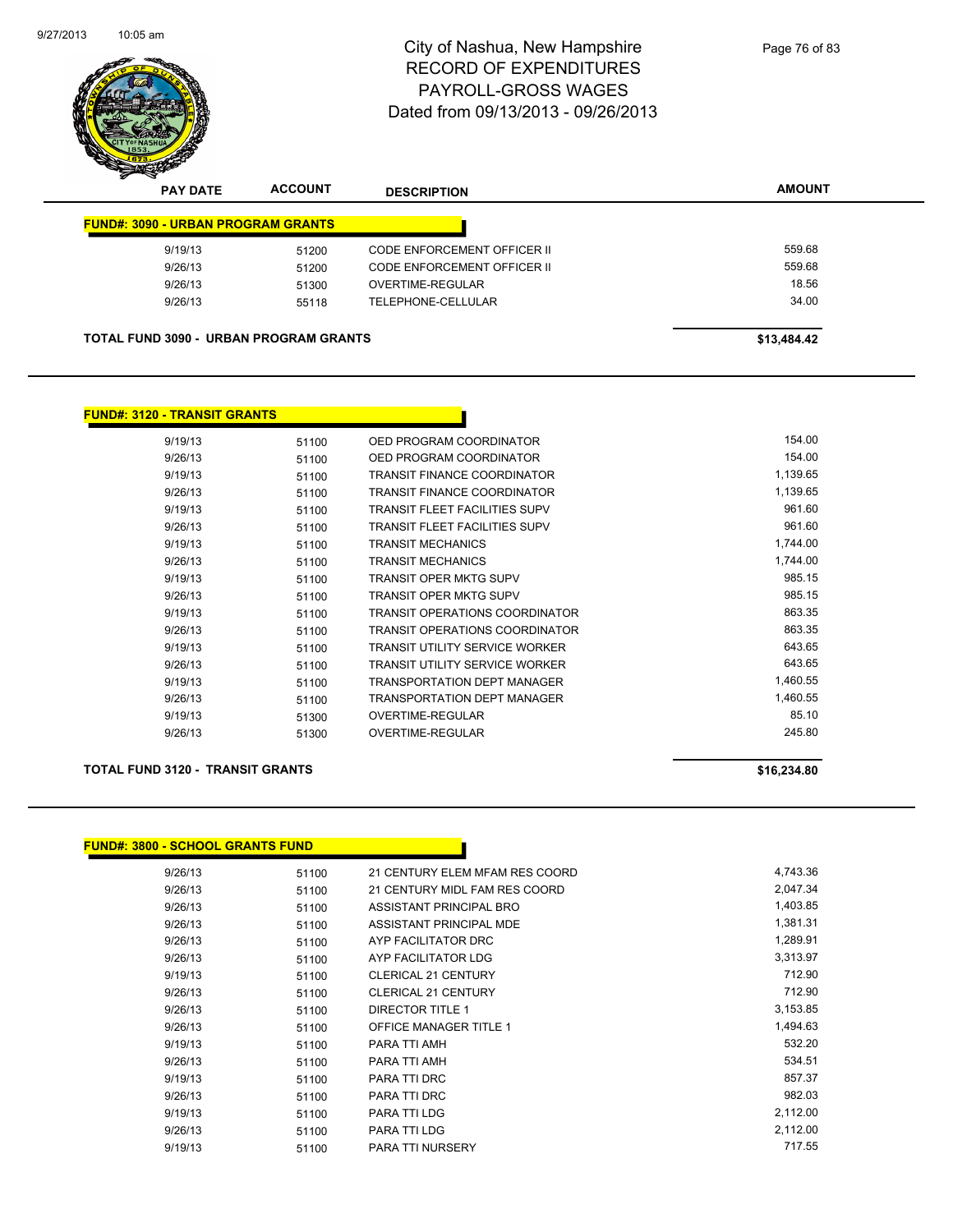

**AMOUNT**

| <u> FUND#: 3800 - SCHOOL GRANTS FUND</u> |       |                                   |           |
|------------------------------------------|-------|-----------------------------------|-----------|
| 9/26/13                                  | 51100 | PARA TTI NURSERY                  | 736.07    |
| 9/26/13                                  | 51100 | SYSTEMS ADMIN SCH YEAR            | 2,105.59  |
| 9/26/13                                  | 51100 | TEACHER DWSE MDE                  | 1,718.27  |
| 9/18/13                                  | 51100 | <b>TEACHER MATH NHS</b>           | (275.00)  |
| 9/26/13                                  | 51100 | TEACHER PRESCHOOL WID             | 1,847.95  |
| 9/26/13                                  | 51100 | <b>TEACHER SPED NHS</b>           | 13,448.73 |
| 9/26/13                                  | 51100 | TEACHER TEAM FACILITATOR MTP      | 1,841.19  |
| 9/26/13                                  | 51100 | TEACHER TEAM FACILITATOR NHS      | 1,229.00  |
| 9/26/13                                  | 51200 | 21ST CENTURY INSTRUCTOR           | 75.00     |
| 9/19/13                                  | 51200 | ADULT ED DIPOLMA INST             | 150.00    |
| 9/26/13                                  | 51200 | ADULT ED DIPOLMA TEACHER          | 150.00    |
| 9/26/13                                  | 51200 | ADULT ED ENRICHMENT INST          | 187.50    |
| 9/26/13                                  | 51200 | ADULT ED INSTRUCTOR               | 300.00    |
| 9/19/13                                  | 51200 | ELL OUTREACH WORKER HOURLY        | 625.00    |
| 9/19/13                                  | 51200 | <b>ELL TUTOR</b>                  | 200.00    |
| 9/19/13                                  | 51200 | <b>FAMILY LIAISON</b>             | 775.00    |
| 9/26/13                                  | 51200 | <b>FAMILY LIAISON</b>             | 380.00    |
| 9/26/13                                  | 51200 | FOCUS MONITORING DATA ANALYST     | 1,127.25  |
| 9/19/13                                  | 51200 | HOME SCHOOL CORD TTI              | 3,872.48  |
| 9/26/13                                  | 51200 | HOME SCHOOL CORD TTI              | 2,991.14  |
| 9/19/13                                  | 51200 | <b>INTERPRETER</b>                | 75.00     |
| 9/26/13                                  | 51200 | <b>INTERPRETER</b>                | 100.00    |
| 9/26/13                                  | 51200 | <b>LIBRARIAN NHN</b>              | 50.00     |
| 9/26/13                                  | 51200 | <b>LIBRARIAN NHS</b>              | 50.00     |
| 9/26/13                                  | 51200 | PARA DW SPEC ED NHN               | 75.00     |
| 9/26/13                                  | 51200 | <b>SUB TEACHER</b>                | 150.00    |
| 9/26/13                                  | 51200 | <b>TEACHER ELL FMS</b>            | 75.00     |
| 9/26/13                                  | 51200 | <b>TEACHER GR6 FMS</b>            | 75.00     |
| 9/26/13                                  | 51200 | <b>TEACHER KIND DRC</b>           | 1,650.69  |
| 9/26/13                                  | 51200 | <b>TEACHER MATH NHS</b>           | 75.00     |
| 9/26/13                                  | 51200 | TEACHER SCIENCE NHN               | 225.00    |
| 9/26/13                                  | 51200 | TEACHER SOCIAL STUDIES NHN        | 225.00    |
| 9/26/13                                  | 51200 | TEACHER SOCIAL STUDIES NHS        | 150.00    |
| 9/26/13                                  | 51200 | <b>TEACHER SOCIAL STUDIES PMS</b> | 75.00     |
| 9/26/13                                  | 51200 | <b>TEACHER SPED NHS</b>           | 75.00     |
| 9/26/13                                  | 51200 | <b>TEACHER TTI AMH</b>            | 6,761.10  |
| 9/26/13                                  | 51200 | <b>TEACHER TTI FES</b>            | 14,253.85 |
| 9/26/13                                  | 51200 | <b>TEACHER TTI LDG</b>            | 9,072.32  |
| 9/26/13                                  | 51200 | <b>TEACHER TTI MTP</b>            | 4,933.34  |
| 9/26/13                                  | 51200 | <b>TEACHER TTI NURSERY</b>        | 4,397.34  |
| 9/26/13                                  | 51200 | <b>TEACHER TTIDRC</b>             | 7,780.64  |
| 9/19/13                                  | 51650 | <b>ADDITIONAL HOURS</b>           | 207.24    |
| 9/26/13                                  | 51650 | <b>ADDITIONAL HOURS</b>           | 4,275.00  |
| 9/26/13                                  | 55118 | TELEPHONE-CELLULAR                | 60.00     |

## **TOTAL FUND 3800 - SCHOOL GRANTS FUND \$116,453.37**

|         | <b>FUND#: 3810 - FOOD SERVICE GRANTS FUND</b> |                  |
|---------|-----------------------------------------------|------------------|
| 9/19/13 | 51300                                         | OVERTIME-REGULAR |
| 9/26/13 | 51300                                         | OVERTIME-REGULAR |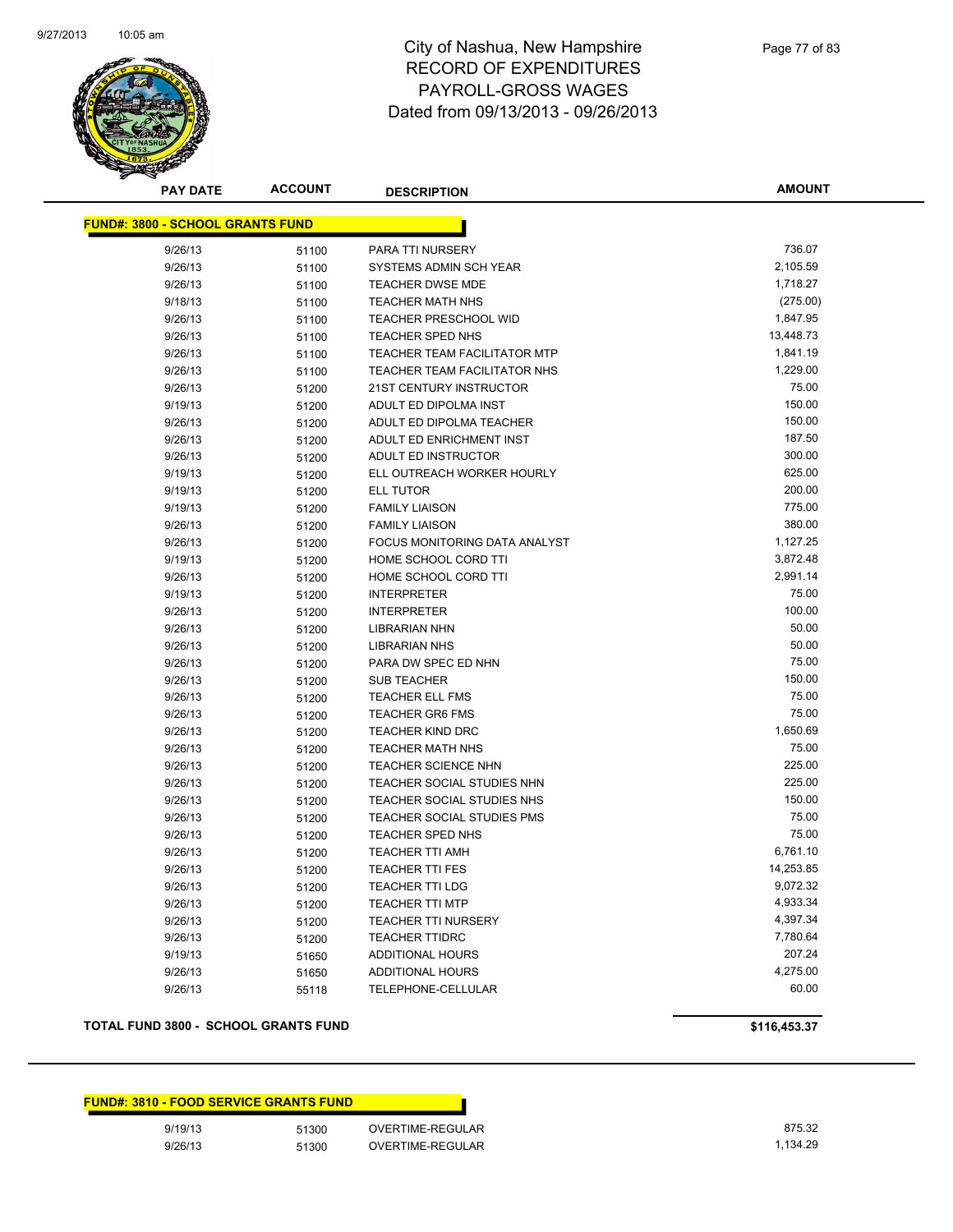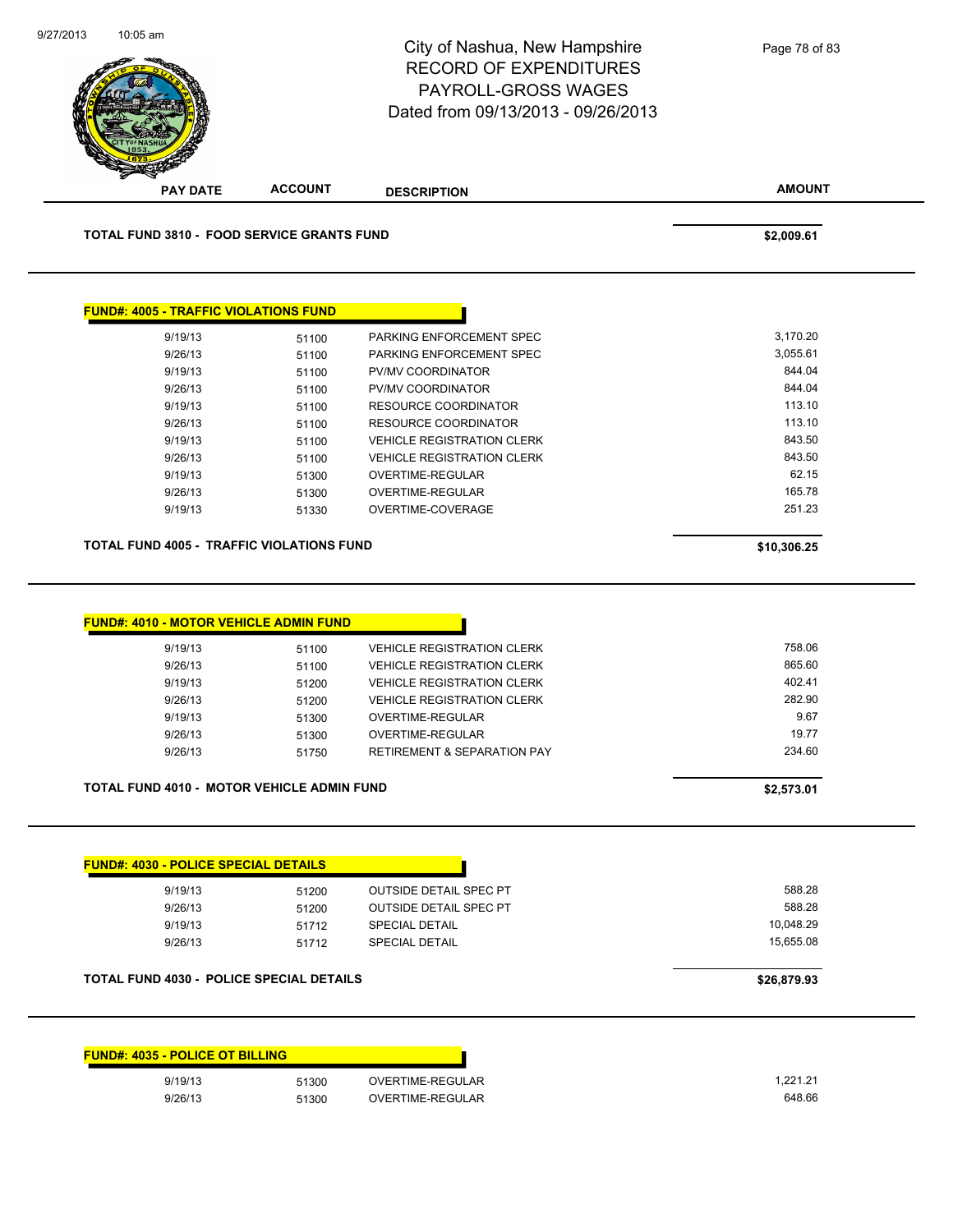| 9/27/2013 | 10:05 am                                                       |                                                    | City of Nashua, New Hampshire<br><b>RECORD OF EXPENDITURES</b><br>PAYROLL-GROSS WAGES<br>Dated from 09/13/2013 - 09/26/2013                 | Page 79 of 83                                                |
|-----------|----------------------------------------------------------------|----------------------------------------------------|---------------------------------------------------------------------------------------------------------------------------------------------|--------------------------------------------------------------|
|           | <b>PAY DATE</b>                                                | <b>ACCOUNT</b>                                     | <b>DESCRIPTION</b>                                                                                                                          | <b>AMOUNT</b>                                                |
|           | <b>TOTAL FUND 4035 - POLICE OT BILLING</b>                     |                                                    |                                                                                                                                             | \$1,869.87                                                   |
|           | <b>FUND#: 4065 - FIRE WATCHGUARDS FUND</b>                     |                                                    |                                                                                                                                             |                                                              |
|           | 9/26/13                                                        | 51712                                              | <b>SPECIAL DETAIL</b>                                                                                                                       | 124.18                                                       |
|           | <b>TOTAL FUND 4065 - FIRE WATCHGUARDS FUND</b>                 |                                                    |                                                                                                                                             | \$124.18                                                     |
|           | <b>FUND#: 4600 - ECONOMIC DEVELOPMENT RLF</b>                  |                                                    |                                                                                                                                             |                                                              |
|           | 9/19/13<br>9/26/13                                             | 51100<br>51100                                     | OED PROGRAM COORDINATOR<br>OED PROGRAM COORDINATOR                                                                                          | 76.95<br>76.95                                               |
|           | <b>TOTAL FUND 4600 - ECONOMIC DEVELOPMENT RLF</b>              |                                                    |                                                                                                                                             | \$153.90                                                     |
|           | 9/12/13<br>9/19/13<br>9/26/13<br>9/12/13<br>9/19/13<br>9/26/13 | 51300<br>51300<br>51300<br>51400<br>51400<br>51400 | OVERTIME-REGULAR<br>OVERTIME-REGULAR<br>OVERTIME-REGULAR<br>WAGES TEMP-SEASONAL<br><b>WAGES TEMP-SEASONAL</b><br><b>WAGES TEMP-SEASONAL</b> | 3,729.78<br>617.63<br>260.27<br>(557.28)<br>579.76<br>281.88 |
|           |                                                                |                                                    |                                                                                                                                             |                                                              |
|           | <b>TOTAL FUND 5010 - CAP PROJECTS-INFO TECHNOLOGY</b>          |                                                    |                                                                                                                                             | \$4,912.04                                                   |
|           | <b>FUND#: 6000 - SOLID WASTE FUND</b>                          |                                                    |                                                                                                                                             |                                                              |
|           | 9/19/13                                                        | 51100                                              | ACCOUNTING COMPLIANCE MGR                                                                                                                   | 153.40                                                       |
|           | 9/26/13                                                        | 51100                                              | ACCOUNTING COMPLIANCE MGR                                                                                                                   | 153.40                                                       |
|           | 9/19/13                                                        | 51100                                              | ADMINISTRATIVE ASSISTANT I                                                                                                                  | 632.00                                                       |
|           | 9/26/13                                                        | 51100                                              | ADMINISTRATIVE ASSISTANT I                                                                                                                  | 632.00                                                       |
|           | 9/19/13                                                        | 51100                                              | ADMINISTRATIVE ASSISTANT II                                                                                                                 | 663.44<br>664.77                                             |
|           | 9/26/13<br>9/19/13                                             | 51100<br>51100                                     | ADMINISTRATIVE ASSISTANT II<br>AUTOMATIC COLLECTION EQUIP OPR                                                                               | 3,636.80                                                     |
|           | 9/26/13                                                        | 51100                                              | AUTOMATIC COLLECTION EQUIP OPR                                                                                                              | 3,636.80                                                     |
|           | 9/19/13                                                        | 51100                                              | <b>CITY ENGINEER</b>                                                                                                                        | 298.00                                                       |
|           | 9/26/13                                                        | 51100                                              | <b>CITY ENGINEER</b>                                                                                                                        | 298.00                                                       |
|           | 9/19/13                                                        | 51100                                              | <b>COLLECTION EQUIP OPR</b>                                                                                                                 | 8,659.04                                                     |
|           | 9/26/13                                                        | 51100                                              | <b>COLLECTION EQUIP OPR</b>                                                                                                                 | 8,639.36                                                     |
|           | 9/19/13                                                        | 51100                                              | COLLECTION EQUIP OPR LANDFILL                                                                                                               | 900.80                                                       |
|           | 9/26/13                                                        | 51100                                              | <b>COLLECTION EQUIP OPR LANDFILL</b>                                                                                                        | 900.80                                                       |
|           | 9/19/13                                                        | 51100                                              | DEP TREASURER TAX COLLECTOR                                                                                                                 | 230.61                                                       |
|           | 9/26/13                                                        | 51100                                              | DEP TREASURER TAX COLLECTOR                                                                                                                 | 230.60                                                       |
|           | 9/19/13                                                        | 51100                                              | DEPUTY MANAGER OF ENGINEERING                                                                                                               | 74.50                                                        |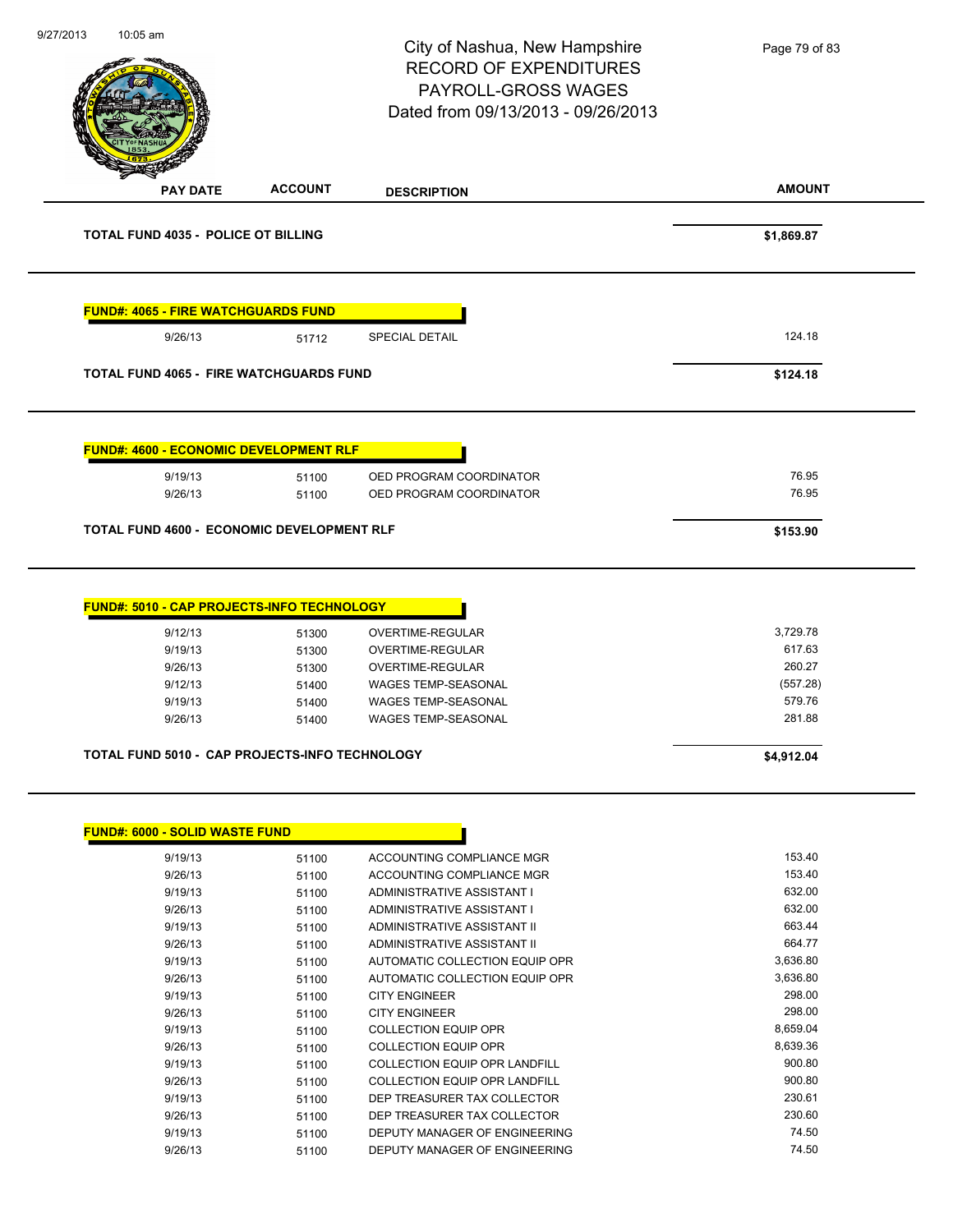

**AMOUNT**

| <b>FUND#: 6000 - SOLID WASTE FUND</b> |       |                                    |          |
|---------------------------------------|-------|------------------------------------|----------|
| 9/19/13                               | 51100 | <b>DIRECTOR PUBLIC WORKS</b>       | 205.85   |
| 9/26/13                               | 51100 | DIRECTOR PUBLIC WORKS              | 205.85   |
| 9/19/13                               | 51100 | <b>DIVISION OPERATIONS MANAGER</b> | 171.55   |
| 9/26/13                               | 51100 | <b>DIVISION OPERATIONS MANAGER</b> | 171.55   |
| 9/19/13                               | 51100 | DPW BILLING ACCOUNTANT             | 438.30   |
| 9/26/13                               | 51100 | DPW BILLING ACCOUNTANT             | 438.30   |
| 9/19/13                               | 51100 | DPW COLLECTIONS SPEC III           | 364.60   |
| 9/26/13                               | 51100 | DPW COLLECTIONS SPEC III           | 364.60   |
| 9/19/13                               | 51100 | DPW CONTRACT ADMINISTRATOR         | 108.36   |
| 9/26/13                               | 51100 | DPW CONTRACT ADMINISTRATOR         | 108.38   |
| 9/19/13                               | 51100 | <b>ENVIRONMENTAL ENGINEER</b>      | 1,255.85 |
| 9/26/13                               | 51100 | <b>ENVIRONMENTAL ENGINEER</b>      | 1,255.85 |
| 9/19/13                               | 51100 | EQUIPMENT OPERATOR, PARKS          | 913.20   |
| 9/19/13                               | 51100 | <b>EQUIPMENT OPR LANDFILL</b>      | 3,652.80 |
| 9/26/13                               | 51100 | EQUIPMENT OPR LANDFILL             | 3,652.80 |
| 9/19/13                               | 51100 | <b>EXECUTIVE ADMINISTRATOR</b>     | 144.25   |
| 9/26/13                               | 51100 | EXECUTIVE ADMINISTRATOR            | 144.25   |
| 9/19/13                               | 51100 | <b>FINANCE AND ADMIN MANAGER</b>   | 372.35   |
| 9/26/13                               | 51100 | FINANCE AND ADMIN MANAGER          | 372.35   |
| 9/19/13                               | 51100 | LICENSED SCALE OPERATOR            | 680.10   |
| 9/26/13                               | 51100 | LICENSED SCALE OPERATOR            | 680.10   |
| 9/19/13                               | 51100 | RECYCLING COORDINATOR              | 1,061.70 |
| 9/26/13                               | 51100 | <b>RECYCLING COORDINATOR</b>       | 1,061.70 |
| 9/19/13                               | 51100 | <b>SOLID WASTE FOREMAN</b>         | 2,308.29 |
| 9/26/13                               | 51100 | <b>SOLID WASTE FOREMAN</b>         | 2,294.74 |
| 9/19/13                               | 51100 | <b>STAFF ENGINEER</b>              | 114.35   |
| 9/26/13                               | 51100 | <b>STAFF ENGINEER</b>              | 114.35   |
| 9/19/13                               | 51100 | SUPERINTENDENT OF SOLID WASTE      | 1,529.80 |
| 9/26/13                               | 51100 | SUPERINTENDENT OF SOLID WASTE      | 1,529.80 |
| 9/19/13                               | 51300 | <b>OVERTIME-REGULAR</b>            | 1,892.85 |
| 9/26/13                               | 51300 | OVERTIME-REGULAR                   | 1,741.96 |
| 9/26/13                               | 51400 | <b>WAGES TEMP-SEASONAL</b>         | 7,036.25 |
| 9/26/13                               | 55118 | <b>TELEPHONE-CELLULAR</b>          | 67.00    |

#### **TOTAL FUND 6000 - SOLID WASTE FUND \$66,932.85**

**FUND#: 6200 - WASTEWATER FUND**

|         | <b>FUND#. 6200 - WASTEWATER FUND</b> |                                      |          |
|---------|--------------------------------------|--------------------------------------|----------|
| 9/19/13 | 51100                                | ACCOUNTING COMPLIANCE MGR            | 306.70   |
| 9/26/13 | 51100                                | ACCOUNTING COMPLIANCE MGR            | 306.70   |
| 9/19/13 | 51100                                | ADMINISTRATIVE ASSISTANT II          | 811.25   |
| 9/26/13 | 51100                                | ADMINISTRATIVE ASSISTANT II          | 811.25   |
| 9/19/13 | 51100                                | <b>ANALYTICAL CHEMIST</b>            | 853.70   |
| 9/26/13 | 51100                                | <b>ANALYTICAL CHEMIST</b>            | 853.70   |
| 9/19/13 | 51100                                | <b>CITY ENGINEER</b>                 | 695.35   |
| 9/26/13 | 51100                                | <b>CITY ENGINEER</b>                 | 695.35   |
| 9/19/13 | 51100                                | <b>COLLECTION SYSTEM FOREMAN</b>     | 1,087.56 |
| 9/26/13 | 51100                                | <b>COLLECTION SYSTEM FOREMAN</b>     | 1,082.97 |
| 9/19/13 | 51100                                | COLLECTION SYSTEMS OPERATOR          | 2.780.62 |
| 9/26/13 | 51100                                | COLLECTION SYSTEMS OPERATOR          | 2.767.68 |
| 9/19/13 | 51100                                | <b>COLLECTION SYSTEMS TECHNICIAN</b> | 1,952.00 |
|         |                                      |                                      |          |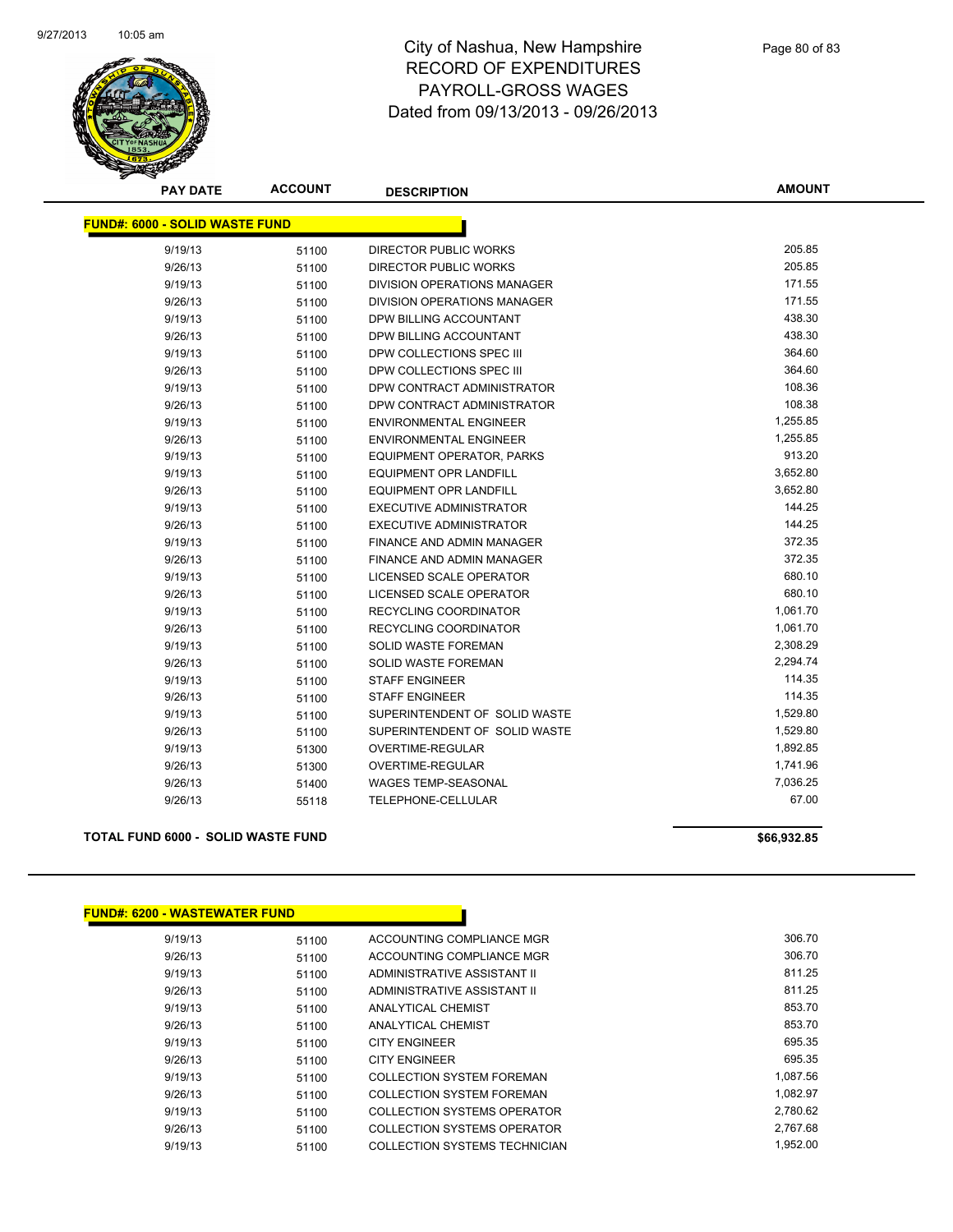

| <b>PAY DATE</b>                      | <b>ACCOUNT</b> | <b>DESCRIPTION</b>                                          | <b>AMOUNT</b> |
|--------------------------------------|----------------|-------------------------------------------------------------|---------------|
| <b>FUND#: 6200 - WASTEWATER FUND</b> |                |                                                             |               |
| 9/26/13                              |                | <b>COLLECTION SYSTEMS TECHNICIAN</b>                        | 1,296.86      |
| 9/19/13                              | 51100          |                                                             | 791.45        |
| 9/26/13                              | 51100          | <b>COLLECTIONS SPEC II</b><br><b>COLLECTIONS SPEC II</b>    | 791.45        |
|                                      | 51100          |                                                             | 1,200.50      |
| 9/19/13<br>9/26/13                   | 51100          | <b>CSO STORM WATER ENGINEER</b><br>CSO STORM WATER ENGINEER | 1,200.50      |
| 9/19/13                              | 51100          | <b>CSO TECHNICIAN INSPECTOR</b>                             | 993.74        |
| 9/26/13                              | 51100          | <b>CSO TECHNICIAN INSPECTOR</b>                             | 993.74        |
|                                      | 51100          | DEP TREASURER TAX COLLECTOR                                 | 230.61        |
| 9/19/13<br>9/26/13                   | 51100          | DEP TREASURER TAX COLLECTOR                                 | 230.60        |
| 9/19/13                              | 51100          | DEPUTY MANAGER OF ENGINEERING                               | 744.65        |
| 9/26/13                              | 51100          | DEPUTY MANAGER OF ENGINEERING                               | 744.65        |
| 9/19/13                              | 51100<br>51100 | DIRECTOR PUBLIC WORKS                                       | 411.90        |
| 9/26/13                              | 51100          | DIRECTOR PUBLIC WORKS                                       | 411.90        |
| 9/19/13                              |                | DIVISION OPERATIONS MANAGER                                 | 171.60        |
| 9/26/13                              | 51100<br>51100 | DIVISION OPERATIONS MANAGER                                 | 171.60        |
| 9/19/13                              |                | DPW BILLING ACCOUNTANT                                      | 438.25        |
| 9/26/13                              | 51100          | DPW BILLING ACCOUNTANT                                      | 438.26        |
| 9/19/13                              | 51100          | DPW COLLECTIONS SPEC III                                    | 364.60        |
| 9/26/13                              | 51100          | DPW COLLECTIONS SPEC III                                    | 364.60        |
| 9/19/13                              | 51100          | DPW CONTRACT ADMINISTRATOR                                  | 649.70        |
| 9/26/13                              | 51100          | DPW CONTRACT ADMINISTRATOR                                  | 649.68        |
| 9/19/13                              | 51100          | ELECTRICAL DIAGNOSTIC TECH I                                | 2,079.20      |
| 9/26/13                              | 51100<br>51100 | ELECTRICAL DIAGNOSTIC TECH I                                | 2,079.20      |
| 9/19/13                              |                | ENGINEERING DESIGNER INSP                                   | 228.20        |
| 9/26/13                              | 51100          | <b>ENGINEERING DESIGNER INSP</b>                            | 228.19        |
| 9/19/13                              | 51100          | <b>EXECUTIVE ADMINISTRATOR</b>                              | 144.25        |
| 9/26/13                              | 51100          | <b>EXECUTIVE ADMINISTRATOR</b>                              | 144.24        |
| 9/19/13                              | 51100          | FINANCE AND ADMIN MANAGER                                   | 372.35        |
| 9/26/13                              | 51100          | FINANCE AND ADMIN MANAGER                                   | 372.35        |
| 9/19/13                              | 51100          | FLEET MANAGER STREET DEPT                                   | 352.05        |
| 9/26/13                              | 51100<br>51100 | FLEET MANAGER STREET DEPT                                   | 352.05        |
| 9/19/13                              | 51100          | INDUSTRIAL PRETREATMENT COORD                               | 1,154.10      |
| 9/26/13                              | 51100          | INDUSTRIAL PRETREATMENT COORD                               | 1,154.10      |
| 9/19/13                              | 51100          | MECHANIC WWTP 1ST CLASS                                     | 4,004.80      |
| 9/26/13                              | 51100          | <b>MECHANIC WWTP 1ST CLASS</b>                              | 4,004.80      |
| 9/19/13                              | 51100          | OPERATOR II WWTP                                            | 3,976.80      |
| 9/26/13                              | 51100          | OPERATOR II WWTP                                            | 3,976.80      |
| 9/19/13                              | 51100          | OPERATOR II WWTP 2nd                                        | 2,006.40      |
| 9/26/13                              | 51100          | OPERATOR II WWTP 2nd                                        | 2,010.60      |
| 9/19/13                              | 51100          | OPERATOR II WWTP 3rd                                        | 1,013.20      |
| 9/26/13                              | 51100          | OPERATOR II WWTP 3rd                                        | 1,013.20      |
| 9/19/13                              | 51100          | <b>OPERATOR III WWTP</b>                                    | 3,112.04      |
| 9/26/13                              | 51100          | <b>OPERATOR III WWTP</b>                                    | 3,183.82      |
| 9/19/13                              | 51100          | PLANT OPERATIONS SUPERVISOR                                 | 1,405.05      |
| 9/26/13                              | 51100          | PLANT OPERATIONS SUPERVISOR                                 | 1,405.05      |
| 9/19/13                              | 51100          | PROCESS CHEMIST                                             | 1,073.90      |
| 9/26/13                              | 51100          | PROCESS CHEMIST                                             | 859.12        |
| 9/19/13                              | 51100          | <b>STAFF ENGINEER</b>                                       | 628.80        |
| 9/26/13                              | 51100          | <b>STAFF ENGINEER</b>                                       | 628.80        |
| 9/19/13                              | 51100          | SUPERINTENDENT OF WASTEWATER                                | 1,720.00      |
| 9/26/13                              | 51100          | SUPERINTENDENT OF WASTEWATER                                | 1,720.00      |
| 9/19/13                              | 51100          | <b>SUPV LABORATORY</b>                                      | 1,154.10      |
| 9/26/13                              | 51100          | <b>SUPV LABORATORY</b>                                      | 1,154.10      |
|                                      |                |                                                             |               |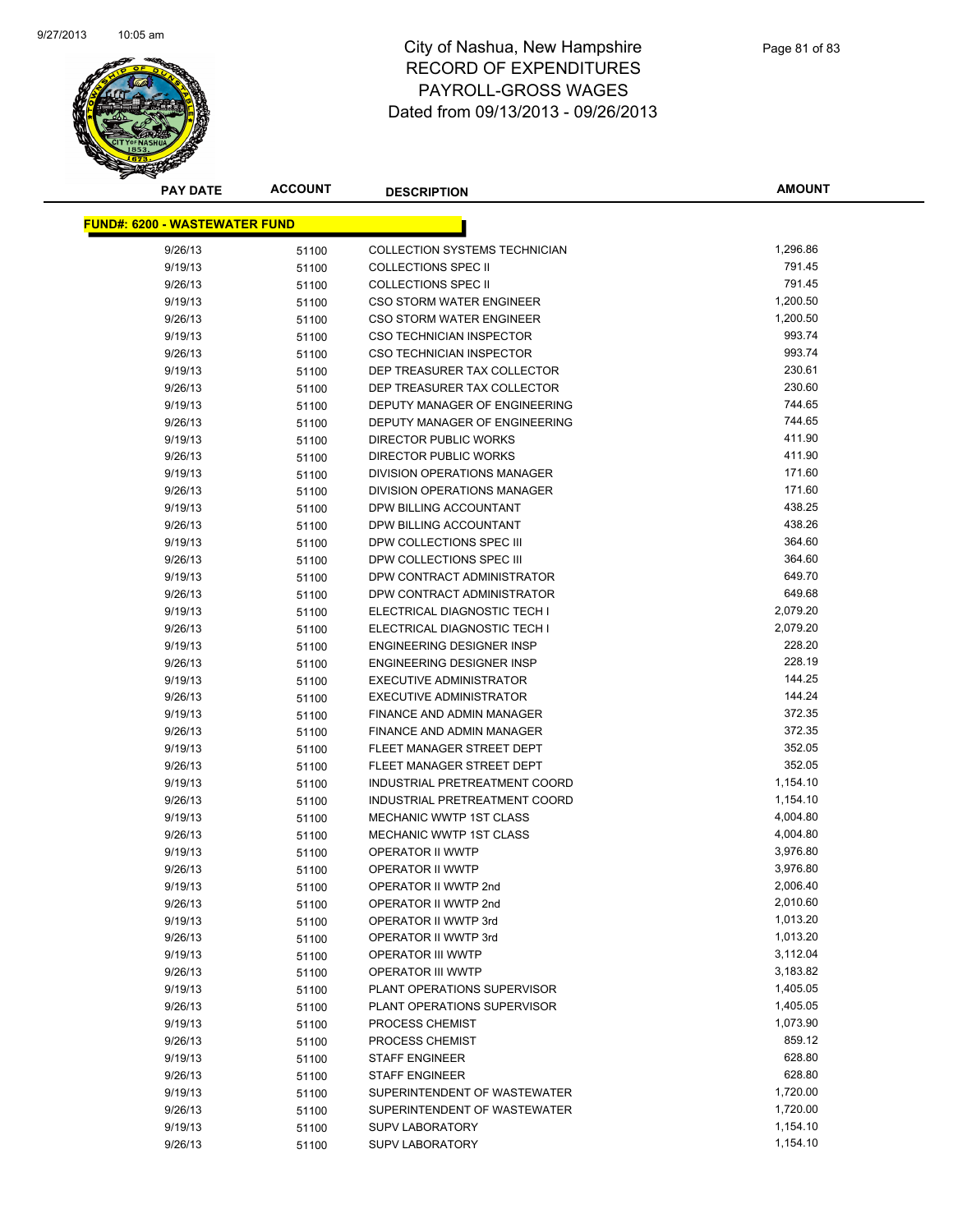

| <b>PAY DATE</b>                      | <b>ACCOUNT</b> | <b>DESCRIPTION</b>          | <b>AMOUNT</b> |
|--------------------------------------|----------------|-----------------------------|---------------|
| <b>FUND#: 6200 - WASTEWATER FUND</b> |                |                             |               |
| 9/19/13                              | 51100          | TRUCK DRIVER STREET REPAIR  | 851.60        |
| 9/26/13                              | 51100          | TRUCK DRIVER STREET REPAIR  | 842.80        |
| 9/19/13                              | 51100          | WASTEWATER PROJECT ENGINEER | 1,293.10      |
| 9/26/13                              | 51100          | WASTEWATER PROJECT ENGINEER | 1,293.10      |
| 9/19/13                              | 51300          | OVERTIME-REGULAR            | 2,475.03      |
| 9/26/13                              | 51300          | OVERTIME-REGULAR            | 3,782.53      |
| 9/19/13                              | 51400          | <b>WAGES TEMP-SEASONAL</b>  | 384.00        |
| 9/26/13                              | 51400          | <b>WAGES TEMP-SEASONAL</b>  | 192.00        |
| 9/26/13                              | 51412          | <b>WAGES PER DIEM</b>       | 229.22        |
| 9/19/13                              | 51600          | <b>LONGEVITY</b>            | 1,200.00      |
| 9/26/13                              | 55118          | <b>TELEPHONE-CELLULAR</b>   | 51.00         |
|                                      |                |                             |               |
| TOTAL FUND 6200 - WASTEWATER FUND    |                |                             | \$89,601.71   |

### **FUND#: 6500 - PROPERTY & CASUALTY FUND**

| 9/19/13 | 51100 | <b>PROGRAM SUPV</b>                | 1.143.30 |
|---------|-------|------------------------------------|----------|
| 9/26/13 | 51100 | <b>PROGRAM SUPV</b>                | 1,143.30 |
| 9/19/13 | 51100 | PROPERTY AND CASUALTY ADJUSTER     | 992.85   |
| 9/26/13 | 51100 | PROPERTY AND CASUALTY ADJUSTER     | 992.86   |
| 9/19/13 | 51100 | <b>RISK MANAGER</b>                | 1,533.60 |
| 9/26/13 | 51100 | <b>RISK MANAGER</b>                | 1,533.60 |
| 9/19/13 | 51100 | SAFETY LOSS PREVENTION SPEC        | 1.011.35 |
| 9/26/13 | 51100 | SAFETY LOSS PREVENTION SPEC        | 1.011.35 |
| 9/19/13 | 59207 | WORKERS COMPENSATION CLAIMS        | 6.323.13 |
| 9/26/13 | 59207 | <b>WORKERS COMPENSATION CLAIMS</b> | 6.721.44 |

### TOTAL FUND 6500 - PROPERTY & CASUALTY FUND **\$22,406.78** \$22,406.78

| 9/19/13 | 51100 | PROPERTY AND CASUALTY ADJUSTER | ນາ∠.໐ວ   |
|---------|-------|--------------------------------|----------|
| 9/26/13 | 51100 | PROPERTY AND CASUALTY ADJUSTER | 992.86   |
| 9/19/13 | 51100 | <b>RISK MANAGER</b>            | 1.533.60 |
| 9/26/13 | 51100 | <b>RISK MANAGER</b>            | 1.533.60 |
| 9/19/13 | 51100 | SAFETY LOSS PREVENTION SPEC    | 1.011.35 |
| 9/26/13 | 51100 | SAFETY LOSS PREVENTION SPEC    | 1.011.35 |
| 9/19/13 | 59207 | WORKERS COMPENSATION CLAIMS    | 6.323.13 |
| 9/26/13 | 59207 | WORKERS COMPENSATION CLAIMS    | 6.721.44 |
|         |       |                                |          |

| <b>FUND#: 6600 - BENEFITS SELF INSURANCE FUND</b> |                                    |          |  |  |  |
|---------------------------------------------------|------------------------------------|----------|--|--|--|
| 51100                                             | DEPUTY MGR HUMAN RESOURCES         | 1.219.70 |  |  |  |
| 51100                                             | DEPUTY MGR HUMAN RESOURCES         | 1.219.70 |  |  |  |
| 51100                                             | EMPLOYEE BENEFITS ASSISTANT        | 561.40   |  |  |  |
| 51100                                             | <b>EMPLOYEE BENEEITS ASSISTANT</b> | 561.40   |  |  |  |
| 51100                                             | <b>EMPLOYEE BENEFITS SPEC I</b>    | 909.39   |  |  |  |
| 51100                                             | <b>EMPLOYEE BENEFITS SPEC I</b>    | 909.85   |  |  |  |
| 51100                                             | HUMAN RESOURCES DIRECTOR           | 272.90   |  |  |  |
| 51100                                             | HUMAN RESOURCES DIRECTOR           | 272.90   |  |  |  |
|                                                   |                                    |          |  |  |  |

## **TOTAL FUND 6600 - BENEFITS SELF INSURANCE FUND \$5,927.24**

# **FUND#: 8200 - BPW PENSION FUND**

9/19/13 52120 PENSION DISTRIBUTIONS 40,832.20 9/26/13 52120 PENSION DISTRIBUTIONS 40,832.20